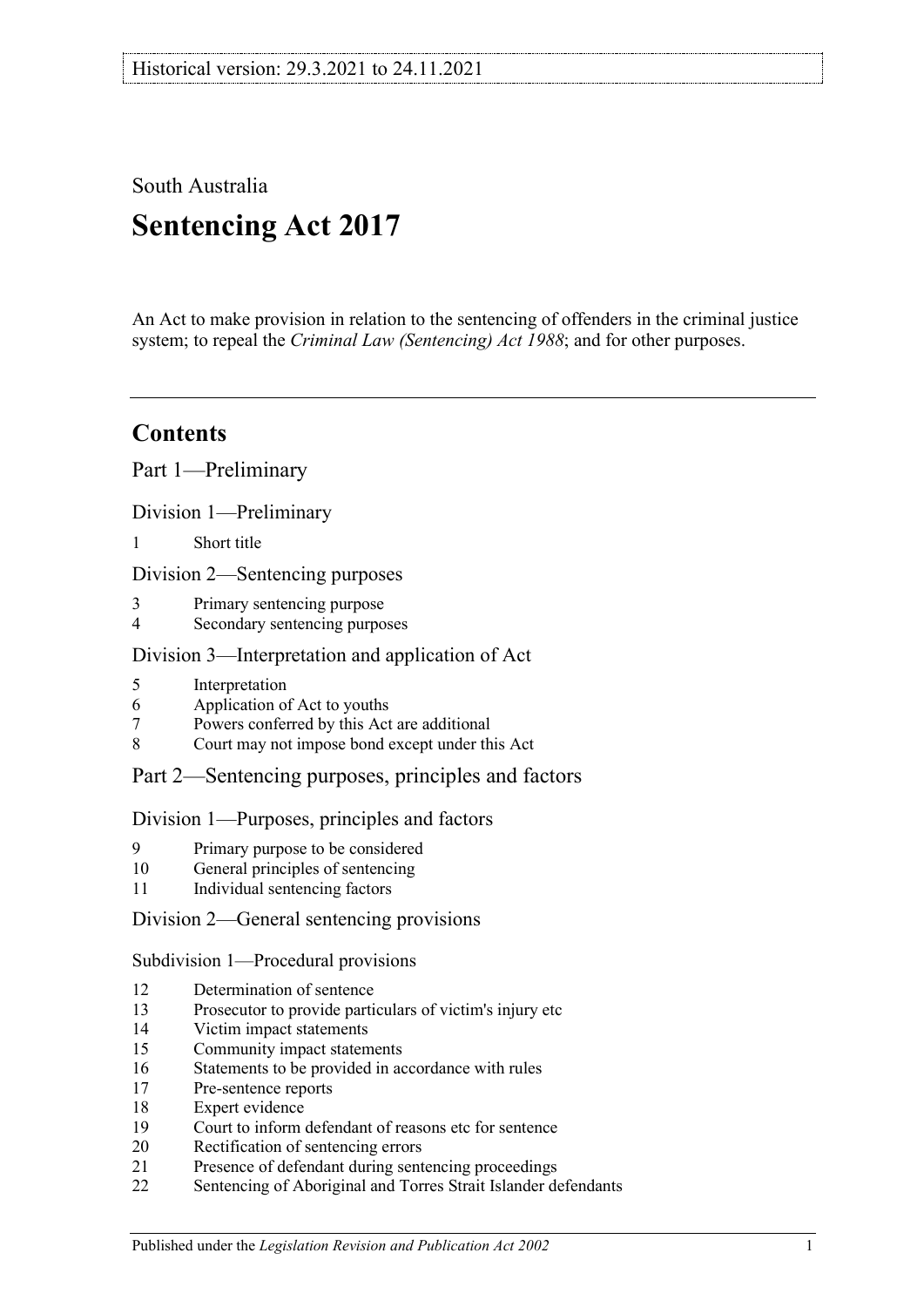#### Subdivision [2—General sentencing powers](#page-18-0)

- [Discharge without penalty](#page-18-1)<br>24 Imposition of penalty with
- [Imposition of penalty without conviction](#page-18-2)<br>25 Court may reduce, add or substitute certain
- [Court may reduce, add or substitute certain penalties](#page-19-0)
- [Sentencing for multiple offences](#page-20-0)<br>27 Non-association or place restricti
- [Non-association or place restriction orders may be issued on sentence](#page-20-1)
- [Intervention orders may be issued on finding of guilt or sentencing](#page-21-0)<br>29 Deferral of sentence for rehabilitation and other purposes
- [Deferral of sentence for rehabilitation and other purposes](#page-22-0)<br>30 Mental impairment
- [Mental impairment](#page-23-0)

Subdivision [4—Sentencing reductions](#page-24-0)

- [Application of Subdivision](#page-24-1)
- [Reduction of sentences for cooperation etc with law enforcement agency](#page-25-0)
- [Reduction of sentences for guilty plea in Magistrates Court etc](#page-26-0)<br>40 Reduction of sentences for guilty pleas in other cases
- [Reduction of sentences for guilty pleas in other cases](#page-28-0)<br>41 Application of sentencing reductions
- [Application of sentencing reductions](#page-32-0)<br>42 Re-sentencing for failure to cooperate
- [Re-sentencing for failure to cooperate in accordance with undertaking under section](#page-32-1) 37
- [Re-sentencing for subsequent cooperation with law enforcement agency](#page-33-0)

Part [3—Custodial sentences](#page-34-0)

Division [1—Imprisonment](#page-34-1)

- [Commencement of sentences and non-parole periods](#page-34-2)<br>45 Cumulative sentences
- [Cumulative sentences](#page-35-0)

#### Division [2—Non-parole periods](#page-36-0)

- [Application of Division to youths](#page-36-1)
- [Duty of court to fix or extend non-parole periods](#page-36-2)
- [Mandatory minimum non-parole periods and proportionality](#page-39-0)

#### Division [3—Serious firearm offenders](#page-40-0)

- [Interpretation](#page-40-1)
- [Serious firearm offenders](#page-42-0)
- [Sentence of imprisonment not to be suspended](#page-42-1)

#### Division [4—Serious repeat adult offenders and recidivist young offenders](#page-42-2)

- [Interpretation](#page-42-3)
- [Serious repeat offenders](#page-44-0)
- [Sentencing of serious repeat offenders](#page-44-1)
- [Declaration that youth is recidivist young offender](#page-44-2)

## Division [5—Offenders incapable of controlling, or unwilling to control, sexual](#page-45-0)  [instincts](#page-45-0)

- [Application of this Division](#page-45-1)
- Offenders incapable of controlling, [or unwilling to control, sexual instincts](#page-45-2)
- [Discharge of detention order under section](#page-48-0) 57
- [Release on licence](#page-49-0)
- [Appropriate board may direct person to surrender firearm etc](#page-52-0)
- [Court may obtain reports](#page-52-1)
- [Inquiries by medical practitioners](#page-52-2)
- [Parties](#page-53-0)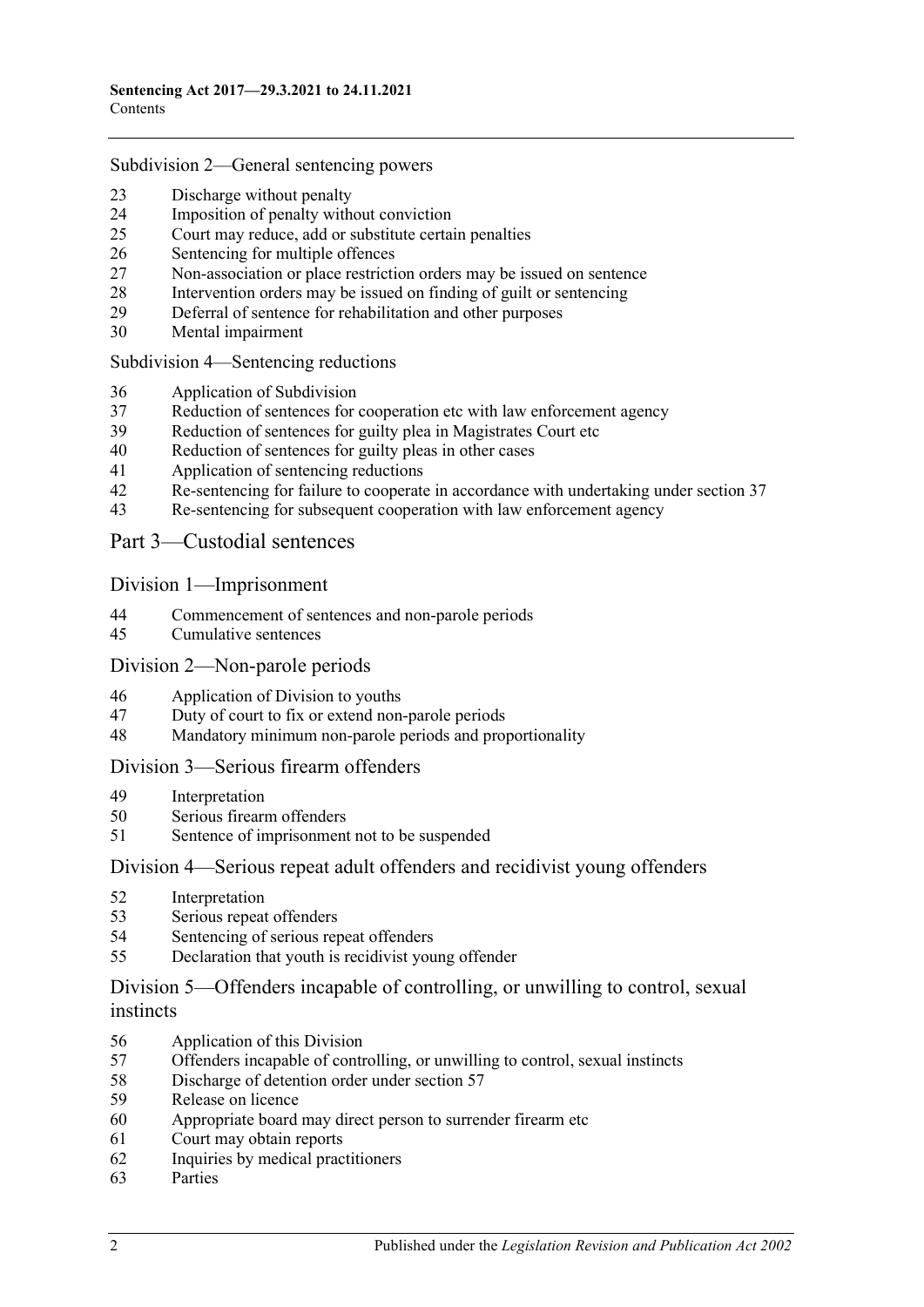- [Service on guardian](#page-53-1)<br>65 Appeals
- **[Appeals](#page-53-2)**
- [Proclamations](#page-54-0)
- [Regulations](#page-54-1)

Division [6—Sentencing standards for offences involving paedophilia](#page-54-2)

[Sentencing standards for offences involving paedophilia](#page-54-3)

Division [7—Community based custodial sentences](#page-54-4)

Subdivision [1—Home detention](#page-54-5)

- [Purpose of home detention](#page-54-6)
- [Home detention not available for certain offences](#page-55-0)<br>71 Home detention orders
- [Home detention orders](#page-55-1)
- [Conditions of home detention order](#page-60-0)
- [Orders that court may make on breach of condition of home detention order etc](#page-61-0)<br>74 Court to provide CE with copy of home detention order
- [Court to provide CE with copy of home detention order](#page-63-0)<br>75 CE must assign home detention officer
- [CE must assign home detention officer](#page-63-1)
- Powers of [home detention officers](#page-64-0)
- [Apprehension and detention of person subject to home detention order without warrant](#page-64-1)
- [Offence to contravene or fail to comply with condition of home detention order](#page-64-2)

Subdivision [2—Intensive correction](#page-65-0)

- [Purpose of intensive correction order](#page-65-1)
- [Intensive correction not available for certain offences](#page-65-2)
- [Intensive correction orders](#page-65-3)
- [Conditions of intensive correction order](#page-69-0)
- [Orders that court may make on breach of condition of intensive correction order etc](#page-71-0)<br>84 Court to provide CE with copy of intensive correction order
- [Court to provide CE with copy of intensive correction order](#page-74-0)
- [CE must assign community corrections officer](#page-74-1)
- [Provisions relating to community service](#page-74-2)
- [Court to be notified if suitable community service placement not available](#page-75-0)
- [Community corrections officer to give reasonable directions](#page-75-1)<br>89 Power of Minister in relation to default in performance of co
- [Power of Minister in relation to default in performance of community service](#page-76-0)
- Apprehension and detention of [person subject to intensive correction order without](#page-76-1)  [warrant](#page-76-1)
- [Offence to contravene or fail to comply with condition of intensive correction order](#page-76-2)

[Subdivision](#page-77-0) 3—General

[Court may direct person to surrender firearm etc](#page-77-1)

Division [8—Effect of imprisonment for contempt](#page-77-2)

- [Effect of imprisonment for contempt](#page-77-3)
- Part [4—Other community based sentences](#page-77-4)

# Division [1—Purpose, interpretation and application](#page-77-5)

- [Purpose of Part](#page-77-6)
- [Interpretation and application of Part](#page-77-7)

#### Division [2—Bonds, community service and supervision in community](#page-78-0)

[Suspension of imprisonment on defendant entering into bond](#page-78-1)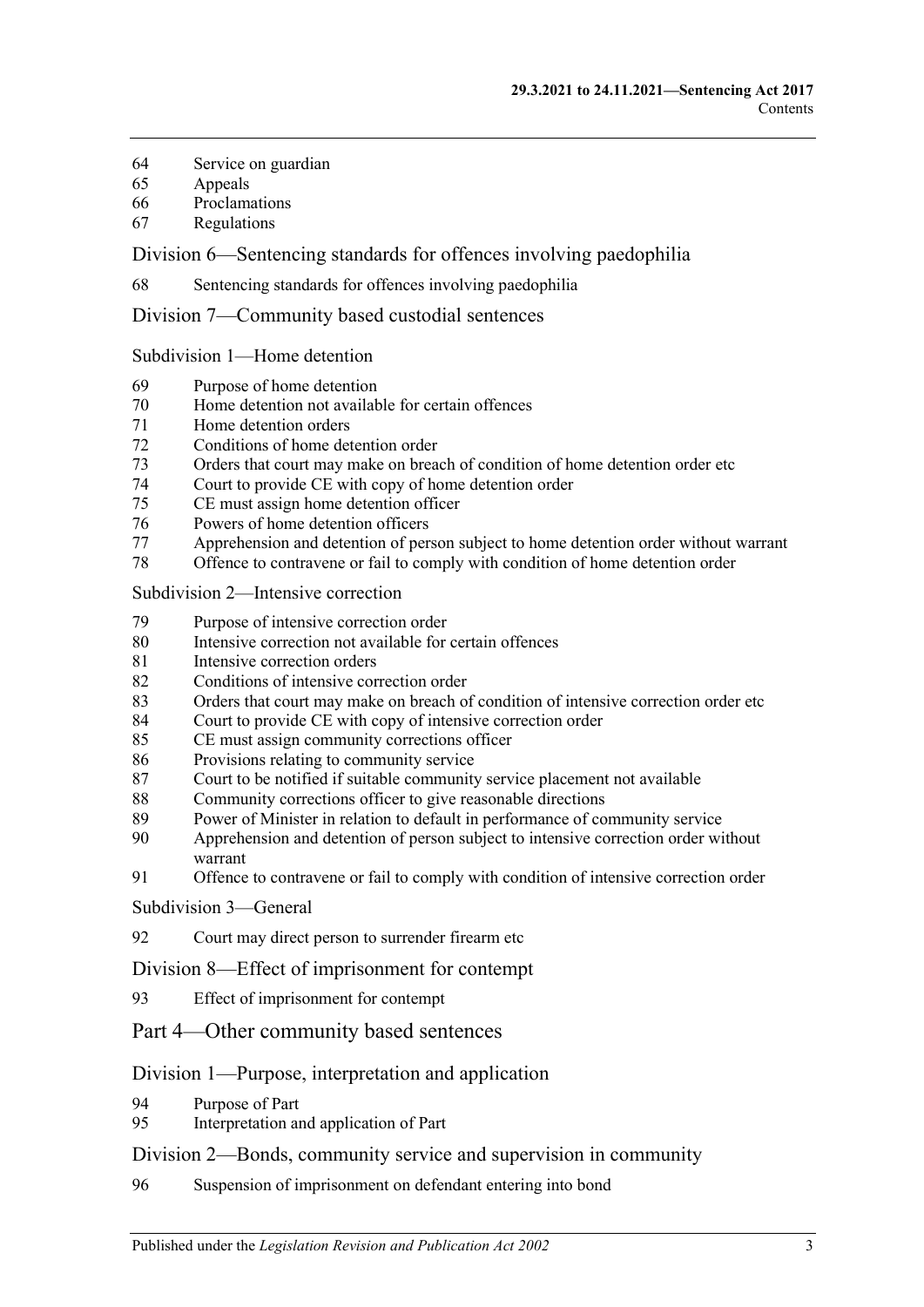- [Discharge of other defendants on entering into good behaviour bond](#page-83-0)<br>98 Conditions of bonds under this Act
- [Conditions of bonds under this Act](#page-83-1)<br>99 Term of bond
- [Term of bond](#page-85-0)
- [Guarantors etc](#page-85-1)
- [Court may direct person to surrender firearm etc](#page-86-0)<br>102 Court to provide CE with copy of court order
- [Court to provide CE with copy of court order](#page-86-1)
- [Variation or discharge of bond](#page-86-2)<br>104 Court to be notified if suitable
- [Court to be notified if suitable community service placement not available](#page-87-0)
- [Provisions relating to community service](#page-87-1)
- [Provisions relating to supervision in the community](#page-88-0)
- [CE must assign community corrections officer](#page-88-1)
- [Community corrections officer to give reasonable directions](#page-89-0)
- [Variation of community service order](#page-89-1)
- [Power of Minister to cancel unperformed hours of community service](#page-90-0)
- [Power of Minister in relation to default in performance of community service](#page-90-1)

Division [3—Enforcement of bonds, community service orders and other orders of a](#page-91-0)  [non-pecuniary nature](#page-91-0)

[Subdivision](#page-91-1) 1—Bonds

- [Non-compliance with bond](#page-91-2)
- [Orders that court may make on breach of bond](#page-92-0)

#### Subdivision [2—Community service orders and other orders of a non-pecuniary nature](#page-93-0)

- [Community service orders may be enforced by imprisonment](#page-93-1)
- [Other non-pecuniary orders may be enforced by imprisonment](#page-95-0)
- [Registrar may exercise jurisdiction under this Division](#page-95-1)
- [Detention in prison](#page-96-0)

#### Part [5—Financial penalties](#page-96-1)

- [Maximum fine if no other maximum provided](#page-96-2)
- [Order for payment of pecuniary sum not to be made in certain circumstances](#page-96-3)
- [Preference must be given to compensation for victims](#page-96-4)
- [Court not to fix time for payment of pecuniary sums](#page-97-0)
- Part [6—Restitution and compensation](#page-97-1)

#### Division [1—Restitution and compensation generally](#page-97-2)

- [Restitution of property](#page-97-3)
- [Compensation](#page-97-4)
- [Certificate for victims of identity theft](#page-98-0)

#### Division [2—Enforcement of restitution orders](#page-99-0)

[Non-compliance with order for restitution of property](#page-99-1)

#### Part [7—Miscellaneous](#page-100-0)

- [Power of delegation—intervention program manager](#page-100-1)
- [Regulations](#page-100-2)

# Schedule [1—Repeal and transitional provisions](#page-101-0)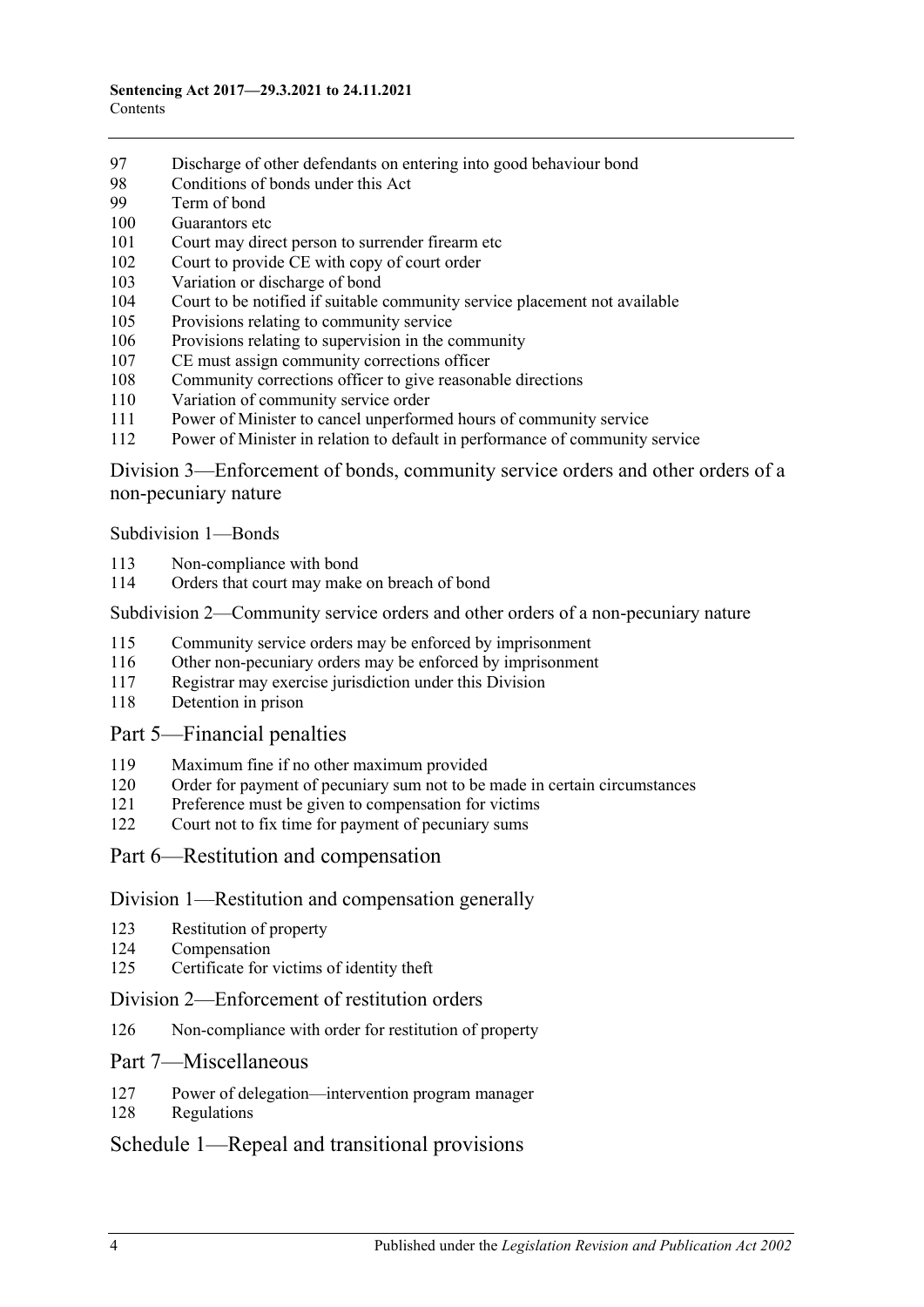Part 1—Repeal of *Criminal Law (Sentencing) Act 1988*

1 [Repeal of Act](#page-101-1)

Part 2—Transitional provisions

2 [Transitional provisions](#page-101-2)

Part 3—Transitional provisions relating to *Sentencing (Release on Licence) Amendment Act 2018*

3 [Transitional provisions](#page-101-3)

[Schedule 2—Re-consideration of authorisations to release on licence under](#page-102-0)  [section 24 of repealed Act or section](#page-102-0) 59 of this Act

1 [Re-consideration of authorisations to release on licence under section 24 of repealed Act](#page-102-1)  or [section](#page-49-0) 59 [of this Act](#page-102-1)

[Legislative history](#page-105-0)

# **The Parliament of South Australia enacts as follows:**

# <span id="page-4-0"></span>**Part 1—Preliminary**

# <span id="page-4-1"></span>**Division 1—Preliminary**

# <span id="page-4-2"></span>**1—Short title**

This Act may be cited as the *Sentencing Act 2017*.

# <span id="page-4-3"></span>**Division 2—Sentencing purposes**

# <span id="page-4-4"></span>**3—Primary sentencing purpose**

The primary purpose for sentencing a defendant for an offence is to protect the safety of the community (whether as individuals or in general).

# <span id="page-4-5"></span>**4—Secondary sentencing purposes**

- <span id="page-4-6"></span>(1) The secondary purposes for sentencing a defendant for an offence are as follows:
	- (a) to ensure that the defendant—
		- (i) is punished for the offending behaviour; and
		- (ii) is held accountable to the community for the offending behaviour;
	- (b) to publicly denounce the offending behaviour;
	- (c) to publicly recognise the harm done to the community and to any victim of the offending behaviour;
	- (d) to deter the defendant and others in the community from committing offences;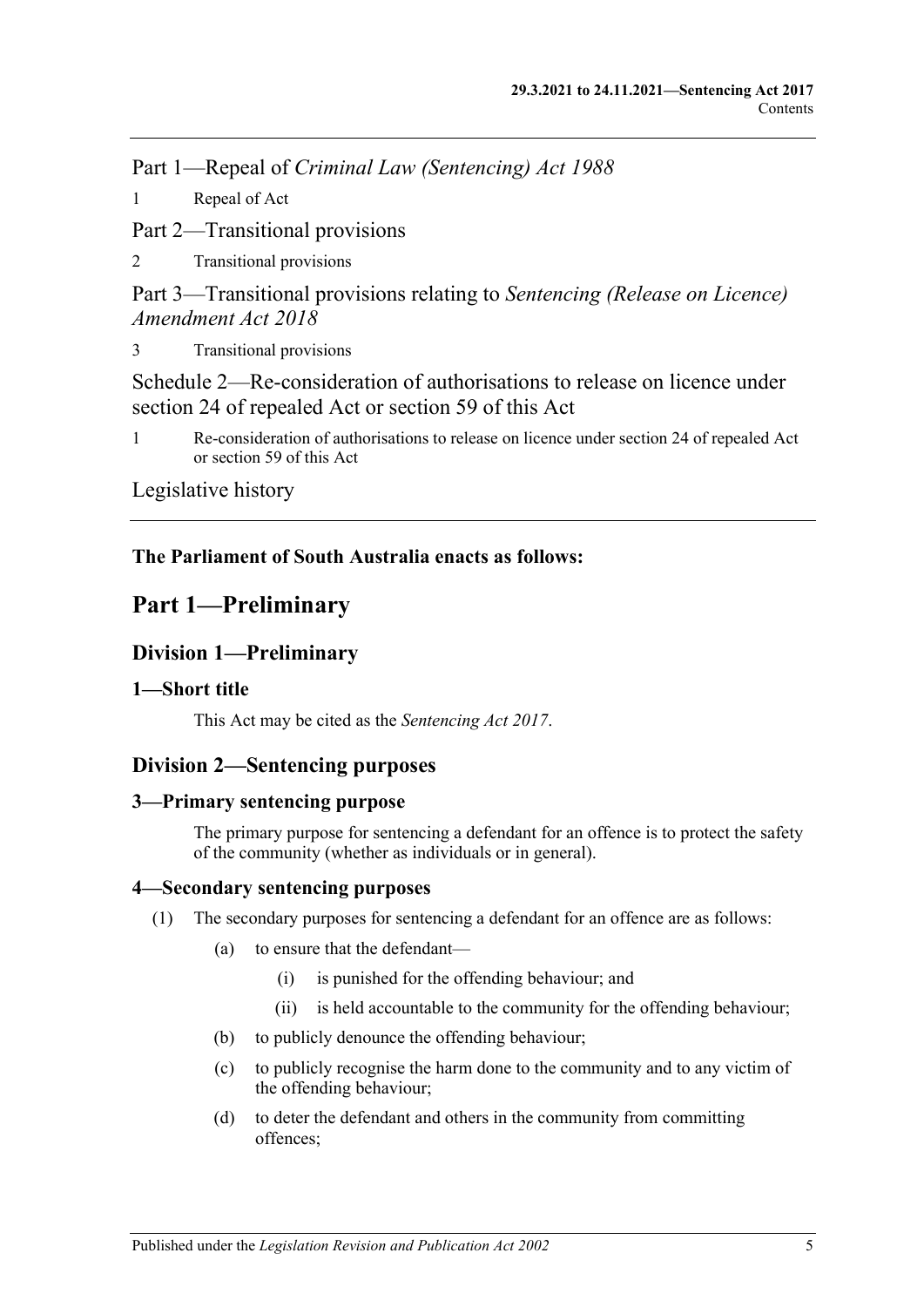- (da) to deter the defendant and others in the community from harming or assaulting prescribed emergency workers (within the meaning of section 20AA of the *[Criminal Law Consolidation Act](http://www.legislation.sa.gov.au/index.aspx?action=legref&type=act&legtitle=Criminal%20Law%20Consolidation%20Act%201935) 1935*) acting in the course of official duties;
- (e) to promote the rehabilitation of the defendant.
- (2) Nothing about the order in which the secondary purposes are listed in [subsection](#page-4-6) (1) implies that any 1 of those secondary purposes is to be given greater weight than any other secondary purpose.

# <span id="page-5-0"></span>**Division 3—Interpretation and application of Act**

# <span id="page-5-1"></span>**5—Interpretation**

(1) In this Act, unless the contrary intention appears—

*bond* means an agreement (not being a bail agreement) entered into pursuant to the sentence of a court under which the defendant undertakes to the Crown to comply with the conditions of the agreement (see Part [4 Division](#page-78-0) 2);

*CE* means the chief executive of the administrative unit of the Public Service that is responsible for assisting a Minister in the administration of the *[Correctional Services](http://www.legislation.sa.gov.au/index.aspx?action=legref&type=act&legtitle=Correctional%20Services%20Act%201982)  Act [1982](http://www.legislation.sa.gov.au/index.aspx?action=legref&type=act&legtitle=Correctional%20Services%20Act%201982)*;

*close personal relationship* means the relationship between 2 adult persons (whether or not related by family and irrespective of their sex or gender identity) who live together as a couple on a genuine domestic basis, but does not include—

- (a) the relationship between a legally married couple; or
- (b) a relationship where 1 of the persons provides the other with domestic support or personal care (or both) for fee or reward, or on behalf of some other person or an organisation of whatever kind;

**Note—**

Two persons may live together as a couple on a genuine domestic basis whether or not a sexual relationship exists, or has ever existed, between them.

#### *cognitive impairment* includes—

- (a) a developmental disability (including, for example, an intellectual disability, Down syndrome, cerebral palsy or an autistic spectrum disorder); and
- (b) an acquired disability as a result of illness or injury (including, for example, dementia, a traumatic brain injury or a neurological disorder); and
- (c) a mental illness;

*community based custodial sentence*—see Part [3 Division](#page-54-4) 7;

*community corrections officer* means an officer or employee of the administrative unit of the Public Service that is responsible for assisting a Minister in the administration of the *[Correctional Services Act](http://www.legislation.sa.gov.au/index.aspx?action=legref&type=act&legtitle=Correctional%20Services%20Act%201982) 1982* whose duties include the supervision of offenders in the community;

*conditional release* means conditional release from a training centre;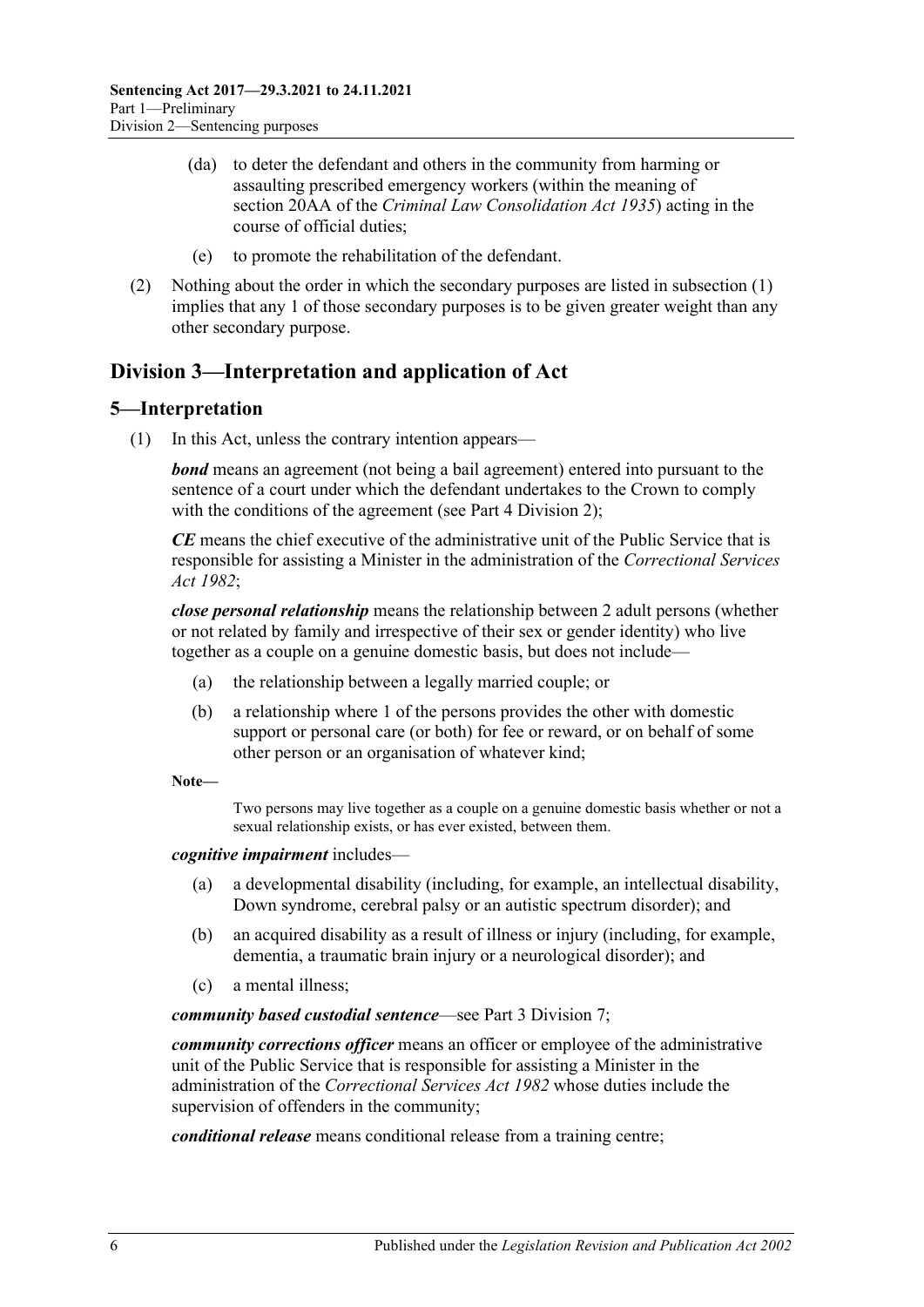*consumption* of a drug includes—

- (a) injection of the drug (either by the person to whom the drug is administered or someone else); and
- (b) inhalation of the drug; and
- (c) any other means of introducing the drug into the body;

#### *court*—

- (a) means a court of criminal jurisdiction; and
- (b) in relation to the exercise of powers under this Act with respect to the variation, revocation or enforcement of an order of a court or other related matters, means the court that made the order or a court of coordinate jurisdiction;

*domestic partner*—a person is the domestic partner of another if the person lives with the other in a close personal relationship;

*DPP* means the Director of Public Prosecutions;

*drug* means alcohol or any other substance that is capable (either alone or in combination with other substances) of influencing mental functioning;

*home detention officer* means a home detention officer appointed by the Minister for Correctional Services under Part 4 Division 6A of the *[Correctional Services Act](http://www.legislation.sa.gov.au/index.aspx?action=legref&type=act&legtitle=Correctional%20Services%20Act%201982) 1982*;

*home detention condition*—see [section](#page-60-0) 72;

*home detention order*—see [section](#page-55-1) 71;

*injury*, in relation to an offence, includes pregnancy, mental injury, shock, fear, grief, distress or embarrassment resulting from the offence;

*intensive correction condition*—see [section](#page-69-0) 82;

*intensive correction order*—see [section](#page-65-3) 81;

*intervention program* means a program that provides—

- (a) supervised treatment; or
- (b) supervised rehabilitation; or
- (c) supervised behaviour management; or
- (d) supervised access to support services; or
- (e) a combination of any 1 or more of the above,

designed to address behavioural problems (including problem gambling), substance abuse or cognitive impairment;

#### *intervention program manager* means—

(a) for the purposes of [sections](#page-22-0) 29 an[d 30—](#page-23-0)a person employed by the South Australian Courts Administration Authority (including a delegate of such a person) to have general oversight of intervention programs referred to in those sections and to coordinate the implementation of relevant court orders under those sections; or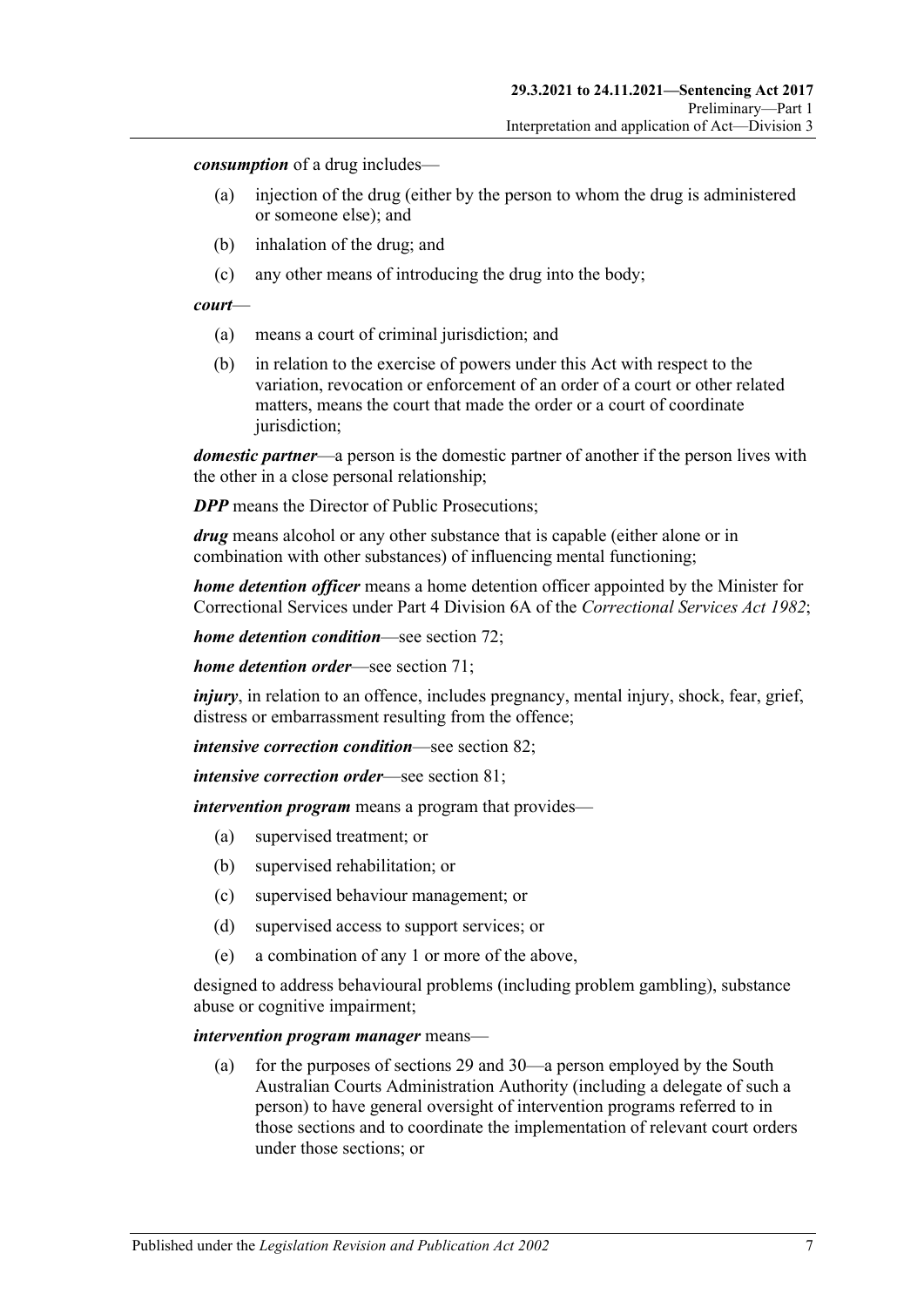(b) for the purposes of this Act (other than [sections](#page-22-0) 29 and [30\)](#page-23-0)—a person employed in the administrative unit of the Public Service that is responsible for assisting a Minister in the administration of the *[Correctional Services](http://www.legislation.sa.gov.au/index.aspx?action=legref&type=act&legtitle=Correctional%20Services%20Act%201982)  Act [1982](http://www.legislation.sa.gov.au/index.aspx?action=legref&type=act&legtitle=Correctional%20Services%20Act%201982)* (including a delegate of such a person) to have general oversight of intervention programs and coordinate the implementation of relevant court orders;

*Minister for Correctional Services* means the Minister responsible for the administration of the *[Correctional Services Act](http://www.legislation.sa.gov.au/index.aspx?action=legref&type=act&legtitle=Correctional%20Services%20Act%201982) 1982*;

*Minister for Youth Justice* means the Minister responsible for the administration of the *[Youth Justice Administration Act](http://www.legislation.sa.gov.au/index.aspx?action=legref&type=act&legtitle=Youth%20Justice%20Administration%20Act%202016) 2016*;

*Parole Board* means the Parole Board of South Australia established under the *[Correctional Services Act](http://www.legislation.sa.gov.au/index.aspx?action=legref&type=act&legtitle=Correctional%20Services%20Act%201982) 1982*;

*pecuniary sum* means—

- (a) a fine; or
- (b) compensation; or
- (c) costs; or
- (d) a sum payable under a bond or to a guarantee ancillary to a bond; or
- (e) any other amount payable under an order or direction of a court,

and includes a VIC levy;

*primary purpose*—the primary purpose for sentencing a defendant for an offence is as set out in [section](#page-4-4) 3;

*prisoner*—a reference to a *prisoner* includes, where the context so requires, a reference to a person serving a sentence—

- (a) on home detention subject to a home detention order; or
- (b) in the community subject to an intensive correction order;

*probationer* means a defendant who has entered into a bond under [Part](#page-77-4) 4;

*probative court* means—

- (a) in the case of a bond entered into pursuant to an order of an appellate court on an appeal against sentence—the court that imposed that sentence; or
- (b) in any other case—the court that made the order pursuant to which the defendant entered into the bond;

*recreational use* of a drug—consumption of a drug is to be regarded as recreational use of the drug unless—

- (a) the drug is administered against the will, or without the knowledge, of the person who consumes it; or
- (b) the consumption occurs accidentally; or
- (c) the person who consumes the drug does so under duress, or as a result of fraud or reasonable mistake; or
- (d) the consumption is therapeutic;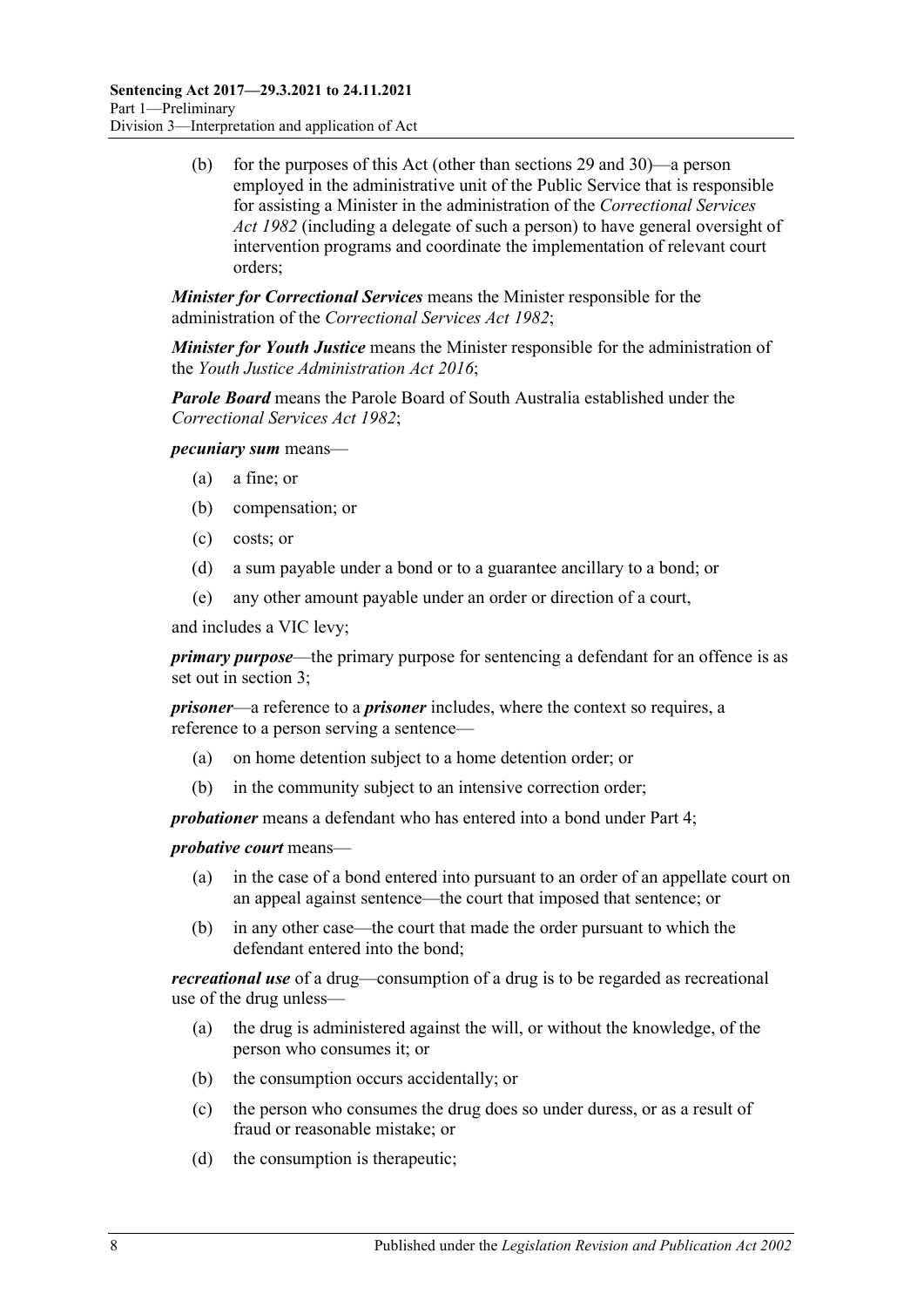*residence* includes, if the defendant is an Aboriginal or Torres Strait Islander person, any place specified by the court as the person's residence;

*secondary purposes*—the secondary purposes for sentencing a defendant for an offence are as set out in [section](#page-4-5) 4;

*self-induced*—see [subsections \(2\)](#page-8-0) and [\(3\);](#page-8-1)

*sentence* means—

- (a) the imposition of a penalty; or
- (b) the decision of a court to offer a defendant an opportunity to enter into a bond; or
- (c) the fixing, extending or negating of a non-parole period; or
- (d) the making of any other order or direction affecting penalty, including the decision of a court to discharge a defendant—
	- (i) without imposing a penalty; or
	- (ii) without recording a conviction;

*sentence of indeterminate duration* means detention in custody until further order (and see Part [3 Division](#page-45-0) 5);

*spouse*—a person is the spouse of another if they are legally married;

*therapeutic*—the consumption of a drug is to be regarded as therapeutic if—

- (a) the drug is prescribed by, and consumed in accordance with the directions of, a medical practitioner; or
- (b) the drug—
	- (i) is a drug of a kind available, without prescription, from registered pharmacists; and
	- (ii) is consumed for a purpose recommended by the manufacturer and in accordance with the manufacturer's instructions;

*VIC levy* means a levy imposed under the *[Victims of Crime Act](http://www.legislation.sa.gov.au/index.aspx?action=legref&type=act&legtitle=Victims%20of%20Crime%20Act%202001) 2001* or a corresponding previous law;

*working day* means any day other than a Saturday, Sunday or public holiday;

*youth* has the same meaning as in the *[Young Offenders Act](http://www.legislation.sa.gov.au/index.aspx?action=legref&type=act&legtitle=Young%20Offenders%20Act%201993) 1993*;

*Youth Court* means the *Youth Court of South Australia*.

- <span id="page-8-0"></span>(2) Intoxication resulting from the recreational use of a drug is to be regarded as self-induced.
- <span id="page-8-1"></span>(3) If a person becomes intoxicated as a result of the combined effect of the therapeutic consumption of a drug and the recreational use of the same or another drug, the intoxication is to be regarded as self-induced even though in part attributable to therapeutic consumption.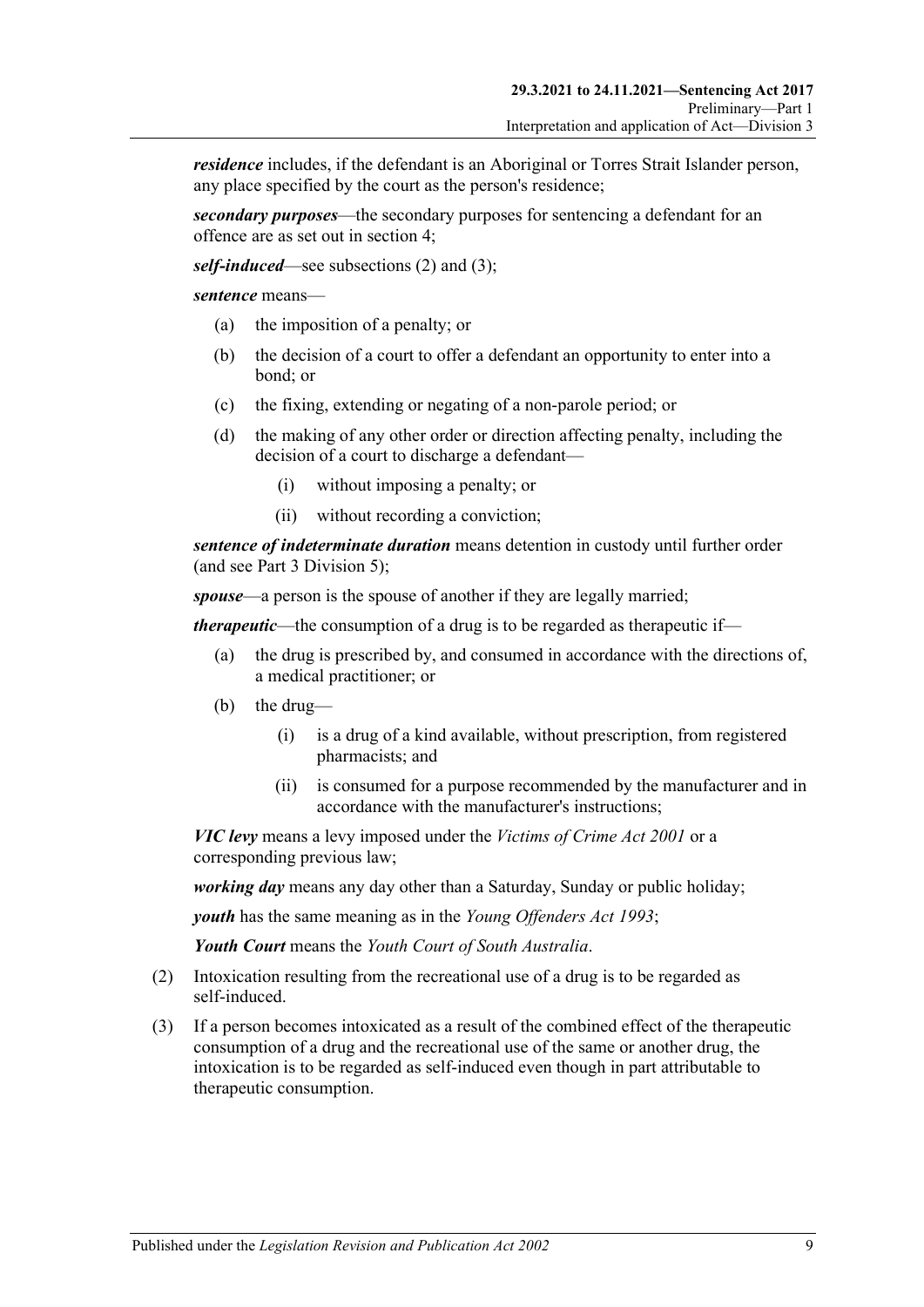- (4) For the purposes of this Act
	- a VIC levy imposed on a person will be taken to have been imposed by order of the court that found the person guilty of the offence that gave rise to the levy; and
	- (b) a person who pleads guilty to a charge of an offence will be taken to have been found guilty of the offence unless—
		- (i) the plea is subsequently withdrawn; or
		- (ii) the person is adjudged incompetent to have made the plea.

## <span id="page-9-0"></span>**6—Application of Act to youths**

- (1) Subject to a provision of this Act to the contrary, this Act applies in relation to the sentencing of a youth and the enforcement of a sentence against a youth.
- (2) However, in the event of conflict between a provision of this Act and a provision of the *[Young Offenders Act](http://www.legislation.sa.gov.au/index.aspx?action=legref&type=act&legtitle=Young%20Offenders%20Act%201993) 1993* or the *[Youth Court Act](http://www.legislation.sa.gov.au/index.aspx?action=legref&type=act&legtitle=Youth%20Court%20Act%201993) 1993*, the latter provision prevails to the extent of that conflict.
- (3) In applying a provision of this Act to a youth who is being or has been dealt with as a youth (and not as an adult)—
	- (a) a reference to imprisonment is to be read as a reference to detention; and
	- (b) a reference to a warrant of commitment is to be read as an order for detention; and
	- (c) a reference to a prison is to be read as a reference to a training centre; and
	- (d) a reference to the CE is to be read as a reference to the chief executive of the administrative unit of the Public Service that is responsible for assisting a Minister in the administration of the *[Youth Justice Administration Act](http://www.legislation.sa.gov.au/index.aspx?action=legref&type=act&legtitle=Youth%20Justice%20Administration%20Act%202016) 2016*; and
	- (e) a reference to a community corrections officer is to be read as a reference to a community youth justice officer under the *[Youth Justice Administration](http://www.legislation.sa.gov.au/index.aspx?action=legref&type=act&legtitle=Youth%20Justice%20Administration%20Act%202016)  Act [2016](http://www.legislation.sa.gov.au/index.aspx?action=legref&type=act&legtitle=Youth%20Justice%20Administration%20Act%202016)*; and
	- (f) a reference to a bond, or to entering into a bond, is to be read as a reference to an order under section 26 of the *[Young Offenders Act](http://www.legislation.sa.gov.au/index.aspx?action=legref&type=act&legtitle=Young%20Offenders%20Act%201993) 1993*, or to becoming subject to such an order; and
	- (g) a reference to a probationer is to be read as a reference to a youth the subject of such an order; and
	- (h) a reference to the Minister for Correctional Services is to be read as a reference to the Minister for Youth Justice.

#### <span id="page-9-1"></span>**7—Powers conferred by this Act are additional**

- (1) Subject to this Act, the powers conferred on a court by this Act are in addition to, and do not derogate from, the powers conferred by another Act or law to impose a penalty on, or make an order or give a direction in relation to, a person found guilty of an offence.
- (2) Nothing in this Act affects the powers of a court to punish a person for contempt of that court.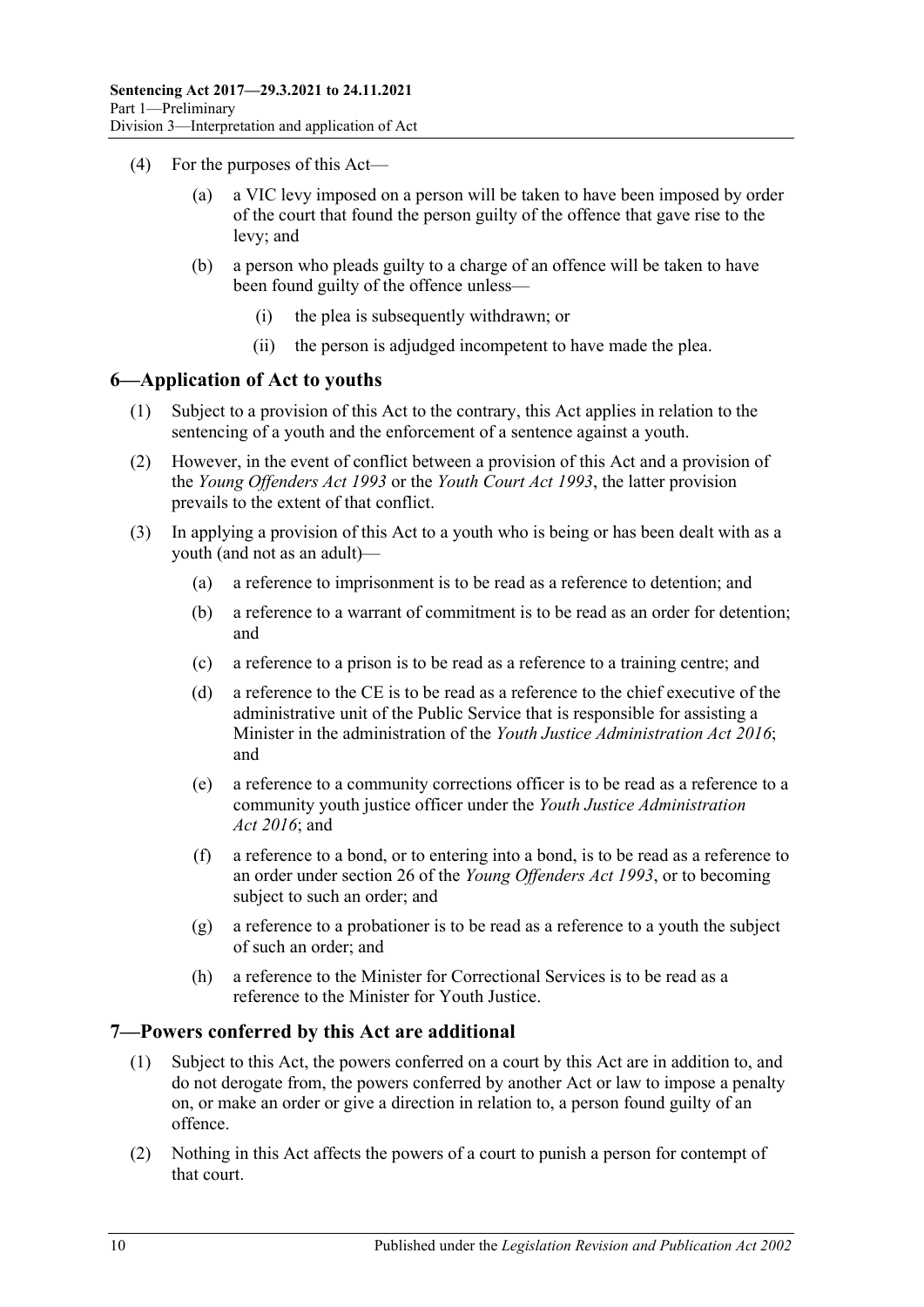# <span id="page-10-0"></span>**8—Court may not impose bond except under this Act**

Despite any other Act or law to the contrary, a defendant may not enter into a bond except under this Act.

# <span id="page-10-1"></span>**Part 2—Sentencing purposes, principles and factors**

# <span id="page-10-2"></span>**Division 1—Purposes, principles and factors**

## <span id="page-10-3"></span>**9—Primary purpose to be considered**

For the avoidance of doubt, the primary purpose for sentencing a defendant for an offence must be the paramount consideration when a court is determining and imposing the sentence.

# <span id="page-10-4"></span>**10—General principles of sentencing**

- (1) Subject to this Act or any other Act, in determining a sentence for an offence, a court must apply (although not to the exclusion of any other relevant principle) the common law concepts reflected in the following principles:
	- (a) proportionality;
	- (b) parity;
	- (c) totality;
	- (d) the rule that a defendant may not be sentenced on the basis of having committed an offence in respect of which the defendant was not convicted.
- (2) Subject to this Act or any other Act, a court must not impose a sentence of imprisonment on a defendant unless the court decides that—
	- (a) the seriousness of the offence is such that the only penalty that can be justified is imprisonment; or
	- (b) it is required for the purpose of protecting the safety of the community (whether as individuals or in general).

# <span id="page-10-6"></span><span id="page-10-5"></span>**11—Individual sentencing factors**

- <span id="page-10-7"></span>(1) In determining a sentence for an offence, a court must take into account such of the factors as are known to the court that relate to the following matters as may be relevant:
	- (a) the nature, circumstances and seriousness of the offence;
	- (b) the personal circumstances and vulnerability of any victim of the offence whether because of the victim's age, occupation, relationship to the defendant, disability or otherwise;
	- (c) the extent of any injury, emotional harm, loss or damage resulting from the offence or any significant risk or danger created by the offence, including any risk to national security;
	- (d) the defendant's character, general background and offending history;
	- (e) the likelihood of the defendant re-offending;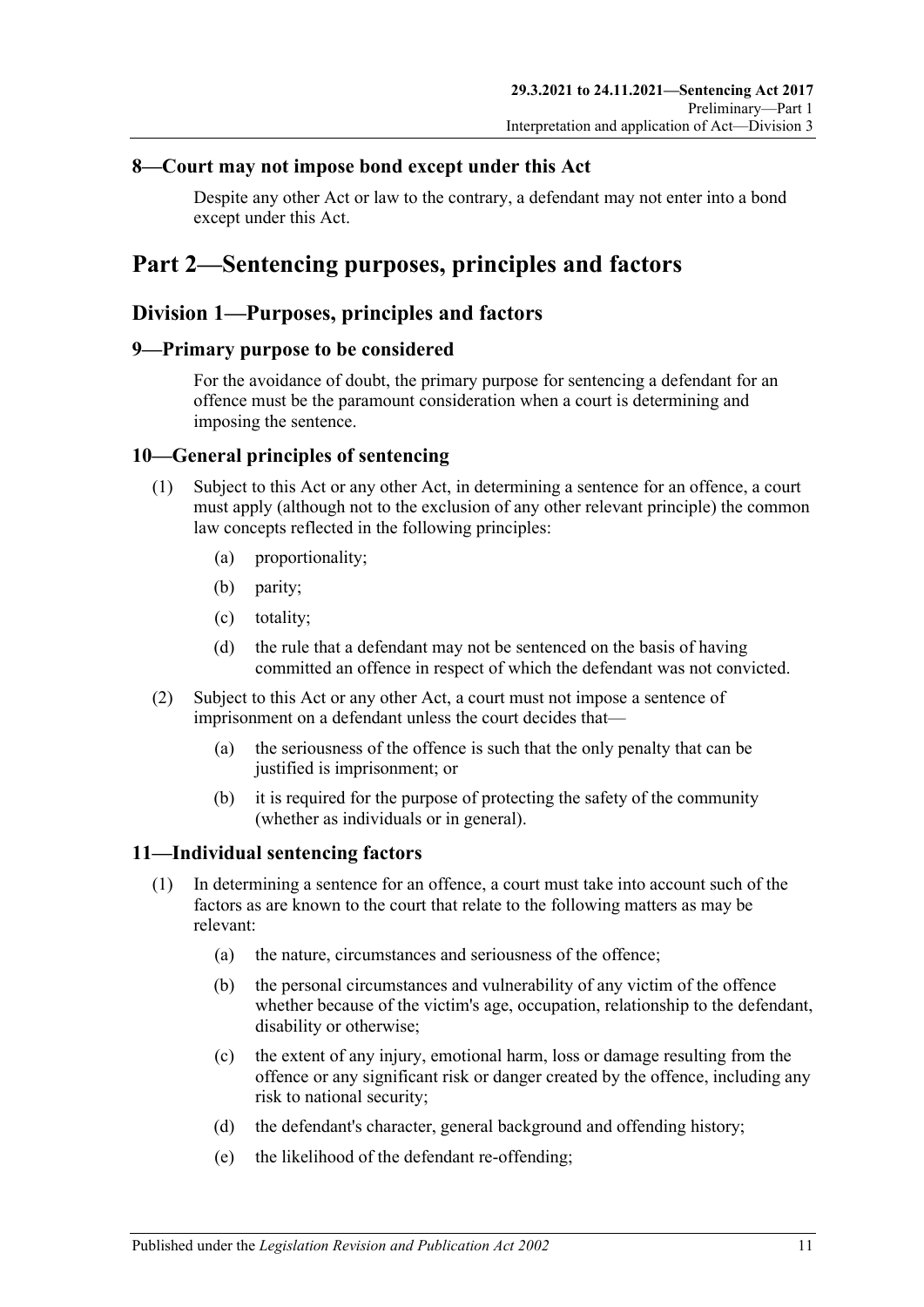- (f) the defendant's age, and physical and mental condition (including any cognitive impairment);
- (g) the extent of the defendant's remorse for the offence, having regard in particular as to whether—
	- (i) the defendant has provided evidence that the defendant has accepted responsibility for the defendant's actions; and
	- (ii) the defendant has acknowledged any injury, loss or damage caused by the defendant's actions, or voluntarily made reparation for any such injury, loss or damage, or both;
- (h) the defendant's prospects of rehabilitation.
- (2) The matters referred to in [subsection](#page-10-6) (1) are in addition to any other matter the court is required or permitted to take into account under this Act or any other Act or law.
- (3) The court must not have regard to any of the factors in sentencing if it would be contrary to an Act or law to do so (and the fact that any such factor is relevant and known to the court does not require the court to increase or reduce the sentence for the offence).
- (4) A court must determine the sentence for an offence without regard to—
	- (a) the fact that this Act or another Act prescribes a mandatory minimum non-parole period in respect of the offence; or
	- (b) any consequences that may arise under the *[Child Sex Offenders Registration](http://www.legislation.sa.gov.au/index.aspx?action=legref&type=act&legtitle=Child%20Sex%20Offenders%20Registration%20Act%202006)  Act [2006](http://www.legislation.sa.gov.au/index.aspx?action=legref&type=act&legtitle=Child%20Sex%20Offenders%20Registration%20Act%202006)*; or
	- (c) the good character or lack of previous convictions of the defendant if—
		- (i) the offence is a class 1 or class 2 offence within the meaning of the *[Child Sex Offenders Registration Act](http://www.legislation.sa.gov.au/index.aspx?action=legref&type=act&legtitle=Child%20Sex%20Offenders%20Registration%20Act%202006) 2006*; and
		- (ii) the court is satisfied that the defendant's alleged good character or lack of previous convictions was of assistance to the defendant in the commission of the offence.
- (5) For the purposes of [subsection](#page-10-7)  $(1)(a)$ , the court must only have regard to the matters personal to the defendant that the court is satisfied are causally connected with, or have materially contributed to, the commission of the offence, including (for example) the defendant's motivation in committing the offence and the degree to which the defendant participated in its commission.
- (6) If a defendant has participated in an intervention program, a court may treat the defendant's participation in the program, and the defendant's achievements in the program, as relevant to sentence.
- (7) However, the fact that a defendant—
	- (a) has not participated in, or has not had the opportunity to participate in, an intervention program; or
	- (b) has performed badly in, or has failed to make satisfactory progress in, such a program,

is not relevant to sentence.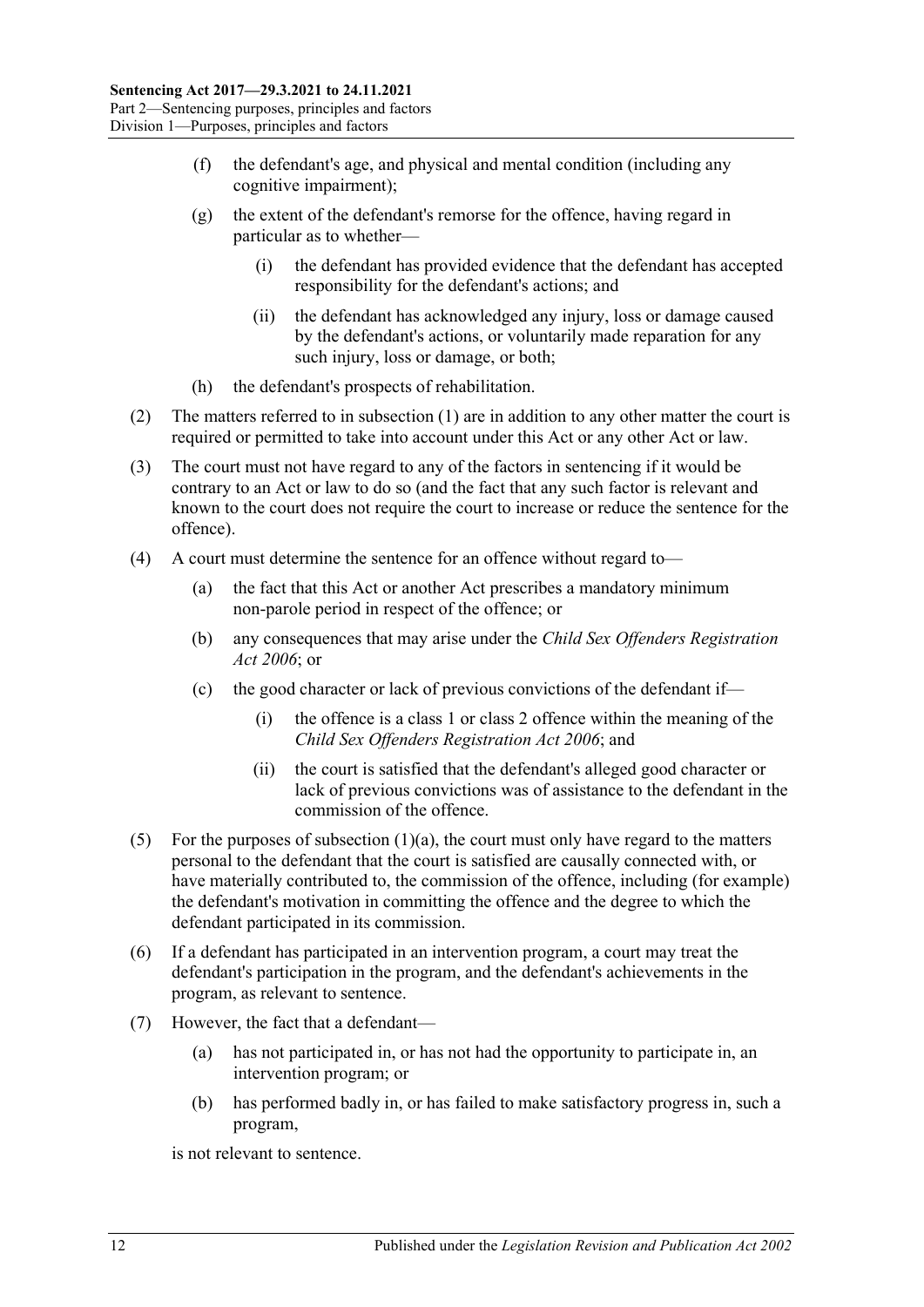# <span id="page-12-0"></span>**Division 2—General sentencing provisions**

# <span id="page-12-1"></span>**Subdivision 1—Procedural provisions**

# <span id="page-12-2"></span>**12—Determination of sentence**

For the purpose of determining sentence, a court—

- (a) is not bound by the rules of evidence; and
- (b) may inform itself on matters relevant to the determination as it thinks fit; and
- (c) must act according to equity, good conscience and the substantial merits of the case without regard to technicalities and legal forms.

## <span id="page-12-3"></span>**13—Prosecutor to provide particulars of victim's injury etc**

- (1) Subject to [subsection](#page-12-5) (2), the prosecutor must, for the purpose of assisting a court to determine sentence for an offence, provide the court with particulars (that are reasonably ascertainable and not already before the court in evidence or a pre-sentence report) of—
	- (a) injury, loss or damage resulting from the offence; and
	- (b) injury, loss or damage resulting from—
		- (i) any other offence that is to be taken into account specifically in the determination of sentence; or
		- (ii) a course of conduct consisting of a series of criminal acts of the same or a similar character of which the offence for which sentence is to be imposed forms part.
- <span id="page-12-5"></span>(2) The prosecutor may refrain from providing the court with particulars of injury, loss or damage suffered by a person if the person has expressed a wish to that effect to the prosecutor.
- (3) If the offence is not an offence in relation to which a victim impact statement may be provided in accordance with [section](#page-12-4) 14, the court must still allow particulars provided under this section to include a victim impact statement unless the court determines that it would not be appropriate in the circumstances of the case (and the other provisions of this Division relating to victim impact statements apply to such a statement as if it were provided under [section](#page-12-4) 14).
- (4) The validity of a sentence is not affected by non-compliance or insufficient compliance with this section.

# <span id="page-12-4"></span>**14—Victim impact statements**

- (1) A person who has suffered injury, loss or damage resulting from an indictable offence or a prescribed summary offence committed by another may provide the sentencing court with a written personal statement (a *victim impact statement*) about the impact of that injury, loss or damage on the person and the person's family.
- (2) Before determining sentence for the offence, the court may, if the person so requested when providing the statement—
	- (a) allow the person an opportunity to read the statement aloud to the court; or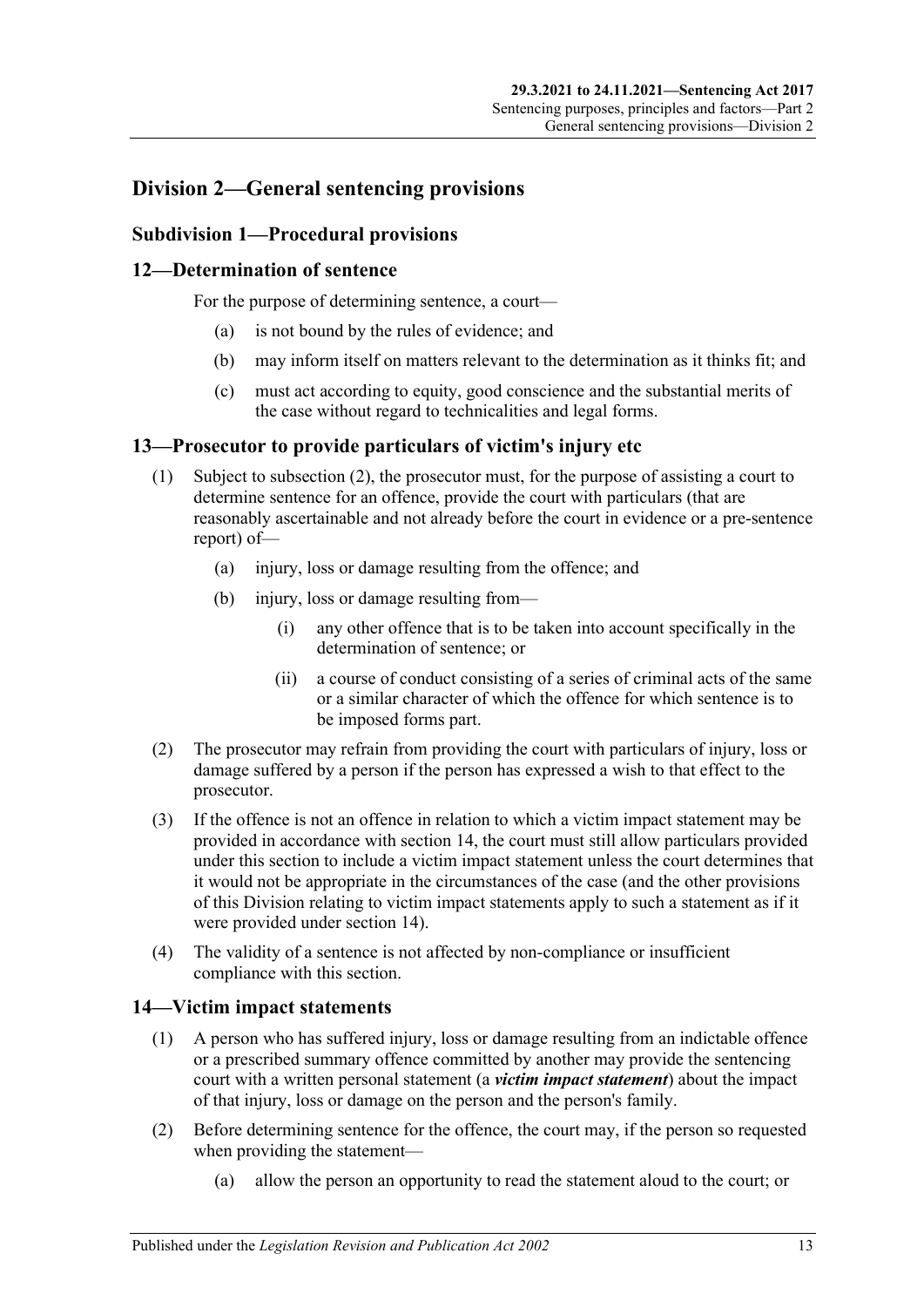- (b) cause the statement to be read aloud to the court; or
- (c) give consideration to the statement without the statement being read aloud to the court.
- (3) If the court considers there is good reason to do so, it may, in order to assist a person who wishes to read aloud a victim impact statement to the court—
	- (a) allow an audio visual record or audio record of the person reading the statement to be played to the court; or
	- (b) exercise any other powers that it has with regard to a vulnerable witness.
- <span id="page-13-1"></span>(4) Subject to [subsection](#page-13-0) (5) (but despite any other provision of this Act), the court must, if the person so requested when providing the statement, ensure that—
	- (a) the defendant; or
	- (b) if the defendant is a body corporate, a director or some other representative of the body corporate satisfactory to the court,

is present when the statement is read aloud to the court.

- <span id="page-13-0"></span>(5) [Subsection](#page-13-1) (4) does not apply if the court is satisfied that special reasons exist which make it inappropriate for the defendant or other person to be present, or that the presence of the defendant or other person may cause a disturbance or a threat to public order and safety (however, in such a case, the court must ensure that the defendant or other person is present by means of an audio visual link or audio link, if such facilities are reasonably available to the court, or that arrangements are otherwise made for an audio visual record of the statement to be made and played to the defendant or other person).
- (6) The validity of a sentence is not affected by non-compliance or insufficient compliance with this section.
- (7) In this section—

#### *prescribed summary offence* means—

- (a) a summary offence that results in the death of a victim or a victim suffering total incapacity; or
- (b) a summary offence (other than a summary offence of assault) that results in a victim suffering serious harm;

#### *serious harm* means—

- (a) harm that endangers a person's life; or
- (b) harm that consists of loss of, or serious and protracted impairment of, a part of the body or a physical or mental function; or
- (c) harm that consists of serious disfigurement;

*total incapacity*—a victim suffers total incapacity if the victim is permanently physically or mentally incapable of independent function.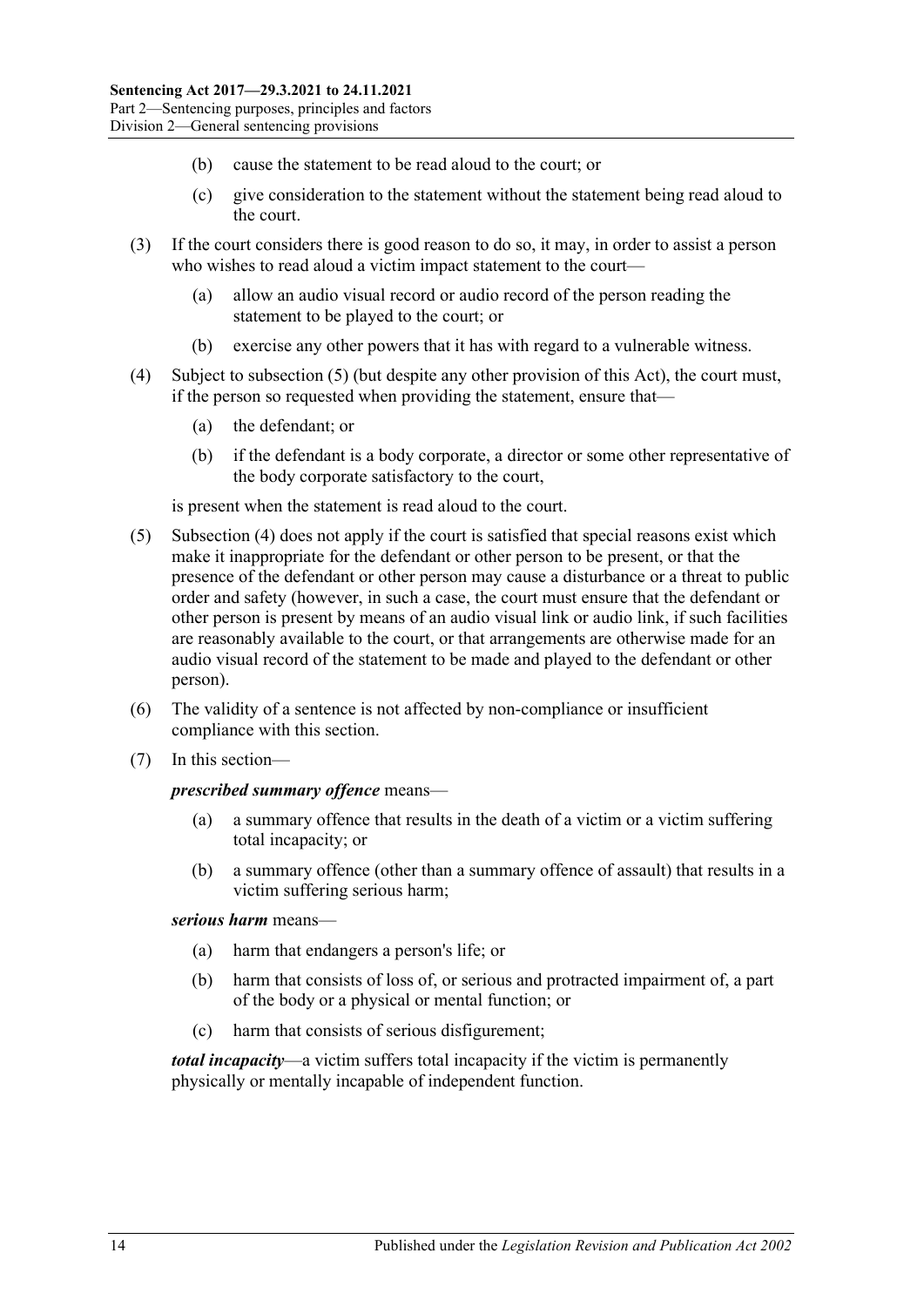## <span id="page-14-0"></span>**15—Community impact statements**

- (1) Any person may make a submission to the Commissioner for Victims' Rights for the purpose of assisting the Commissioner to compile information which may be included in a statement under this section.
- (2) In proceedings to determine sentence for an offence, the prosecutor or the Commissioner for Victims' Rights may, if they think fit, provide the sentencing court with—
	- (a) a written statement about the effect of the offence, or of offences of the same kind, on people living or working in the location in which the offence was committed (a *neighbourhood impact statement*); or
	- (b) a written statement about the effect of the offence, or of offences of the same kind, on the community generally or on any particular sections of the community (a *social impact statement*).
- (3) Before determining sentence for the offence, the court will cause the statement to be read aloud to the court by the prosecutor, or such other person as the court thinks fit, unless the court determines that it is inappropriate or would be unduly time consuming for the statement to be so read.
- (4) The validity of a sentence is not affected by non-compliance or insufficient compliance with this section.

#### <span id="page-14-1"></span>**16—Statements to be provided in accordance with rules**

- (1) A statement to be provided to a court under [section](#page-12-4) 14 or [15](#page-14-0) must comply with and be provided in accordance with rules of court.
- (2) Nothing prevents a statement to be provided to a court under [section](#page-12-4) 14 or [15](#page-14-0) from containing recommendations relating to the sentence to be determined by the court.
- (3) A copy of a statement to be provided to a court under [section](#page-12-4) 14 or [15](#page-14-0) must be made available for inspection by the defendant or the defendant's counsel in accordance with rules of court and the defendant is entitled to make submissions to the court in relation to the statement.

#### <span id="page-14-2"></span>**17—Pre-sentence reports**

- (1) A court may, if of the opinion that it would assist in determining sentence, order the preparation of a pre-sentence report on any or all of the following matters:
	- (a) the physical or mental condition of the defendant;
	- (b) the personal circumstances and history of the defendant;
	- (c) any other matter that would assist the court in determining sentence.
- (2) However, the court should not order the preparation of a pre-sentence report—
	- (a) if the information sought by the court cannot be provided within a reasonable time; or
	- (b) if the penalty to be imposed is a mandatory penalty for which no other penalty can be substituted and a non-parole period is not in question.
- (3) A pre-sentence report may be given orally or in writing.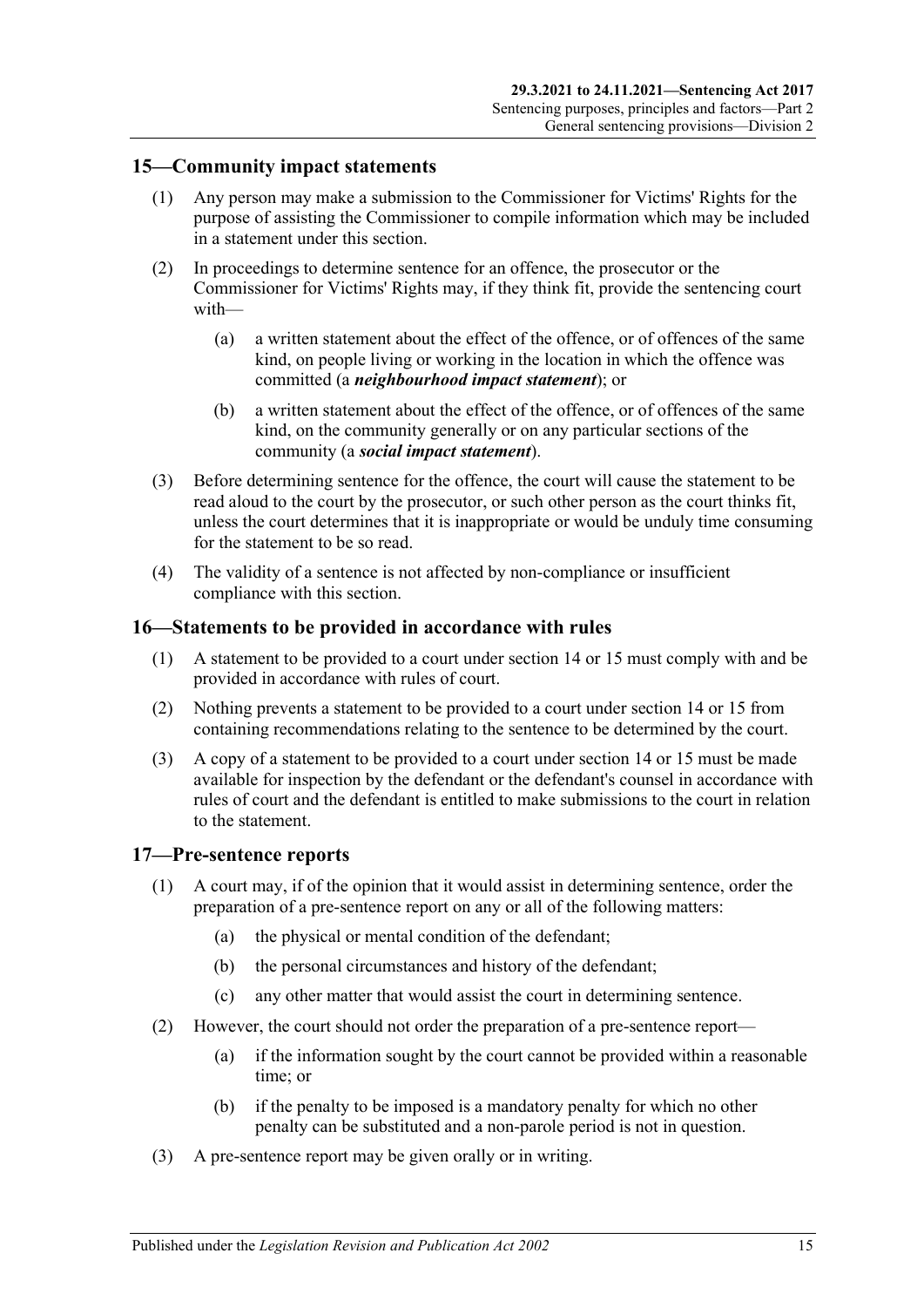- (4) A copy of every written pre-sentence report received by a court must be provided to the prosecutor and to the defendant or the defendant's counsel.
- (5) The person by whom a pre-sentence report is given is liable to be examined or cross-examined on any of the matters contained in the report and, in the case of a written report, must appear before the court for that purpose if requested to do so.
- (6) If a statement of fact or opinion in a pre-sentence report is challenged by the prosecutor or the defendant, the court must disregard the fact or opinion unless it is substantiated on oath.

## <span id="page-15-0"></span>**18—Expert evidence**

- (1) If a defendant is to be sentenced for an indictable offence and expert evidence is to be presented to the court by the defendant or the defendant's counsel, written notice of intention to introduce the evidence must be given to the DPP—
	- (a) at least 28 days before the date appointed for submissions on sentence; or
	- (b) if the evidence does not become available to the defence until later—as soon as practicable after it becomes available to the defence.
- (2) The notice must—
	- (a) set out the name and qualifications of the expert; and
	- (b) describe the general nature of the evidence and what it tends to establish.
- (3) The court may, on application by a defendant, exempt the defendant from the obligation imposed by this section.
- <span id="page-15-1"></span>(4) If the defence proposes to introduce expert psychiatric evidence or other expert medical evidence relevant to the defendant's mental state or medical condition at the time of an alleged offence, the court may, on application by the prosecutor, require the defendant to submit, at the prosecutor's expense, to an examination by an independent expert approved by the court.
- (5) If a defendant fails to comply with a requirement of or under this section, the evidence will not be admitted without the court's permission (but the court cannot allow the admission of evidence if the defendant fails to submit to an examination by an independent expert under [subsection](#page-15-1) (4)).
- <span id="page-15-2"></span>(6) If the DPP receives notice under this section of an intention to introduce expert evidence less than 28 days before the day appointed for submissions on sentence, the court may, on application by the prosecutor, adjourn the sentencing to allow the prosecution a reasonable opportunity to obtain expert advice on the proposed evidence.
- (7) The court should grant an application for an adjournment unde[r subsection](#page-15-2) (6) unless there are good reasons to the contrary.
- (8) The court may, on application by the prosecution, require the defendant to provide to the prosecution a copy of any report obtained by the defendant from a person proposed to be called to give expert evidence at the sentencing.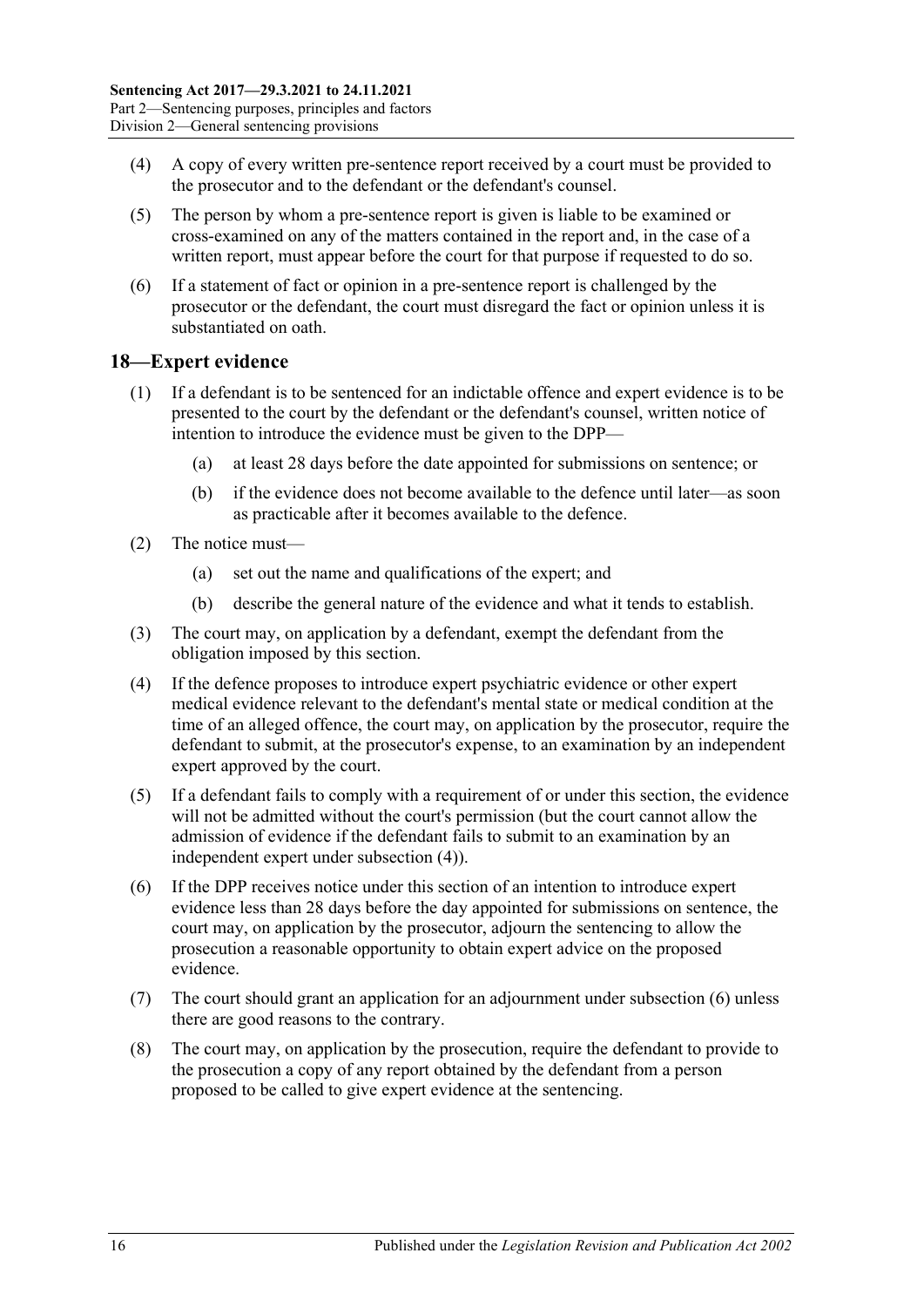# <span id="page-16-3"></span><span id="page-16-0"></span>**19—Court to inform defendant of reasons etc for sentence**

- (1) A court must, on sentencing a defendant who is present in court (whether in person or by audio visual link or audio link) for an offence or offences, state the sentence that it is imposing for the offence or offences and its reasons for imposing that sentence, including (for example) any reason why a sentence that would otherwise have been imposed for the offence or offences has been reduced.
- (2) Nothing in [subsection](#page-16-3) (1) requires a court to state any information that relates to a person's cooperation, or undertaking to cooperate, with a law enforcement agency.
- (3) The validity of a sentence is not affected by non-compliance or insufficient compliance with this section.

## <span id="page-16-1"></span>**20—Rectification of sentencing errors**

- (1) A court that imposes, or purports to impose, a sentence on a defendant, or a court of coordinate jurisdiction, may, on its own initiative or on application by the DPP or the defendant, make such orders as the court is satisfied are required to rectify an error of a technical nature made by the sentencing court in imposing, or purporting to impose, the sentence, or to supply a deficiency or remove an ambiguity in the sentencing order.
- (2) The DPP and the defendant are both parties to proceedings under this section.

## <span id="page-16-2"></span>**21—Presence of defendant during sentencing proceedings**

- (1) Subject to the exceptions set out in [subsection](#page-16-4) (2), a defendant who is to be sentenced for an indictable offence must be present when the sentence is imposed and throughout all proceedings relevant to the determination of sentence.
- <span id="page-16-4"></span>(2) The following exceptions apply:
	- (a) the defendant may, with the court's consent, be absent during the whole or part of the proceedings;
	- (b) if a defendant is in custody prior to sentence and facilities exist for dealing with proceedings by means of an audio visual link or audio link, the court may, if of the opinion that it is appropriate in the circumstances to do so, deal with the proceedings by audio visual link or audio link without requiring the personal attendance of the defendant;
	- (c) the court may exclude the defendant from the courtroom if satisfied that the exclusion is necessary in the interests of safety or for the orderly conduct of the proceedings (however, if such an exclusion is made, the court should (if practicable) make arrangements to enable the defendant to see and hear the proceedings by audio visual link).
- (3) If the defendant is a body corporate, the requirement is satisfied by the presence of a director or some other representative of the body corporate satisfactory to the court (but, in that case, either the prosecutor or the court may waive the requirement).
- (4) A court may make any order necessary to secure compliance with this section and, if necessary, issue a warrant to have the defendant (or, if the defendant is a body corporate, a director or other representative of the defendant) arrested and brought before the court.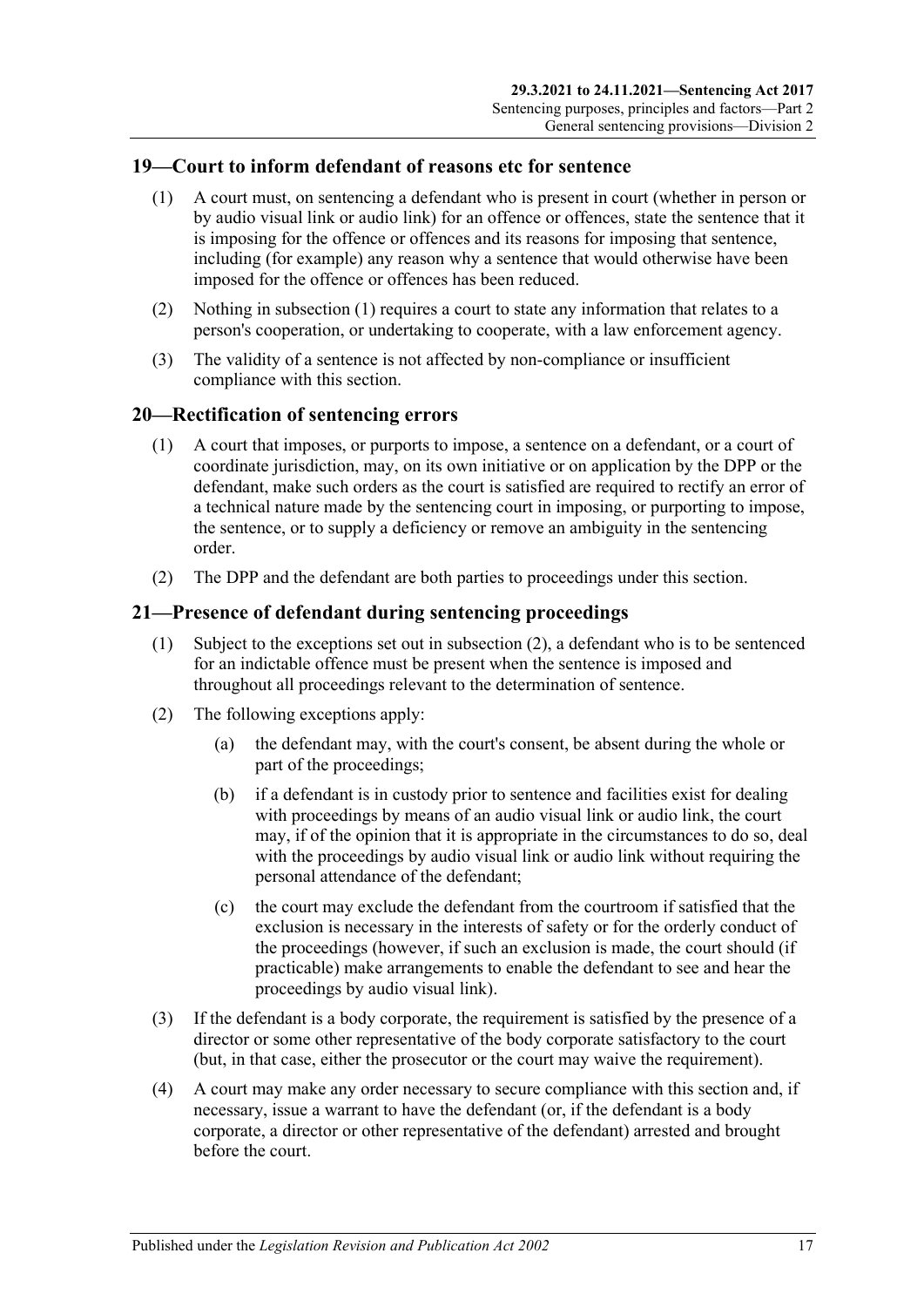- (5) This section—
	- (a) does not prevent the passing of sentence in the absence of the defendant in a case where the defendant cannot be found; and
	- (b) does not invalidate a sentence passed in the absence of the defendant.

# <span id="page-17-1"></span><span id="page-17-0"></span>**22—Sentencing of Aboriginal and Torres Strait Islander defendants**

- (1) Before sentencing an Aboriginal or Torres Strait Islander defendant, the court may, with the defendant's consent, and with the assistance of an Aboriginal and Torres Strait Islander Justice Officer—
	- (a) convene a sentencing conference; and
	- (b) take into consideration views expressed at the conference.
- (2) Nothing in [subsection](#page-17-1) (1) is to be taken to require the court to convene a sentencing conference if the court, after taking into account all relevant sentencing purposes, principles and factors, determines not to convene a sentencing conference.
- (3) A sentencing conference must comprise—
	- (a) the defendant and, if the defendant is a child, the defendant's parent or guardian; and
	- (b) the defendant's legal representative (if any); and
	- (c) the prosecutor; and
	- (d) if the victim chooses to be present at the conference—the victim and, if the victim so desires, a person of the victim's choice to provide assistance and support; and
	- (e) if the victim is a child—the victim's parent or guardian.
- (4) A sentencing conference may also include (if the court thinks the person may contribute usefully to the sentencing process) 1 or more of the following:
	- (a) a person regarded by the defendant, and accepted within the defendant's Aboriginal or Torres Strait Islander community, as an Aboriginal or Torres Strait Islander elder;
	- (b) a person accepted by the defendant's Aboriginal or Torres Strait Islander community as a person qualified to provide cultural advice relevant to sentencing of the defendant;
	- (c) a member of the defendant's family;
	- (d) a person who has provided support or counselling to the defendant;
	- (e) any other person.
- (5) A person will be taken to be an Aboriginal or Torres Strait Islander person for the purposes of this section if—
	- (a) the person is descended from an Aboriginal or Torres Strait Islander; and
	- (b) the person regards themself as an Aboriginal or Torres Strait Islander or, if the person is a young child, at least 1 of the parents regards the child as an Aboriginal or Torres Strait Islander; and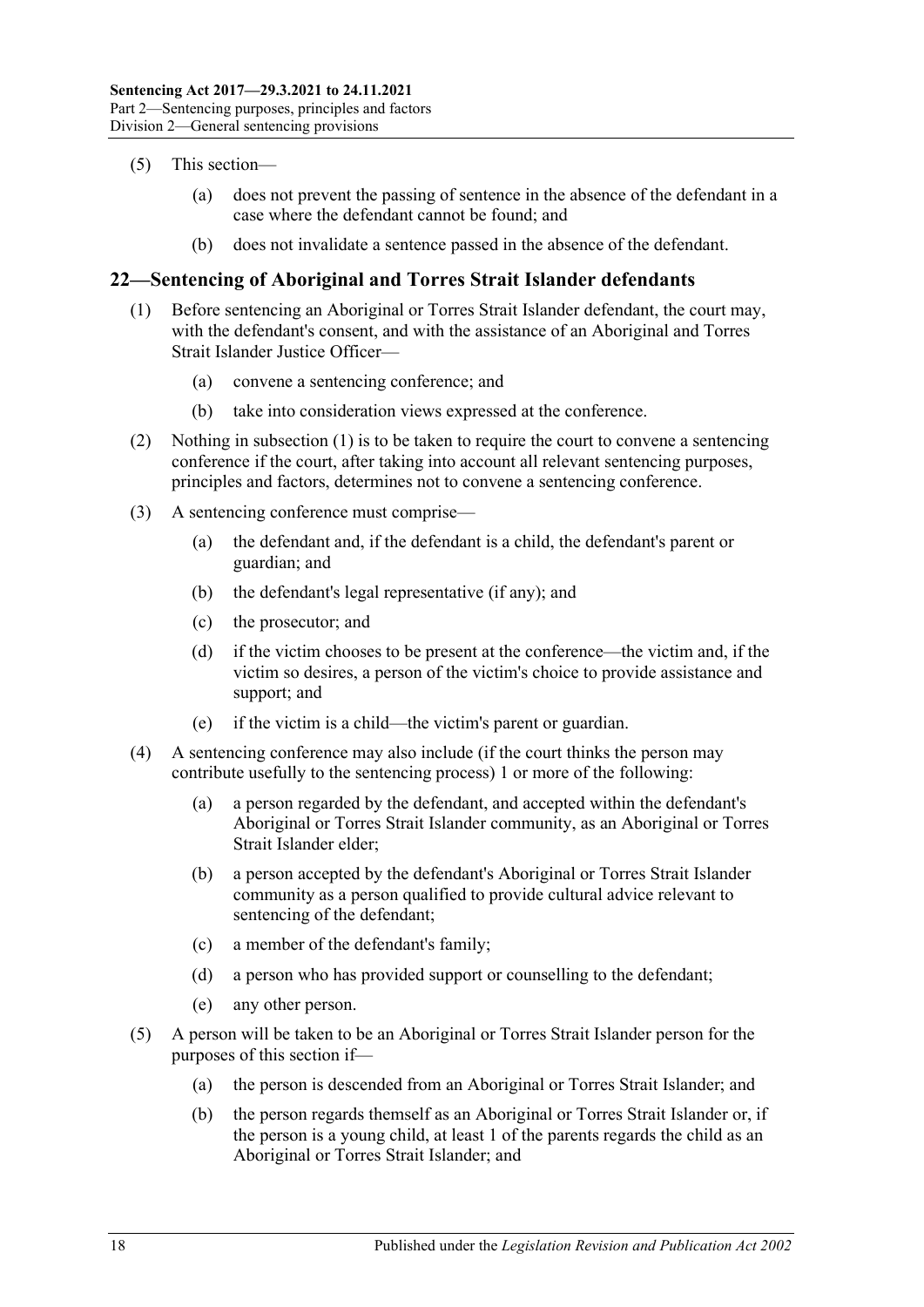- (c) the person is accepted as an Aboriginal or Torres Strait Islander by an Aboriginal or Torres Strait Islander community.
- (6) In this section—

*Aboriginal and Torres Strait Islander Justice Officer* means a person employed by the South Australian Courts Administration Authority whose duties include—

- (a) assisting the court in sentencing Aboriginal or Torres Strait Islander persons by providing advice on Aboriginal or Torres Strait Islander society and culture; and
- (b) assisting the court to convene sentencing conferences under this section; and
- (c) assisting Aboriginal or Torres Strait Islander persons to understand court procedures and sentencing options and to comply with court orders;

#### *family* includes—

- (a) the defendant's spouse or domestic partner; and
- (b) any person to whom the defendant is related by blood; and
- (c) any person who is, or has been, a member of the defendant's household; and
- (d) any person held to be related to the defendant according to Aboriginal or Torres Strait Islander kinship rules and observances.

#### <span id="page-18-0"></span>**Subdivision 2—General sentencing powers**

#### <span id="page-18-1"></span>**23—Discharge without penalty**

- (1) If a court finds a person guilty of an offence but finds the offence so trifling that it is inappropriate to impose a penalty, the court may—
	- (a) without recording a conviction—dismiss the charge; or
	- (b) on recording a conviction—discharge the defendant without penalty.
- (2) If a court finds a person guilty of an offence and—
	- (a) the defendant has spent time in custody in respect of the offence; and
	- (b) the court is satisfied there is good reason not to impose any further penalty on the defendant,

the court may—

- (c) without recording a conviction—dismiss the charge; or
- (d) on recording a conviction—discharge the defendant without further penalty.
- (3) A court may exercise the powers conferred by this section despite any minimum penalty fixed by an Act or statutory instrument.

#### <span id="page-18-2"></span>**24—Imposition of penalty without conviction**

If a court finds a person guilty of an offence for which it proposes to impose a fine, a sentence of community service, or both, and the court is of the opinion—

- (a) that the defendant is unlikely to commit such an offence again; and
- (b) that, having regard to—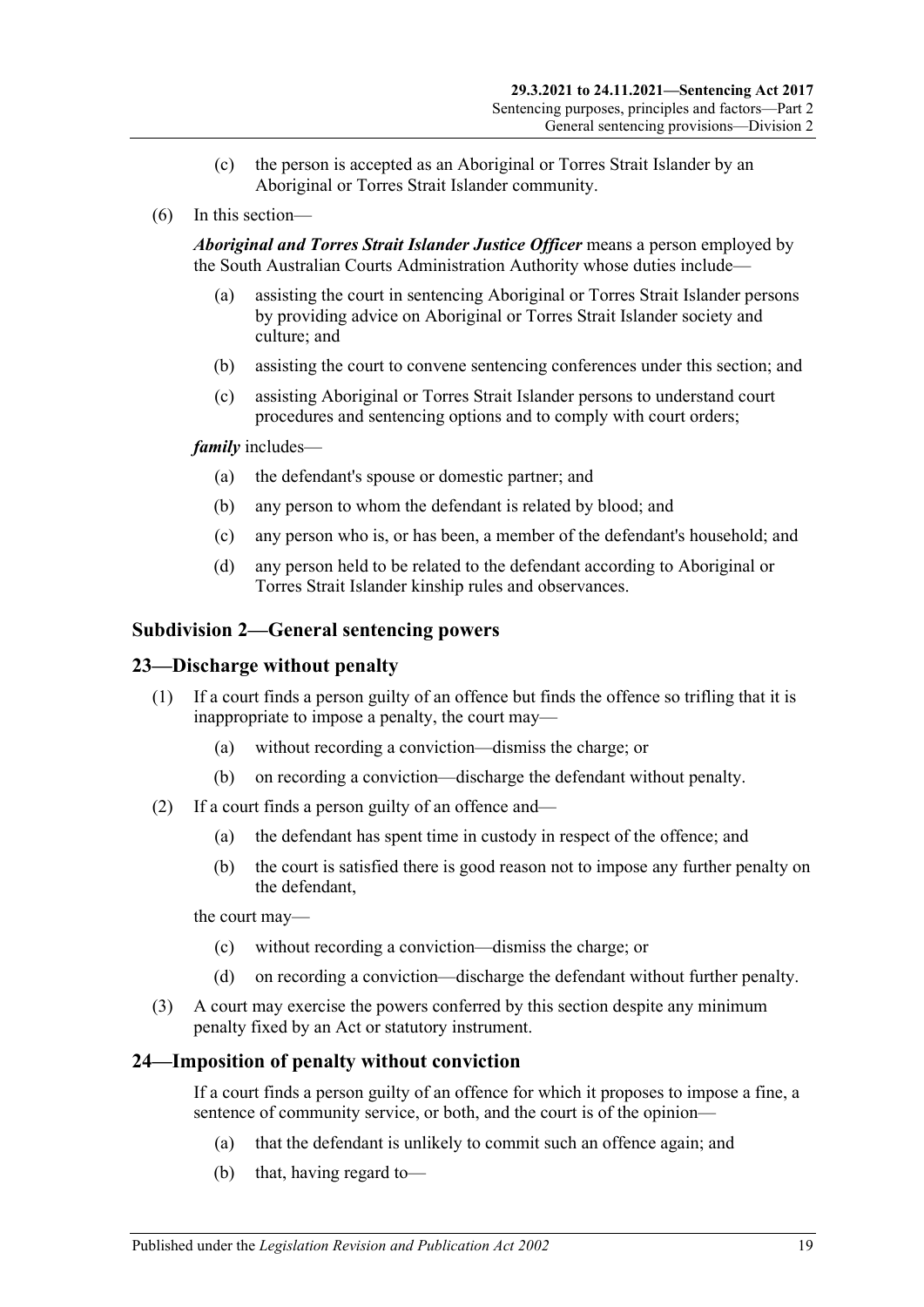- (i) the character, antecedents, age, or physical or mental condition, of the defendant; or
- (ii) the fact that the offence was trifling; or
- (iii) any other extenuating circumstances,

good reason exists for not recording a conviction,

the court may impose the penalty without recording a conviction.

#### <span id="page-19-0"></span>**25—Court may reduce, add or substitute certain penalties**

- (1) Subject to this Act or any other Act that prohibits the substitution or mitigation of a penalty prescribed under the Act, if, on convicting a defendant or finding a defendant guilty of an offence and after having regard to—
	- (a) the character, antecedents, age, or physical or mental condition, of the defendant; or
	- (b) the fact that the offence was trifling; or
	- (c) any other extenuating circumstances,

the court thinks that good reason exists for reducing the penalty below the minimum, the court may so reduce the penalty.

- <span id="page-19-1"></span>(2) Subject to this Act or any other Act that prohibits the substitution or mitigation of a penalty prescribed under the Act, if, on convicting a defendant or finding a defendant guilty of an offence, the court thinks that good reason exists for departing from the penalty provided for the offence under the Act, the court may—
	- (a) impose another type of sentence for the sentence prescribed under the Act for the offence; or
	- (b) impose more than 1 type of sentence as the court thinks appropriate in the circumstances.
- (3) For the purposes of [subsection](#page-19-1) (2)—
	- (a) if the Act prescribes a sentence of imprisonment only for the offence, the court may instead impose—
		- (i) a sentence of imprisonment (including a community based custodial sentence or a suspended sentence); or
		- (ii) a fine; or
		- (iii) a sentence of community service; or
		- (iv) both a fine and a sentence of community service; or
	- (b) if the Act prescribes a sentence of both imprisonment and a fine for the offence, the court may instead impose—
		- (i) a sentence of imprisonment (including a community based custodial sentence or a suspended sentence) only; or
		- (ii) a fine only; or
		- (iii) a sentence of community service; or
		- (iv) both a fine and a sentence of community service; or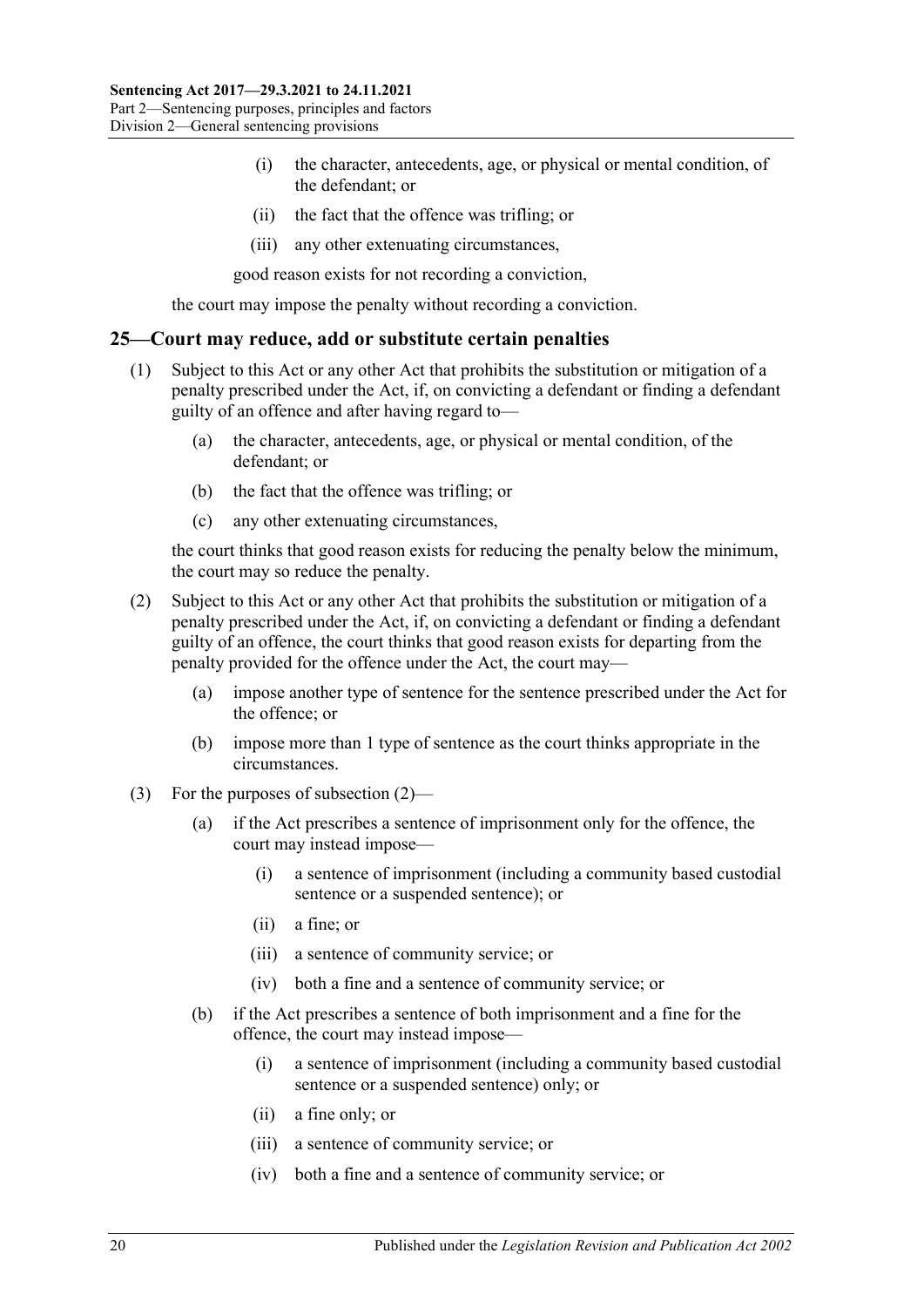- (c) if the Act prescribes a sentence of imprisonment or a fine in the alternative for the offence, the court may instead impose—
	- (i) a sentence of community service; or
	- (ii) both a fine and a sentence of community service; or
- (d) if the Act prescribes a fine only for the offence, the court may instead impose a sentence of community service.
- (4) In this section—

*Act* includes a statutory instrument;

*community based custodial sentence* means—

- (a) a sentence on home detention under a home detention order; or
- (b) a sentence to be served in the community while subject to intensive correction under an intensive correction order;

*suspended sentence* means a sentence of imprisonment that is suspended on condition that the defendant enter into a bond under Part [4 Division](#page-78-0) 2.

# <span id="page-20-2"></span><span id="page-20-0"></span>**26—Sentencing for multiple offences**

- (1) If a person is to be sentenced by a court for a number of offences, the court may sentence the person to the 1 penalty for all or some of those offences, but the sentence cannot exceed the total of the maximum penalties that could be imposed in respect of each of the offences to which the sentence relates.
- (2) However, if any of the offences for which the person is being sentenced is a prescribed designated offence, [subsection](#page-20-2) (1) does not apply to the sentencing of the person for that offence (but nothing in this subsection affects the operation of [subsection](#page-20-2) (1) in respect of the other offences).
- (3) In this section—

*prescribed designated offence* has the same meaning as in [section](#page-78-1) 96.

# <span id="page-20-1"></span>**27—Non-association or place restriction orders may be issued on sentence**

- (1) A court may, on sentencing a person for a prescribed offence, exercise the powers of the Magistrates Court to issue against the defendant a non-association order or a place restriction order under the *[Criminal Procedure Act](http://www.legislation.sa.gov.au/index.aspx?action=legref&type=act&legtitle=Criminal%20Procedure%20Act%201921) 1921* as if a complaint had been made under that Act against the defendant in relation to that conviction (and if the person is already subject to such an order, the court may vary or revoke that order as if an application for variation or revocation of the order had been made under that Act, regardless of whether the order was made by it or by some other court).
- (2) A non-association order or a place restriction order issued or varied under this section on sentencing a person for a prescribed offence—
	- (a) has effect as such an order under the *[Criminal Procedure Act](http://www.legislation.sa.gov.au/index.aspx?action=legref&type=act&legtitle=Criminal%20Procedure%20Act%201921) 1921*; and
	- (b) is not a sentence for the purposes of this Act but may be taken into account in determining the sentence for the prescribed offence.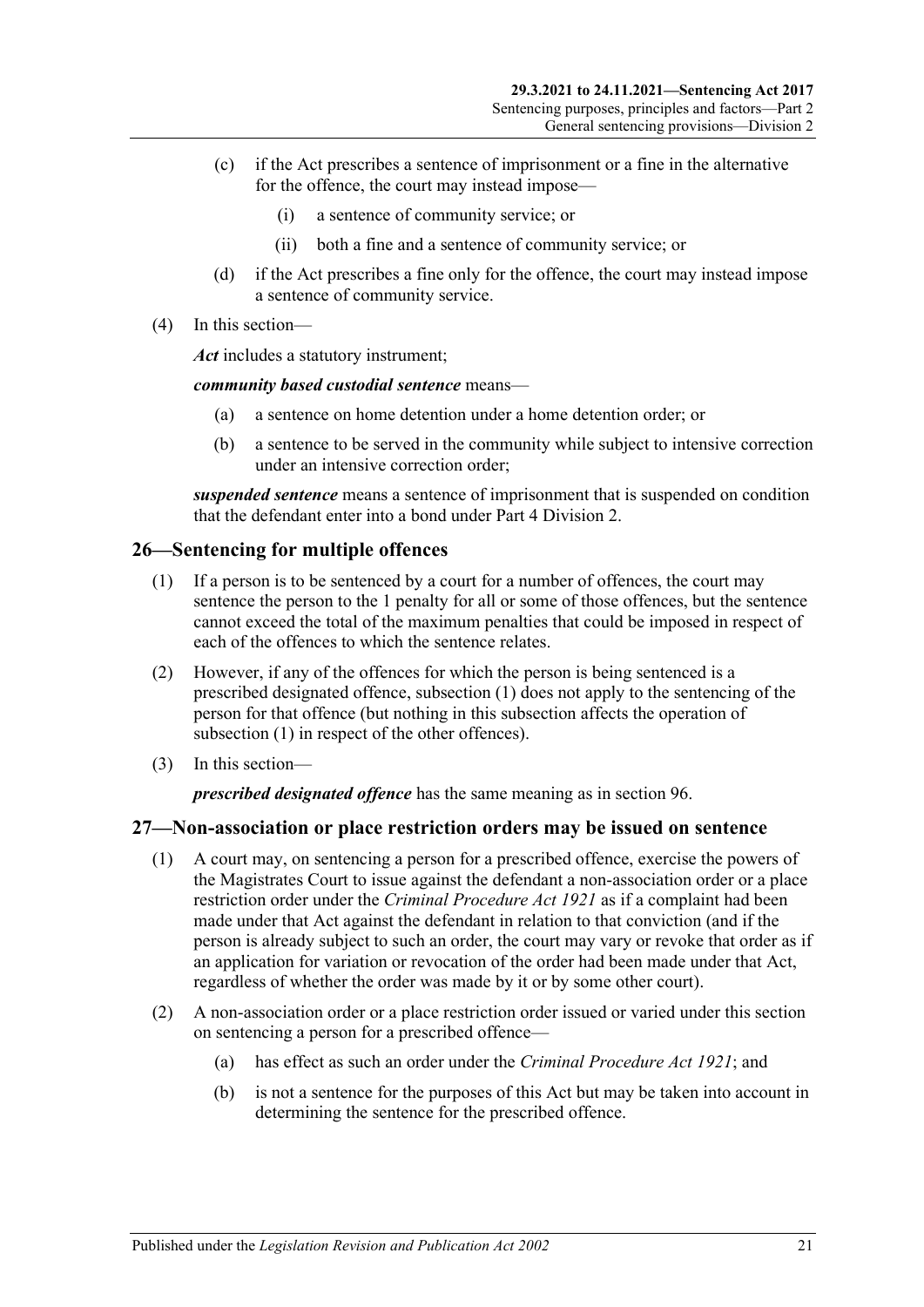(3) In this section—

*prescribed offence* has the same meaning as in Part 4 Division 5 of the *[Criminal](http://www.legislation.sa.gov.au/index.aspx?action=legref&type=act&legtitle=Criminal%20Procedure%20Act%201921)  [Procedure Act](http://www.legislation.sa.gov.au/index.aspx?action=legref&type=act&legtitle=Criminal%20Procedure%20Act%201921) 1921*.

#### <span id="page-21-0"></span>**28—Intervention orders may be issued on finding of guilt or sentencing**

- (1) A court may, on finding a person guilty of an offence or on sentencing a person for an offence, exercise the powers of the Magistrates Court to issue against the defendant a restraining order under the *[Criminal Procedure Act](http://www.legislation.sa.gov.au/index.aspx?action=legref&type=act&legtitle=Criminal%20Procedure%20Act%201921) 1921* or an intervention order under the *[Intervention Orders \(Prevention of Abuse\) Act](http://www.legislation.sa.gov.au/index.aspx?action=legref&type=act&legtitle=Intervention%20Orders%20(Prevention%20of%20Abuse)%20Act%202009) 2009* as if an application had been made under the relevant Act against the defendant in relation to the matters alleged in the proceedings for the offence.
- (2) Before issuing an order under this section, the court must consider whether, if the whereabouts of the person for whose benefit the order would be issued are not known to the defendant, the issuing of the order would be counterproductive.
- (3) If a court, in accordance with this section, determines to exercise the powers of the Magistrates Court to issue a restraining order under section 99AAC of the *[Criminal](http://www.legislation.sa.gov.au/index.aspx?action=legref&type=act&legtitle=Criminal%20Procedure%20Act%201921)  [Procedure Act](http://www.legislation.sa.gov.au/index.aspx?action=legref&type=act&legtitle=Criminal%20Procedure%20Act%201921) 1921*, section 99KA of that Act applies to proceedings relating to the restraining order as if—
	- (a) the court were the Magistrates Court; and
	- (b) the proceedings were child protection restraining order proceedings within the meaning of that section.
- (4) An order issued under this section—
	- (a) has effect—
		- (i) as a restraining order under the *[Criminal Procedure Act](http://www.legislation.sa.gov.au/index.aspx?action=legref&type=act&legtitle=Criminal%20Procedure%20Act%201921) 1921*; or
		- (ii) as a final intervention order issued by the court under the *[Intervention Orders \(Prevention of Abuse\) Act](http://www.legislation.sa.gov.au/index.aspx?action=legref&type=act&legtitle=Intervention%20Orders%20(Prevention%20of%20Abuse)%20Act%202009) 2009*,

as the case may require; and

- (b) is not a sentence for the purposes of this Act.
- (5) A court must, on finding a person guilty of a sexual offence or on sentencing a person for a sexual offence—
	- (a) consider whether or not an order should be issued under this section; and
	- (b) if the court determines that an order should not be issued under this section—give reasons for that determination (and the determination is subject to appeal as if it were an order of the court made on sentence).
- (6) In this section—

*sexual offence* means—

- (a) rape; or
- (b) compelled sexual manipulation; or
- (c) indecent assault; or
- (d) any offence involving unlawful sexual intercourse or an act of gross indecency; or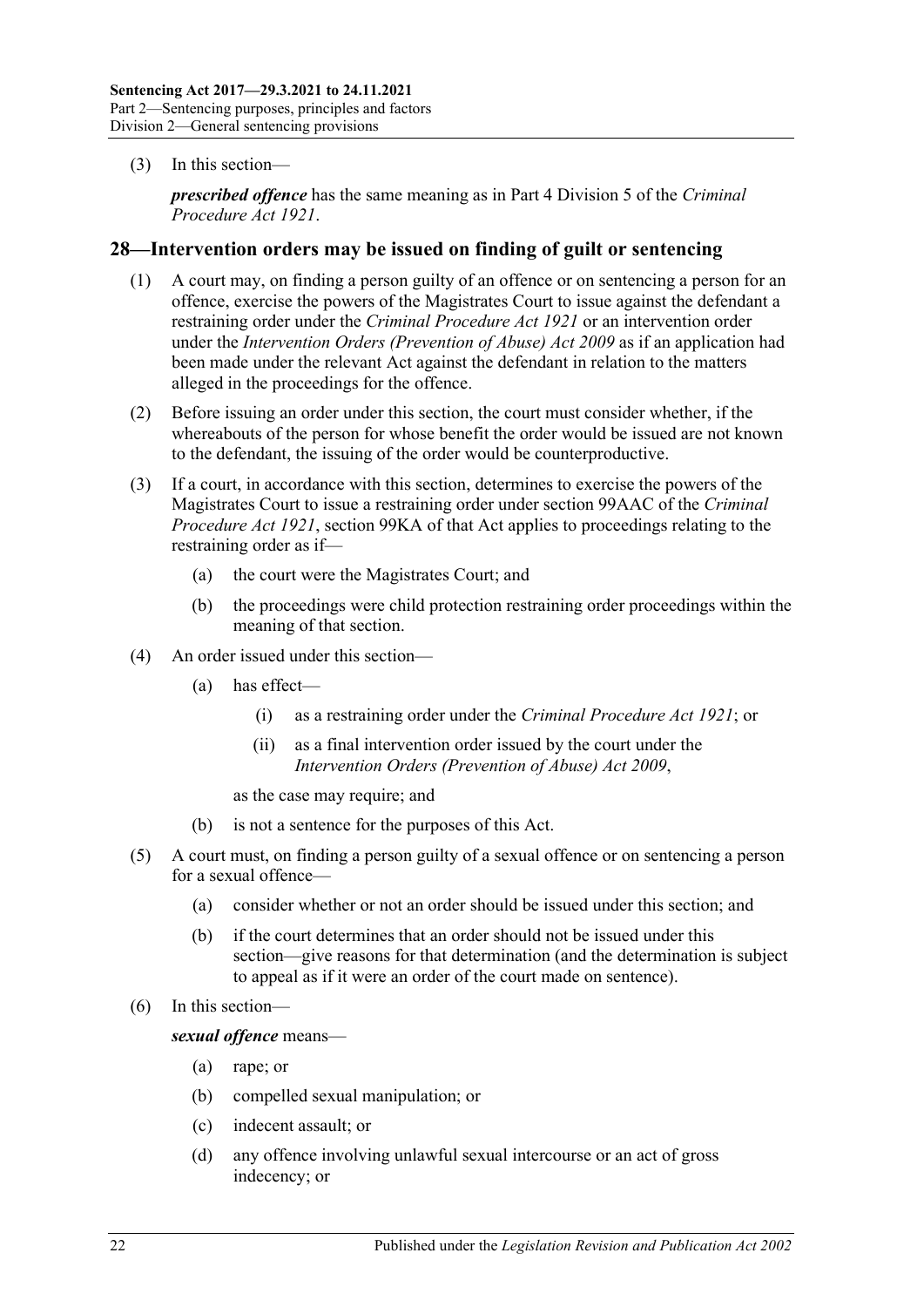- (e) incest; or
- (f) any offence involving sexual exploitation or abuse of a child, or exploitation of a child as an object of prurient interest; or
- (g) an offence of sexual exploitation of a person with a cognitive impairment under section 51 of the *[Criminal Law Consolidation Act](http://www.legislation.sa.gov.au/index.aspx?action=legref&type=act&legtitle=Criminal%20Law%20Consolidation%20Act%201935) 1935*; or
- (h) an attempt to commit, or assault with intent to commit, any of the offences referred to in a preceding paragraph.

## <span id="page-22-0"></span>**29—Deferral of sentence for rehabilitation and other purposes**

- (1) A court may, on finding a person guilty of an offence (whether or not it proceeds to conviction), make an order adjourning proceedings to a specified date, and granting bail to the defendant in accordance with the *[Bail Act](http://www.legislation.sa.gov.au/index.aspx?action=legref&type=act&legtitle=Bail%20Act%201985) 1985*—
	- (a) for the purpose of assessing the defendant's capacity and prospects for rehabilitation; or
	- (b) for the purpose of allowing the defendant to demonstrate that rehabilitation has taken place; or
	- (c) for the purpose of assessing the defendant's eligibility for participation in an intervention program; or
	- (d) for the purpose of allowing the defendant to participate in an intervention program; or
	- (e) for any other purpose the court considers appropriate in the circumstances.
- (2) As a general rule, proceedings may not be adjourned under this section (whether by a single adjournment or a series of adjournments) for more than 12 months from the date of the finding of guilt (the *usual maximum*).
- (3) A court may adjourn proceedings for a period exceeding the usual maximum if the defendant is, or will be, participating in an intervention program and the court is satisfied that—
	- (a) the defendant has, by participating in, or agreeing to participate in, the intervention program, demonstrated a commitment to addressing the problems out of which the defendant's offending arose; and
	- (b) if the proceedings were not adjourned for such a period—
		- (i) the defendant would be prevented from completing, or participating in, the intervention program; and
		- (ii) the defendant's rehabilitation would be prejudiced.
- (4) In considering whether to adjourn proceedings for a period exceeding the usual maximum, a court is not bound by the rules of evidence and may (in particular) inform itself on the basis of a written or oral report from a person who may be in a position to provide relevant information.
- (5) A person who provides information to the court by way of a written or oral report is liable to be cross-examined on any of the matters contained in the report.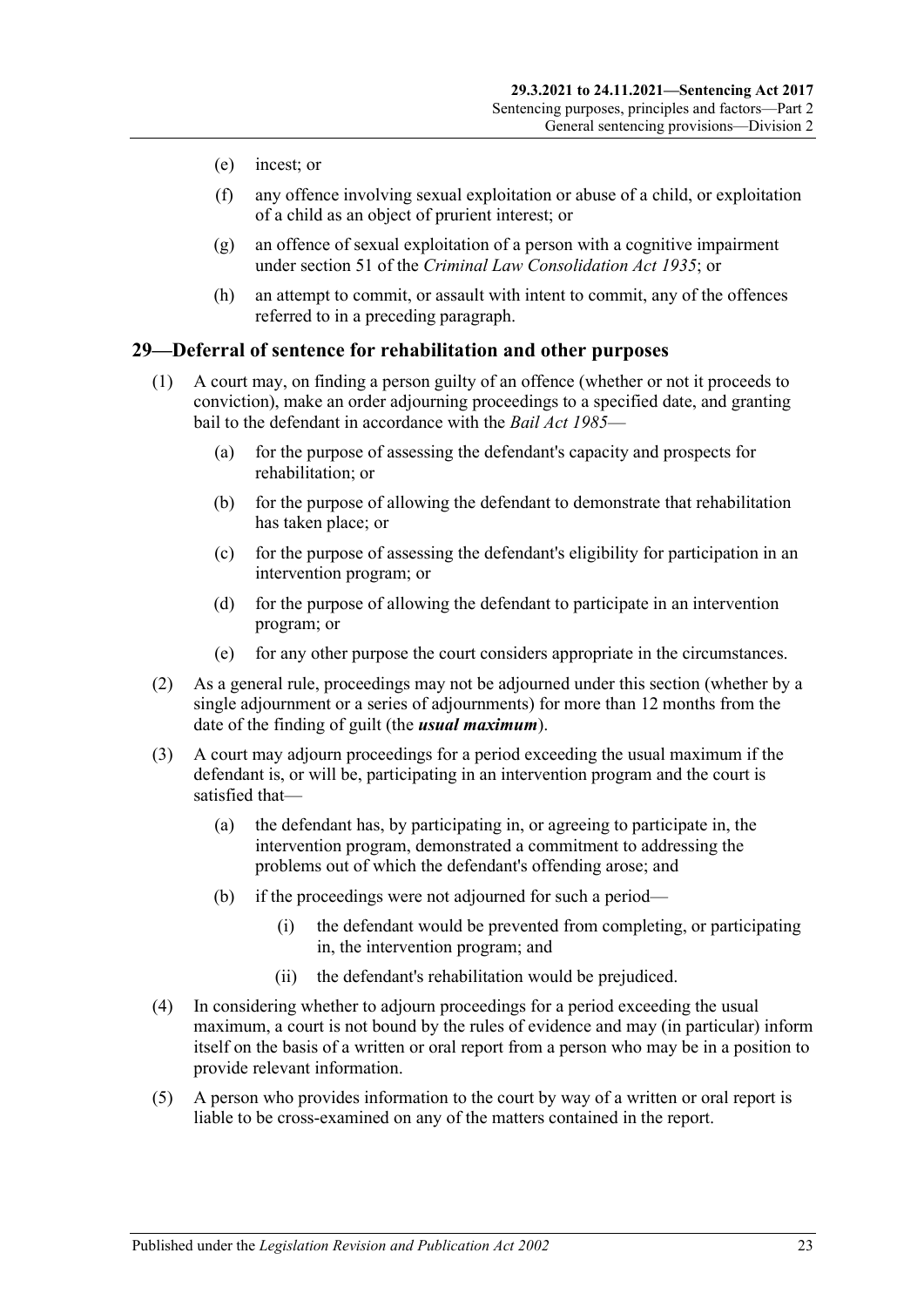- (6) If a statement of fact or opinion in a report is challenged by the prosecutor or the defendant, the court must disregard the fact or opinion unless it is substantiated on oath.
- (7) This section does not limit any power that a court has, apart from this section, to adjourn proceedings or to grant bail in relation to any period of adjournment.

# <span id="page-23-0"></span>**30—Mental impairment**

- (1) A court that finds a defendant guilty of a summary or minor indictable offence may release the defendant without conviction or penalty if satisfied—
	- (a) that the defendant—
		- (i) suffers from a mental impairment that explains and extenuates, at least to some extent, the conduct that forms the subject matter of the offence; and
		- (ii) has completed, or is participating to a satisfactory extent in, a suitable intervention program; and
		- (iii) recognises that the defendant suffers from the mental impairment and is making a conscientious attempt to overcome behavioural problems associated with it; and
	- (b) that the release of the defendant under this subsection would not involve an unacceptable risk to the safety of a particular person or the community.
- <span id="page-23-1"></span>(2) A court may, at any time before a charge of a summary or minor indictable offence has been finally determined, dismiss the charge if satisfied—
	- (a) that the defendant—
		- (i) suffers from a mental impairment that explains and extenuates, at least to some extent, the conduct that forms the subject matter of the offence; and
		- (ii) has completed, or participated to a satisfactory extent in, a suitable intervention program; and
		- (iii) recognises that the defendant suffers from the mental impairment and is making a conscientious attempt to overcome behavioural problems associated with it; and
	- (b) that dismissal of the charge under this subsection would not involve an unacceptable risk to the safety of a particular person or the community; and
	- (c) that the court would not, if a finding of guilt were made, make an order requiring the defendant to pay compensation for injury, loss or damage resulting from the offence.
- <span id="page-23-2"></span>(3) If the defendant is participating in, but has not completed, an intervention program, the court may, instead of dismissing the charge under [subsection](#page-23-1) (2), release the defendant on an undertaking—
	- (a) to complete the intervention program; and
	- (b) to appear before the court for determination of the charge—
		- (i) after the defendant has completed the intervention program; or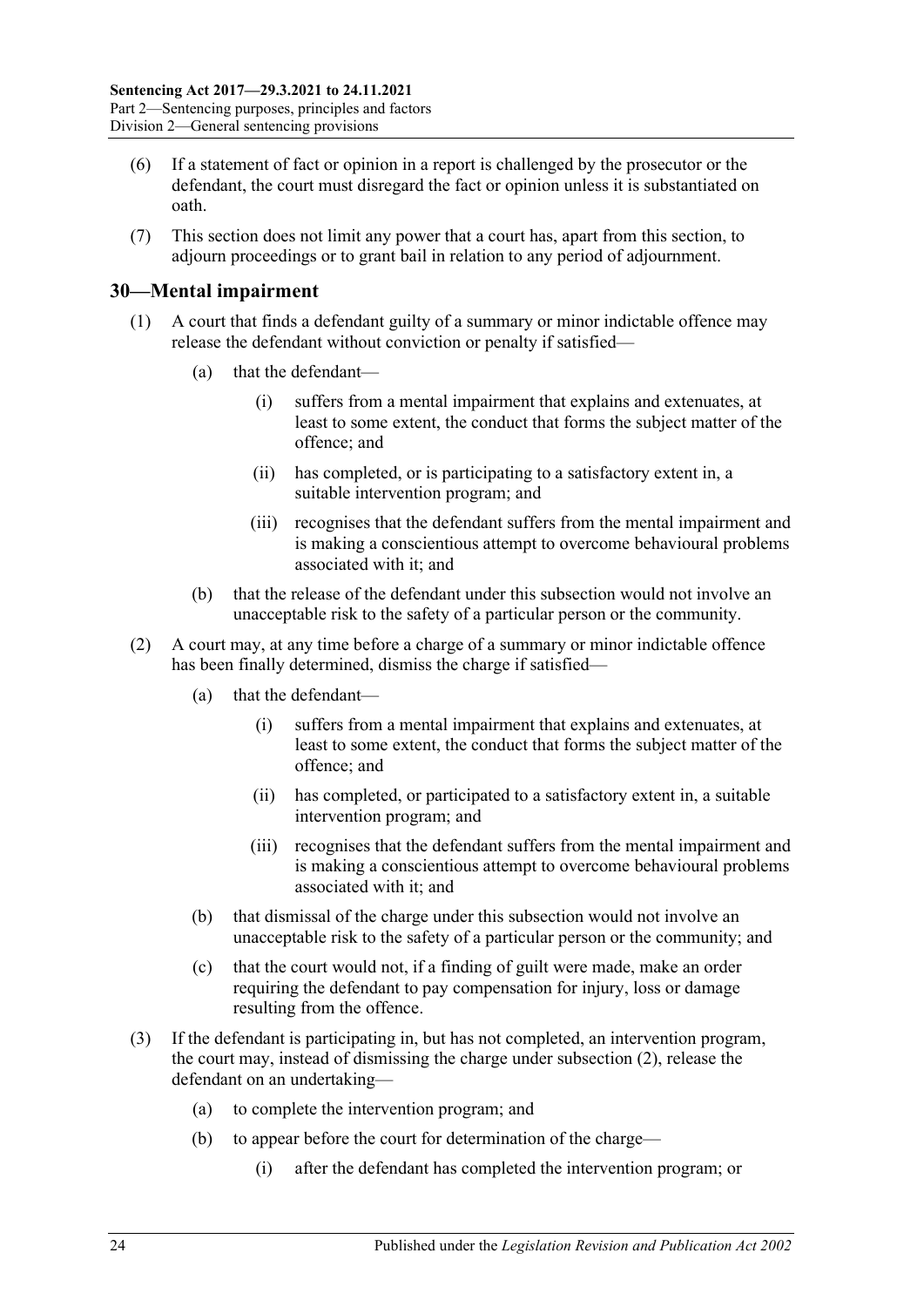- (ii) if the defendant fails to complete the intervention program.
- (4) In deciding whether to exercise its powers under this section, the court—
	- (a) may act on the basis of information that it considers reliable without regard to the rules of evidence; and
	- (b) should, if proposing to dismiss a charge under [subsection](#page-23-1) (2) or release a defendant on an undertaking under [subsection](#page-23-2) (3), consider any information about the interests of possible victims that is before it (but is not obliged to inform itself on the matter).
- (5) In this section—

*court* means—

- (a) the Magistrates Court; or
- (b) the Youth Court; or
- (c) any other court authorised by regulation to exercise the powers conferred by this section;

*mental impairment* means an impaired intellectual or mental function resulting from a mental illness, an intellectual disability, a personality disorder, or a brain injury or neurological disorder (including dementia);

*suitable intervention program*, in respect of a defendant, means an intervention program that, in the opinion of the court, provides—

- (a) supervised treatment; or
- (b) supervised rehabilitation; or
- (c) supervised behaviour management; or
- (d) supervised access to support services; or
- (e) a combination of any 1 or more of the above,

that is suited to address the particular behavioural problems of the defendant relating to the defendant's mental impairment.

#### <span id="page-24-0"></span>**Subdivision 4—Sentencing reductions**

#### <span id="page-24-1"></span>**36—Application of Subdivision**

Except where the contrary intention expressly appears, this Subdivision is in addition to, and does not derogate from, a provision of this Act or any other Act—

- (a) that expressly prohibits the reduction, mitigation or substitution of penalties or sentences; or
- (b) that limits or otherwise makes special provision in relation to the way a penalty or sentence for a particular offence under that Act may be imposed.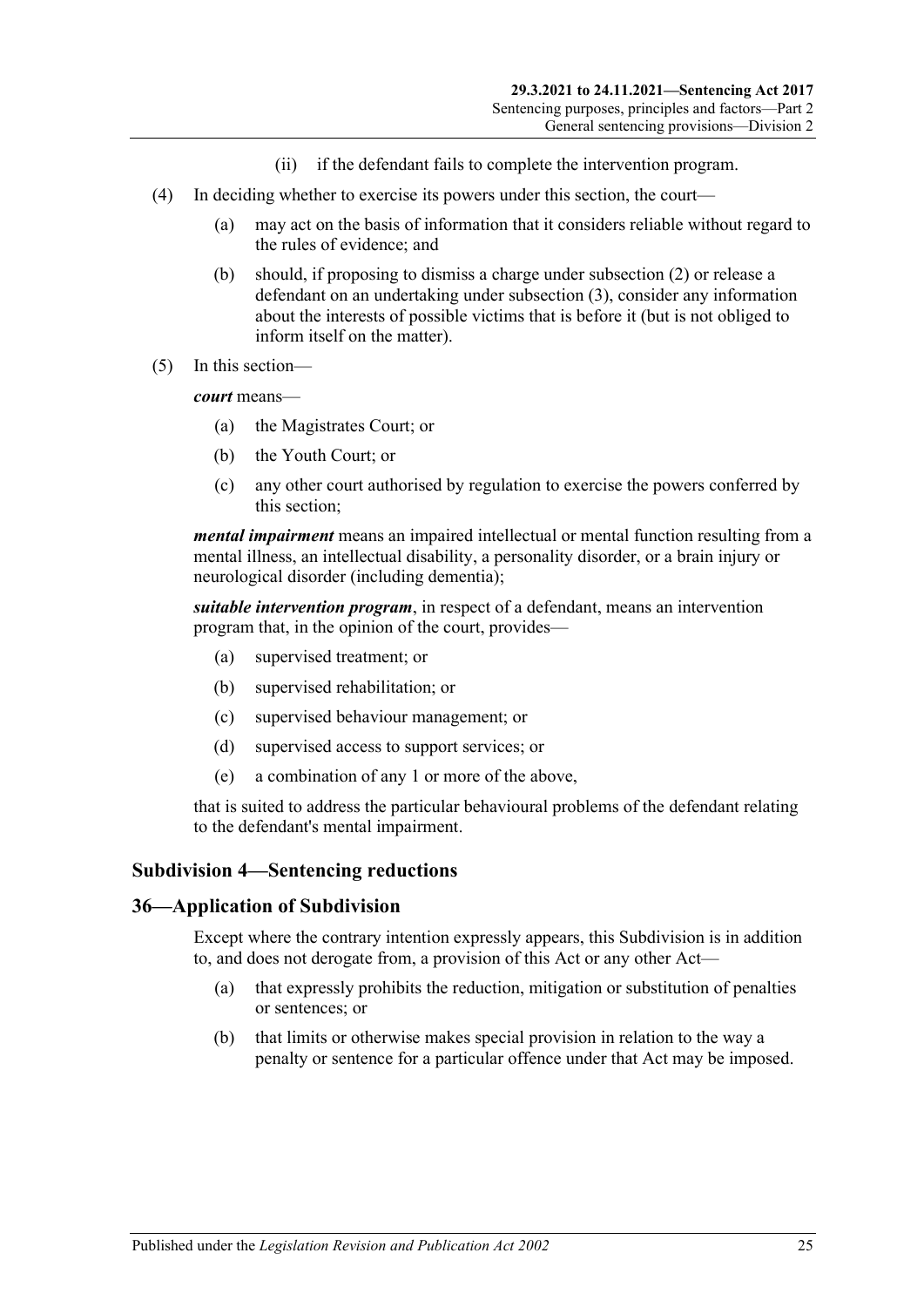# <span id="page-25-1"></span><span id="page-25-0"></span>**37—Reduction of sentences for cooperation etc with law enforcement agency**

- (1) A court may declare a defendant to be a defendant to whom this section applies if the court is satisfied that the defendant has cooperated or undertaken to cooperate with a law enforcement agency and the cooperation—
	- (a) relates directly to combating serious and organised criminal activity; and
	- (b) is provided in exceptional circumstances; and
	- (c) contributes significantly to the public interest.
- (2) In determining sentence for an offence or offences to which a defendant has pleaded guilty or in respect of which a defendant has been found guilty, the court may, if the defendant is the subject of a declaration under [subsection](#page-25-1) (1), reduce the sentence that it would otherwise have imposed by such percentage as the court thinks appropriate in the circumstances.
- (3) In determining the percentage by which a sentence is to be reduced under this section, the court must have regard to such of the following as may be relevant:
	- (a) if the defendant has pleaded guilty to the offence or offences—that fact and the circumstances of the plea;
	- (b) the nature and extent of the defendant's cooperation or undertaking;
	- (c) the timeliness of the cooperation or undertaking;
	- (d) the truthfulness, completeness and reliability of any information or evidence provided by the defendant;
	- (e) the evaluation (if any) by the authorities of the significance and usefulness of the defendant's cooperation or undertaking;
	- (f) any benefit that the defendant has gained or is likely to gain by reason of the cooperation or undertaking;
	- (g) the degree to which the safety of the defendant (or some other person) has been put at risk of violent retribution as a result of the defendant's cooperation or undertaking;
	- (h) whether the cooperation or undertaking concerns an offence for which the defendant is being sentenced or some other offence, whether related or unrelated (and, if related, whether the offence forms part of a criminal enterprise);
	- (i) whether, as a consequence of the defendant's cooperation or undertaking, the defendant would be likely to suffer violent retribution while serving any term of imprisonment, or be compelled to serve any such term in particularly severe conditions;
	- (j) the nature of any steps that would be likely to be necessary to protect the defendant on release from prison;
	- (k) the likelihood that the defendant will commit further offences,

and may have regard to any other factor or principle the court thinks relevant.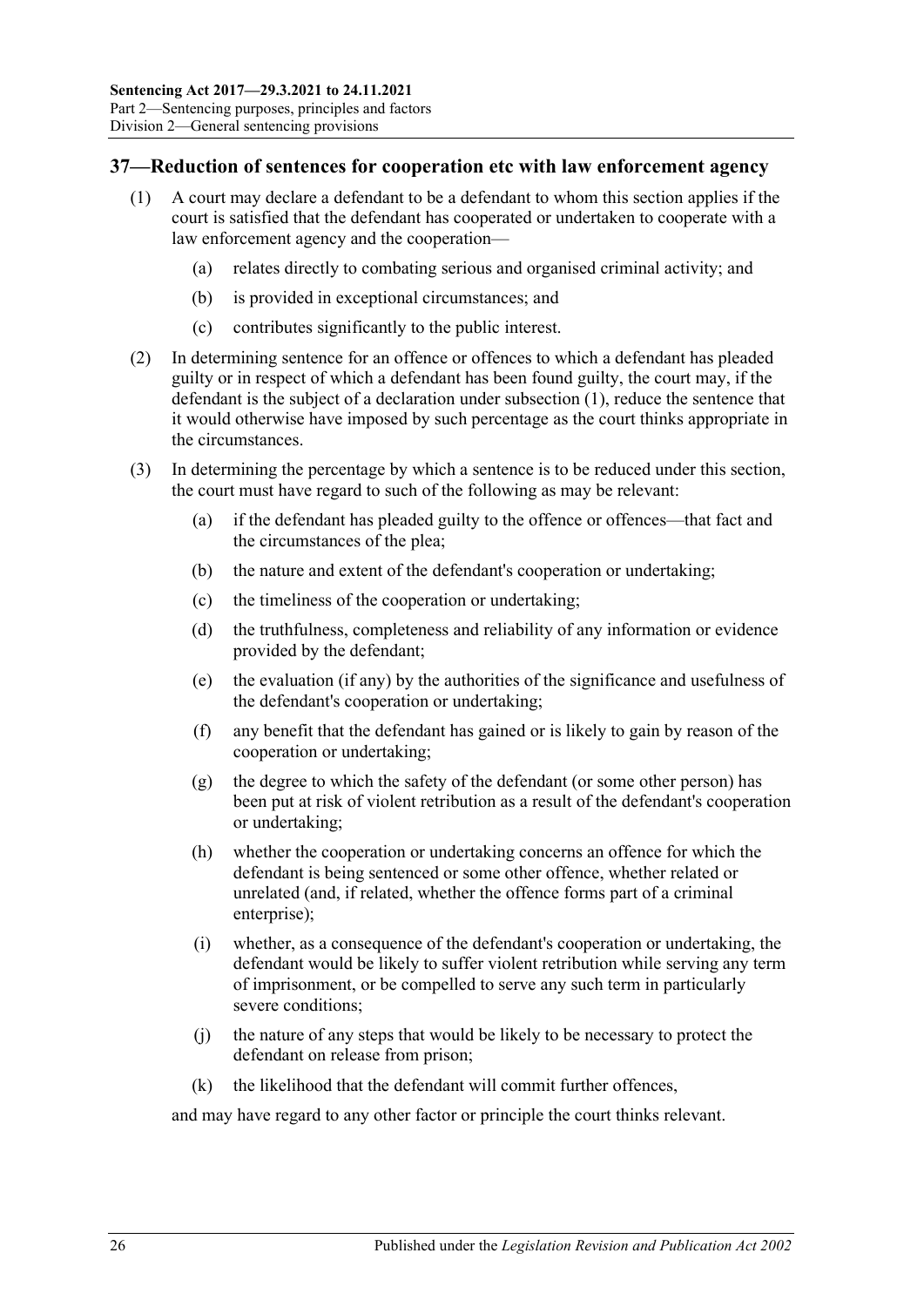(4) In this section—

*serious and organised criminal activity* includes any activity that may constitute a serious and organised crime offence within the meaning of the *[Criminal Law](http://www.legislation.sa.gov.au/index.aspx?action=legref&type=act&legtitle=Criminal%20Law%20Consolidation%20Act%201935)  [Consolidation Act](http://www.legislation.sa.gov.au/index.aspx?action=legref&type=act&legtitle=Criminal%20Law%20Consolidation%20Act%201935) 1935*.

# <span id="page-26-4"></span><span id="page-26-0"></span>**39—Reduction of sentences for guilty plea in Magistrates Court etc**

- (1) This section applies—
	- (a) if the offence is a summary offence; or
	- (b) if the sentencing court is sentencing in relation to a minor indictable offence that has been tried in the same way as a summary offence; or
	- (c) in any other circumstances prescribed by the regulations.
- <span id="page-26-3"></span><span id="page-26-1"></span>(2) Subject to this section, if a defendant has pleaded guilty to an offence or offences—
	- (a) not more than 4 weeks after the defendant's first court appearance in relation to the relevant offence or offences—the sentencing court may reduce the sentence that it would otherwise have imposed by up to 40%;
	- (b) more than 4 weeks after the defendant's first court appearance in relation to the relevant offence or offences but—
		- (i) if a date has been set for a trial for the offence or offences—not less than 4 weeks before that day; or
		- (ii) in any other case—before the commencement of the trial for the offence or offences,

the sentencing court may reduce the sentence that it would otherwise have imposed by up to 30%;

- (c) less than 4 weeks before the day set for trial for the offence or offences, and if the defendant satisfies the sentencing court that the defendant could not reasonably have pleaded guilty at an earlier stage in the proceedings because of circumstances outside of the defendant's control—the sentencing court may reduce the sentence that it would otherwise have imposed by up to 30%;
- (d) in circumstances other than those referred to in a preceding paragraph—the sentencing court may, if satisfied that there is good reason to do so, reduce the sentence that it would otherwise have imposed by up to 10%.
- <span id="page-26-2"></span> $(3)$  If—
	- (a) a maximum reduction available unde[r subsection](#page-26-1) (2) does not apply in relation to a defendant's plea of guilty because the defendant did not plead guilty within the relevant period; and
	- (b) the court is satisfied that the only reason that the defendant did not plead guilty within the relevant period was because—
		- (i) the court did not sit during that period; or
		- (ii) the court did not sit during that period at a place where the defendant could reasonably have been expected to attend; or
		- (iii) the court did not list the defendant's matter for hearing during that period; or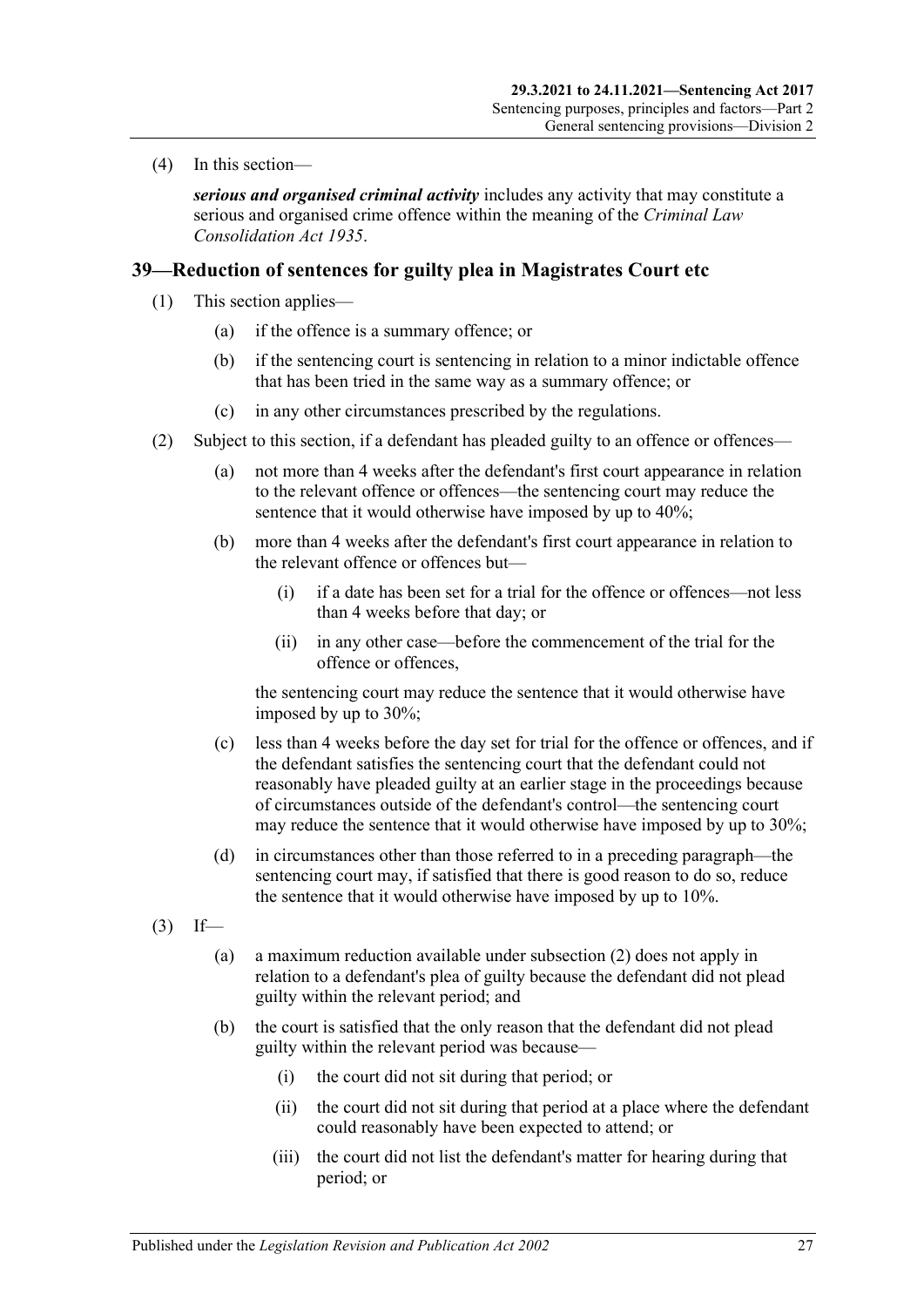- (iv) the court was, for any other reason outside of the control of the defendant, unable to hear the defendant's matter during that period; or
- (v) the prosecution was, for any reason outside of the control of the defendant, unable to finalise negotiations with the defendant in relation to the plea during that period,

the court may nevertheless reduce the sentence that it would otherwise have imposed as if the defendant had pleaded guilty during the relevant period.

- (3a) Without limiting [subsection](#page-26-2) (3), if
	- (a) the maximum reduction available under [subsection](#page-26-3)  $(2)(a)$  does not apply in relation to a defendant's plea of guilty because the defendant did not plead guilty within the period specified in that subsection (the *designated period*); and
	- (b) the defendant pleads guilty no more than 14 days after the expiration of the designated period; and
	- (c) the court is satisfied that the defendant was unable to obtain legal advice within the designated period as a result of—
		- (i) the defendant residing in a remote location; or
		- (ii) the defendant leading an itinerant lifestyle; or
		- (iii) communication difficulties arising from the defendant being unable to speak reasonably fluent English,

the court may nevertheless reduce the sentence that it would otherwise have imposed as if the defendant had pleaded guilty during the designated period.

- (4) In determining the percentage by which a sentence for an offence is to be reduced in respect of a guilty plea made within a particular period, a court must have regard to such of the following as may be relevant:
	- (a) whether the reduction of the defendant's sentence by the percentage contemplated would be so disproportionate to the seriousness of the offence, or so inappropriate in the case of that particular defendant, that it would, or may, affect public confidence in the administration of justice;
	- (b) the stage in the proceedings for the offence at which the defendant first indicated the defendant's intention to plead guilty (including whether it would, in the opinion of the court, have been reasonable to expect the defendant to have done so at an earlier stage in the proceedings);
	- (c) whether the defendant was initially charged with a different offence in respect of the same conduct and whether (and at what stage in the proceedings) negotiations occurred with the prosecution in relation to the offence charged;
	- (d) in the case where the defendant has been charged with more than 1 offence—whether the defendant pleaded guilty to all of the offences;
	- (e) whether or not the defendant was made aware of any relevant matter that would have enabled the defendant to plead guilty at an earlier stage in the proceedings;
	- (f) whether at any stage in the proceedings for the offence—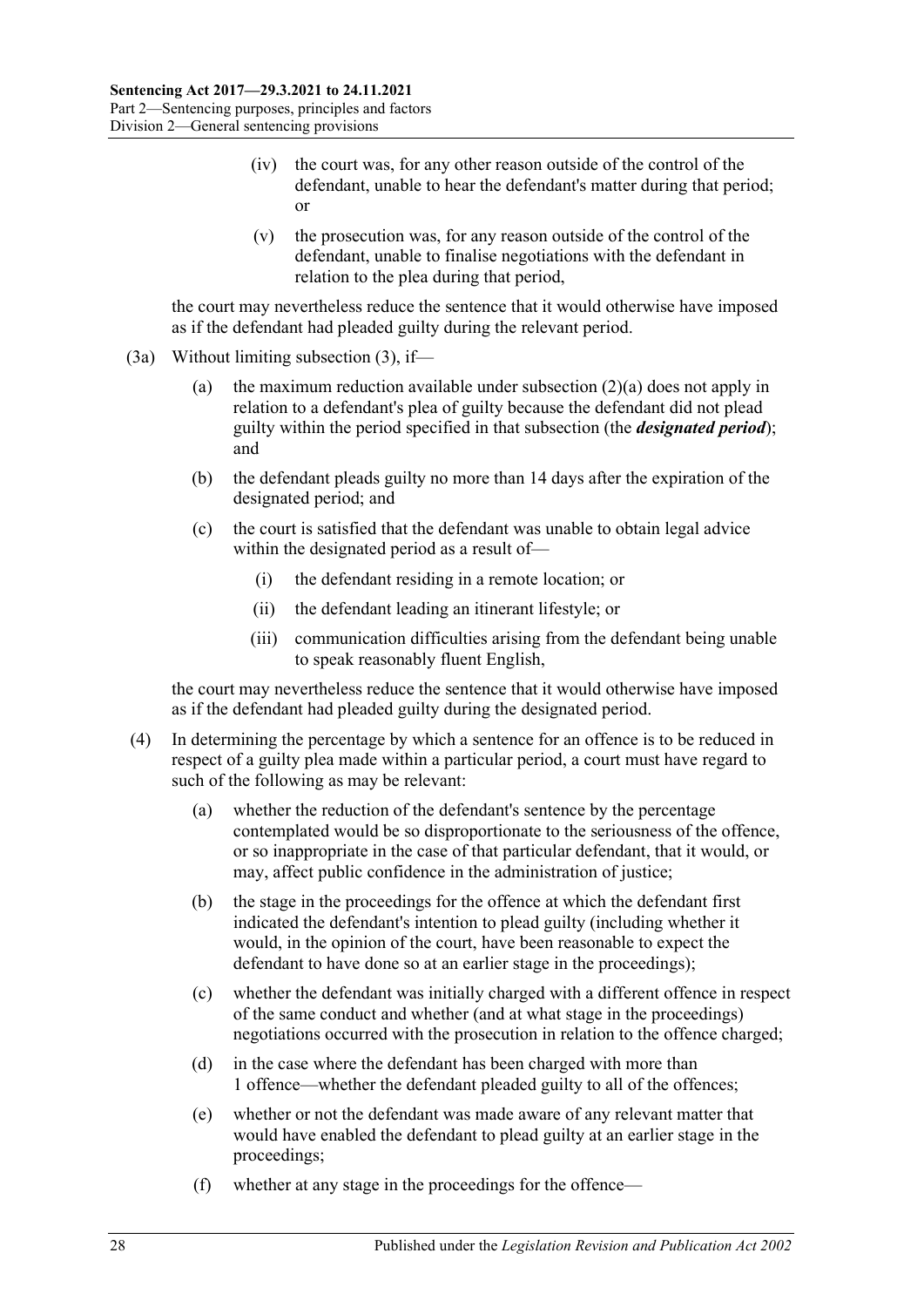- (i) the defendant disputed the factual basis of the plea; and
- (ii) a hearing occurred in relation to the dispute; and
- (iii) the dispute was not resolved in favour of the defendant;
- (g) if the prosecution satisfies the court that the defendant intentionally concealed the commission of the offence to which the defendant's sentence relates—that fact, and the period of time for which the concealment persisted;
- (h) whether the prosecution's case against the defendant (the assessment of which should ordinarily be made by reference to evidence in the form of an affidavit, or any other documentary evidence) is so overwhelming that a reduction of the defendant's sentence by the percentage contemplated would be so inappropriate that it would, or may, affect public confidence in the administration of justice;
- (i) whether any genuine remorse on behalf of the defendant for the commission of the offence is so lacking that a reduction of the defendant's sentence by the percentage contemplated would be so inappropriate that it would, or may, affect public confidence in the administration of justice,

and may have regard to any other factor or principle the court thinks relevant.

(5) For the purposes of this section, a reference to a defendant appearing in a court will be taken to include a reference to a person appearing in a court on behalf of the defendant.

#### <span id="page-28-0"></span>**40—Reduction of sentences for guilty pleas in other cases**

- (1) This section applies to a court sentencing a defendant for an offence other than an offence described in [section](#page-26-4) 39(1).
- $(2)$  If—
	- (a) a defendant in any proceedings is pleading guilty to more than 1 offence; and
	- (b) this section applies to at least 1 of the offences,

this section will be taken to apply to all of the offences (despite [section](#page-26-4) 39(1)).

- <span id="page-28-1"></span>(3) Subject to this section, if a defendant has pleaded guilty to an offence or offences—
	- (a) not more than 4 weeks after the defendant's first court appearance in relation to the relevant offence or offences—the sentencing court may reduce the sentence that it would otherwise have imposed by—
		- (i) in the case of a serious indictable offence—up to 25%; or
		- (ii) in any other case—up to 35%; or
	- (b) more than 4 weeks after the defendant's first court appearance in relation to the relevant offence or offences but on the day of, or before, the defendant's committal appearance in relation to the relevant offence or offences—the sentencing court may reduce the sentence that it would otherwise have imposed by—
		- (i) in the case of a serious indictable offence—up to 15%; or
		- (ii) in any other case—up to 25%; or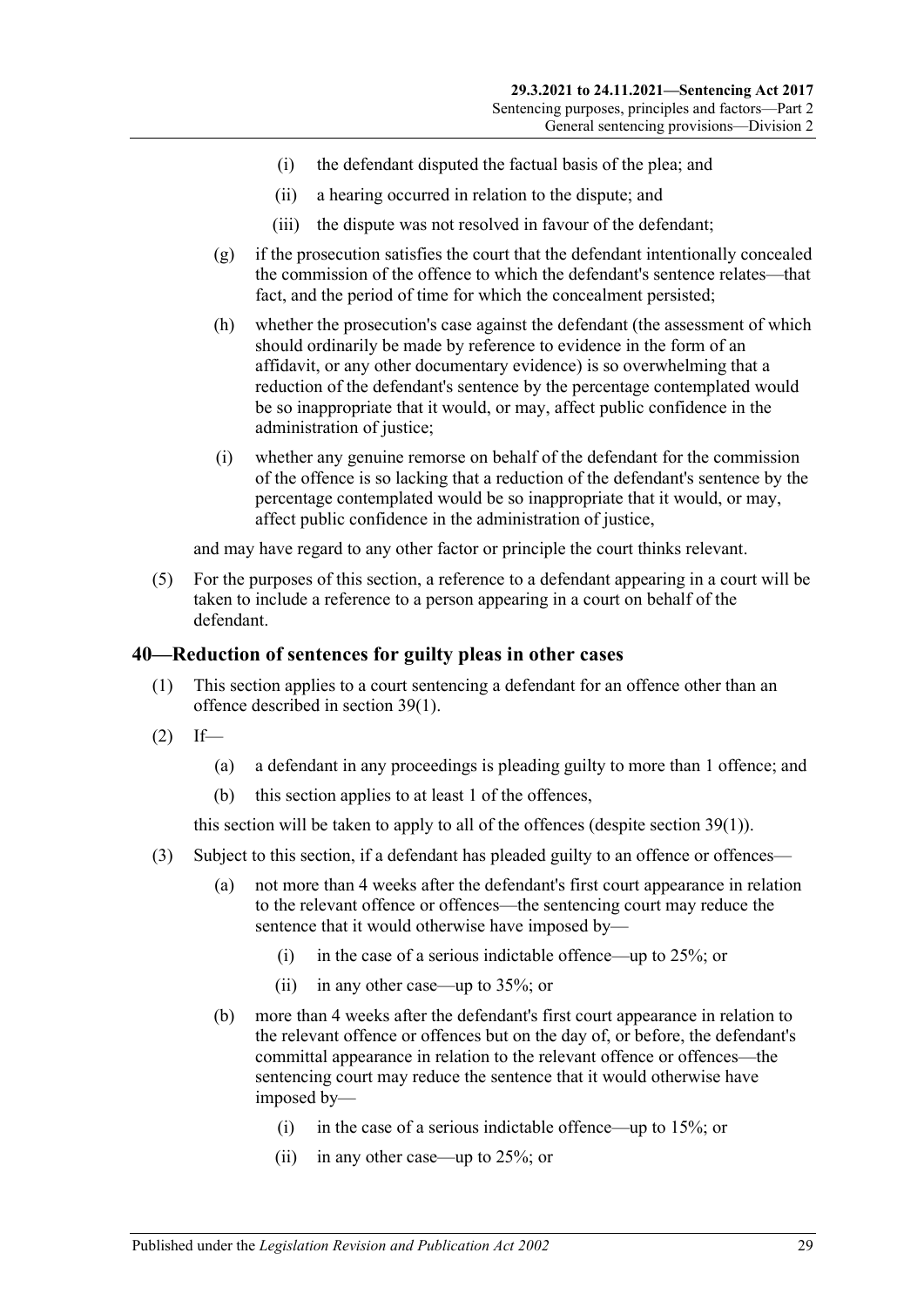- (c) during the period commencing on the day after the defendant's committal appearance in relation to the relevant offence or offences and ending immediately before the defendant is committed for trial for the offence or offences—the sentencing court may reduce the sentence that it would otherwise have imposed by—
	- (i) in the case of a serious indictable offence—up to 10%; or
	- (ii) in any other case—up to 15%; or

**Note—**

See also section 110(3) of the *[Criminal Procedure Act](http://www.legislation.sa.gov.au/index.aspx?action=legref&type=act&legtitle=Criminal%20Procedure%20Act%201921) 1921*.

- (d) during the period commencing immediately after the defendant is committed for trial for the relevant offence or offences and ending immediately after the first date fixed for the arraignment of the defendant in a superior court—the sentencing court may reduce the sentence that it would otherwise have imposed by—
	- (i) in the case of a serious indictable offence—up to 5%; or
	- (ii) in any other case—up to 10%; or
- (e) during the period commencing immediately after the first date fixed for the arraignment of the defendant in a superior court in relation to the relevant offence or offences and ending at the commencement of the defendant's trial for the relevant offence or offences—the sentencing court may, if satisfied that there is good reason to do so, reduce the sentence that it would otherwise have imposed by up to 5%.
- <span id="page-29-0"></span> $(4)$  If—
	- (a) a maximum reduction available under subsection (3) does not apply in relation to a defendant's plea of guilty because the defendant did not plead guilty within the relevant period; and
	- (b) the court is satisfied that the only reason that the defendant did not plead guilty within the relevant period was because—
		- (i) the court did not sit during that period; or
		- (ii) the court did not sit during that period at a place where the defendant could reasonably have been expected to attend; or
		- (iii) the court did not list the defendant's matter for hearing during that period; or
		- (iv) the court was, for any other reason outside of the control of the defendant, unable to hear the defendant's matter during that period; or
		- (v) after the making of the charge determination (within the meaning of section 106 of the *[Criminal Procedure Act](http://www.legislation.sa.gov.au/index.aspx?action=legref&type=act&legtitle=Criminal%20Procedure%20Act%201921) 1921*)—the prosecution was, for any reason outside of the control of the defendant, unable to finalise negotiations with the defendant in relation to the plea during that period,

the court may nevertheless reduce the sentence that it would otherwise have imposed as if the defendant had pleaded guilty during the relevant period.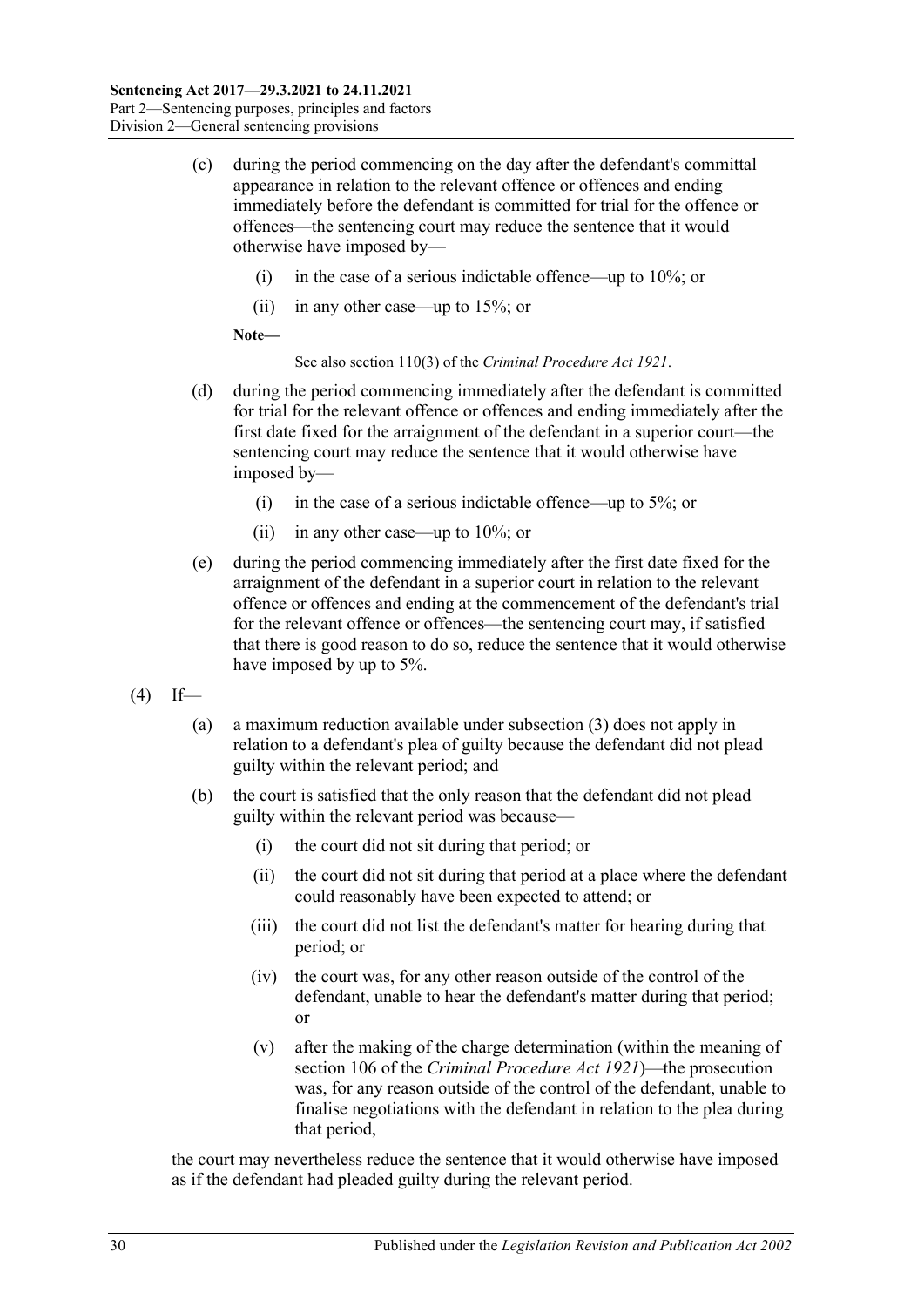- (4a) Without limiting [subsection](#page-29-0) (4), if
	- (a) the maximum reduction available under [subsection](#page-28-1)  $(3)(a)$  does not apply in relation to a defendant's plea of guilty because the defendant did not plead guilty within the period specified in that subsection (the *designated period*); and
	- (b) the defendant pleads guilty no more than 14 days after the expiration of the designated period; and
	- (c) the court is satisfied that the defendant was unable to obtain legal advice within the designated period as a result of—
		- (i) the defendant residing in a remote location; or
		- (ii) the defendant leading an itinerant lifestyle; or
		- (iii) communication difficulties arising from the defendant being unable to speak reasonably fluent English,

the court may nevertheless reduce the sentence that it would otherwise have imposed as if the defendant had pleaded guilty during the designated period.

- (5) In determining the percentage by which a sentence for an offence is to be reduced in respect of a guilty plea made within a particular period, a court must have regard to such of the following as may be relevant:
	- (a) whether the reduction of the defendant's sentence by the percentage contemplated would be so disproportionate to the seriousness of the offence, or so inappropriate in the case of that particular defendant, that it would, or may, affect public confidence in the administration of justice;
	- (b) the stage in the proceedings for the offence at which the defendant indicated an intention to plead guilty (including whether it would, in the opinion of the court, have been reasonable to expect the defendant to have done so at an earlier stage in the proceedings);
	- (c) whether the defendant was initially charged with a different offence in respect of the same conduct and whether (and at what stage in the proceedings) negotiations occurred with the prosecution in relation to the offence charged;
	- (d) in the case where the defendant has been charged with more than 1 offence—whether the defendant pleaded guilty to all of the offences;
	- (e) if the defendant satisfies the court that the defendant could not reasonably have been expected to plead guilty at an earlier stage in the proceedings because of circumstances outside of the defendant's control—that fact;
	- (f) whether or not the defendant was made aware of any relevant matter that would have enabled the defendant to plead guilty at an earlier stage in the proceedings;
	- (g) whether at any stage in the proceedings for the offence—
		- (i) the defendant disputed the factual basis of the plea; and
		- (ii) a hearing occurred in relation to the dispute; and
		- (iii) the dispute was not resolved in favour of the defendant;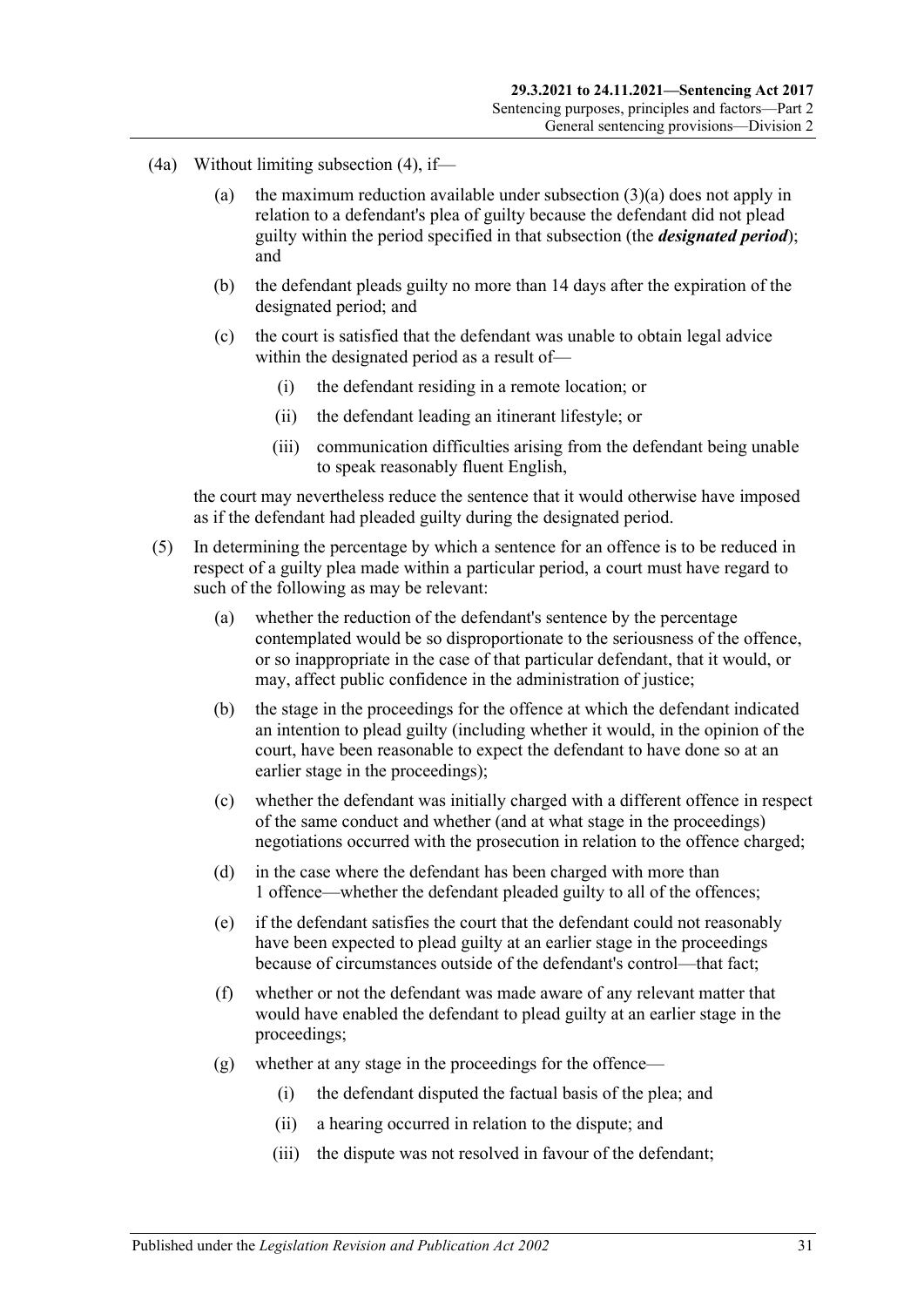- (h) if the prosecution satisfies the court that the defendant intentionally concealed the commission of the offence to which the defendant's sentence relates—that fact, and the period of time for which the concealment persisted;
- (i) whether the prosecution's case against the defendant (the assessment of which should ordinarily be made by reference to evidence in the form of an affidavit, or any other documentary evidence) is so overwhelming that a reduction of the defendant's sentence by the percentage contemplated would be so inappropriate that it would, or may, affect public confidence in the administration of justice;
- (j) whether any genuine remorse on behalf of the defendant for the commission of the offence is so lacking that a reduction of the defendant's sentence by the percentage contemplated would be so inappropriate that it would, or may, affect public confidence in the administration of justice,

and may have regard to any other factor or principle the court thinks relevant.

- (6) For the purposes of this section, a reference to a defendant appearing in a court will be taken to include a reference to a person appearing in a court on behalf of the defendant.
- (7) Where proceedings have been instituted in a superior court by the DPP laying an information ex officio in accordance with section 103 of the *[Criminal Procedure](http://www.legislation.sa.gov.au/index.aspx?action=legref&type=act&legtitle=Criminal%20Procedure%20Act%201921)  Act [1921](http://www.legislation.sa.gov.au/index.aspx?action=legref&type=act&legtitle=Criminal%20Procedure%20Act%201921)*, this section applies in relation to those proceedings with the modifications prescribed by the regulations.
- (8) In this section—

*committal appearance* has the same meaning as in section 109 of the *[Criminal](http://www.legislation.sa.gov.au/index.aspx?action=legref&type=act&legtitle=Criminal%20Procedure%20Act%201921)  [Procedure Act](http://www.legislation.sa.gov.au/index.aspx?action=legref&type=act&legtitle=Criminal%20Procedure%20Act%201921) 1921*;

*serious harm* has the same meaning as in section 21 of the *[Criminal Law](http://www.legislation.sa.gov.au/index.aspx?action=legref&type=act&legtitle=Criminal%20Law%20Consolidation%20Act%201935)  [Consolidation Act](http://www.legislation.sa.gov.au/index.aspx?action=legref&type=act&legtitle=Criminal%20Law%20Consolidation%20Act%201935) 1935*;

*serious indictable offence* means an offence that is—

- (a) a serious offence of violence for which the maximum penalty prescribed is, or includes, imprisonment for at least 5 years; or
- (b) a serious sexual offence for which the maximum penalty prescribed is, or includes, imprisonment for at least 5 years; or
- (c) any other offence prescribed by the regulations for the purposes of this definition;

*serious offence of violence* means—

- (a) an offence under section 11, 13, 13A, 19A(1), 19AB(1), 23, 29(1), 29(2), 29A(1) or 31(1) of the *[Criminal Law Consolidation Act](http://www.legislation.sa.gov.au/index.aspx?action=legref&type=act&legtitle=Criminal%20Law%20Consolidation%20Act%201935) 1935*; or
- (b) an offence under section 14 of the *[Criminal Law Consolidation Act](http://www.legislation.sa.gov.au/index.aspx?action=legref&type=act&legtitle=Criminal%20Law%20Consolidation%20Act%201935) 1935* where the victim died or suffered serious harm; or
- (c) an offence under section 19A(3) or 19AB(2) of the *[Criminal Law](http://www.legislation.sa.gov.au/index.aspx?action=legref&type=act&legtitle=Criminal%20Law%20Consolidation%20Act%201935)  [Consolidation Act](http://www.legislation.sa.gov.au/index.aspx?action=legref&type=act&legtitle=Criminal%20Law%20Consolidation%20Act%201935) 1935* where serious harm was caused to a person; or
- (d) an offence under a corresponding previous enactment substantially similar to an offence referred to in any of the preceding paragraphs; or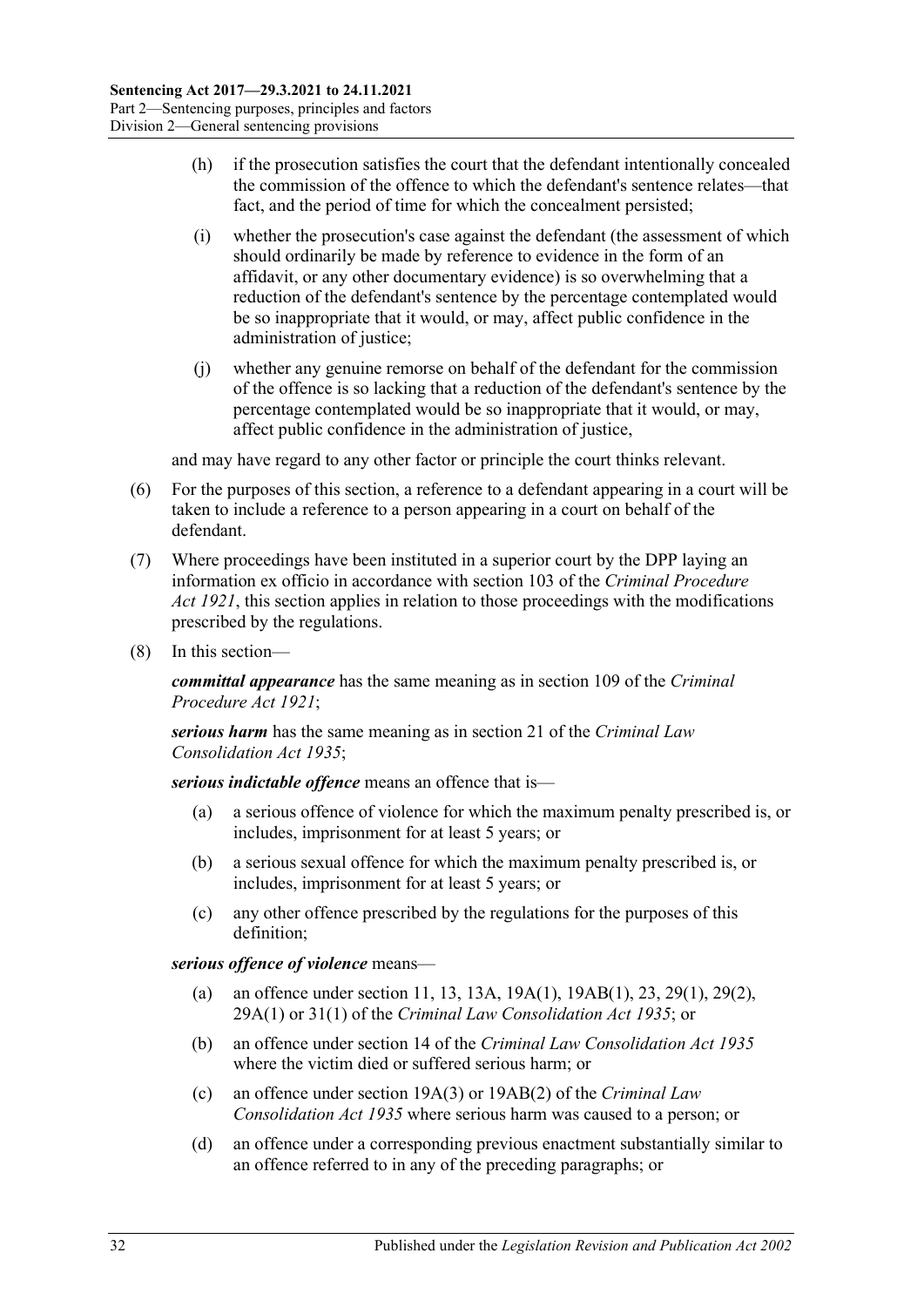(e) an attempt to commit or an assault with intent to commit any of the offences referred to in any of the preceding paragraphs;

#### *serious sexual offence* means—

- (a) an offence under section 48, 48A, 49, 50, 51, 56, 58, 59, 60, 63, 63B, 66, 67, 68 or 72 of the *[Criminal Law Consolidation Act](http://www.legislation.sa.gov.au/index.aspx?action=legref&type=act&legtitle=Criminal%20Law%20Consolidation%20Act%201935) 1935*; or
- (b) an offence under a corresponding previous enactment substantially similar to an offence referred to in the preceding paragraph; or
- (c) an attempt to commit or an assault with intent to commit any of the offences referred to in either of the preceding paragraphs.

# <span id="page-32-5"></span><span id="page-32-0"></span>**41—Application of sentencing reductions**

- <span id="page-32-4"></span><span id="page-32-2"></span>(1) For the purpose of applying [section](#page-25-0) 37, 38, [39](#page-26-0) or [40](#page-28-0) in sentencing a defendant for a particular offence, the sentencing court must—
	- (a) first determine the sentence that the court would apply but for the existence of those provisions; and
	- (b) then determine the maximum percentage reduction that is applicable to the sentencing in accordance with those provisions; and
	- (c) then determine the percentage reduction that is, in the opinion of the court, appropriate in the particular case (being not more than the maximum percentage determined in accordance with [paragraph](#page-32-2) (b)); and
	- (d) finally, apply the percentage reduction determined in accordance with [paragraph](#page-32-3) (c) to the sentence determined in accordance with [paragraph](#page-32-4) (a).
- <span id="page-32-3"></span>(2) A sentencing court that wants to apply [section](#page-20-0) 26 to sentence a defendant to a single penalty for more than 1 offence must, if the court would otherwise be required to apply [section](#page-25-0) 37, 38, [39](#page-26-0) or [40](#page-28-0) in sentencing the defendant for any 1 or more of those offences (the *discounted offences*), determine, in accordance with [subsection](#page-32-5) (1), the appropriate sentence for each discounted offence before applying [section](#page-20-0) 26 to determine the total sentence (and for the purposes of [section](#page-20-0) 26, a reference to the maximum penalty that could be imposed in respect of an offence will, in the case of each discounted offence, be a reference to the sentence determined, in accordance with [subsection](#page-32-5) (1), for that discounted offence).
- (3) Nothing in this Subdivision affects the operation of [section 23,](#page-18-1) [24](#page-18-2) or [25.](#page-19-0)

# <span id="page-32-1"></span>**42—Re-sentencing for failure to cooperate in accordance with undertaking under [section](#page-25-0) 37**

- (1) This section applies if—
	- (a) a person is currently serving a sentence of imprisonment for an offence or offences that was reduced by the sentencing court under [section](#page-25-0) 37 (the *relevant sentence*); and
	- (b) the person has failed to cooperate with a law enforcement agency in accordance with the terms of an undertaking given by the person under that section.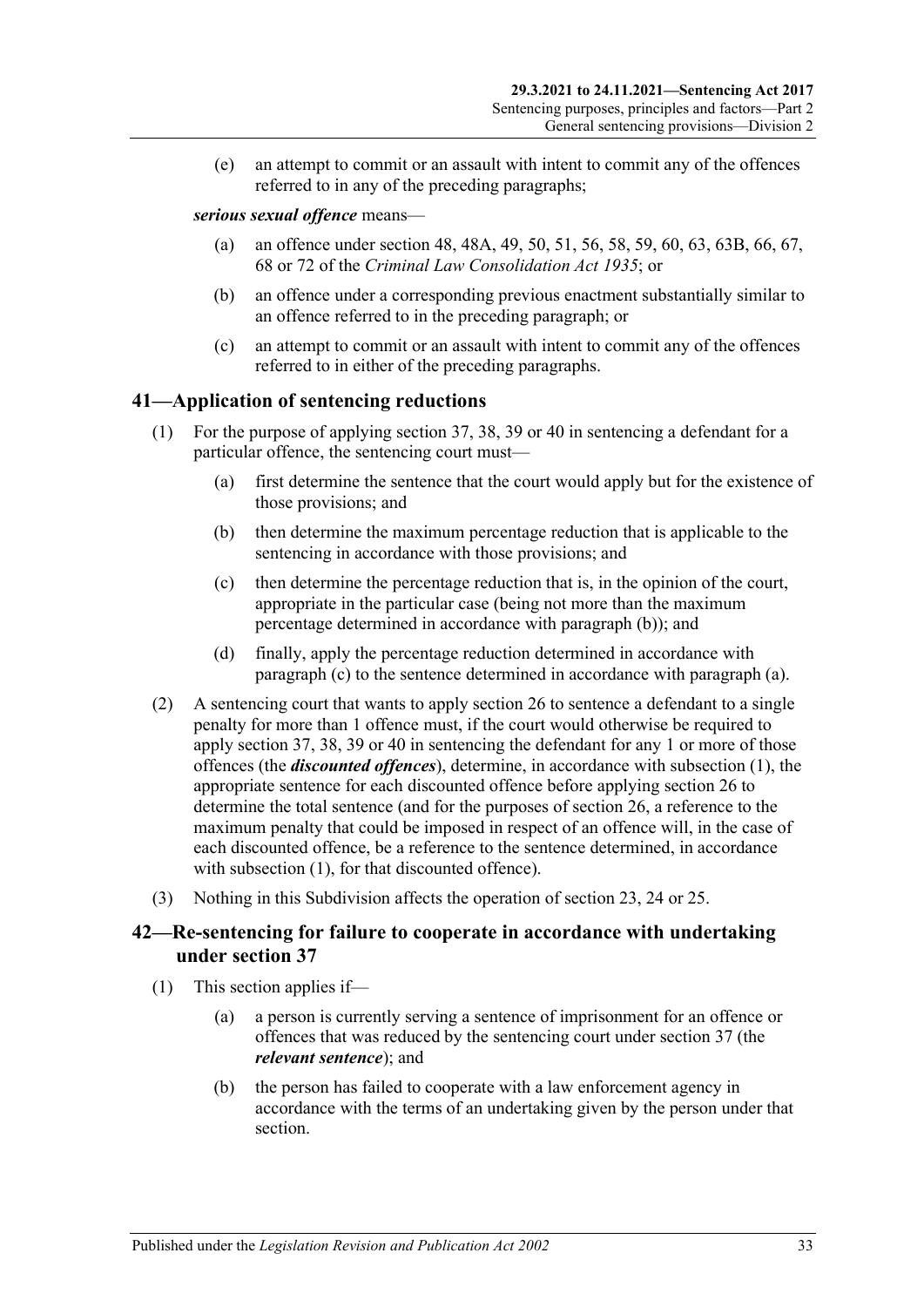- (2) The DPP may, with the permission of the court that imposed the relevant sentence on the person, apply to the court to have the sentence quashed and a new sentence imposed, taking into account the person's failure to cooperate with the law enforcement agency in accordance with the terms of an undertaking given by the person under [section](#page-25-0) 37.
- (3) The DPP, the chief officer of the law enforcement agency and the person are parties to the proceedings on the application.
- (4) Nothing in this section authorises a court to impose a new sentence that would exceed the sentence that would, but for the reduction given under [section](#page-25-0) 37, have been imposed by the sentencing court under that section.

## <span id="page-33-0"></span>**43—Re-sentencing for subsequent cooperation with law enforcement agency**

- (1) This section applies to a person if—
	- (a) the person is currently serving a period of imprisonment for an offence or offences (the *relevant sentence*); and
	- (b) the person has cooperated with a law enforcement agency.
- (2) A person to whom this section applies may, with the permission of the court that imposed the relevant sentence, apply to the court to have the sentence quashed and a new sentence imposed, taking into account the person's cooperation with the law enforcement agency in accordance with this section.
- (3) The court may only grant permission to make an application under this section if the court is satisfied that the cooperation relates directly to an offence that is, in the opinion of the court, a serious offence that has been committed or may be committed in the future (whether in this or any other jurisdiction).
- (4) The chief officer of the law enforcement agency, the DPP and the applicant are parties to the proceedings on the application.
- (5) In determining a new sentence on an application under this section, the court must have regard to such of the following as may be relevant:
	- (a) the nature and extent of the person's cooperation;
	- (b) the timeliness of the cooperation;
	- (c) the truthfulness, completeness and reliability of any information or evidence provided by the person;
	- (d) the evaluation (if any) by the authorities of the significance and usefulness of the person's cooperation;
	- (e) any benefit that the person has gained or is likely to gain by reason of the cooperation;
	- (f) the degree to which the safety of the person (or some other person) has been put at risk of violent retribution as a result of the person's cooperation;
	- (g) whether the cooperation concerns the offence for which the person is being sentenced or some other offence, whether related or unrelated;
	- (h) whether, as a consequence of the person's cooperation, the person would be likely to suffer violent retribution while serving any term of imprisonment, or be compelled to serve any such term in particularly severe conditions;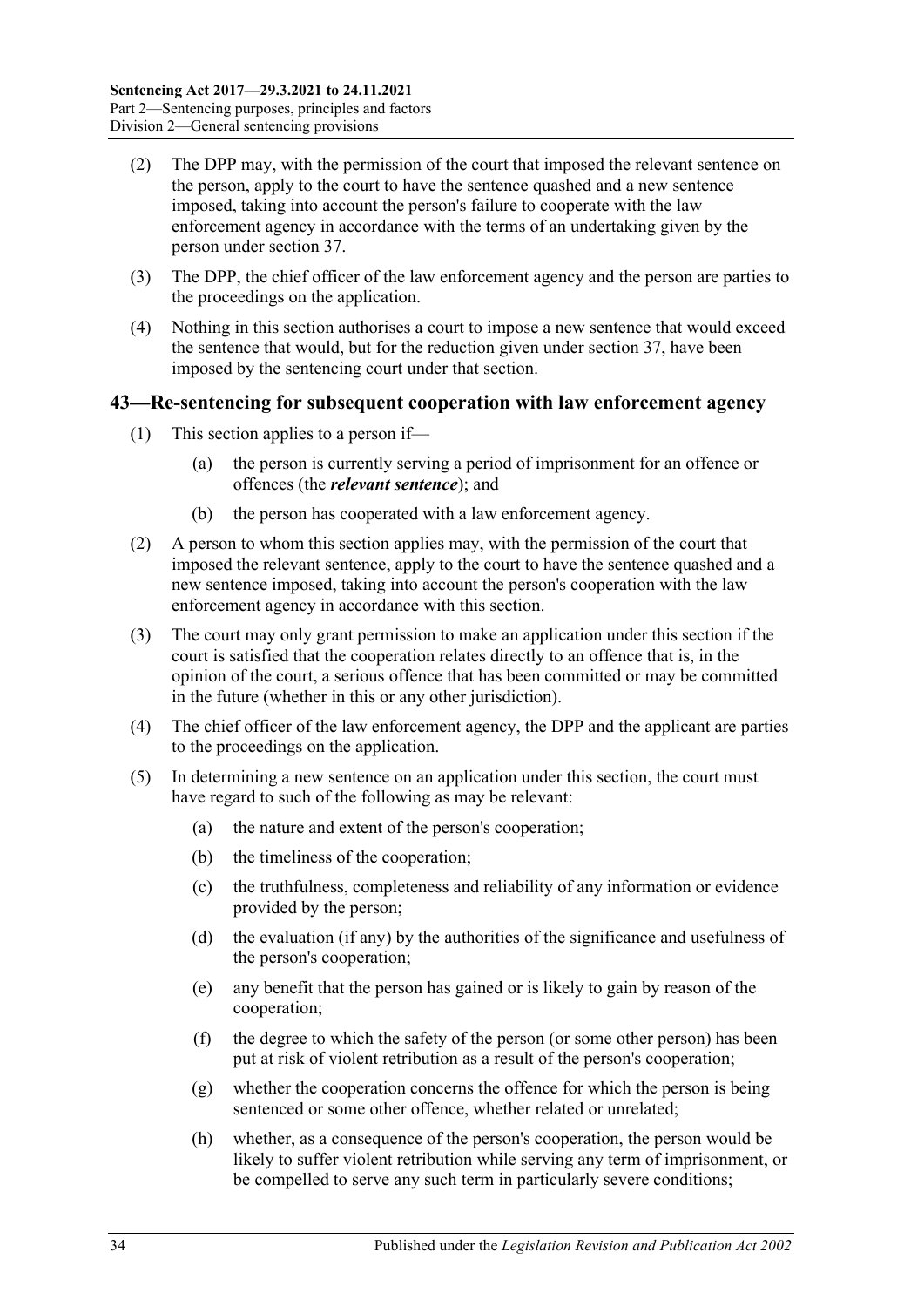- (i) the nature of any steps that would be likely to be necessary to protect the person on release from prison;
- (j) the likelihood that the person will commit further offences,

and may have regard to any other factor or principle the court thinks relevant.

- (6) Except as provided in this section, in determining a new sentence on an application under this section, the court must apply the law that was applicable in relation to the relevant sentence at the time that sentence was imposed (and this subsection applies to an application under this section, whether made or determined before or after the commencement of this subsection).
- (7) On an application by a person under this section, the court must not impose a sentence that is more severe than the relevant sentence, but the court may extend the non-parole period where the court passes a shorter sentence.
- (8) In this section—

*chief officer* of a law enforcement agency means—

- (a) in the case of SA Police—the Commissioner of Police;
- (b) in the case of the Independent Commissioner Against Corruption—the Independent Commissioner Against Corruption;
- (c) in any other case—the person for the time being occupying a position within the agency prescribed by the regulations.

# <span id="page-34-1"></span><span id="page-34-0"></span>**Part 3—Custodial sentences**

# **Division 1—Imprisonment**

#### <span id="page-34-2"></span>**44—Commencement of sentences and non-parole periods**

- (1) If a court imposes a sentence of imprisonment and does not suspend the sentence under Part [4 Division](#page-78-0) 2, the court must specify the date on which, or the time at which, the sentence is to commence or is to be taken to have commenced.
- (2) If a defendant has spent time in custody in respect of an offence for which the defendant is subsequently sentenced to imprisonment, the court may, when sentencing the defendant, take into account the time already spent in custody and—
	- (a) make an appropriate reduction in the term of the sentence; or
	- (b) direct that the sentence will be taken to have commenced—
		- (i) on the day on which the defendant was taken into custody; or
		- (ii) on a date specified by the court that occurs after the day on which the defendant was taken into custody but before the day on which the defendant is sentenced.
- (3) If a court imposes a sentence of imprisonment on a defendant who is not present in court, the court must direct that the sentence is to commence—
	- (a) on the day on which the defendant is taken into custody under the warrant of commitment issued in respect of the sentence; or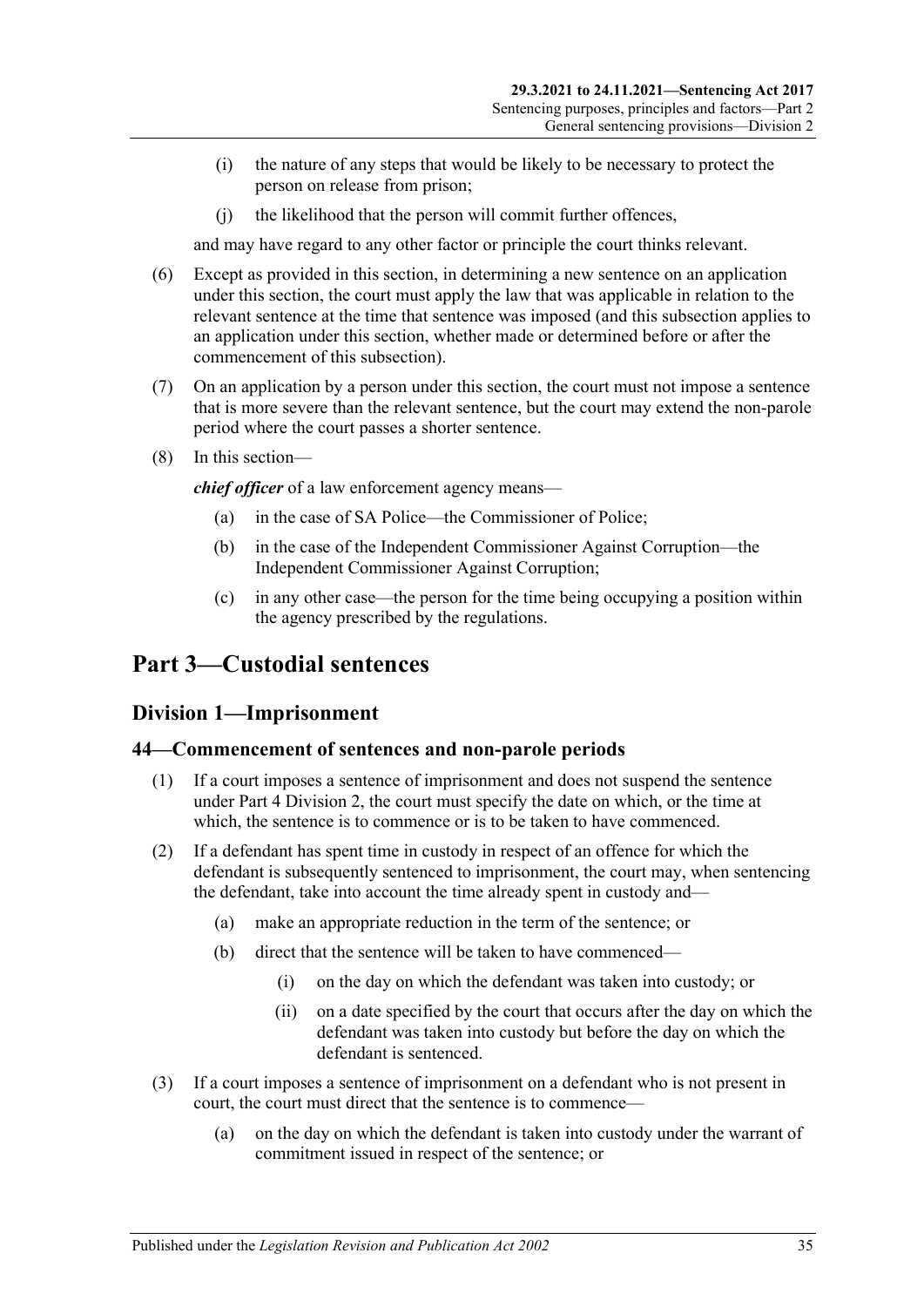- (b) if the defendant is subject to some other sentence of imprisonment—on the completion of that other sentence of imprisonment or at some earlier time fixed by the court.
- (4) If a court fixes a non-parole period, the court must specify the date on which the non-parole period is to commence or is to be taken to have commenced.
- (5) If a court directs that a sentence of imprisonment is to be taken to have commenced on the day on which the defendant was taken into custody, any non-parole period fixed by the court in respect of that sentence will be taken to have commenced on that day.
- (6) If, on imposing a sentence of imprisonment, the court fails to specify the date on which or the time at which the sentence is to commence or is to be taken to have commenced, the sentence will—
	- (a) in the case of a defendant not then in custody—commence on the day on which the defendant is subsequently taken into custody for the offence; or
	- (b) in the case of a defendant already in custody for the offence—be taken to have commenced on the day on which the defendant was last so taken into custody; or
	- (c) in the case of a defendant in custody for some other offence—commence on the day on which the sentence is imposed, unless the sentence is to be served cumulatively under this Act or any other Act.

# <span id="page-35-2"></span><span id="page-35-0"></span>**45—Cumulative sentences**

- (1) Subject to [subsection](#page-35-1) (2), the court by which a sentence of imprisonment is imposed may direct that the sentence be cumulative on any other sentence, or sentences, of imprisonment or detention in a training centre then being served, or to be served, by the defendant.
- <span id="page-35-1"></span>(2) If a sentence of imprisonment is imposed for an offence committed by the defendant—
	- (a) during a period of release on parole or conditional release; or
	- (b) while serving a period of imprisonment under an order of the Parole Board for breach of parole conditions,

the sentence will (except where 1 of the sentences to which the defendant is subject is life imprisonment) be cumulative on the sentence, or sentences, in respect of which the defendant was on parole.

- (3) A direction may be given under [subsection](#page-35-2) (1) irrespective of the number of cumulative sentences that the defendant is already serving or will, in consequence of the direction, be liable to serve.
- (4) This section does not apply in relation to a youth unless the youth is sentenced as an adult.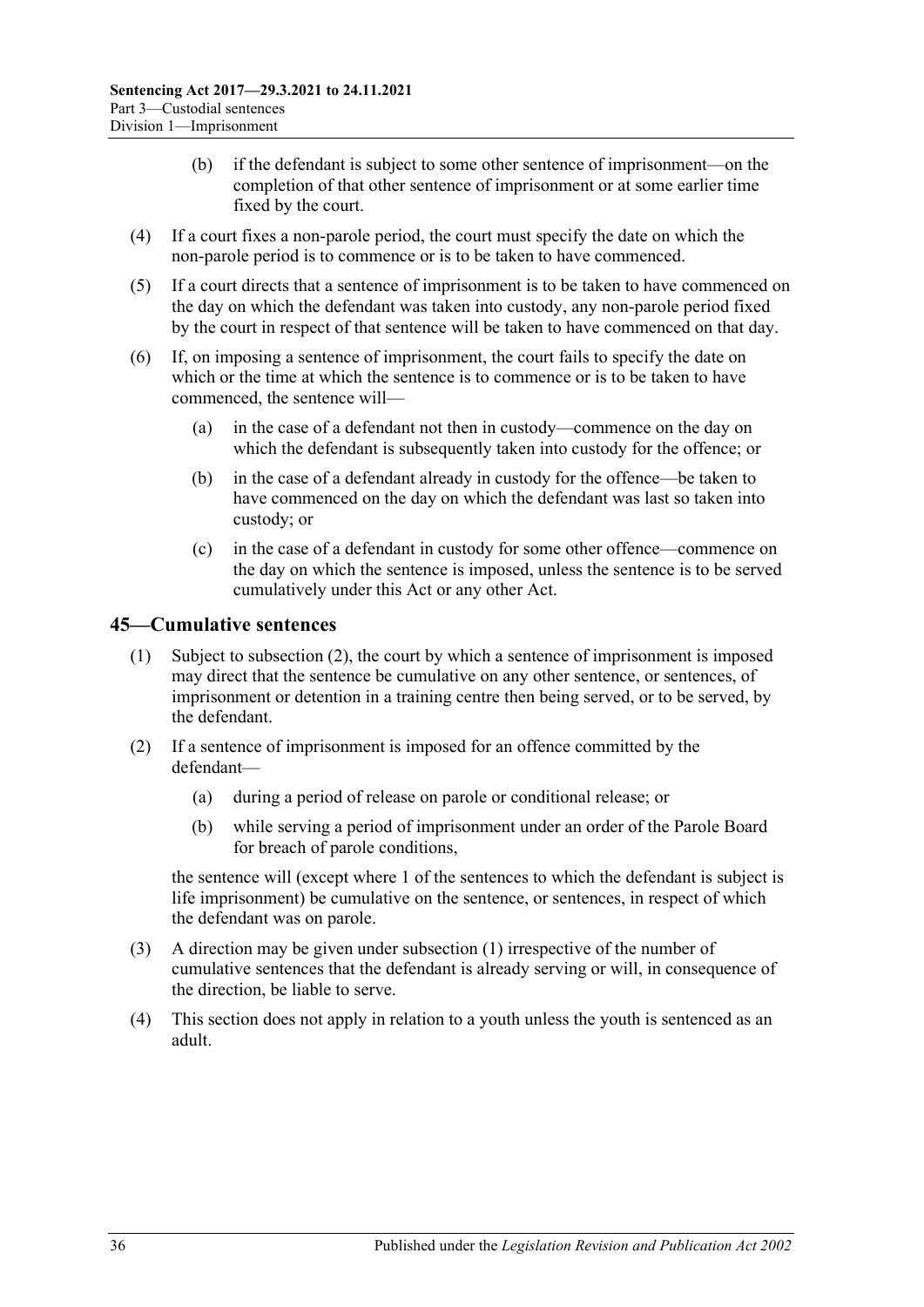# **Division 2—Non-parole periods**

## **46—Application of Division to youths**

- (1) The following provisions of this Division do not apply in relation to a youth unless the youth is sentenced as an adult:
	- (a) section  $47(5)(b)$ ;
	- (b) section  $47(5)(d)$ ;
	- (c) [section](#page-37-2) 47(6);
	- (d) [section](#page-39-0) 48.
- (2) The remaining provisions of this Division do not apply in relation to a youth unless the youth is sentenced as an adult, or is sentenced to detention to be served in a prison, or is otherwise transferred to or ordered to serve a period of detention in a prison.
- (3) [Section](#page-36-0) 47 applies in relation to a person who is serving concurrent sentences of imprisonment and detention in a prison as if the person were serving concurrent sentences of imprisonment.

## <span id="page-36-0"></span>**47—Duty of court to fix or extend non-parole periods**

- <span id="page-36-1"></span>(1) Subject to this section, when a court, on convicting a person of an offence, sentences the person to imprisonment, the court must—
	- (a) if the person is not subject to an existing non-parole period—fix a non-parole period; or
	- (b) if the person is subject to an existing non-parole period—review the non-parole period and extend it by such period as the court thinks fit (but not so that the period of extension exceeds the period of imprisonment that the person becomes liable to serve by virtue of the sentence, or sentences, imposed by the court); or
	- (c) if the person is serving a minimum term imposed in respect of an offence under a law of the Commonwealth or is liable to serve such a term on the expiry of an existing non-parole period—fix a non-parole period in respect of the sentence, or sentences, to be served on the expiry of that minimum term.
- (2) If the sentence of imprisonment is imposed for an offence committed during a period of release on parole or conditional release from a previous sentence of imprisonment or detention, the court, in fixing a non-parole period under [subsection](#page-36-1)  $(1)(a)$ , must have regard to the total period of imprisonment (or detention and imprisonment) that the person is, by virtue of the new sentence and the balance of the previous sentence, liable to serve.
- <span id="page-36-2"></span>(3) If a prisoner is serving a sentence of imprisonment but is not subject to an existing non-parole period, the sentencing court may, subject to [subsection](#page-37-3) (5), fix a non-parole period, on application by the prisoner or the presiding member of the Parole Board.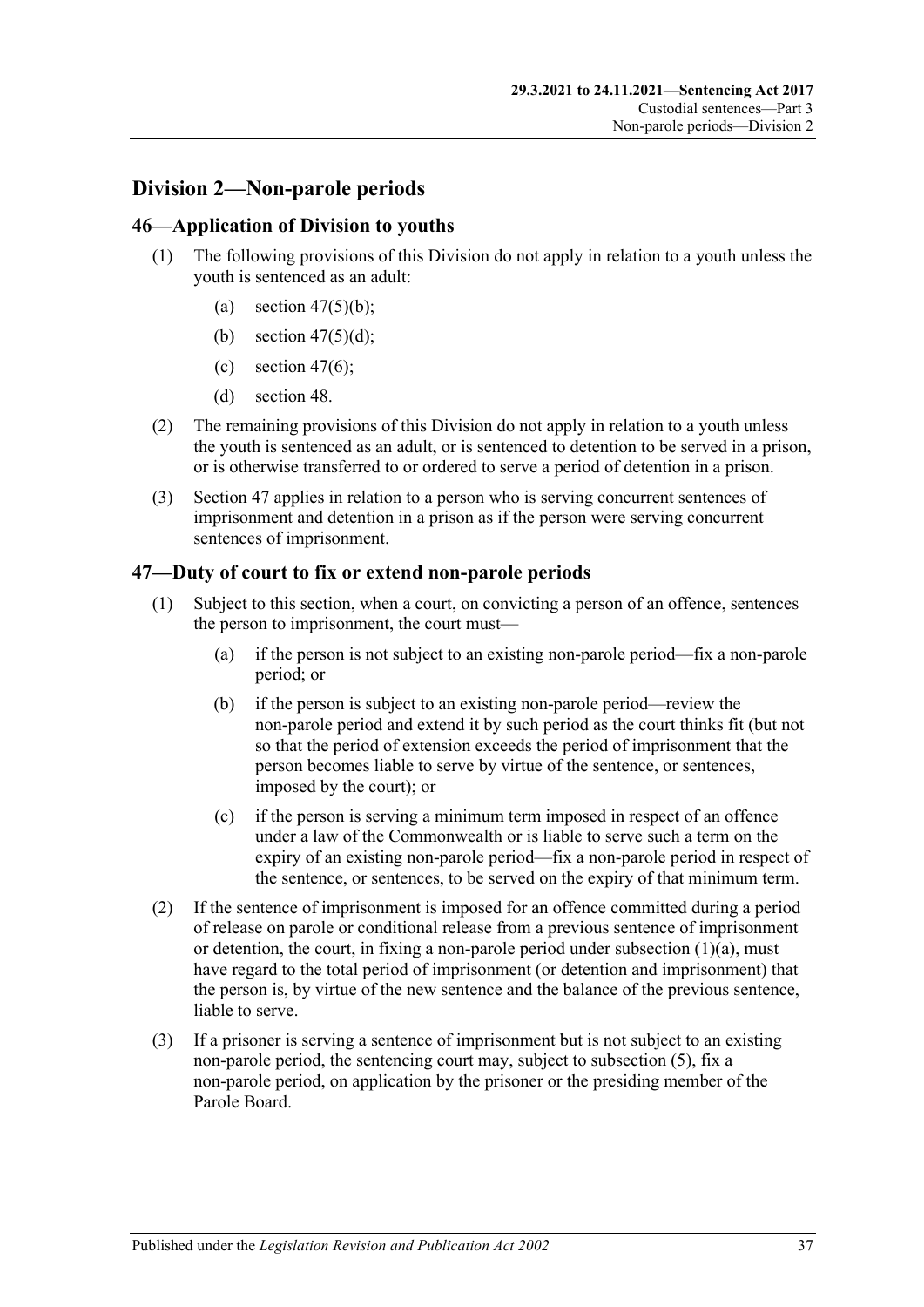- (4) The fact that the prisoner has completed a non-parole period previously fixed in respect of the same sentence of imprisonment, or that a court has previously declined to fix a non-parole period in respect of that sentence, does not preclude an application under [subsection](#page-36-2) (3).
- <span id="page-37-3"></span><span id="page-37-1"></span><span id="page-37-0"></span>(5) The above provisions are subject to the following qualifications:
	- (a) a non-parole period may not be fixed—
		- (i) in respect of a person who is liable to serve a total period of imprisonment (or detention and imprisonment) of less than 12 months; or
		- (ii) in respect of a person who is liable to serve a sentence in the community while subject to an intensive correction order;
	- (b) if fixing a non-parole period in respect of a person sentenced to life imprisonment for an offence of murder, the mandatory minimum non-parole period prescribed in respect of the offence is 20 years;
	- (c) if a person who is subject to a sentence of life imprisonment is further sentenced to imprisonment by the Magistrates Court or the Youth Court, the question of whether a non-parole period should be fixed or extended must be referred to the court by which the sentence of life imprisonment was imposed;
	- (d) if fixing a non-parole period in respect of a person sentenced to imprisonment for a serious offence against the person, the mandatory minimum non-parole period prescribed in respect of the offence is four-fifths the length of the sentence;
	- (e) a court may, by order, decline to fix a non-parole period in respect of a person sentenced to imprisonment if the court is of the opinion that it would be inappropriate to fix such a period because of—
		- (i) the gravity of the offence or the circumstances surrounding the offence; or
		- (ii) the criminal record of the person; or
		- (iii) the behaviour of the person during any previous period of release on parole or conditional release; or
		- (iv) any other circumstance.
- <span id="page-37-2"></span> $(6)$  If—
	- (a) a court sentences a person under [section](#page-20-0) 26 to the 1 penalty for a number of offences; and
	- (b) a mandatory minimum non-parole period is prescribed (*mandatory period*) in respect of any of those offences,

any non-parole period to be fixed by the court under that section—

- (c) must be a period not less than the mandatory period prescribed in respect of the relevant offence; and
- (d) if there is more than 1 such offence in respect of which a mandatory period is prescribed—must be a period not less than the greater of any such mandatory period; and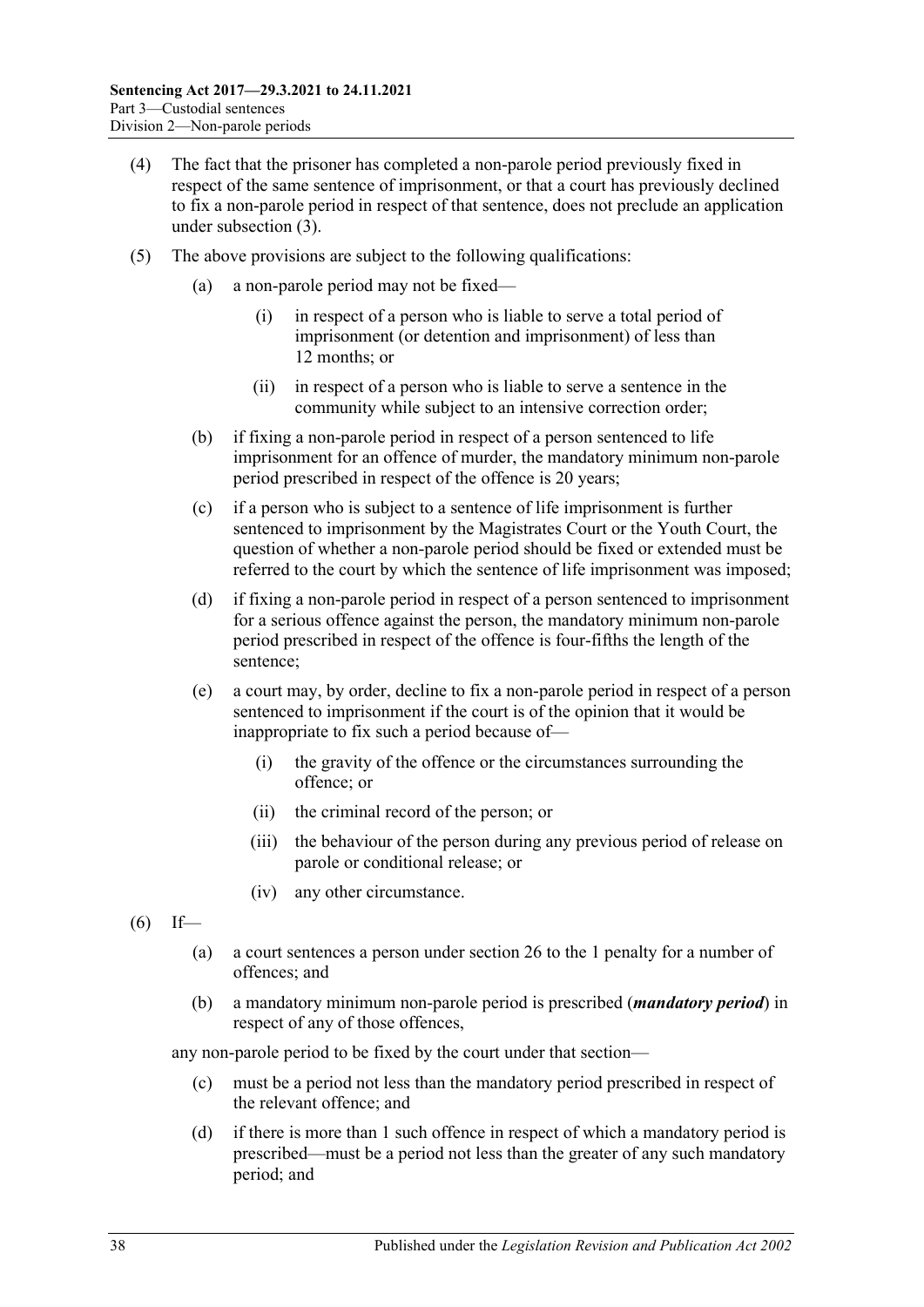(e) must be commenced or be taken to have commenced on the date specified by the court (which may be the day on which the person was first taken into custody or a later date specified by the court that occurs after the day on which the defendant was taken into custody but before the day on which the person is sentenced).

**Note—**

See PNJ v The Queen [2009] HCA 6.

- <span id="page-38-0"></span>(7) The DPP or the presiding member of the Parole Board or the Training Centre Review Board (as the case may require) may apply to the sentencing court for an order extending a non-parole period fixed in respect of the sentence, or sentences, of a prisoner, whether the non-parole period was fixed before or after the commencement of this Act.
- (8) The DPP must be notified of an application made by the presiding member of the Parole Board or Training Centre Review Board under this section.
- (9) In fixing or extending a non-parole period, the court—
	- (a) must, if the person in respect of whom the non-parole period is to be fixed or extended is in prison or a training centre serving a sentence of imprisonment or detention, take into account the period already served; and
	- (b) in the case of an application by the DPP or the presiding member of the Parole Board or Training Centre Review Board under [subsection](#page-38-0) (7), must have regard to—
		- (i) the likely behaviour of the person the subject of the application should the person be released from custody; and
		- (ii) the necessity (if any) to protect some other person or persons generally should the person be released from custody; and
		- (iii) the behaviour of the person while in custody (but only insofar as it may assist the court to determine how the person is likely to behave should the person be released); and
		- (iv) such other matters as the court thinks relevant.
- (10) This section does not apply in relation to a person who is serving, or is liable to serve, a sentence of indeterminate duration.
- (11) The Parole Board or the Training Centre Review Board (as the case may require) must, at the request of a sentencing court, make a report to the court on any person in respect of whom the court proposes to fix or extend a non-parole period.
- (12) For the purposes of this section—
	- (a) a court that orders a suspended sentence of imprisonment to be carried into effect will be taken to have sentenced the person to whom the order relates to imprisonment; and
	- (b) the person the subject of an application by the DPP or the presiding member of the Parole Board or Training Centre Review Board under this section is a party to the application and the DPP is a party to an application under [subsection](#page-36-2) (3); and
	- (c) a reference to an *offence of murder* includes—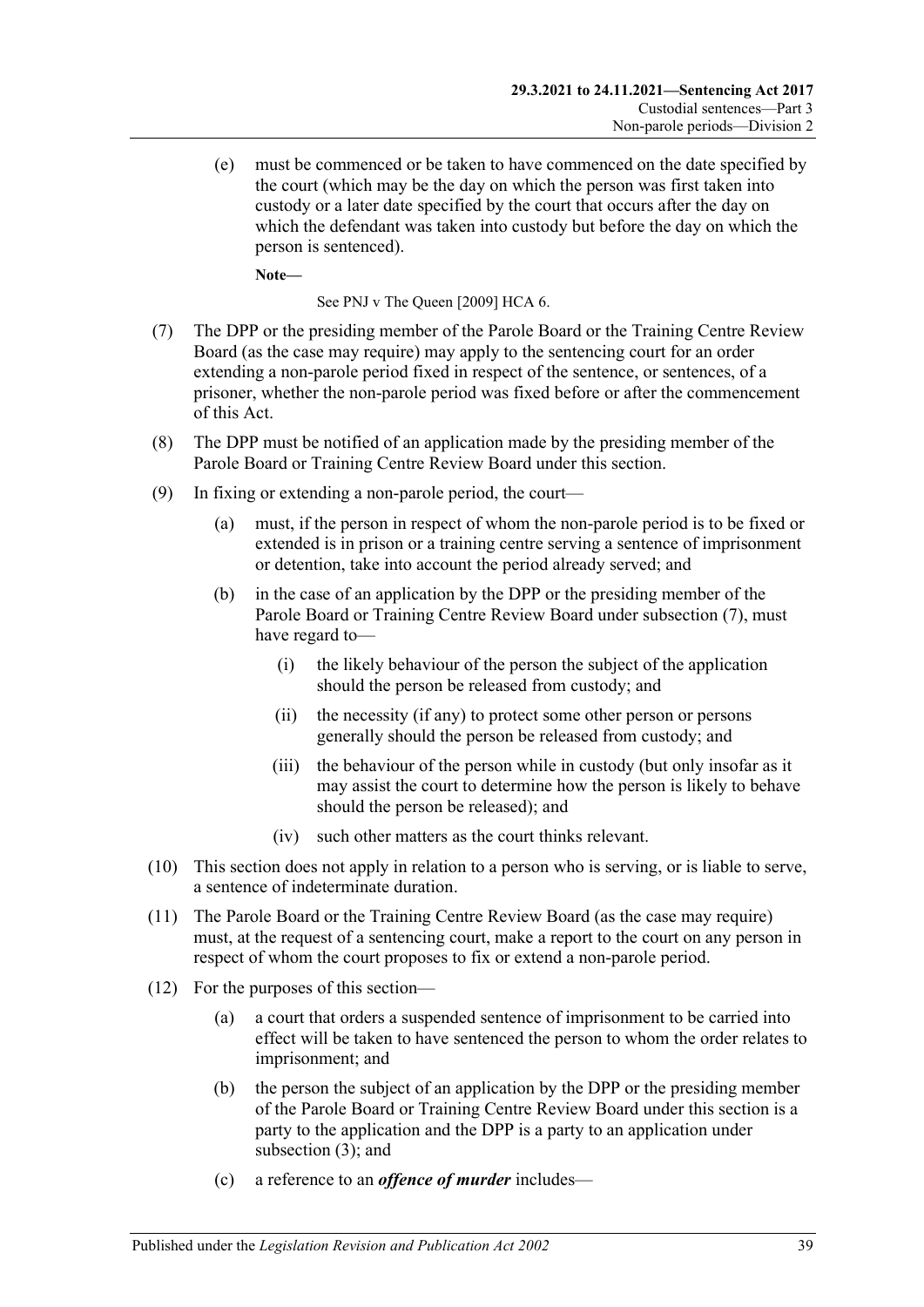- (i) an offence of conspiracy to murder; and
- (ii) an offence of aiding, abetting, counselling or procuring the commission of murder; and
- (d) the *sentencing court* means—
	- (i) if the prisoner is subject to a single sentence of imprisonment, or a number of sentences imposed by the 1 court or by a number of courts of coordinate jurisdiction—that court, or a court of coordinate jurisdiction; or
	- (ii) if the prisoner is subject to a number of sentences of imprisonment imposed by courts of different jurisdiction—the court of the highest jurisdiction or a court whose jurisdiction is coordinate with the jurisdiction of that court; and
- <span id="page-39-1"></span>(e) a *serious offence against the person* means—
	- (i) a major indictable offence (other than an offence of murder) that results in the death of the victim or the victim suffering total incapacity; or
	- (ii) a conspiracy to commit an offence referred to in [subparagraph](#page-39-1) (i); or
	- (iii) aiding, abetting, counselling or procuring the commission of an offence referred to in [subparagraph](#page-39-1) (i); and
- (f) a victim suffers *total incapacity* if the victim is permanently physically or mentally incapable of independent function.

#### <span id="page-39-0"></span>**48—Mandatory minimum non-parole periods and proportionality**

- (2) In fixing a non-parole period in respect of an offence for which a mandatory minimum non-parole period is prescribed, the court may—
	- (a) if satisfied that a non-parole period that is longer than the prescribed period is warranted because of any objective or subjective factors affecting the relative seriousness of the offence, fix such longer non-parole period as it thinks fit; or
	- (b) in the circumstances (if any) prescribed by the regulations for the purposes of this paragraph, or otherwise in exceptional circumstances, fix a non-parole period that is shorter than the prescribed period.
- <span id="page-39-2"></span>(3) Without limiting [subsection](#page-39-2) (2)(b), exceptional circumstances may include the following:
	- (a) the offence was committed in circumstances in which the victim's conduct or condition substantially mitigated the offender's conduct;
	- (ab) the offence was committed in circumstances of family violence (being circumstances in which the offender, or a member of the offender's family, was a victim of family violence committed by the victim of the offence);
	- (b) if the offender pleaded guilty to the charge of the offence—that fact and the circumstances surrounding the plea;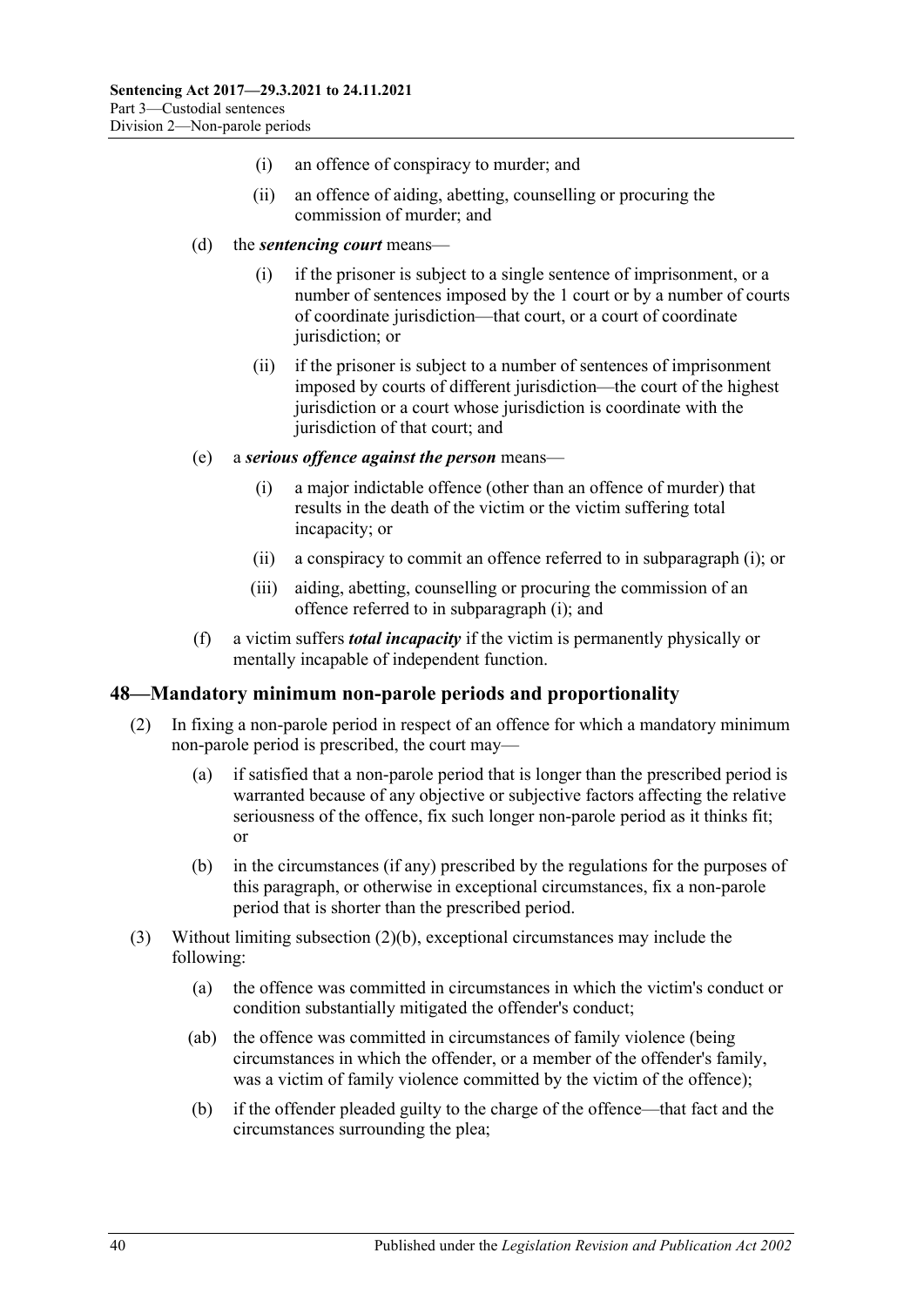- (c) the degree to which the offender has cooperated in the investigation or prosecution of that or any other offence and the circumstances surrounding, and likely consequences of, any such cooperation.
- (3a) In deciding whether exceptional circumstances exist for the purposes of [subsection](#page-39-2) (2)(b) in relation to an offence committed in circumstances of family violence, the court must have regard to any evidence of family violence admitted in the course of the trial for the relevant offence or otherwise before the court.
- (4) This section applies whether a mandatory minimum non-parole period is prescribed under this Act or some other Act.
- (5) In this section—

*circumstances of family violence* has the same meaning as in section 34V of the *[Evidence Act](http://www.legislation.sa.gov.au/index.aspx?action=legref&type=act&legtitle=Evidence%20Act%201929) 1929*;

*evidence of family violence* has the same meaning as in section 34W of the *[Evidence](http://www.legislation.sa.gov.au/index.aspx?action=legref&type=act&legtitle=Evidence%20Act%201929)  Act [1929](http://www.legislation.sa.gov.au/index.aspx?action=legref&type=act&legtitle=Evidence%20Act%201929)*.

# **Division 3—Serious firearm offenders**

#### **49—Interpretation**

(1) In this Division—

*serious drug offence* means an offence under section 32, 33, 33A, 33B, 33C, 33F, 33G, 33H, 33I, 33J, 33K, 33LA or 33LB of the *[Controlled Substances Act](http://www.legislation.sa.gov.au/index.aspx?action=legref&type=act&legtitle=Controlled%20Substances%20Act%201984) 1984*;

*serious firearm offence* means—

- (a) an offence under the *[Criminal Law Consolidation Act](http://www.legislation.sa.gov.au/index.aspx?action=legref&type=act&legtitle=Criminal%20Law%20Consolidation%20Act%201935) 1935* or the *[Firearms](http://www.legislation.sa.gov.au/index.aspx?action=legref&type=act&legtitle=Firearms%20Act%202015)  Act [2015](http://www.legislation.sa.gov.au/index.aspx?action=legref&type=act&legtitle=Firearms%20Act%202015)* involving the use or carriage of—
	- (i) a category H firearm—
		- (A) that is unregistered at the time of the offence or is registered in the name of a person other than the defendant; and
		- (B) for which the defendant does not, at the time of the offence, hold a firearms licence authorising possession of the firearm; or
	- (ii) a category C firearm or category D firearm that is an automatic firearm; or
	- (iii) a prescribed firearm (other than a firearm declared by the regulations to be excluded from the ambit of this subparagraph); or
	- (iv) any other firearm declared by the regulations to be included in the ambit of this paragraph; or
- (b) an offence under the *[Criminal Law Consolidation Act](http://www.legislation.sa.gov.au/index.aspx?action=legref&type=act&legtitle=Criminal%20Law%20Consolidation%20Act%201935) 1935* or the *[Firearms](http://www.legislation.sa.gov.au/index.aspx?action=legref&type=act&legtitle=Firearms%20Act%202015)  Act [2015](http://www.legislation.sa.gov.au/index.aspx?action=legref&type=act&legtitle=Firearms%20Act%202015)* involving the use or possession of a firearm and committed—
	- (i) while the defendant is the subject of a control order under the *[Serious](http://www.legislation.sa.gov.au/index.aspx?action=legref&type=act&legtitle=Serious%20and%20Organised%20Crime%20(Control)%20Act%202008)  [and Organised Crime \(Control\) Act](http://www.legislation.sa.gov.au/index.aspx?action=legref&type=act&legtitle=Serious%20and%20Organised%20Crime%20(Control)%20Act%202008) 2008*; or
	- (ii) in the circumstances contemplated by section  $5AA(1)(ga)$  of the *[Criminal Law Consolidation Act](http://www.legislation.sa.gov.au/index.aspx?action=legref&type=act&legtitle=Criminal%20Law%20Consolidation%20Act%201935) 1935*; or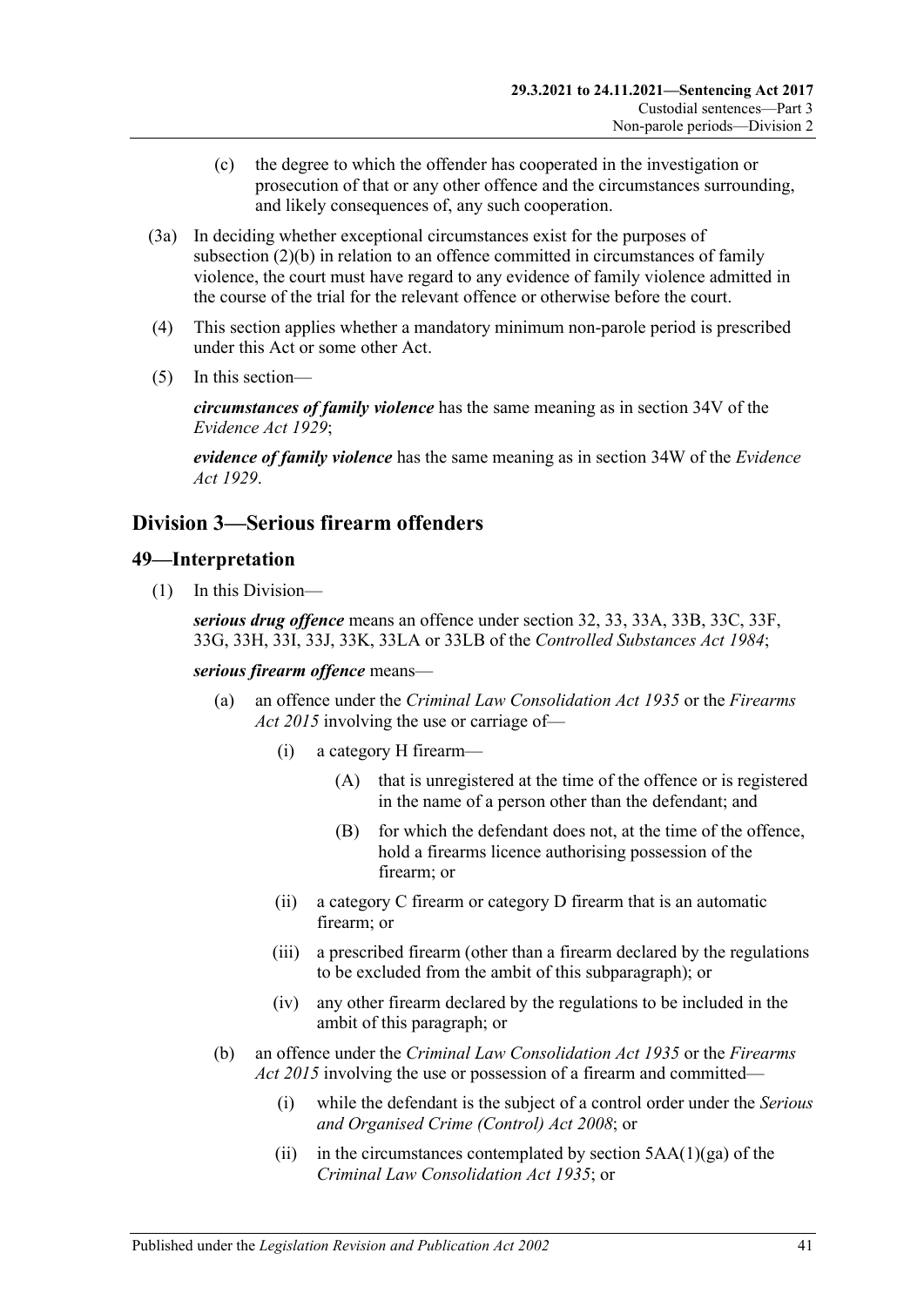- (iii) while the defendant is the subject of a firearms prohibition order; or
- (c) an offence under section 29A of the *[Criminal Law Consolidation Act](http://www.legislation.sa.gov.au/index.aspx?action=legref&type=act&legtitle=Criminal%20Law%20Consolidation%20Act%201935) 1935*; or
- (d) an offence under the *[Firearms Act](http://www.legislation.sa.gov.au/index.aspx?action=legref&type=act&legtitle=Firearms%20Act%202015) 2015* involving the use or possession of a firearm if the use or possession of the firearm occurred in the course of, or was for a purpose related to, the commission of a serious drug offence; or
- (e) an offence under the *[Firearms Act](http://www.legislation.sa.gov.au/index.aspx?action=legref&type=act&legtitle=Firearms%20Act%202015) 2015* committed while the defendant—
	- (i) is on bail (being bail that was, at the relevant time, subject to the condition imposed by section 11(1)(a) of the *[Bail Act](http://www.legislation.sa.gov.au/index.aspx?action=legref&type=act&legtitle=Bail%20Act%201985) 1985*); or
	- (ii) is the subject of a bond under this or any other Act (being a bond that was, at the relevant time, subject to the condition imposed by section [96\(2\)\(a\),](#page-78-0) or a condition of a similar kind); or
	- (iii) is serving a sentence on home detention under a home detention order subject to the condition imposed by section [72\(1\)\(e\);](#page-60-0) or
	- (iv) is on release from prison on home detention (being a release subject to the condition imposed by section 37A(3)(ca) of the *[Correctional](http://www.legislation.sa.gov.au/index.aspx?action=legref&type=act&legtitle=Correctional%20Services%20Act%201982)  [Services Act](http://www.legislation.sa.gov.au/index.aspx?action=legref&type=act&legtitle=Correctional%20Services%20Act%201982) 1982*); or
	- (v) is on parole (being parole that was, at the relevant time, subject to the condition imposed by section 68(1)(a)(ia) of the *[Correctional](http://www.legislation.sa.gov.au/index.aspx?action=legref&type=act&legtitle=Correctional%20Services%20Act%201982)  [Services Act](http://www.legislation.sa.gov.au/index.aspx?action=legref&type=act&legtitle=Correctional%20Services%20Act%201982) 1982*); or
	- (vi) is on release on licence from custody under this or any other Act (being a licence that was, at the relevant time, subject to a condition prohibiting the defendant from possessing a firearm, part of a firearm or ammunition); or
- (f) an offence under section 45(9) of the *[Firearms Act](http://www.legislation.sa.gov.au/index.aspx?action=legref&type=act&legtitle=Firearms%20Act%202015) 2015*; or
- (g) an offence under section 22(2)(a) of the *[Firearms Act](http://www.legislation.sa.gov.au/index.aspx?action=legref&type=act&legtitle=Firearms%20Act%202015) 2015*; or
- (h) an offence that was a *serious firearms offence* within the meaning of section 20AA of the *[Criminal Law \(Sentencing\) Act](http://www.legislation.sa.gov.au/index.aspx?action=legref&type=act&legtitle=Criminal%20Law%20(Sentencing)%20Act%201988) 1988* at the time of the commission of the offence;

*serious firearm offender* means a person who is, by virtue of the operation of [section](#page-42-0) 50, a serious firearm offender.

- (2) In this Division, the following terms have the same meaning as in the *[Firearms](http://www.legislation.sa.gov.au/index.aspx?action=legref&type=act&legtitle=Firearms%20Act%202015)  Act [2015](http://www.legislation.sa.gov.au/index.aspx?action=legref&type=act&legtitle=Firearms%20Act%202015)*:
	- (a) automatic firearm;
	- (b) category C firearm;
	- (c) category D firearm;
	- (d) category H firearm;
	- (e) firearm;
	- (f) firearms prohibition order;
	- (g) prescribed firearm.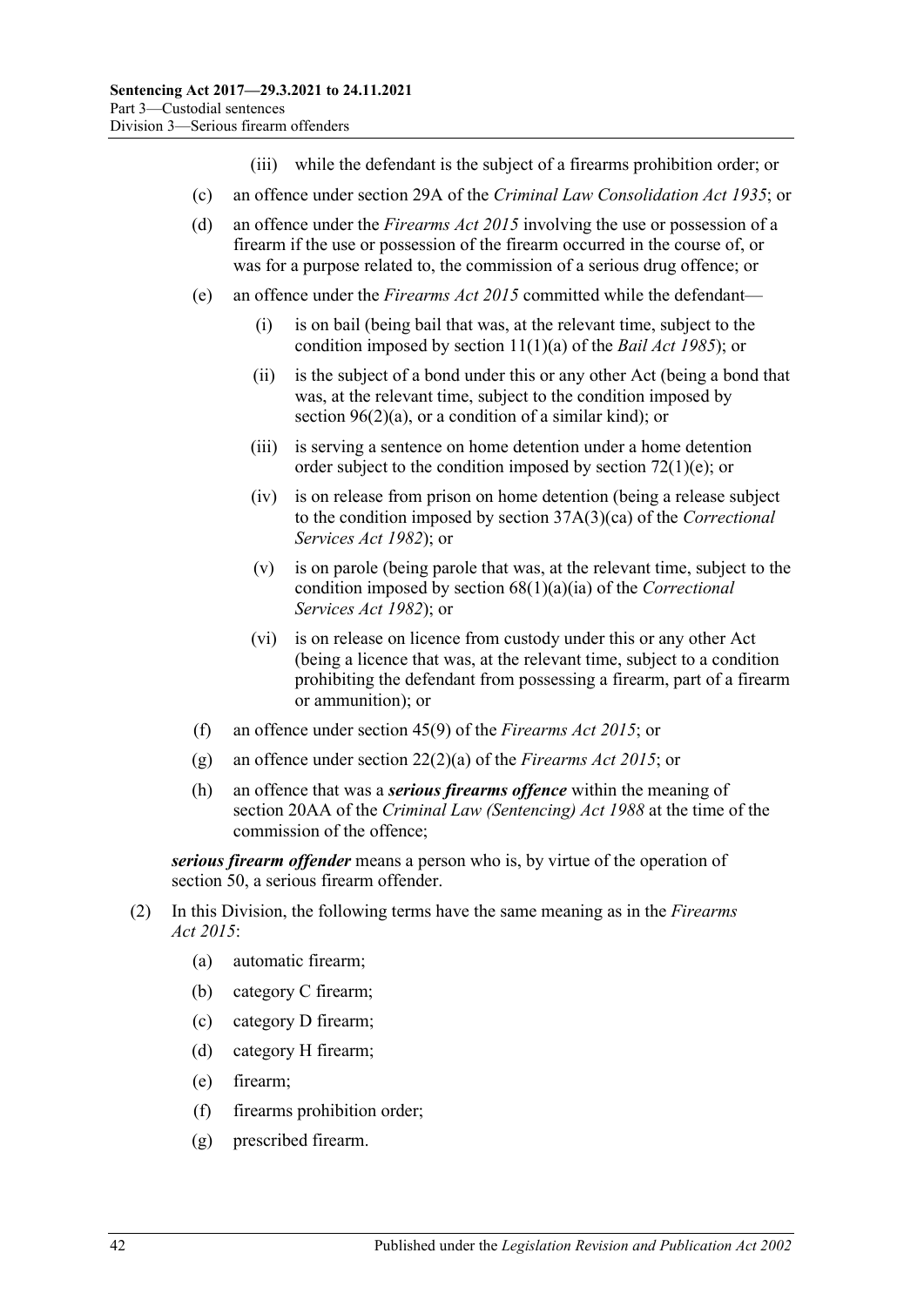(3) For the purposes of this Division, a reference to imprisonment includes, in the case of a youth, a reference to detention in a training centre or home detention (within the meaning of the *[Young Offenders Act](http://www.legislation.sa.gov.au/index.aspx?action=legref&type=act&legtitle=Young%20Offenders%20Act%201993) 1993*).

## <span id="page-42-1"></span><span id="page-42-0"></span>**50—Serious firearm offenders**

- (1) A person will, by force of this section, be taken to be a *serious firearm offender* if the person is convicted of a serious firearm offence (whether the offence was committed as an adult or as a youth).
- (2) [Subsection](#page-42-1) (1) does not apply in relation to a conviction of a serious firearm offence if—
	- (a) the defendant was prosecuted and punished as a principal offender in respect of the offence under section 267 of the *[Criminal Law Consolidation](http://www.legislation.sa.gov.au/index.aspx?action=legref&type=act&legtitle=Criminal%20Law%20Consolidation%20Act%201935)  Act [1935](http://www.legislation.sa.gov.au/index.aspx?action=legref&type=act&legtitle=Criminal%20Law%20Consolidation%20Act%201935)*; or
	- (b) the defendant's liability in respect of the offence derives solely from the defendant's involvement in a joint criminal enterprise (however described).

### **51—Sentence of imprisonment not to be suspended**

- (1) Subject to [subsection](#page-42-2) (2), but despite any other provision of this Act or any other Act or law, the following provisions apply in relation to the sentencing of a person who is a serious firearm offender for a serious firearm offence (including where the offence is the serious firearm offence that resulted in the person being a serious firearm offender):
	- (a) if the maximum penalty for the serious firearm offence includes a period of imprisonment—a sentence of imprisonment must be imposed on the person;
	- (b) the sentence of imprisonment cannot be suspended;
	- (c) [section](#page-19-0) 25 does not apply in respect of the sentencing of the person.
- <span id="page-42-3"></span><span id="page-42-2"></span>(2) A court sentencing a person who is a serious firearm offender for a serious firearm offence may declare that [subsection](#page-42-3) (1)(b) does not apply to the person if the person satisfies the court, by evidence given on oath, that—
	- (a) the person's personal circumstances are so exceptional as to outweigh the paramount consideration of protecting the safety of the community (whether as individuals or in general) and personal and general deterrence; and
	- (b) it is, in all the circumstances, appropriate to suspend the sentence.

## **Division 4—Serious repeat adult offenders and recidivist young offenders**

### **52—Interpretation**

In this Division—

*community based custodial sentence* has the same meaning as in section 25;

#### <span id="page-42-5"></span><span id="page-42-4"></span>*serious offence* means—

- (a) a serious firearm offence within the meaning of Division 3; or
- (b) any of the following offences if the maximum penalty prescribed for the offence is, or includes, imprisonment for at least 5 years: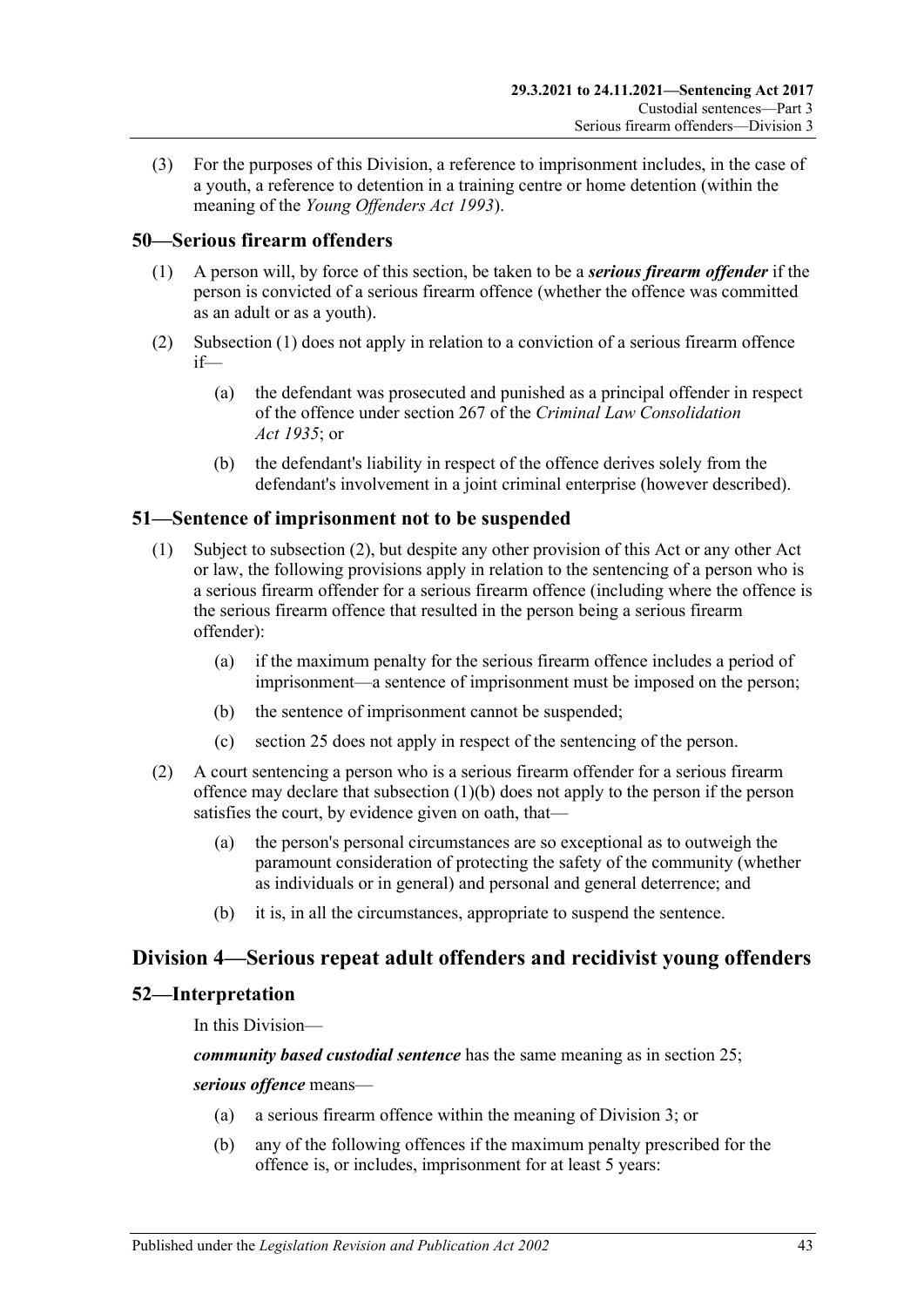- (i) an offence under Part 5 Division 2 or 3 of the *[Controlled Substances](http://www.legislation.sa.gov.au/index.aspx?action=legref&type=act&legtitle=Controlled%20Substances%20Act%201984)  Act [1984](http://www.legislation.sa.gov.au/index.aspx?action=legref&type=act&legtitle=Controlled%20Substances%20Act%201984)*;
- (ii) an offence under a law of the Commonwealth dealing with the unlawful importation of drugs into Australia;
- (iii) an offence involving a terrorist act (within the meaning of Part 5.3 of the *Criminal Code* of the Commonwealth);
- (iv) an offence under Part 3 of the *[Criminal Law Consolidation Act](http://www.legislation.sa.gov.au/index.aspx?action=legref&type=act&legtitle=Criminal%20Law%20Consolidation%20Act%201935) 1935*;
- (v) an offence under section 137 of the *[Criminal Law Consolidation](http://www.legislation.sa.gov.au/index.aspx?action=legref&type=act&legtitle=Criminal%20Law%20Consolidation%20Act%201935)  Act [1935](http://www.legislation.sa.gov.au/index.aspx?action=legref&type=act&legtitle=Criminal%20Law%20Consolidation%20Act%201935)*;
- (vi) an offence under section 170 of the *[Criminal Law Consolidation](http://www.legislation.sa.gov.au/index.aspx?action=legref&type=act&legtitle=Criminal%20Law%20Consolidation%20Act%201935)  Act [1935](http://www.legislation.sa.gov.au/index.aspx?action=legref&type=act&legtitle=Criminal%20Law%20Consolidation%20Act%201935)*;
- (vii) an aggravated offence under section 170A of the *[Criminal Law](http://www.legislation.sa.gov.au/index.aspx?action=legref&type=act&legtitle=Criminal%20Law%20Consolidation%20Act%201935)  [Consolidation Act](http://www.legislation.sa.gov.au/index.aspx?action=legref&type=act&legtitle=Criminal%20Law%20Consolidation%20Act%201935) 1935*;
- (viii) an offence under section 85(1) of the *[Criminal Law Consolidation](http://www.legislation.sa.gov.au/index.aspx?action=legref&type=act&legtitle=Criminal%20Law%20Consolidation%20Act%201935)  Act [1935](http://www.legislation.sa.gov.au/index.aspx?action=legref&type=act&legtitle=Criminal%20Law%20Consolidation%20Act%201935)*;
- (ix) an offence under section 85B of the *[Criminal Law Consolidation](http://www.legislation.sa.gov.au/index.aspx?action=legref&type=act&legtitle=Criminal%20Law%20Consolidation%20Act%201935)  Act [1935](http://www.legislation.sa.gov.au/index.aspx?action=legref&type=act&legtitle=Criminal%20Law%20Consolidation%20Act%201935)*;
- (x) a serious and organised crime offence (within the meaning of the *[Criminal Law Consolidation Act](http://www.legislation.sa.gov.au/index.aspx?action=legref&type=act&legtitle=Criminal%20Law%20Consolidation%20Act%201935) 1935*);
- (xi) an offence under a corresponding previous enactment substantially similar to an offence referred to in a preceding subparagraph;
- (xii) a conspiracy to commit, or an attempt to commit, an offence referred to in a preceding subparagraph;
- (xiii) an offence under the law of another State or a Territory involving conduct that would, if committed in this State, be a serious offence,

provided that an offence listed in [paragraph](#page-42-4) (a) or [\(b\)](#page-42-5) is not a serious offence unless a sentence of imprisonment (other than a wholly suspended sentence or a sentence that consists only of a community based custodial sentence) has been, or is to be, imposed for the offence;

#### *serious repeat offender*—see [section](#page-44-0) 53;

*serious sexual offence* means a serious offence that is—

- (a) an offence under section 48, 48A, 49, 50, 56, 58, 59, 60, 63, 63B, 66, 67, 68 or 72 of the *[Criminal Law Consolidation Act](http://www.legislation.sa.gov.au/index.aspx?action=legref&type=act&legtitle=Criminal%20Law%20Consolidation%20Act%201935) 1935* where the victim was under the age of 14 years at the time of the offence; or
- (b) an offence under section 51 of the *[Criminal Law Consolidation Act](http://www.legislation.sa.gov.au/index.aspx?action=legref&type=act&legtitle=Criminal%20Law%20Consolidation%20Act%201935) 1935*; or
- (c) an offence under a corresponding previous enactment substantially similar to an offence referred to in a preceding paragraph; or
- (d) an attempt to commit or an assault with intent to commit an offence referred to in a preceding paragraph; or
- (e) an offence under the law of another State or a Territory involving conduct that would, if committed in this State, be a serious sexual offence.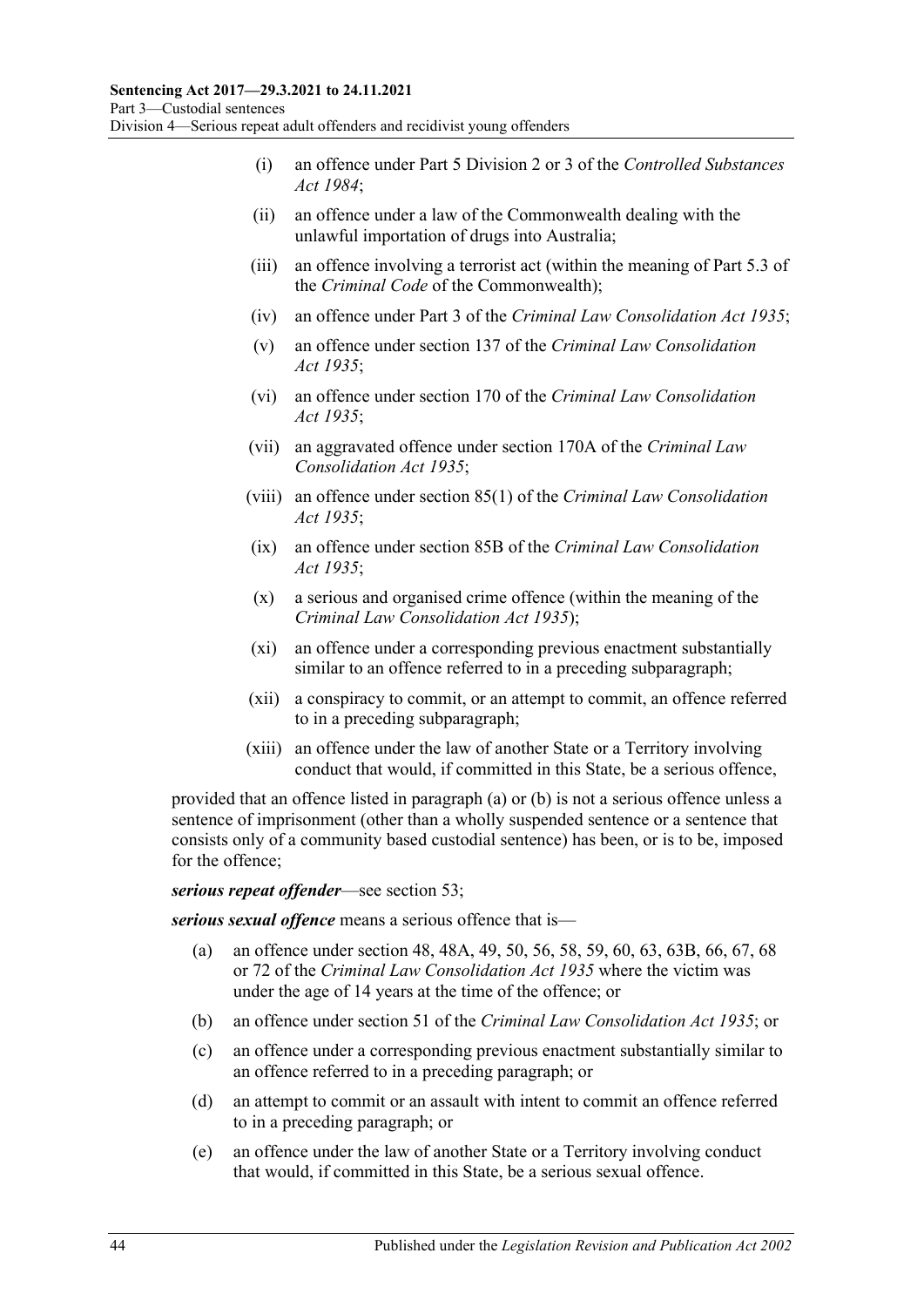### <span id="page-44-0"></span>**53—Serious repeat offenders**

- (1) A person is, by force of this subsection, taken to be a *serious repeat offender* if the person (whether as an adult or as a youth) has committed and been convicted of—
	- (a) at least 3 serious offences committed on separate occasions (whether or not the same offence on each occasion); or
	- (b) at least 2 serious sexual offences committed on separate occasions (whether or not the same offence on each occasion).
- (2) For the purposes of this section, when determining the number of occasions on which a person has committed a particular kind of offence, the offence for which the person is being sentenced is to be included if it is of the relevant kind.

## <span id="page-44-1"></span>**54—Sentencing of serious repeat offenders**

- (1) The following provisions apply in relation to the sentencing of a person who is a serious repeat offender for an offence (including an offence that resulted in the person being a serious repeat offender):
	- (a) the court sentencing the person is not bound to ensure that the sentence it imposes for the offence is proportional to the offence;
	- (b) any non-parole period fixed in relation to the sentence must be at least four-fifths the length of the sentence.
- (2) However, a court that is sentencing a person who is a serious repeat offender for an offence may declare that [subsection](#page-44-1) (1) does not apply if the person satisfies the court, by evidence given on oath, that—
	- (a) the person's personal circumstances are so exceptional as to outweigh the paramount consideration of protecting the safety of the community (whether as individuals or in general) and personal and general deterrence; and
	- (b) it is, in all the circumstances, not appropriate that the person be sentenced as a serious repeat offender.

### **55—Declaration that youth is recidivist young offender**

- (1) A youth is liable to be declared a recidivist young offender if the youth has been convicted of—
	- (a) at least 3 serious offences committed on separate occasions (whether or not the same offence on each occasion); or
	- (b) at least 2 serious sexual offences committed on separate occasions (whether or not the same offence on each occasion).
- (2) If a court convicts a youth of a serious offence, and the youth is liable, or becomes liable as a result of the conviction, to a declaration that the youth is a recidivist young offender, the court—
	- (a) must consider whether to make such a declaration; and
	- (b) if of the opinion that the youth's history of offending warrants a particularly severe sentence in order to protect the community—should make such a declaration.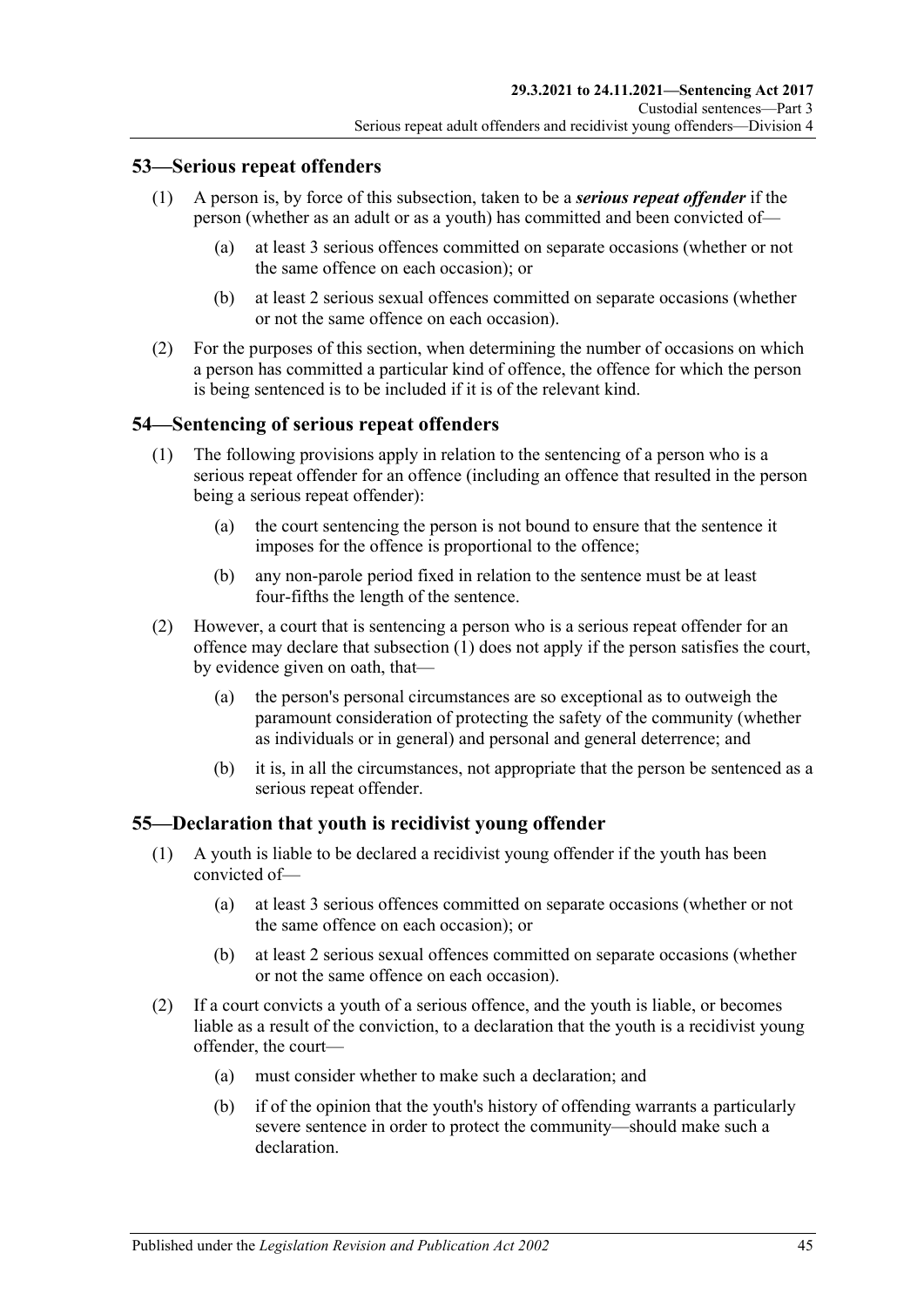- (3) If a court convicts a youth of a serious offence, and the youth is declared (or has previously been declared) to be a recidivist young offender—
	- (a) the court is not bound to ensure that the sentence it imposes for the offence is proportional to the offence (but, in the case of the Youth Court, the limitations relating to a sentence of detention under section 23 of the *[Young](http://www.legislation.sa.gov.au/index.aspx?action=legref&type=act&legtitle=Young%20Offenders%20Act%201993)  [Offenders Act](http://www.legislation.sa.gov.au/index.aspx?action=legref&type=act&legtitle=Young%20Offenders%20Act%201993) 1993* apply to the sentence that may be imposed by the Youth Court on the recidivist young offender); and
	- (b) any non-parole period fixed in relation to the sentence must be at least four-fifths the length of the sentence.

# **Division 5—Offenders incapable of controlling, or unwilling to control, sexual instincts**

## **56—Application of this Division**

- (1) Subject to [subsection](#page-45-0) (2), this Division does not apply in relation to a youth.
- <span id="page-45-0"></span>(2) The Supreme Court may exercise its powers under [section](#page-45-1) 57 in relation to a youth who is sentenced as an adult under the *[Young Offenders Act](http://www.legislation.sa.gov.au/index.aspx?action=legref&type=act&legtitle=Young%20Offenders%20Act%201993) 1993*.

## <span id="page-45-1"></span>**57—Offenders incapable of controlling, or unwilling to control, sexual instincts**

(1) In this section—

#### *institution* means—

- (a) a prison; and
- (b) a place declared by the Governor by proclamation to be a place in which persons may be detained under this section; and
- (c) in relation to a youth, includes a training centre;

#### *person to whom this section applies* means—

- (a) a person convicted by the Supreme Court of a relevant offence; or
- (b) a person remanded by the District Court or the Magistrates Court under [subsection](#page-46-0) (2) to be dealt with by the Supreme Court under this section; or
- (c) a person who is the subject of an application by the Attorney-General under [subsection](#page-46-1) (3);

#### *relevant offence* means—

- (a) an offence under section 48, 48A, 49, 50, 56, 58, 59, 63, 63A, 63B, 69 or 72 of the *[Criminal Law Consolidation Act](http://www.legislation.sa.gov.au/index.aspx?action=legref&type=act&legtitle=Criminal%20Law%20Consolidation%20Act%201935) 1935*; or
- (b) an offence under section 23 of the *[Summary Offences Act](http://www.legislation.sa.gov.au/index.aspx?action=legref&type=act&legtitle=Summary%20Offences%20Act%201953) 1953*; or
- (c) an offence under a corresponding previous enactment substantially similar to an offence referred to in either of the preceding paragraphs; or
- (d) any other offence where the evidence indicates that the defendant may be incapable of controlling, or unwilling to control, the defendant's sexual instincts; or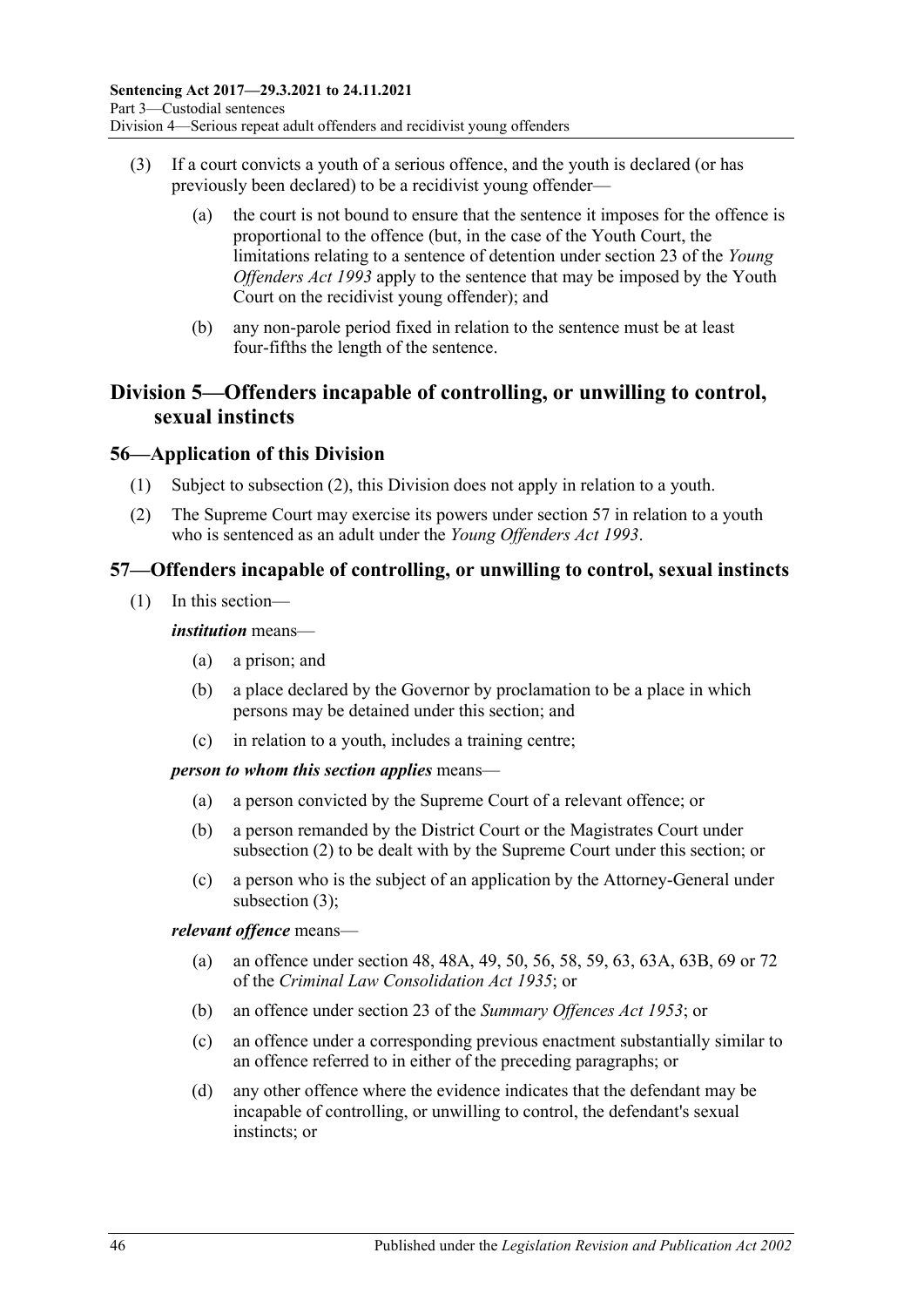(e) an offence of failing to comply with a reporting obligation relating to reportable contact with a child without a reasonable excuse where the defendant is a registrable offender within the meaning of the *[Child Sex](http://www.legislation.sa.gov.au/index.aspx?action=legref&type=act&legtitle=Child%20Sex%20Offenders%20Registration%20Act%202006)  [Offenders Registration Act](http://www.legislation.sa.gov.au/index.aspx?action=legref&type=act&legtitle=Child%20Sex%20Offenders%20Registration%20Act%202006) 2006*;

*unwilling*—a person to whom this section applies will be regarded as unwilling to control sexual instincts if there is a significant risk that the person would, given an opportunity to commit a relevant offence, fail to exercise appropriate control of the person's sexual instincts.

- <span id="page-46-0"></span>(2) If, in proceedings before the District Court or Magistrates Court, a person is convicted of a relevant offence and—
	- (a) the court is of the opinion that the defendant should be dealt with under this section; or
	- (b) the prosecutor applies to have the defendant dealt with under this section,

the court will, instead of sentencing the defendant itself, remand the convicted person, in custody or on bail, to appear before the Supreme Court to be dealt with under this section.

- <span id="page-46-1"></span>(3) If a person has been convicted of a relevant offence, the Attorney-General may, while the person remains in prison serving a sentence of imprisonment, apply to the Supreme Court to have the person dealt with under this section.
- (4) The Attorney-General may make an application under [subsection](#page-46-1) (3) in respect of a person serving a sentence of imprisonment whether or not an application to the Supreme Court to have the person dealt with under this section has previously been made (but, if a previous application has been made, a further application cannot be made more than 12 months before the person is eligible to apply for release on parole).
- (5) The Supreme Court may, if the Attorney-General has made an application under [subsection](#page-46-1) (3) in respect of a person who is in prison serving a sentence of imprisonment, make an interim order that the person is to remain in custody pending determination by the Supreme Court as to whether to make an order under this section that the person be detained in custody until further order.
- <span id="page-46-2"></span>(6) The Supreme Court must, before determining whether to make an order that a person to whom this section applies be detained in custody until further order, direct that at least 2 legally qualified medical practitioners (to be nominated by a prescribed authority for the purpose) inquire into the mental condition of a person to whom this section applies and report to the Court on whether the person is incapable of controlling, or unwilling to control, the person's sexual instincts.
- (7) The Supreme Court may order that a person to whom this section applies be detained in custody until further order if satisfied that the order is appropriate.
- (8) The paramount consideration of the Supreme Court in determining whether to make an order that a person to whom this section applies be detained in custody until further order must be to protect the safety of the community (whether as individuals or in general).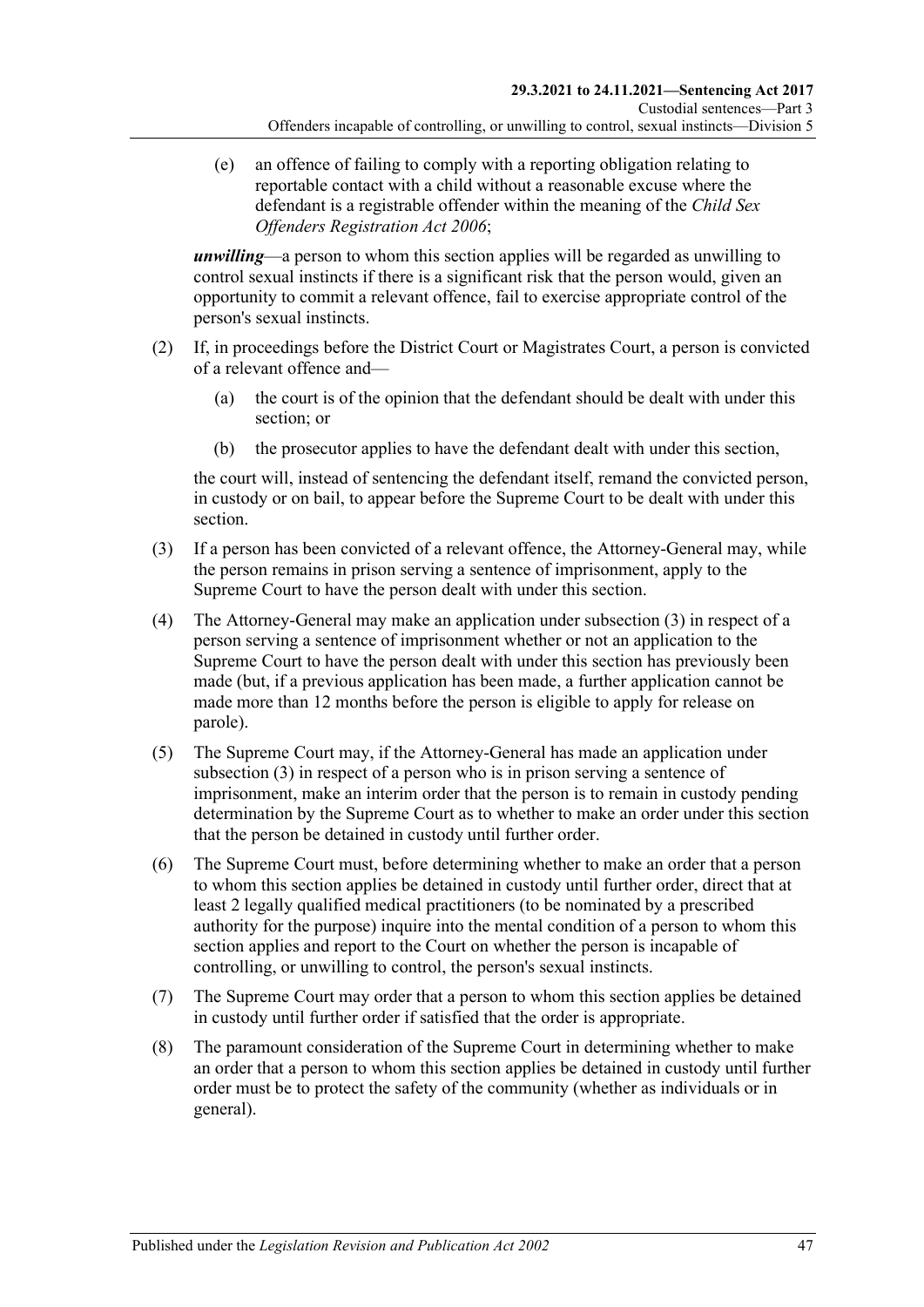- <span id="page-47-0"></span>(9) The Supreme Court must also take the following matters into consideration in determining whether to make an order that a person to whom this section applies be detained in custody until further order:
	- (a) the reports of the medical practitioners (as directed and nominated under [subsection](#page-46-2) (6)) provided to the Court;
	- (b) any relevant evidence or representations that the person may desire to put to the Court;
	- (c) any report required by the Court under [section](#page-52-0) 61;
	- (d) any other matter that the Court thinks relevant.
- (10) A copy of a report provided to the Supreme Court under [subsection](#page-47-0) (9) must be given to each party to the proceedings or to counsel for those parties.
- (11) If a person to whom this section applies refuses to cooperate with an inquiry or examination for the purposes of this section, the Supreme Court may, if satisfied that the order is appropriate, order that the person be detained in custody until further order having given—
	- (a) paramount consideration to protecting the safety of the community (whether as individuals or in general); and
	- (b) consideration to any relevant evidence and representations that the person may desire to put to the Court.
- (12) If a person to whom this section applies has not been sentenced for a relevant offence, the Supreme Court will deal with the question of sentence at the same time as it deals with the question whether an order is to be made under this section and, if the Court decides to make such an order, the order may be made in addition to, or instead of, a sentence of imprisonment.
- (13) If the detention is in addition to a sentence of imprisonment, the detention will commence on the expiration of the term of imprisonment, or of all terms of imprisonment, that the person is liable to serve.
- (14) A person detained in custody under this section will be detained—
	- (a) if the defendant is under 18 years of age—in such institution (not being a prison) as the Minister for Youth Justice from time to time directs;
	- (b) in any other case—in such institution as the Minister for Correctional Services from time to time directs.
- <span id="page-47-1"></span>(15) The progress and circumstances of a person subject to an order under this section must be reviewed at least once in each period of 12 months—
	- (a) if the person is detained in, or released on licence from, a training centre—by the Training Centre Review Board; or
	- (b) in any other case—by the Parole Board,

for the purpose of making a recommendation about whether the person is—

- (c) if the person is in custody—suitable for release on licence under [section](#page-49-0) 59; or
- (d) if the person has been authorised to be released, or has been released, on licence under [section](#page-49-0) 59—suitable to be so released.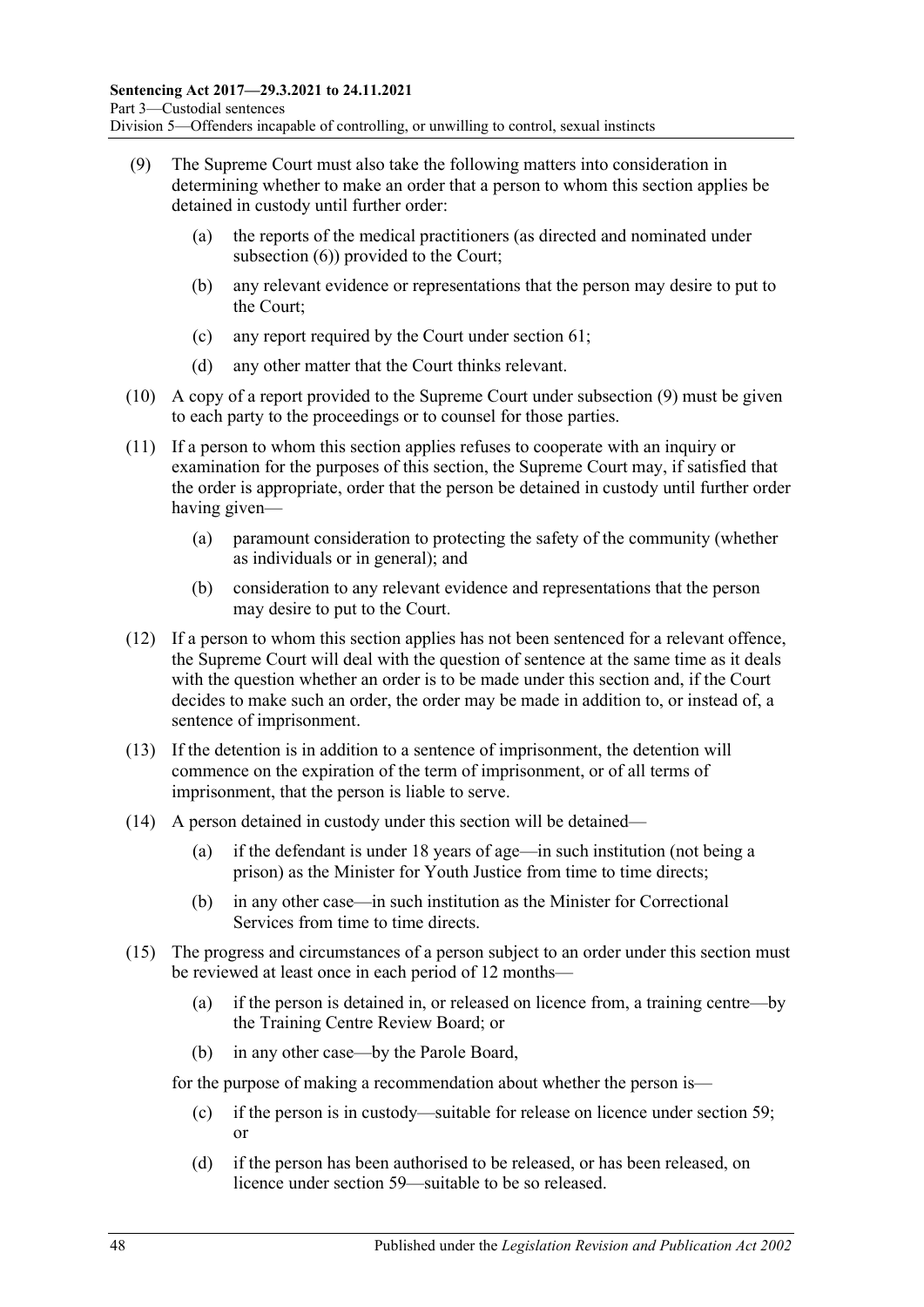- (16) The results of a review under [subsection](#page-47-1) (15), including the recommendation of the relevant Board, must be embodied in a written report, a copy of which must be provided to the person the subject of the report, the Attorney-General and—
	- (a) in the case of a report of the Training Centre Review Board—the Minister for Youth Justice;
	- (b) in the case of a report of the Parole Board—the Minister for Correctional Services.

## **58—Discharge of detention order under [section](#page-45-1) 57**

- (1) Subject to this Act, a person subject to an order for detention under [section](#page-45-1) 57 will not be released from detention under that section until the Supreme Court, on application by the DPP or the person, discharges the order for detention.
- (1a) An order for detention under [section](#page-45-1) 57 cannot be discharged unless the person subject to the order satisfies the Supreme Court that—
	- (a) the person is both capable of controlling and willing to control the person's sexual instincts; or
	- (b) the person no longer presents an appreciable risk to the safety of the community (whether as individuals or in general) due to the person's advanced age or permanent infirmity.
- <span id="page-48-0"></span>(2) The Supreme Court must, before determining an application under this section for the discharge of an order for detention under [section](#page-45-1) 57, direct that at least 2 legally qualified medical practitioners (to be nominated by a prescribed authority for the purpose) inquire into the mental condition of the person subject to the order and report to the Court on whether the person is incapable of controlling, or unwilling to control, the person's sexual instincts.
- (3) The paramount consideration of the Supreme Court when determining an application for the discharge of an order for detention under [section](#page-45-1) 57 must be to protect the safety of the community (whether as individuals or in general).
- <span id="page-48-1"></span>(4) The Supreme Court must also take the following matters into consideration when determining an application for the discharge of an order for detention under [section](#page-45-1) 57:
	- (a) the reports of the medical practitioners (as directed and nominated under [subsection](#page-48-0) (2)) provided to the Court;
	- (b) any relevant evidence or representations that the person may desire to put to the Court;
	- (c) a report provided to the Court by the Training Centre Review Board or Parole Board (as the case may be) in accordance with the direction of the Court for the purposes of assisting the Court to determine the application, including—
		- (i) any opinion that the relevant Board may have about the effect the discharge of the order may have on the safety of the community; and
		- (ii) a report as to the probable circumstances of the person if the order is discharged; and
		- (iii) the recommendation of the relevant Board about whether the order should be discharged;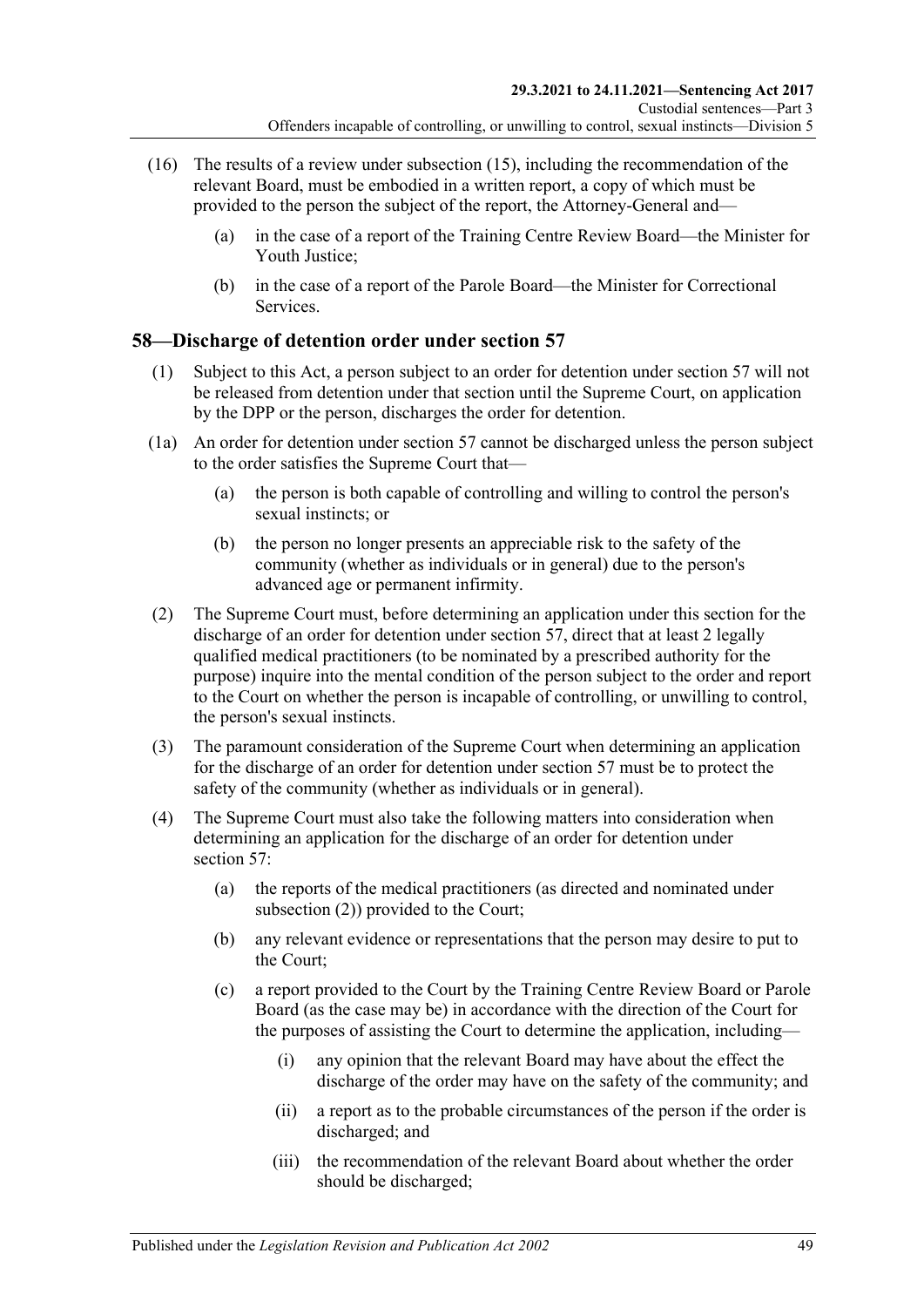- (d) the reports resulting from the periodic reviews under [section](#page-47-1)  $57(15)$  on the progress and circumstances of the person tendered to the Court;
- (e) any other report required by the Court under [section](#page-52-0) 61;
- (f) any other matter that the Court thinks relevant.
- (4a) The Supreme Court, when determining an application under this section, must not have regard to the length of time that the person subject to the order may spend in custody if the order is not discharged.
- (5) A copy of a report provided to the Supreme Court under [subsection](#page-48-1) (4) must be given to each party to the proceedings or to counsel for those parties.
- (6) If the discharge of an order for detention would result in the immediate release of a person subject to the order from custody, the Supreme Court may order that the discharge is not to take effect for such time as it considers necessary for the purpose of enabling the person to undergo a suitable pre-release program.

#### <span id="page-49-3"></span><span id="page-49-0"></span>**59—Release on licence**

- (1) The Supreme Court may, on application by the DPP or the person, authorise the release on licence of a person detained in custody under this Division.
- (1a) A person detained in custody under this Division cannot be released on licence unless the person satisfies the Supreme Court that—
	- (a) the person is both capable of controlling and willing to control the person's sexual instincts; or
	- (b) the person no longer presents an appreciable risk to the safety of the community (whether as individuals or in general) due to the person's advanced age or permanent infirmity.
- <span id="page-49-4"></span><span id="page-49-1"></span>(2) The Supreme Court must, before determining an application under this section for the release on licence of a person detained in custody under this Division, direct that at least 2 legally qualified medical practitioners (to be nominated by a prescribed authority for the purpose) inquire into the mental condition of the person and report to the Court on whether the person is incapable of controlling, or unwilling to control, the person's sexual instincts.
- (3) The paramount consideration of the Supreme Court when determining an application under this section for the release on licence of a person detained in custody under this Division must be to protect the safety of the community (whether as individuals or in general).
- <span id="page-49-2"></span>(4) The Supreme Court must also take the following matters into consideration when determining an application under this section for the release on licence of a person detained in custody under this Division:
	- (a) the reports of the medical practitioners (as directed and nominated under [subsection](#page-49-1) (2)) provided to the Court;
	- (b) any relevant evidence or representations that the person may desire to put to the Court;
	- (c) a report provided to the Court by the appropriate board in accordance with the direction of the Court for the purposes of assisting the Court to determine the application, including—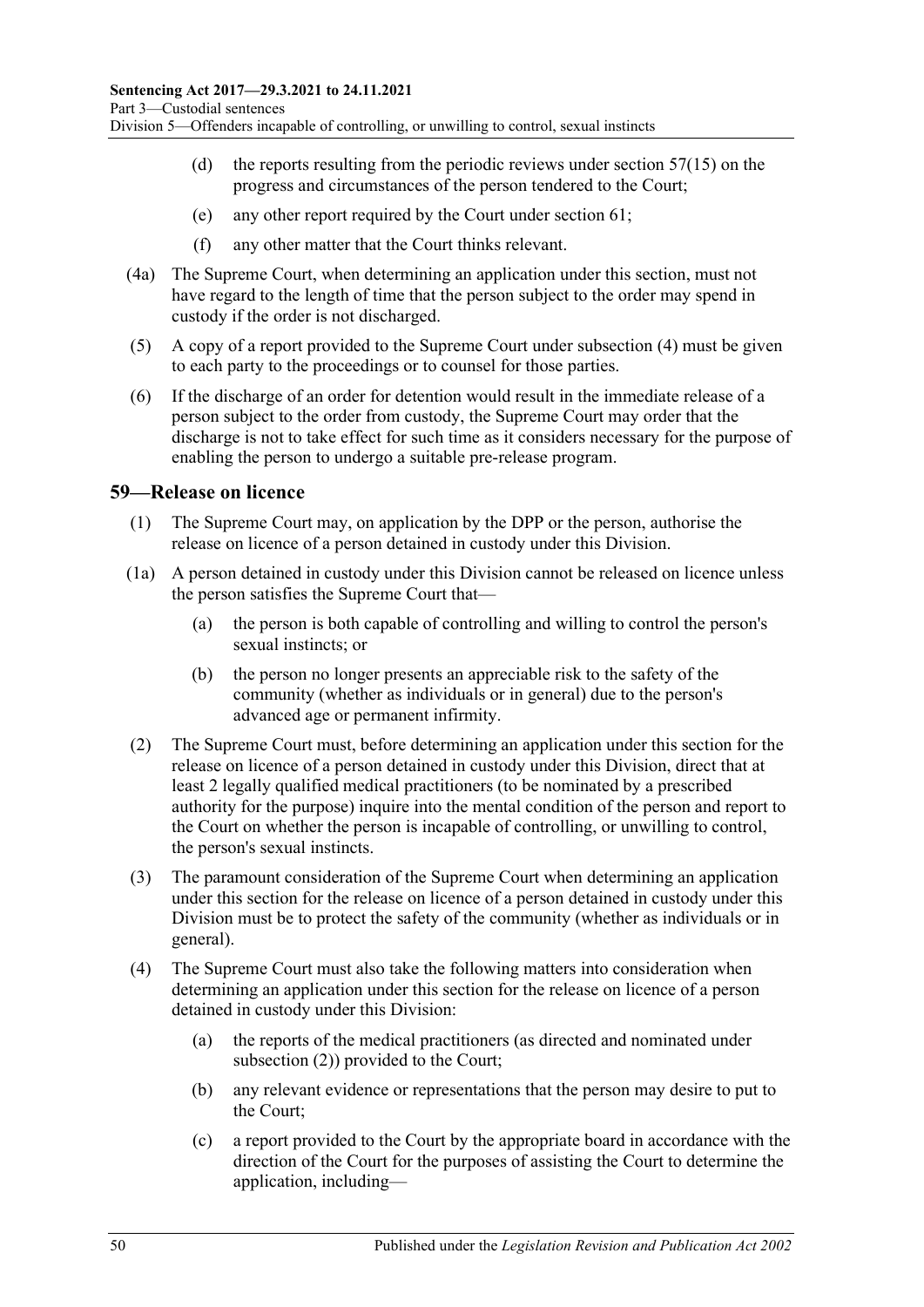- (i) any opinion of the appropriate board on the effect that the release on licence of the person would have on the safety of the community; and
- (ii) a report as to the probable circumstances of the person if the person is released on licence; and
- (iii) the recommendation of the appropriate board as to whether the person should be released on licence;
- (d) evidence tendered to the Court of the estimated costs directly related to the release of the person on licence;
- (e) the reports resulting from the periodic reviews under [section](#page-47-1) 57(15) on the progress and circumstances of the person tendered to the Court;
- (f) any other report required by the Court under [section](#page-52-0) 61;
- (g) any other matter that the Court thinks relevant.
- (4a) The Supreme Court, when determining an application under this section, must not have regard to the length of time that the person has spent in custody or may spend in custody if the person is not released on licence.
- (5) A copy of any report provided to the Supreme Court under [subsection](#page-49-2) (4) must be given to each party to the proceedings or to counsel for those parties.
- (6) On the Supreme Court authorising the release of a person under [subsection](#page-49-3) (1), the appropriate board must order the release of the person on licence on the day specified by the Court.
- <span id="page-50-2"></span><span id="page-50-0"></span>(7) Subject to this Act, every release of a person on licence under this section is subject to the following conditions:
	- (a) a condition prohibiting the person from possessing a firearm or ammunition or any part of a firearm;
	- (b) a condition requiring the person to submit to such tests (including testing without notice) for gunshot residue as may be reasonably required by a person or class of persons or body specified by the appropriate board.
- (8) Without limiting [subsection](#page-50-0) (7), the release of a person on licence under this section will be subject to such conditions as the appropriate board thinks fit and specifies in the licence (including a condition that the person be monitored by use of an electronic device approved under section 4 of the *[Correctional Services Act](http://www.legislation.sa.gov.au/index.aspx?action=legref&type=act&legtitle=Correctional%20Services%20Act%201982) 1982*).
- (9) If the Supreme Court has refused a person's application for release on licence, the person may not further apply for release for a period of 6 months, or such lesser or greater period as the Court may have directed on refusing the application.
- <span id="page-50-1"></span>(10) The appropriate board may—
	- (a) on application by the DPP or the person, or on its own initiative, vary or revoke a condition of a licence or impose further conditions; or
	- (b) on application by the DPP, or on its own initiative, cancel the release of a person on licence, if satisfied that—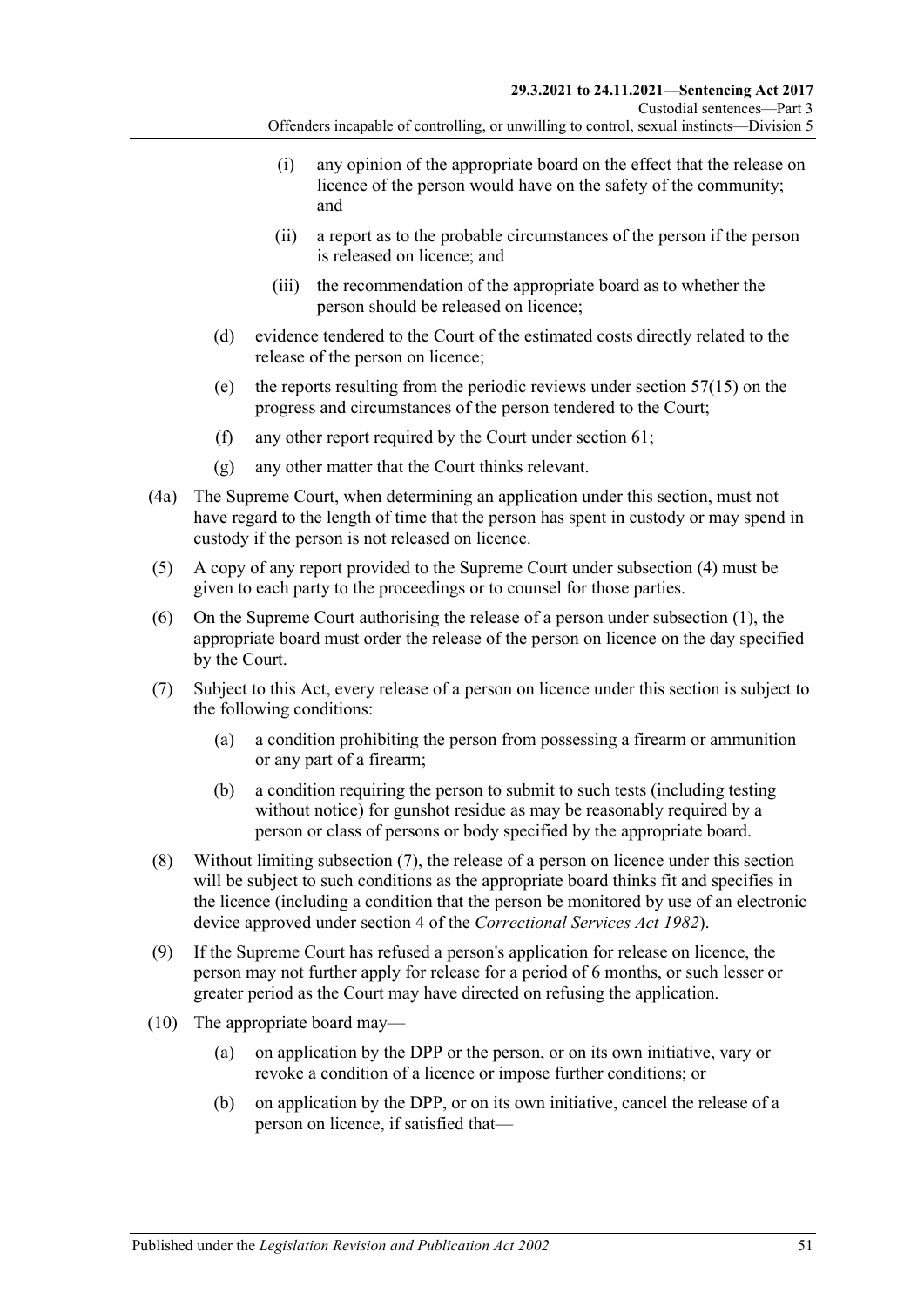- (i) in the case of a person released on licence on the ground referred to in [subsection](#page-49-4) (1a)(b)—there is evidence suggesting that the person may now present an appreciable risk to the safety of the community (whether as individuals or in general); or
- (ii) in any case—the person has contravened, or is likely to contravene, a condition of the licence.
- (11) A board cannot exercise its powers under [subsection](#page-50-1) (10) on its own initiative in relation to a person released on licence unless the person and the Crown have been afforded a reasonable opportunity to make submissions to the board on the matter, and the board has considered any submissions so made.
- (12) The appropriate board may only vary or revoke the conditions imposed by [subsection](#page-50-0) (7) on the release of a person on licence if the board is satisfied that—
	- (a) there are cogent reasons to do so; and
	- (b) the possession of a firearm, ammunition or part of a firearm by the person does not represent an undue risk to the safety of the public.
- (13) For the purposes of proceedings under [subsection](#page-50-1) (10), a member of the appropriate board may—
	- (a) summon the person the subject of the proceedings to appear before the board; or
	- (b) in the case of proceedings for cancellation of release—
		- (i) with the concurrence of a second member of the board—issue a warrant for the apprehension and detention of the person pending determination of the proceedings; or
		- (ii) apply to a magistrate for a warrant for the apprehension and detention of the person pending determination of the proceedings.
- (14) If a person who has been summoned to appear before the appropriate board fails to attend in compliance with the summons, the board may—
	- (a) determine the proceedings in the person's absence; or
	- (b) direct a member of the board to—
		- (i) issue a warrant; or
		- (ii) apply to a magistrate for a warrant,

for the apprehension and detention of the person for the purpose of bringing the person before the board.

- (15) A member of the appropriate board may apply to a magistrate for a warrant for the apprehension and return to custody of a person whose release on licence has been cancelled by the board.
- (16) A magistrate must, on application under this section, issue a warrant for the apprehension and detention of a person or for the apprehension and return to custody of a person, as the case may require, unless it is apparent, on the face of the application, that no reasonable grounds exist for the issue of the warrant.
- (17) The appropriate board may, if it thinks good reason exists for doing so, cancel a warrant issued under this section at any time before its execution.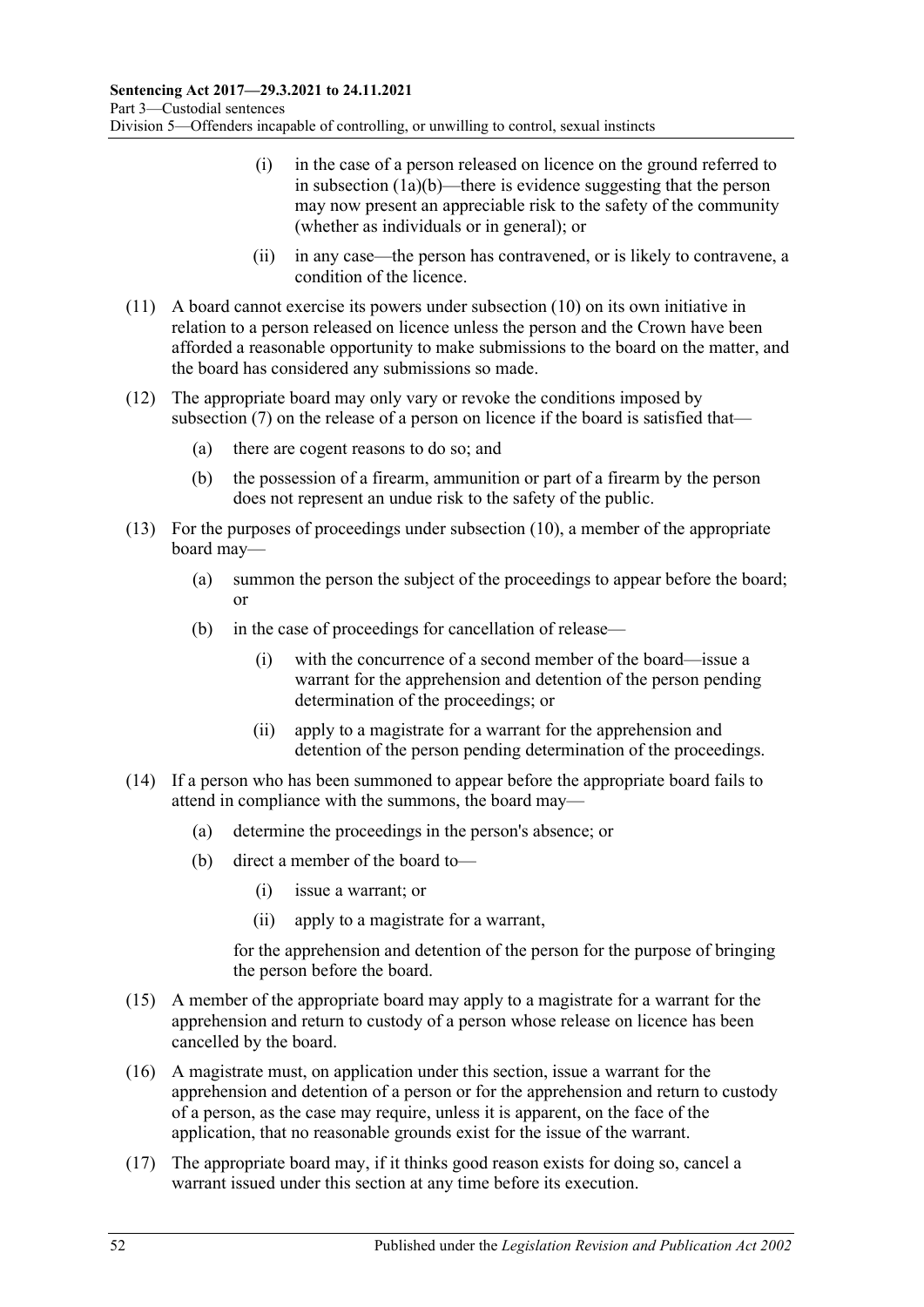- (18) If a person who has been released on licence commits an offence while subject to that licence and is sentenced to imprisonment for the offence, the release on licence is, by virtue of this subsection, cancelled.
- (20) For the purposes of this section, the *appropriate board*, in relation to proceedings under this section, means—
	- (a) if the person the subject of the proceedings is being detained in a training centre, or has been released on licence from a training centre—the Training Centre Review Board;
	- (b) in any other case—the Parole Board.

## <span id="page-52-1"></span>**60—Appropriate board may direct person to surrender firearm etc**

- (1) The appropriate board may, in relation to the release of a person on licence under [section](#page-49-0) 59 that is subject to the condition imposed by section [59\(7\)\(a\),](#page-50-2) direct the person to immediately surrender at a police station specified by the appropriate board any firearm, ammunition or part of a firearm owned or possessed by the person.
- (2) A person who refuses or fails to comply with a direction under [subsection](#page-52-1) (1) is guilty of an offence.

Maximum penalty: \$10 000 or imprisonment for 2 years.

- (3) No criminal liability attaches to a person to the extent that the person is complying with a direction under this section.
- (4) The Commissioner of Police must deal with any surrendered firearm, ammunition or part of a firearm in accordance with the scheme set out in the regulations.
- (5) No compensation is payable by the Crown or any other person in respect of the exercise of a function or power under this section.
- (6) The regulations may provide for the payment, recovery or waiver of fees in respect of this section.
- (7) In this section—

*appropriate board* has the same meaning as in [section](#page-49-0) 59.

### <span id="page-52-2"></span><span id="page-52-0"></span>**61—Court may obtain reports**

- (1) A court may, for the purpose of obtaining assistance in making a determination under this Division or [Schedule 2,](#page-102-0) require the Parole Board, the Training Centre Review Board or any other body or person to provide the court with a report on any matter.
- (2) A copy of a report provided to a court under [subsection](#page-52-2) (1) must be given to each party to the proceedings or to counsel for those parties.

## **62—Inquiries by medical practitioners**

If, for the purposes of this Division or [Schedule 2,](#page-102-0) the Supreme Court directs that at least 2 legally qualified medical practitioners (to be nominated by a prescribed authority) inquire into the mental condition of a person and report to the Court on whether the person is incapable of controlling, or unwilling to control, the person's sexual instincts, each medical practitioner so nominated—

(a) must carry out an independent personal examination of the person; and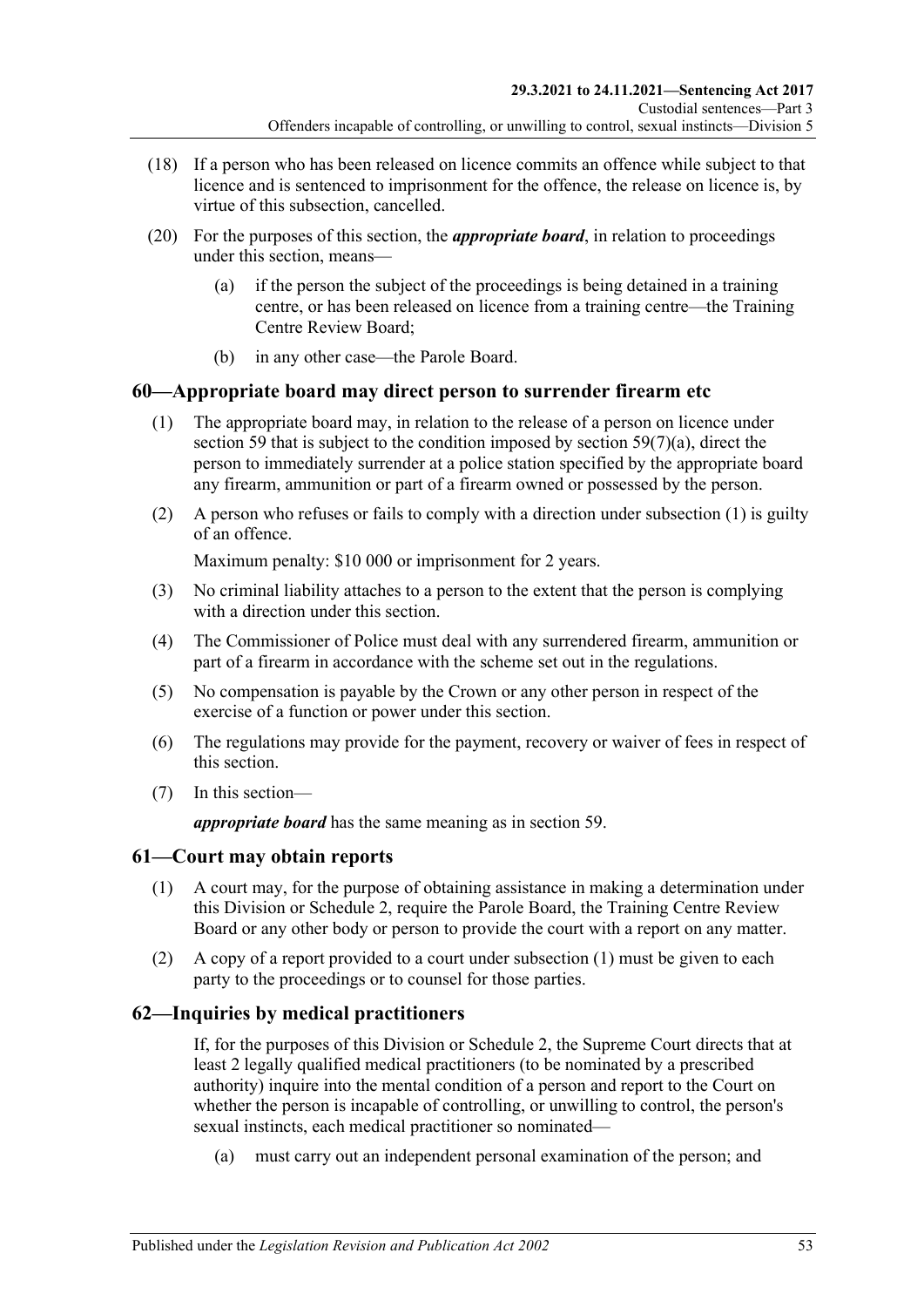- (b) may have access to any evidence before the court by which the person was convicted; and
- (c) may obtain the assistance of a psychologist, social worker, community corrections officer or any other person.

### **63—Parties**

Both the DPP and the person to whom an application under this Division or [Schedule](#page-102-0) 2 relates are parties to the application.

#### **64—Service on guardian**

If the person to whom an application under this Division or [Schedule 2](#page-102-0) relates is under 18 years of age, a copy of the application must be served on a guardian of the child, unless—

- (a) it is not practicable to do so; or
- (b) the whereabouts of all of the guardians of the child cannot, after reasonable inquiries, be ascertained.

### **65—Appeals**

(1) An appeal lies to the Court of Appeal against—

- (a) a decision of the Supreme Court on an application to discharge an order for detention under this Division;
- (b) a decision of the Supreme Court on an application to release a person on licence under this Division.
- (2) An appeal under this section may be instituted by the DPP or by the person to whom the particular decision relates.
- (3) Subject to a contrary order of the Court of Appeal, an appeal cannot be commenced after 10 days from the date of the decision against which the appeal lies.
- (4) On an appeal, the Court of Appeal may—
	- (a) confirm, reverse or annul the decision subject to appeal;
	- (b) make any order that it considers should have been made in the first instance;
	- (c) make any consequential or ancillary orders.
- <span id="page-53-1"></span>(5) Subject to [subsection](#page-53-0)  $(6)$ , if—
	- (a) the Supreme Court decides—
		- (i) to discharge an order for detention under this Division; or
		- (ii) to release a person on licence under this Division; and
	- (b) counsel appearing on behalf of the DPP gives immediate notice that an appeal against the decision will be instituted,

the decision has no force or effect pending the outcome of the appeal.

<span id="page-53-0"></span>(6) If the DPP gives notice under [subsection](#page-53-1) (5) of an appeal against a decision of the Supreme Court but then a person acting on behalf of the DPP subsequently files with the Supreme Court a notice that the DPP does not desire to proceed with the appeal, the decision will take effect.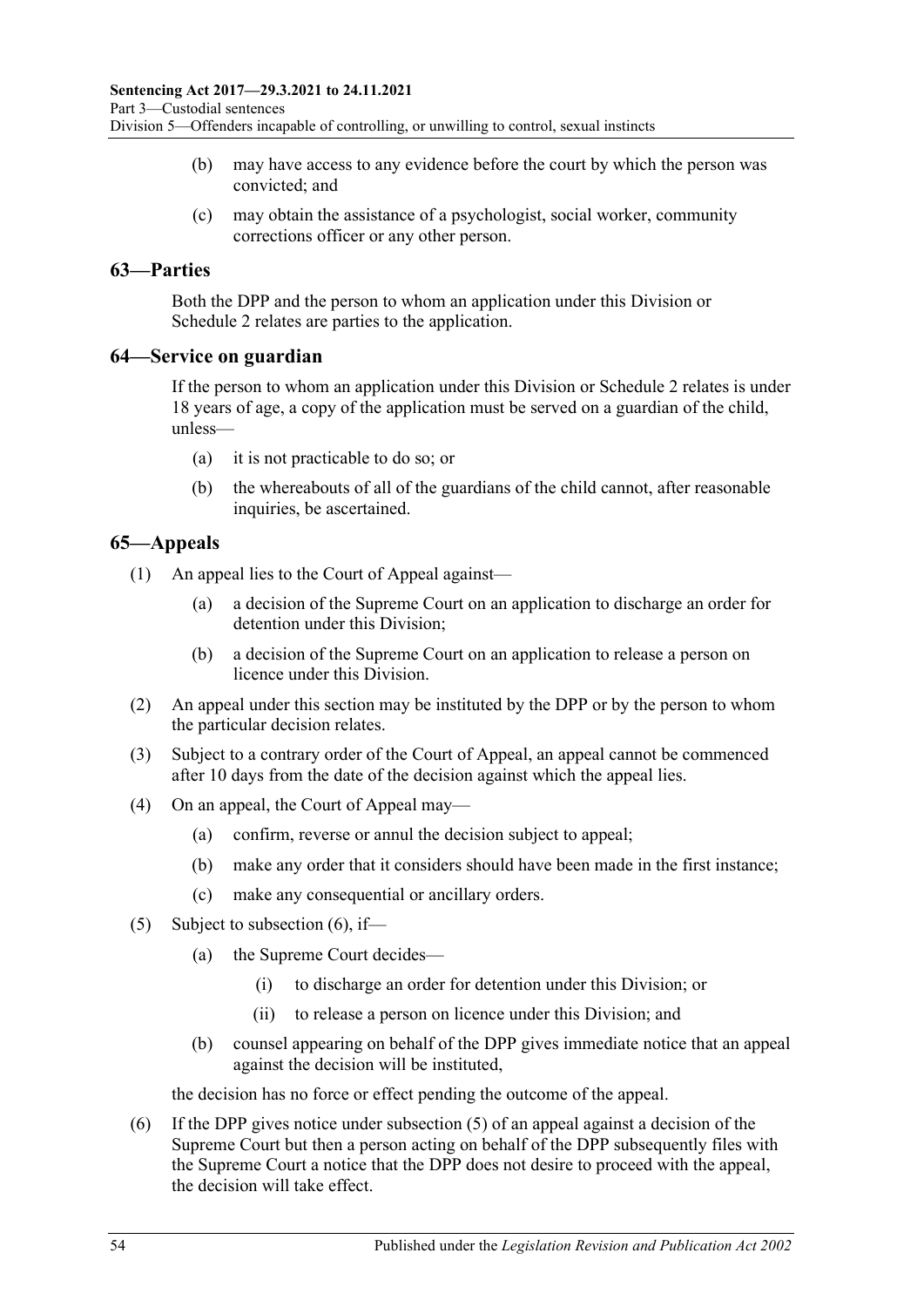### **66—Proclamations**

The Governor may, by proclamation, vary or revoke a proclamation under this Division.

### **67—Regulations**

The Governor may make regulations—

- (a) providing for the care, treatment, rights and duties of a person detained in custody under this Division in consequence of being found to be incapable of controlling the person's sexual instincts;
- (b) providing for the granting of periods of leave for a person so detained;
- (c) providing for any other related matter.

## **Division 6—Sentencing standards for offences involving paedophilia**

#### **68—Sentencing standards for offences involving paedophilia**

- (1) The Parliament declares that—
	- (a) the 1997 amendment of sentencing standards reflected an emerging recognition by the judiciary and the community generally of the inherent seriousness of offences involving paedophilia; and
	- (b) the reformed standards should be applied to offences involving paedophilia committed before or after the enunciation of the 1997 amendment of sentencing standards (or committed in part before, and in part after, the enunciation of the 1997 amendment of sentencing standards).
- (2) In this section—

*1997 amendment of sentencing standards* means the change to sentencing standards enunciated in *R v D* (1997) 69 SASR 413;

*offences involving paedophilia* means all offences to which the 1997 amendment of sentencing standards is applicable, whether individual sentences for the offences have been, or are to be, imposed or a global sentence covering a series of offences (see [section](#page-20-0) 26) or a course of conduct involving a number of criminal incidents (see section 74 of the *[Criminal Law Consolidation Act](http://www.legislation.sa.gov.au/index.aspx?action=legref&type=act&legtitle=Criminal%20Law%20Consolidation%20Act%201935) 1935*);

*reformed standards* means sentencing standards as changed by the 1997 amendment of sentencing standards.

### **Division 7—Community based custodial sentences**

#### **Subdivision 1—Home detention**

#### **69—Purpose of home detention**

- (1) The purpose of a home detention order is to allow a court to impose a custodial sentence but direct that the sentence be served on home detention.
- (2) The paramount consideration of the court when determining whether to make a home detention order must be to protect the safety of the community (whether as individuals or in general).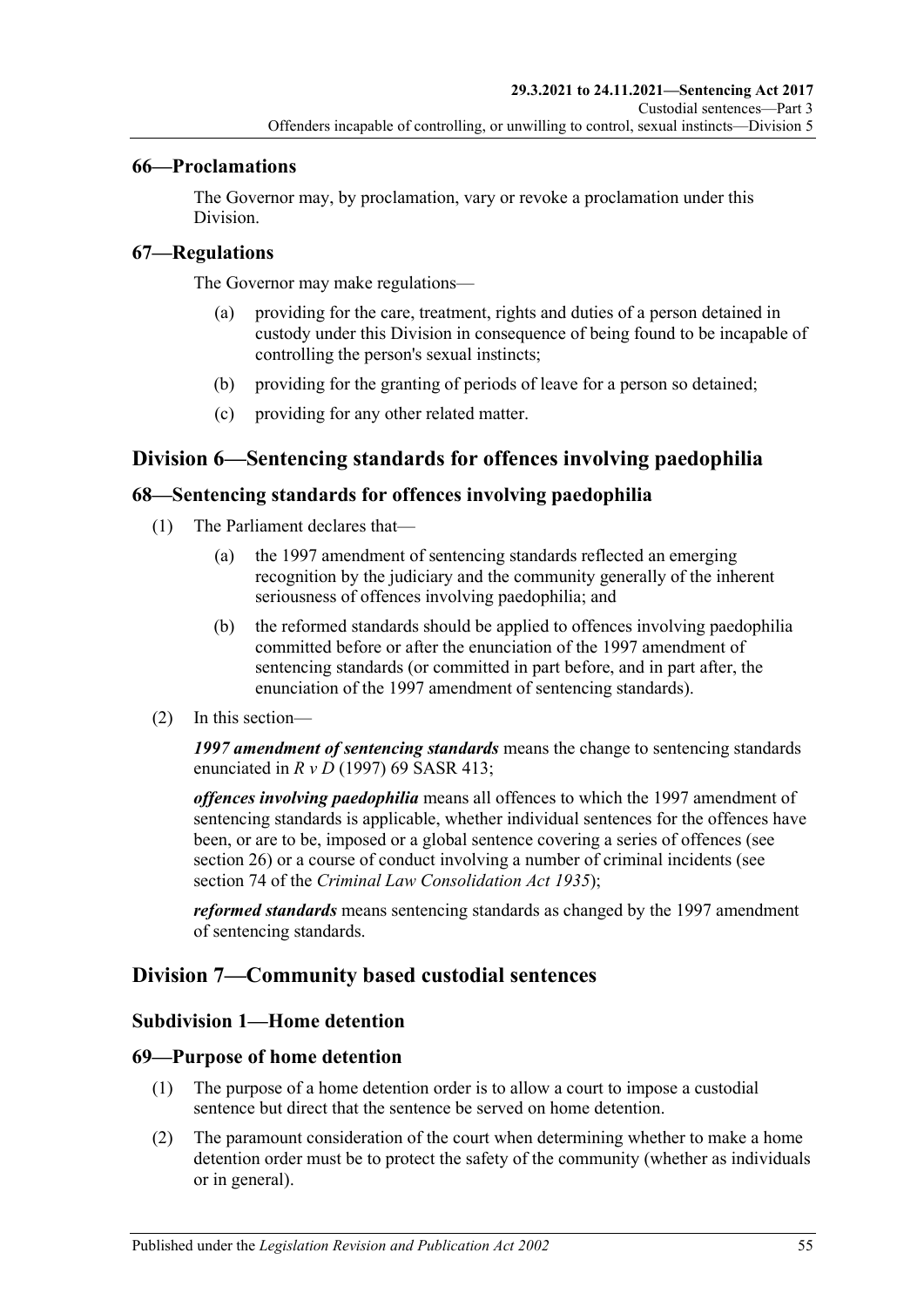## **70—Home detention not available for certain offences**

- (1) The powers vested in a court by this Subdivision—
	- (a) are exercisable despite the fact that an Act prescribes a minimum penalty; but
	- (b) are not exercisable in relation to—
		- (i) a defendant who is serving or is liable to serve a sentence of indeterminate duration and who has not had a non-parole period fixed; or
		- (ii) a defendant who is being sentenced for—
			- (A) an offence of murder; or
			- (B) treason; or
			- (C) an offence involving a terrorist act; or
			- (D) any other offence in respect of which an Act expressly prohibits the reduction, mitigation or substitution of penalties or sentences.
- (2) In this section—

*Act* includes a statutory instrument;

*terrorist act* has the same meaning as in Part 5.3 of the *Criminal Code* of the Commonwealth.

- (3) For the purposes of this Division, a reference to an *offence of murder* includes—
	- (a) an offence of conspiracy to murder; and
	- (b) an offence of aiding, abetting, counselling or procuring the commission of murder.

### **71—Home detention orders**

- (1) Subject to this section, if—
	- (a) a court has imposed a sentence of imprisonment on a defendant; and
	- (b) the court considers that the sentence should not be suspended under [Part](#page-78-1) 4 [Division](#page-78-1) 2; and
	- (c) the court considers that the defendant is a suitable person to serve the sentence on home detention,

the court may order that the defendant serve the sentence on home detention (a *home detention order*).

- (2) The following provisions apply to a home detention order:
	- (a) a home detention order must not be made if the court considers that the making of such an order would, or may, affect public confidence in the administration of justice;
	- (b) a home detention order must not be made if the defendant is being sentenced—
		- (i) as an adult to a period of imprisonment with a non-parole period of 2 years or more for a prescribed designated offence; or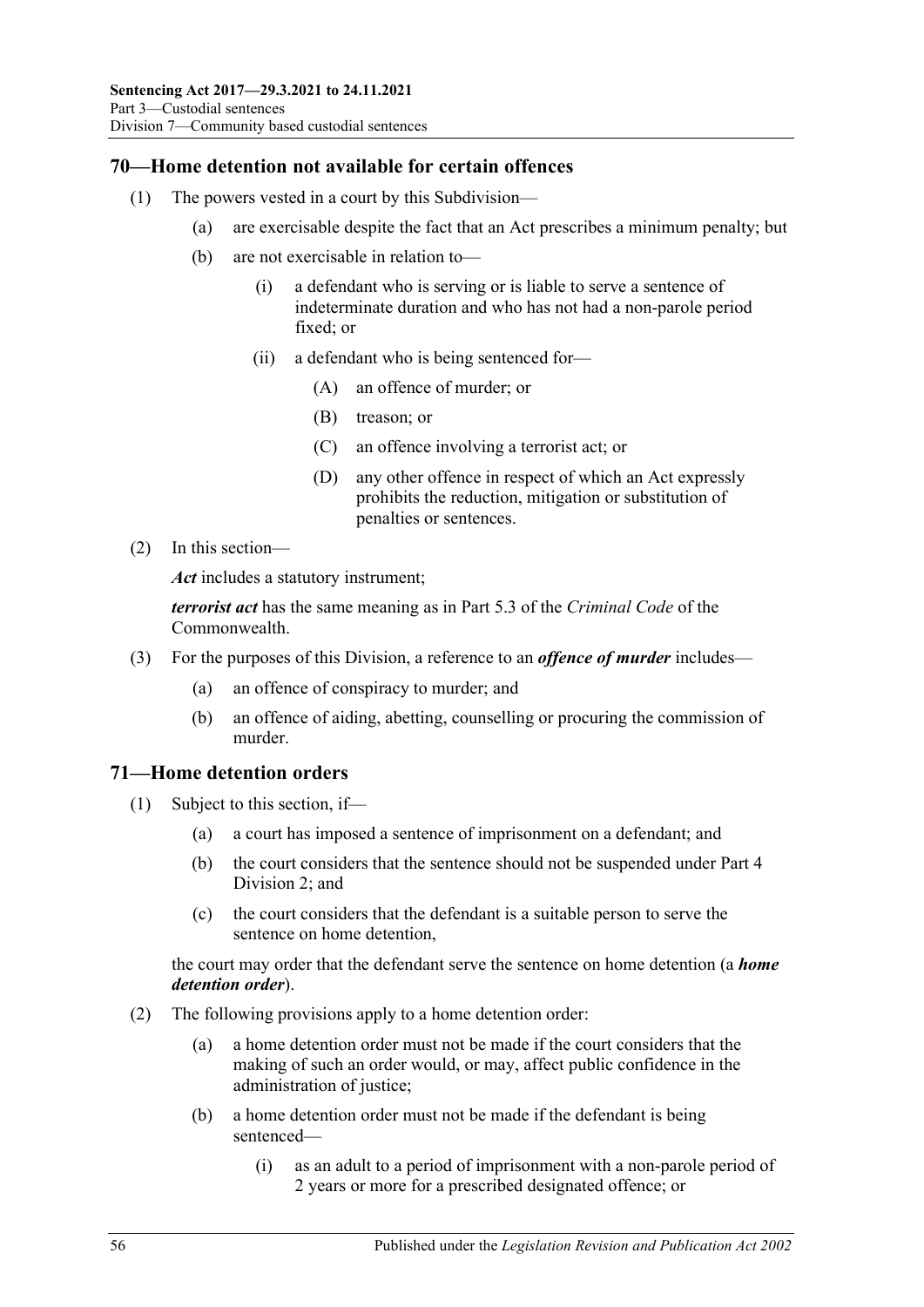- <span id="page-56-1"></span><span id="page-56-0"></span>(ii) as an adult for a serious sexual offence unless—
	- (A) the offence is a prescribed serious sexual offence that occurred in prescribed circumstances; or
	- (B) if [subsubparagraph](#page-56-0) (A) does not apply, the court is satisfied that special reasons exist for the making of a home detention order; or
- (iii) as an adult for a serious and organised crime offence or specified offence against police; or
- (iv) as an adult for a designated offence and, during the 5 year period immediately preceding the date on which the relevant offence was committed, a court has sentenced the defendant to imprisonment (other than where the sentence is suspended), home detention or an intensive correction order for a designated offence;
- (c) a home detention order must not be made unless the court is satisfied that the residence the court proposes to specify in its order is suitable and available for the detention of the defendant and that the defendant will be properly maintained and cared for while detained in that place;
- (d) a home detention order must not be made if the home detention is to be served cumulatively on another term of imprisonment (other than a term of imprisonment to be served subject to a home detention order), or concurrently with another term of imprisonment then being served, or about to be served, by the defendant;
- (e) a home detention order should not be made unless the court is satisfied that adequate resources exist for the proper monitoring of the defendant while on home detention by a home detention officer.
- (3) The court must take the following matters into consideration when determining whether to make a home detention order:
	- (a) the impact that the home detention order is likely to have on—
		- (i) any victim of the offence for which the defendant is being sentenced; and
		- (ii) any spouse or domestic partner of the defendant; and
		- (iii) any person residing at the residence at which the prisoner would, if released, be required to reside;
	- (b) the pre-sentence report (if any) ordered by the court;
	- (c) any other matter the court thinks relevant.
- (4) The following provisions apply for the purposes of subsection  $(2)(b)(ii)(B)$ :
	- (a) the court cannot be satisfied that special reasons exist for the purposes of subsection  $(2)(b)(ii)(B)$  unless the court is satisfied that—
		- (i) the defendant's advanced age or permanent infirmity means that the defendant no longer presents an appreciable risk to the safety of the community (whether as individuals or in general); and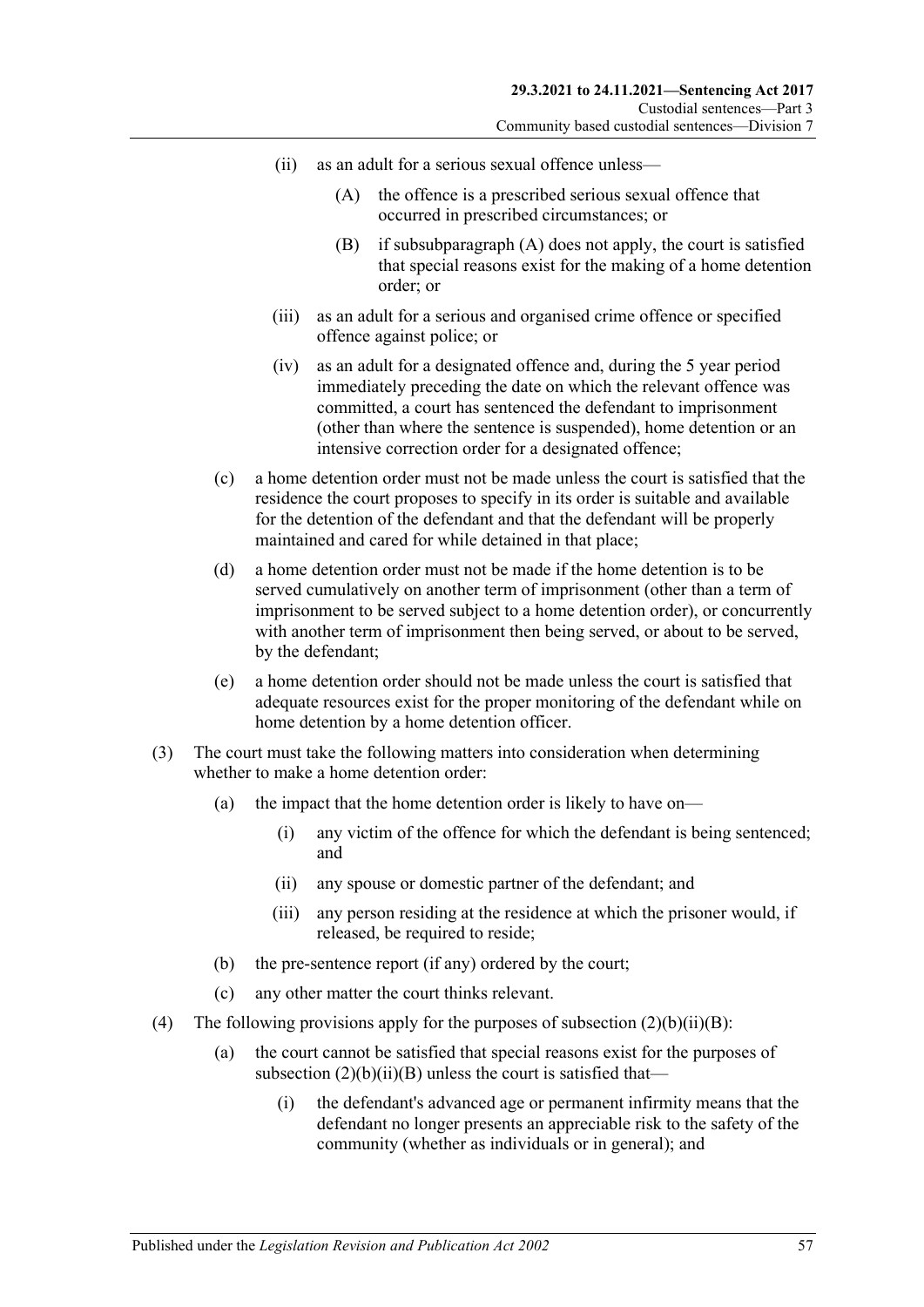- (ii) the interest of the community as a whole would be better served by the defendant serving the sentence on home detention rather than in custody;
- (b) the court must not have regard to any other matter in determining whether it is satisfied that special reasons exist for the purposes of subsection  $(2)(b)(ii)(B)$ .
- (5) In this section—

*designated offence* means any of the following offences under the *[Criminal Law](http://www.legislation.sa.gov.au/index.aspx?action=legref&type=act&legtitle=Criminal%20Law%20Consolidation%20Act%201935) [Consolidation Act](http://www.legislation.sa.gov.au/index.aspx?action=legref&type=act&legtitle=Criminal%20Law%20Consolidation%20Act%201935) 1935*:

- (a) an offence under section 13 or 13A;
- (b) an offence under section 19;
- (c) an offence under section 19AA;
- (d) an offence under section 19AC;
- (e) an offence under section 19A;
- (f) an offence under section 23 or 24;
- (g) an offence under section 29A;
- (h) an offence under section 39;
- (i) an offence under section 137;
- (j) an offence under section 170;
- (k) an offence under section 270B if the offence against the person to which that section applies is a relevant offence referred to in a preceding paragraph;

*foster parent*, of a child, includes—

- (a) an approved carer of the child; and
- (b) a person in whose care the child is placed under section 77 of the *[Children](http://www.legislation.sa.gov.au/index.aspx?action=legref&type=act&legtitle=Children%20and%20Young%20People%20(Safety)%20Act%202017)  [and Young People \(Safety\) Act](http://www.legislation.sa.gov.au/index.aspx?action=legref&type=act&legtitle=Children%20and%20Young%20People%20(Safety)%20Act%202017) 2017*;

*prescribed designated offence* means an offence under section 13 or 23 of the *[Criminal Law Consolidation Act](http://www.legislation.sa.gov.au/index.aspx?action=legref&type=act&legtitle=Criminal%20Law%20Consolidation%20Act%201935) 1935*;

#### *prescribed serious sexual offence* means—

- (a) any of the following offences under the *[Criminal Law Consolidation](http://www.legislation.sa.gov.au/index.aspx?action=legref&type=act&legtitle=Criminal%20Law%20Consolidation%20Act%201935)  Act [1935](http://www.legislation.sa.gov.au/index.aspx?action=legref&type=act&legtitle=Criminal%20Law%20Consolidation%20Act%201935)* where the maximum penalty prescribed for the offence is, or includes, imprisonment for at least 5 years:
	- (i) an offence under section 49 (unlawful sexual intercourse);
	- (ii) an offence under section 56 (indecent assault);
	- (iii) an offence under section 58 (gross indecency);
	- (iv) an offence under section 63 (production or dissemination of child exploitation material);
	- (v) an offence under section 63B (procuring child to commit an indecent act etc); or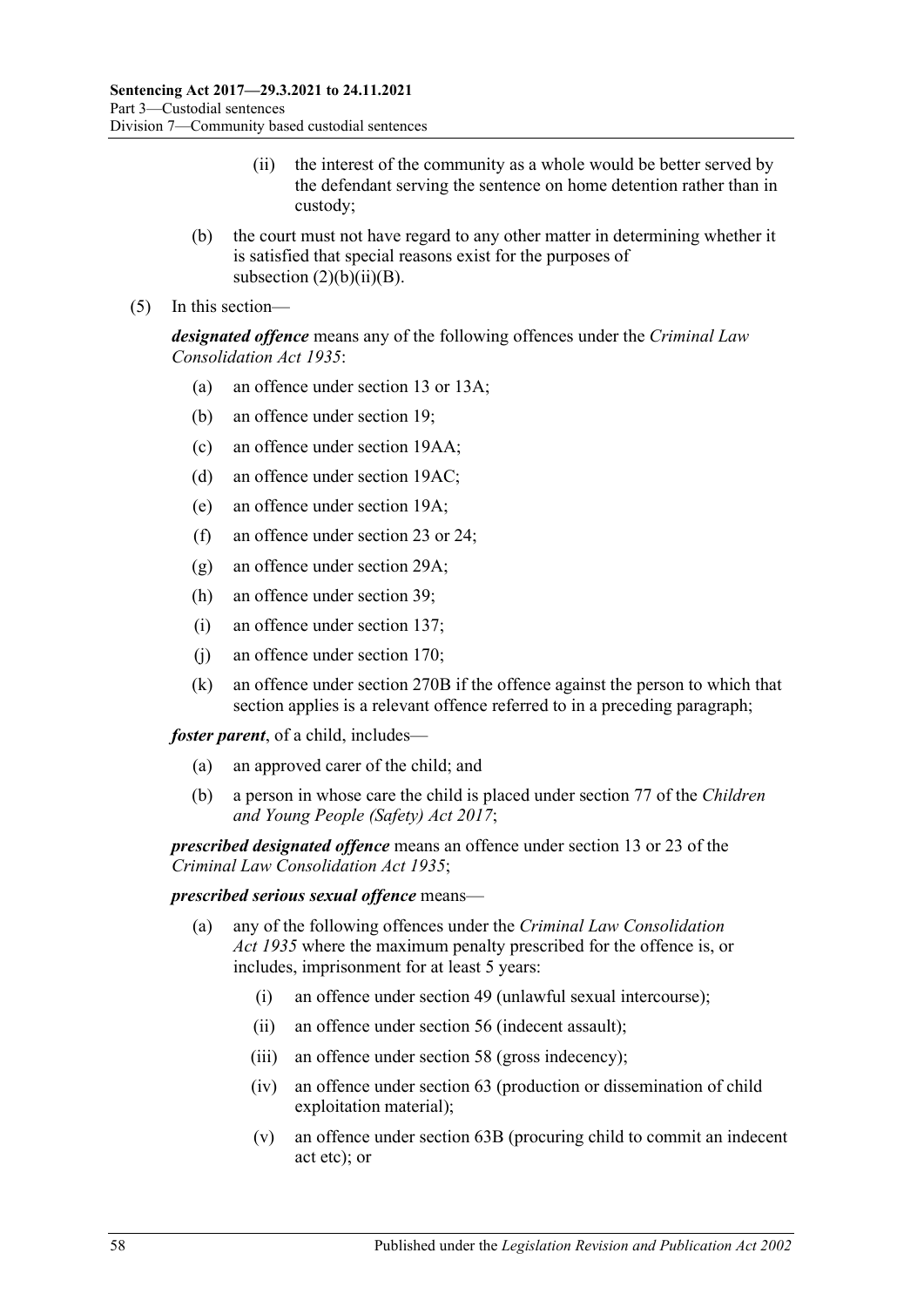- (b) an offence against a corresponding previous enactment substantially similar to an offence referred to in paragraph (a); or
- (c) an attempt to commit or an assault with intent to commit any of the offences referred to in either of the preceding paragraphs;

#### *serious and organised crime offence* means—

- (a) any of the following offences under the *[Criminal Law Consolidation](http://www.legislation.sa.gov.au/index.aspx?action=legref&type=act&legtitle=Criminal%20Law%20Consolidation%20Act%201935)  Act [1935](http://www.legislation.sa.gov.au/index.aspx?action=legref&type=act&legtitle=Criminal%20Law%20Consolidation%20Act%201935)*:
	- (i) an offence under section 83E;
	- (ii) an aggravated offence under section 172 or 251, where the aggravating circumstances of the offence are the circumstances referred to in section  $5AA(1)(ga)(i)$  or (ii) of that Act;
	- (iii) an offence under section 244 or 245;
	- (iv) an attempt to commit any of the offences referred to in any of the preceding subparagraphs; or
- (b) any of the following offences under the *[Controlled Substances Act](http://www.legislation.sa.gov.au/index.aspx?action=legref&type=act&legtitle=Controlled%20Substances%20Act%201984) 1984*:
	- (i) an offence under section 32(1);
	- (ii) an aggravated offence under section  $32(2)$ ,  $32(2a)$  or  $32(3)$ ;
	- (iii) an offence under section  $33(1)$ ;
	- (iv) an aggravated offence under section 33(2) or 33(3);
	- (v) an aggravated offence under section  $33A(1)$ ,  $33A(2)$ ,  $33A(3)$ ,  $33A(4)$ or 33A(5);
	- (va) an offence under section 33F, 33G or 33H;
	- (vi) an attempt to commit any of the offences referred to in any of the preceding subparagraphs;

<span id="page-58-1"></span>*serious sexual offence* means any of the following offences where the maximum penalty prescribed for the offence is, or includes, imprisonment for at least 5 years:

- <span id="page-58-0"></span> $(a)$
- (i) an offence under section 48, 48A, 49, 50, 51, 56, 58, 59, 60, 63, 63B, 66, 67, 68 or 72 of the *[Criminal Law Consolidation Act](http://www.legislation.sa.gov.au/index.aspx?action=legref&type=act&legtitle=Criminal%20Law%20Consolidation%20Act%201935) 1935*;
- (ii) an offence against a corresponding previous enactment substantially similar to an offence referred to in [subparagraph](#page-58-0) (i);
- (iii) an attempt to commit or an assault with intent to commit any of the offences referred to in either of the preceding subparagraphs;
- (b) an offence against the law of another State or a Territory corresponding to an offence referred to in [paragraph](#page-58-1) (a);

#### *specified offence against police* means—

(a) an aggravated offence under section 23(1) or 23(3) of the *[Criminal Law](http://www.legislation.sa.gov.au/index.aspx?action=legref&type=act&legtitle=Criminal%20Law%20Consolidation%20Act%201935)  [Consolidation Act](http://www.legislation.sa.gov.au/index.aspx?action=legref&type=act&legtitle=Criminal%20Law%20Consolidation%20Act%201935) 1935* where the aggravating circumstances of the offence are the circumstances referred to in section 5AA(1)(c) of that Act and the victim is a police officer; or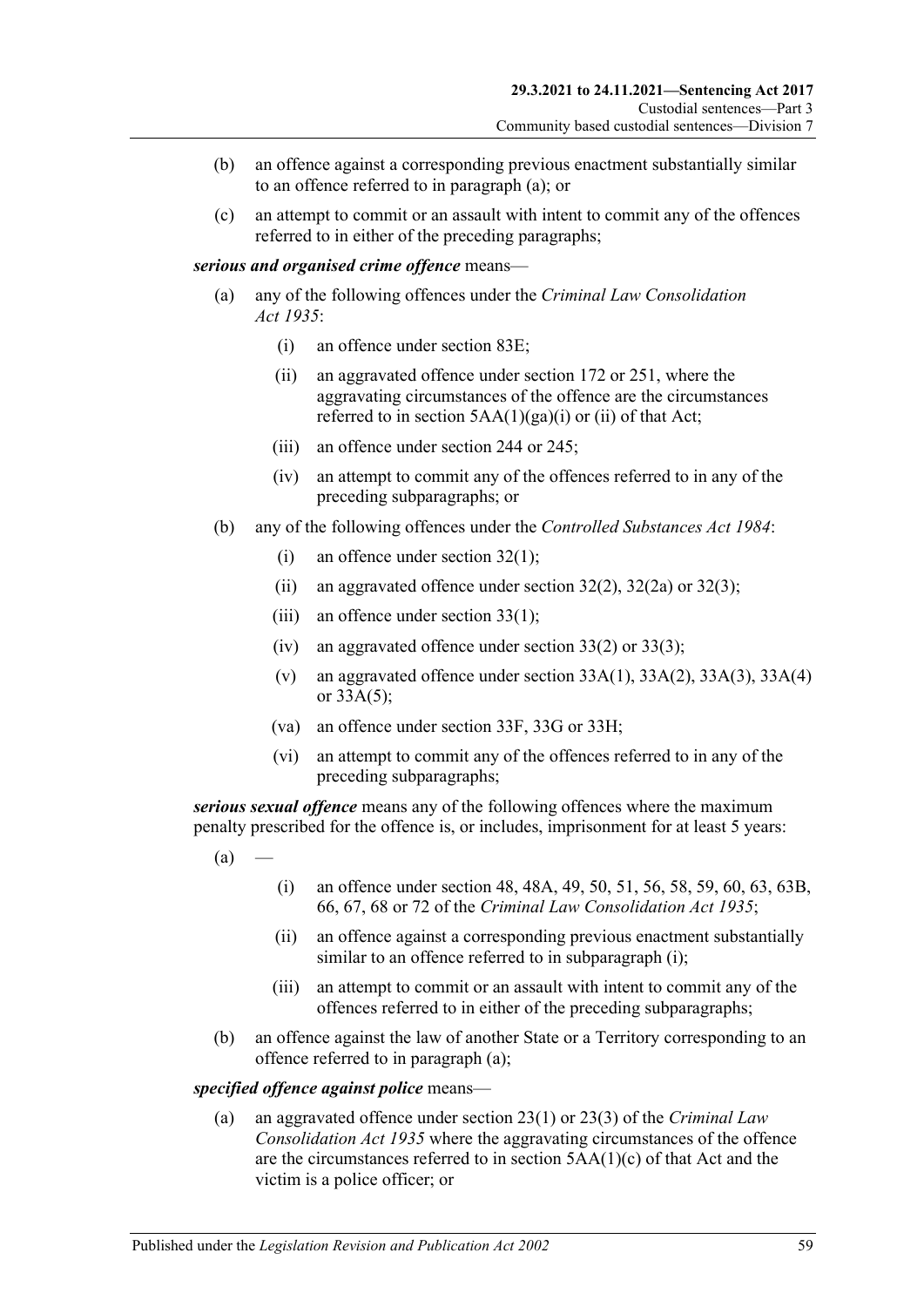- (b) an offence of attempted murder or attempted manslaughter under the *[Criminal Law Consolidation Act](http://www.legislation.sa.gov.au/index.aspx?action=legref&type=act&legtitle=Criminal%20Law%20Consolidation%20Act%201935) 1935* where the victim is a police officer and the offender committed the offence—
	- (i) knowing the victim to be acting in the course of the victim's official duty; or
	- (ii) in retribution for something the offender knows or believes to have been done by the victim in the course of the victim's official duty.
- <span id="page-59-0"></span>(6) For the purposes of this section, an offence occurred in *prescribed circumstances* if—
	- (a) the defendant was, at the time of the offence, 20 years of age or less; and
	- (b) the circumstances of the offending, including the victim's age and the age difference between the defendant and the victim, are such that it is appropriate that a home detention order be made; and
	- (c) the defendant was not, at the time of the offence, a person in a position of authority in relation to the victim.
- (7) For the purposes of [subsection](#page-59-0) (6), a person is in *a position of authority* in relation to a victim (the *child*) if—
	- (a) the person is a teacher and the child is a pupil of the teacher or of a school at which the teacher works; or
	- (b) the person is a parent, step-parent, guardian or foster parent of the child or the de facto partner or domestic partner of a parent, step-parent, guardian or foster parent of the child; or
	- (c) the person provides religious, sporting, musical or other instruction to the child; or
	- (d) the person is a religious official or spiritual leader (however described and including lay members and whether paid or unpaid) in a religious or spiritual group attended by the child; or
	- (e) the person is a health professional or social worker providing professional services to the child; or
	- (f) the person is responsible for the care of the child and the child has a cognitive impairment; or
	- (g) the person is employed or providing services in a correctional institution (within the meaning of the *[Correctional Services Act](http://www.legislation.sa.gov.au/index.aspx?action=legref&type=act&legtitle=Correctional%20Services%20Act%201982) 1982*) or a training centre (within the meaning of the *[Young Offenders Act](http://www.legislation.sa.gov.au/index.aspx?action=legref&type=act&legtitle=Young%20Offenders%20Act%201993) 1993*), or is a person engaged in the administration of those Acts, acting in the course of the person's duties in relation to the child; or
	- (h) the person is employed or providing services in a licensed children's residential facility (within the meaning of the *[Children and Young People](http://www.legislation.sa.gov.au/index.aspx?action=legref&type=act&legtitle=Children%20and%20Young%20People%20(Safety)%20Act%202017)  [\(Safety\) Act](http://www.legislation.sa.gov.au/index.aspx?action=legref&type=act&legtitle=Children%20and%20Young%20People%20(Safety)%20Act%202017) 2017*), or a residential care facility or other facility established under section 36 of the *[Family and Community Services Act](http://www.legislation.sa.gov.au/index.aspx?action=legref&type=act&legtitle=Family%20and%20Community%20Services%20Act%201972) 1972*, or is a person engaged in the administration of those Acts, acting in the course of the person's duties in relation to the child; or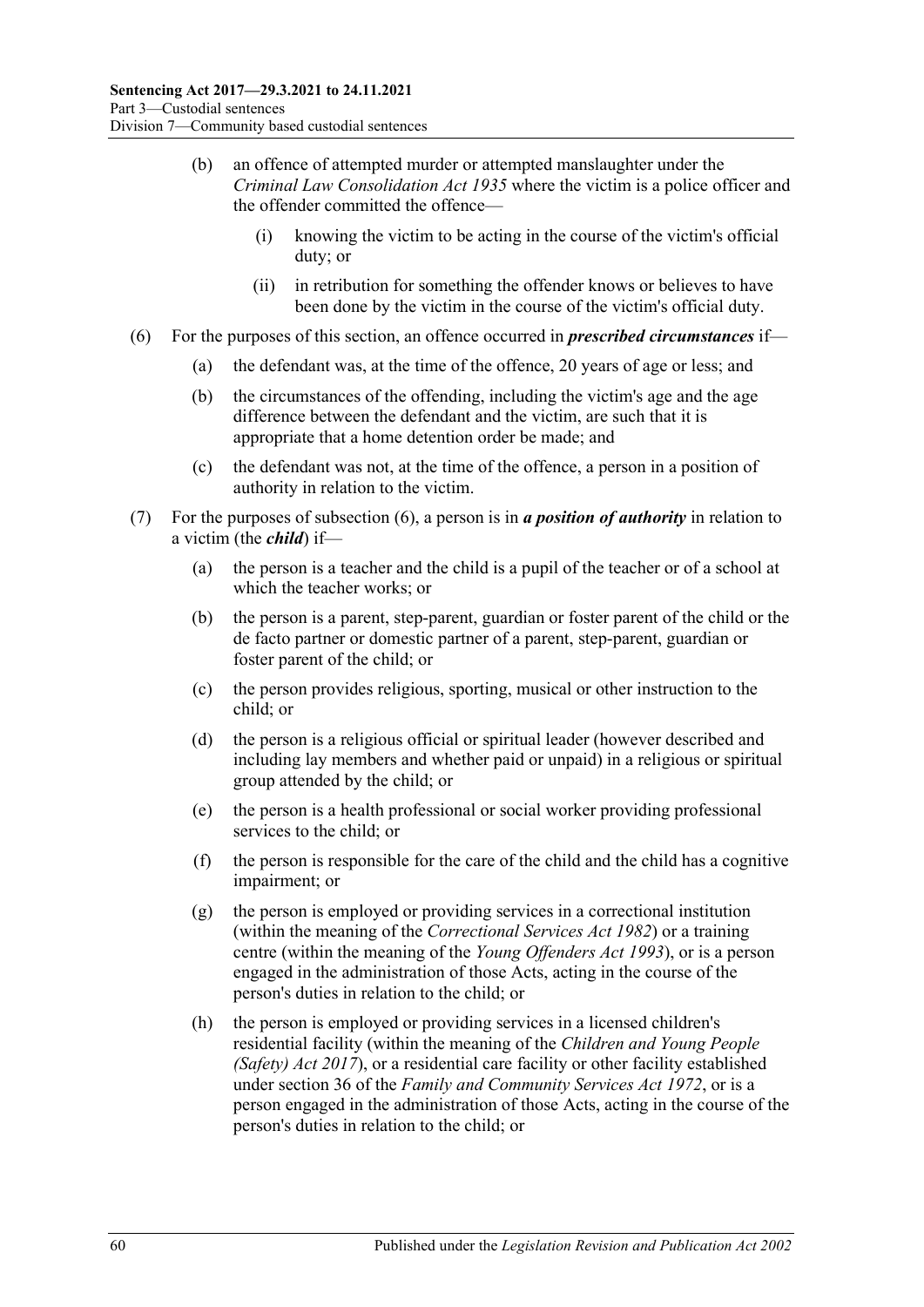- (i) the person is an employer of the child or other person who has the authority to determine significant aspects of the child's terms and conditions of employment or to terminate the child's employment (whether the child is being paid in respect of that employment or is working in a voluntary capacity).
- (8) A description of an offence appearing in brackets in this section is for convenience of reference only.

## **72—Conditions of home detention order**

- (1) A home detention order is subject to the following conditions:
	- (a) a condition requiring the person subject to the order to remain at the residence specified by the court throughout the period of the home detention order and not to leave that residence at any time during that period except for the following purposes:
		- (i) attendance at such remunerated employment at such times and places as approved from time to time by the home detention officer to whom the person is assigned during the period of the home detention order;
		- (ii) urgent medical or dental treatment for the person;
		- (iii) attendance at—
			- (A) a place for the purpose of undergoing assessment or treatment (or both) relating to the person's mental or physical condition; or
			- (B) an intervention program; or
			- (C) any other course of education, training or instruction, or other activity,

as approved or directed by the home detention officer to whom the person is assigned;

- (iv) any other purposes as approved or directed by the home detention officer to whom the person is assigned;
- (b) a condition requiring the person to be of good behaviour;
- (c) a condition requiring the person to be under the supervision of a home detention officer;
- (d) a condition requiring the person to obey the lawful directions of the home detention officer to whom the person is assigned;
- <span id="page-60-0"></span>(e) a condition prohibiting the person from possessing a firearm or ammunition or any part of a firearm;
- (f) a condition relating to the use of drugs by the person other than for therapeutic purposes;
- <span id="page-60-1"></span>(g) a condition requiring the person to submit to such tests (including testing without notice)—
	- (i) for gunshot residue; or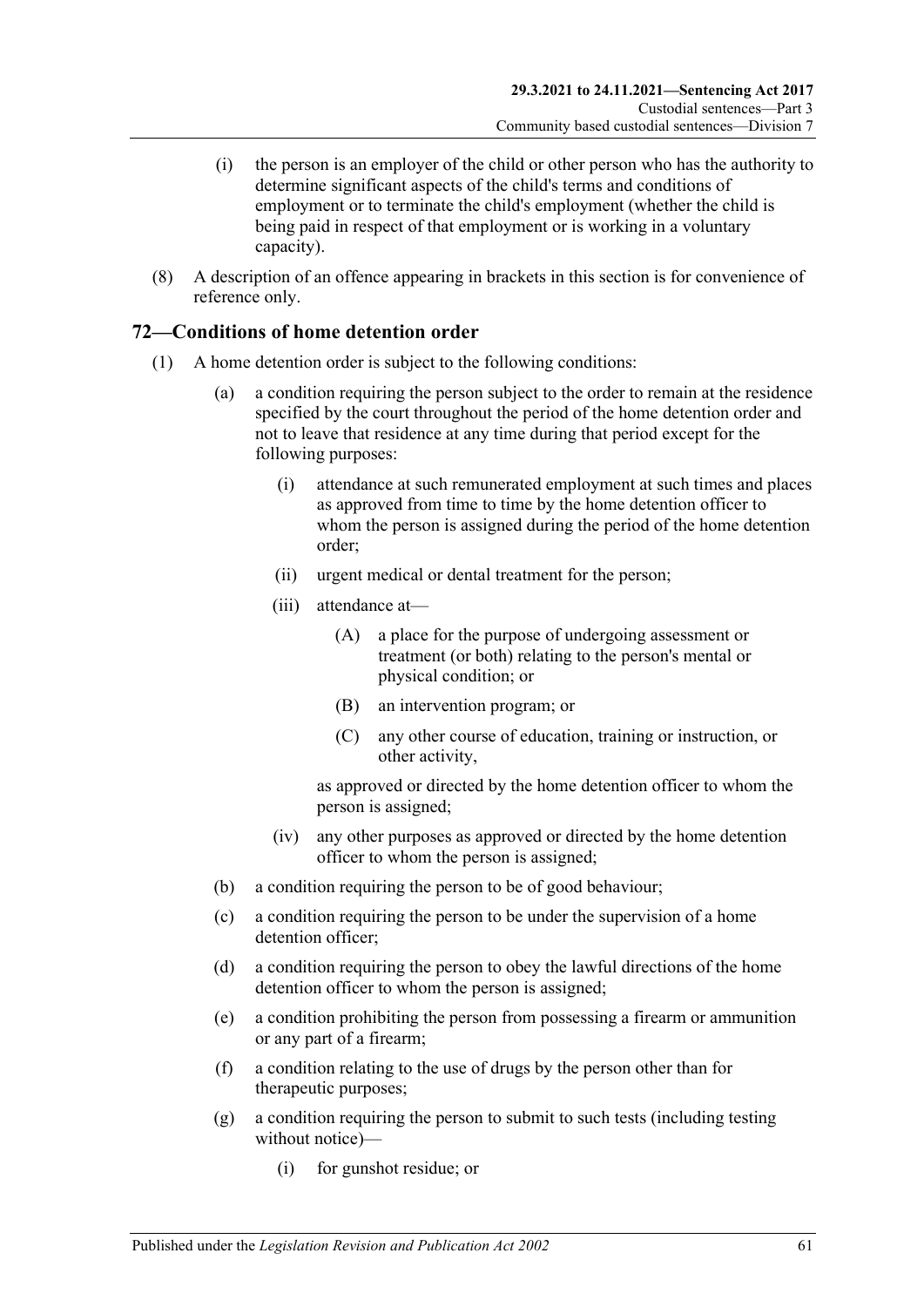(ii) relating to drug use,

as a home detention officer may reasonably require;

- <span id="page-61-1"></span>(h) a condition that the person be monitored by use of an electronic device approved under section 4 of the *[Correctional Services Act](http://www.legislation.sa.gov.au/index.aspx?action=legref&type=act&legtitle=Correctional%20Services%20Act%201982) 1982*;
- (i) such other conditions as the court thinks appropriate and specifies in the order.
- (2) A person subject to a home detention order will, unless the home detention order is earlier revoked, remain on home detention—
	- (a) in the case of a person subject to a non-parole period—until the person is released on parole; or
	- (b) in the case of any other person—in accordance with Part 4 Division 7 of the *[Correctional Services Act](http://www.legislation.sa.gov.au/index.aspx?action=legref&type=act&legtitle=Correctional%20Services%20Act%201982) 1982*.
- (3) Subject to [subsection](#page-61-0) (4), the court may vary or revoke a condition imposed under this section.
- <span id="page-61-0"></span>(4) The court may only vary or revoke the following conditions in the following circumstances:
	- (a) the conditions imposed by [subsection](#page-60-0) (1)(e) and [\(g\)\(i\)—](#page-60-1)if the court is satisfied, by evidence given on oath, that—
		- (i) there are cogent reasons to do so; and
		- (ii) the possession of a firearm, ammunition or part of a firearm by the person does not represent an undue risk to the safety of the public;
	- (b) the condition imposed by [subsection](#page-61-1)  $(1)(h)$ —if the court is satisfied, by evidence given on oath, that removal of the electronic device is necessary for medical reasons.

### <span id="page-61-4"></span>**73—Orders that court may make on breach of condition of home detention order etc**

- <span id="page-61-3"></span><span id="page-61-2"></span>(1) Subject to this section, if the court that imposed a home detention order on a person is satisfied that—
	- (a) a person subject to a home detention order has breached a condition of the order; or
	- (b) the residence specified by the court at which the person is required to remain throughout the period of the home detention order is no longer suitable for the person and no other suitable residence is available for the person's detention,

the court must revoke the home detention order and order that the balance of the sentence the person was serving on home detention be served in custody.

- (2) Despite [subsection](#page-61-2)  $(1)(a)$ , if the court is satisfied that the failure of the person to comply with the conditions of the home detention order was trivial or there are proper grounds on which the failure should be excused, the court—
	- (a) may refrain from revoking the order; and
	- (b) may impose a further condition on, or revoke or vary a condition of, the order.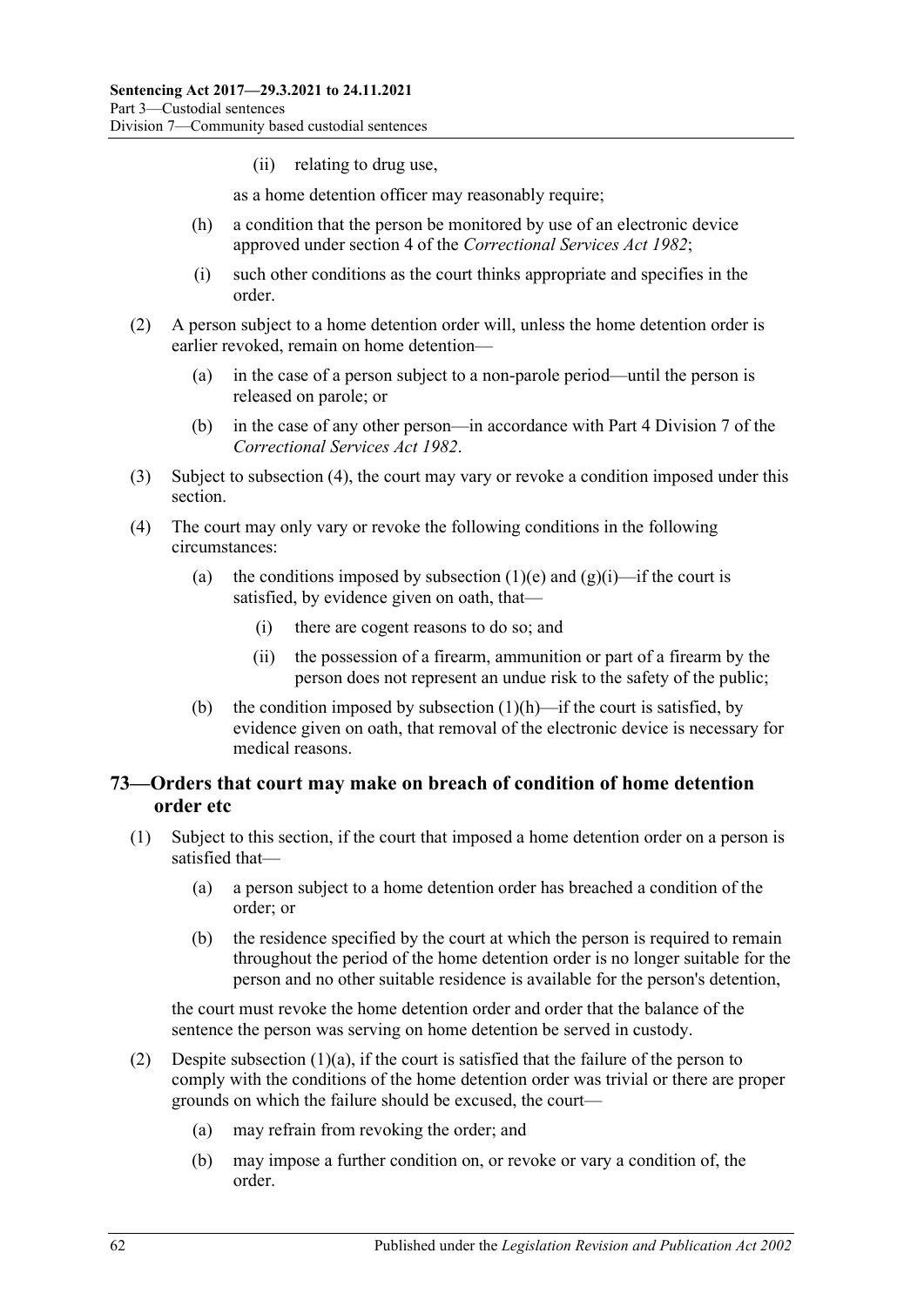- (3) A person subject to a home detention order is not in breach of a condition requiring the person to remain at the person's residence if the person leaves the residence for the purpose of averting or minimising a serious risk of death or injury (either to the person or some other person).
- (4) If a court revokes a home detention order and orders that the balance of the sentence be served in custody in the circumstances referred to in [subsection](#page-61-3) (1)(b), the court—
	- (a) must take the following periods into account:
		- (i) the period of compliance by the person with the conditions of the home detention order;
		- (ii) the period spent by the person on home detention or in custody pending determination of the proceedings under this section; and
	- (c) may direct that the sentence be cumulative on any other sentence, or sentences, of imprisonment then being served, or to be served, by the person.
- <span id="page-62-0"></span>(4a) If a court revokes a home detention order for breach of a condition of the order and orders that the balance of the sentence be served in custody—
	- (a) the balance of the sentence is the balance remaining as at the day on which the breach was committed, but the court may reduce the sentence after taking into account both of the following:
		- (i) any period spent by the person on home detention after the day on which the breach was committed pending determination of the proceedings for the breach;
		- (ii) any period spent by the person in custody pending determination of the proceedings for the breach of condition; and
	- (b) the court may direct that the sentence be cumulative on any other sentence, or sentences, of imprisonment then being served, or to be served, by the person.
- (4b) In relation to the breach of a condition of a home detention order, a reference in [subsection](#page-62-0) (4a) to the day on which the breach was committed will, in the case of proceedings relating to more than 1 breach, be taken to be a reference to the day on which the first breach was committed.
- (5) The court may, if it thinks it is necessary to do so for the purpose of proceedings under this section—
	- (a) issue a summons to a person subject to a home detention order requiring the person to appear before the court at the time and place specified in the summons; or
	- (b) issue a warrant for the person's arrest.
- (6) A person who appears before the court as required by a summons issued under this section may be remanded in custody pending determination of the proceedings.
- (7) If a person fails to appear before the court as required by a summons issued under this section, the court may issue a warrant for the person's arrest.
- <span id="page-62-1"></span>(8) If a person is arrested pursuant to a warrant issued under this section, the person must be brought before the court or the Magistrates Court not later than the next working day and may be remanded in custody pending determination of the proceedings.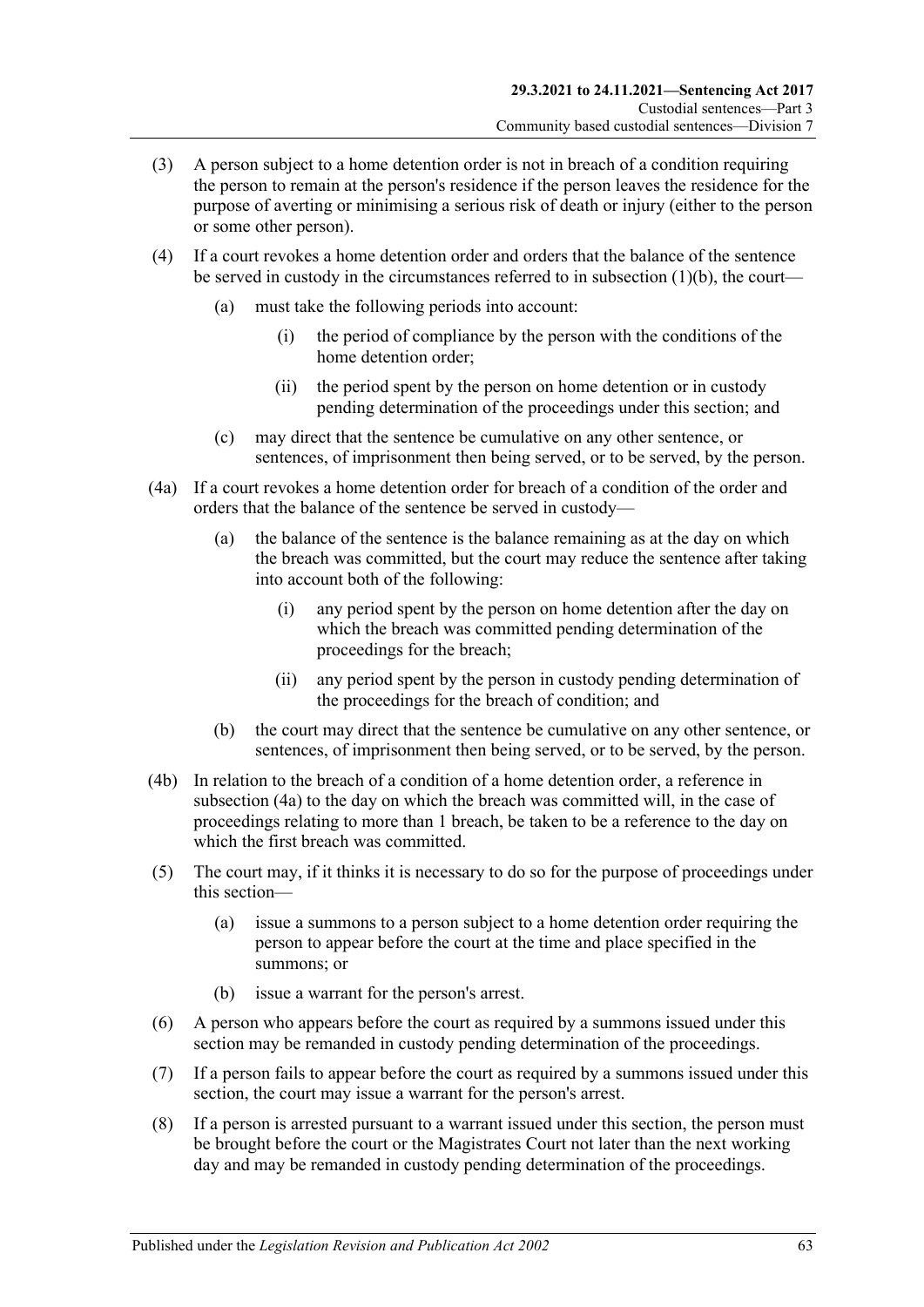- (9) A warrant issued under this section authorises the detention of the person in custody pending appearance before the court.
- <span id="page-63-0"></span>(10) The obligations of a person subject to a home detention order are suspended during any period the person is in custody.
- (11) If a person subject to a home detention order is found guilty of an offence by a court of a superior jurisdiction to that of the court that made the order, being an offence committed during the period of the home detention order, any proceedings for breach of condition arising out of the offence are to be taken in the court of superior jurisdiction.
- (12) If a person subject to a home detention order is found guilty of an offence by a court of an inferior jurisdiction to that of the court that made the order, being an offence committed during the period of the home detention order, the court of inferior jurisdiction must—
	- (a) sentence the person for the offence and remand the person to the court that made the home detention order to be dealt with for breach of condition of the order; or
	- (b) remand the person to the court that made the home detention order to be sentenced for the offence and dealt with for breach of condition of the order.
- (13) The court dealing with a person for breach of condition of a home detention order must hear any evidence adduced tending to establish that the person has failed to comply with a condition of the order and any evidence or representations that the person may wish to adduce or make in reply.
- (14) In this section—

#### *court of an inferior jurisdiction* means—

- (a) if the court that made the home detention order is the Supreme Court—the District Court or the Magistrates Court;
- (b) if the court that made the home detention order is the District Court—the Magistrates Court;

#### *court of a superior jurisdiction* means—

- (a) if the court that made the home detention order is the Magistrates Court—the Supreme Court or the District Court;
- (b) if the court that made the home detention order is the District Court—the Supreme Court.

### **74—Court to provide CE with copy of home detention order**

If a home detention order is made in respect of a person, or the order or conditions of the order are varied or revoked, or a further order is made in respect of the person, the court must notify the CE of the terms of the order, variation, revocation or further order, as the case may require.

### **75—CE must assign home detention officer**

(1) The CE must, on receiving a copy of a home detention order (and may after then from time to time) assign the person to whom the order relates to a home detention officer.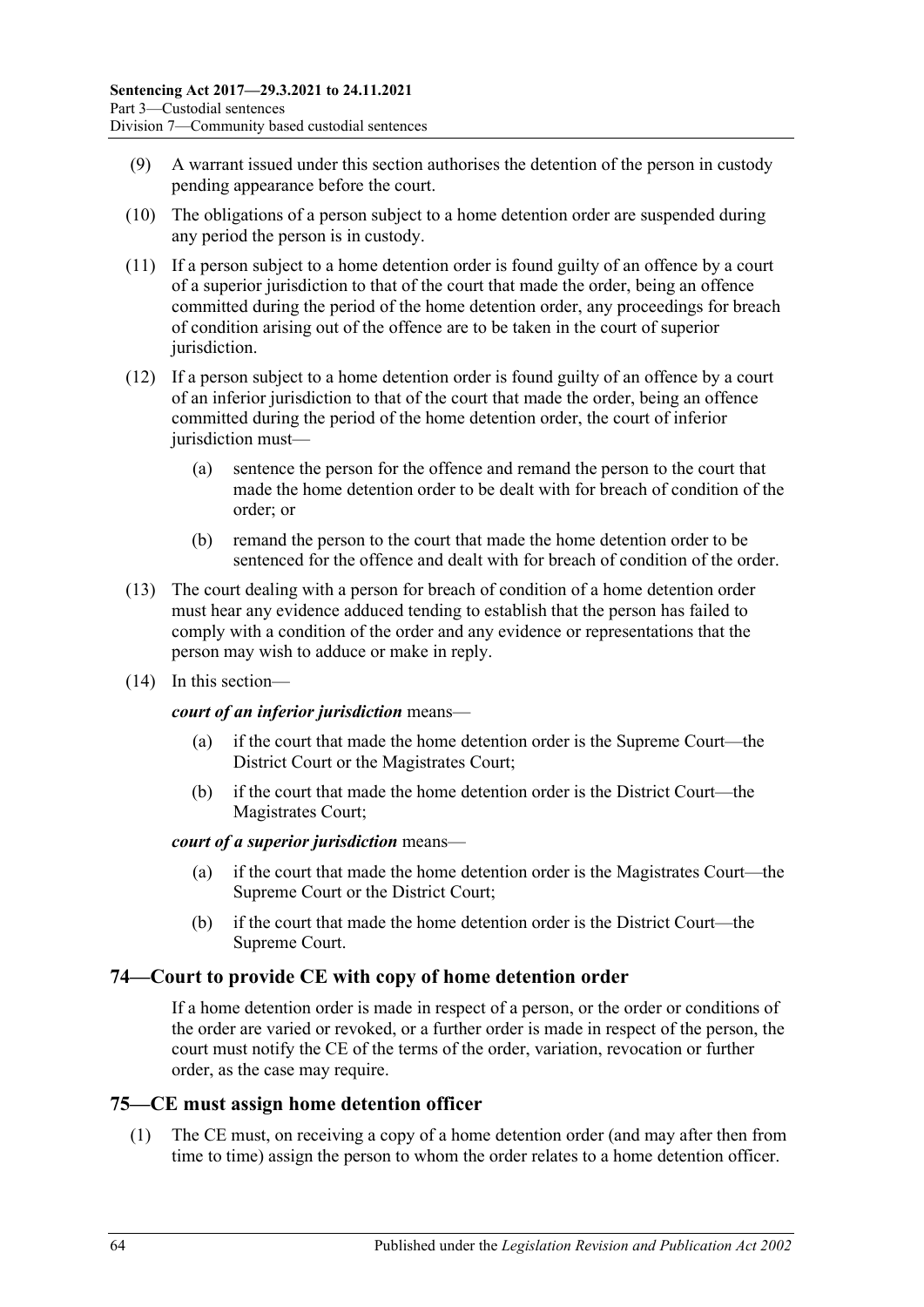- (2) The CE must ensure that the person is notified in writing of the name of the home detention officer to whom the person has been assigned and, if necessary, of the place and time at which the person must first report to that officer.
- (3) It is the duty of a home detention officer to endeavour to ensure that any person assigned to the officer complies with the conditions of the order.

## **76—Powers of home detention officers**

- (1) A home detention officer may, at any time—
	- (a) enter or telephone the residence of a person to whom the officer has been assigned; or
	- (b) telephone the person's place of employment or any other place at which the person is permitted or required to attend; or
	- (c) question any person who is at that residence or place as to the whereabouts of the person to whom the officer has been assigned,

for the purposes of ascertaining whether or not the person is complying with a condition of the home detention order.

- (2) A person must not—
	- (a) hinder a home detention officer in the exercise of powers under this section; or
	- (b) fail to answer truthfully any question put to the person by a home detention officer under those powers.

Maximum penalty: \$2 500.

## **77—Apprehension and detention of person subject to home detention order without warrant**

- (1) If the CE suspects on reasonable grounds that a person subject to a home detention order has breached a condition of the order, the person may be apprehended, without warrant, by a police officer or home detention officer and detained in custody for the purposes of proceedings relating to the suspected breach under [section](#page-61-4) 73 before the court that imposed the order.
- (2) [Section](#page-62-1) 73(8) to [\(10\)](#page-63-0) (inclusive) apply to a person apprehended under this section as if the person were arrested pursuant to a warrant issued under [section](#page-61-4) 73.

## **78—Offence to contravene or fail to comply with condition of home detention order**

A person subject to a home detention order who contravenes or fails to comply with a condition of the order is guilty of an offence.

Maximum penalty: \$10 000 or imprisonment for 2 years.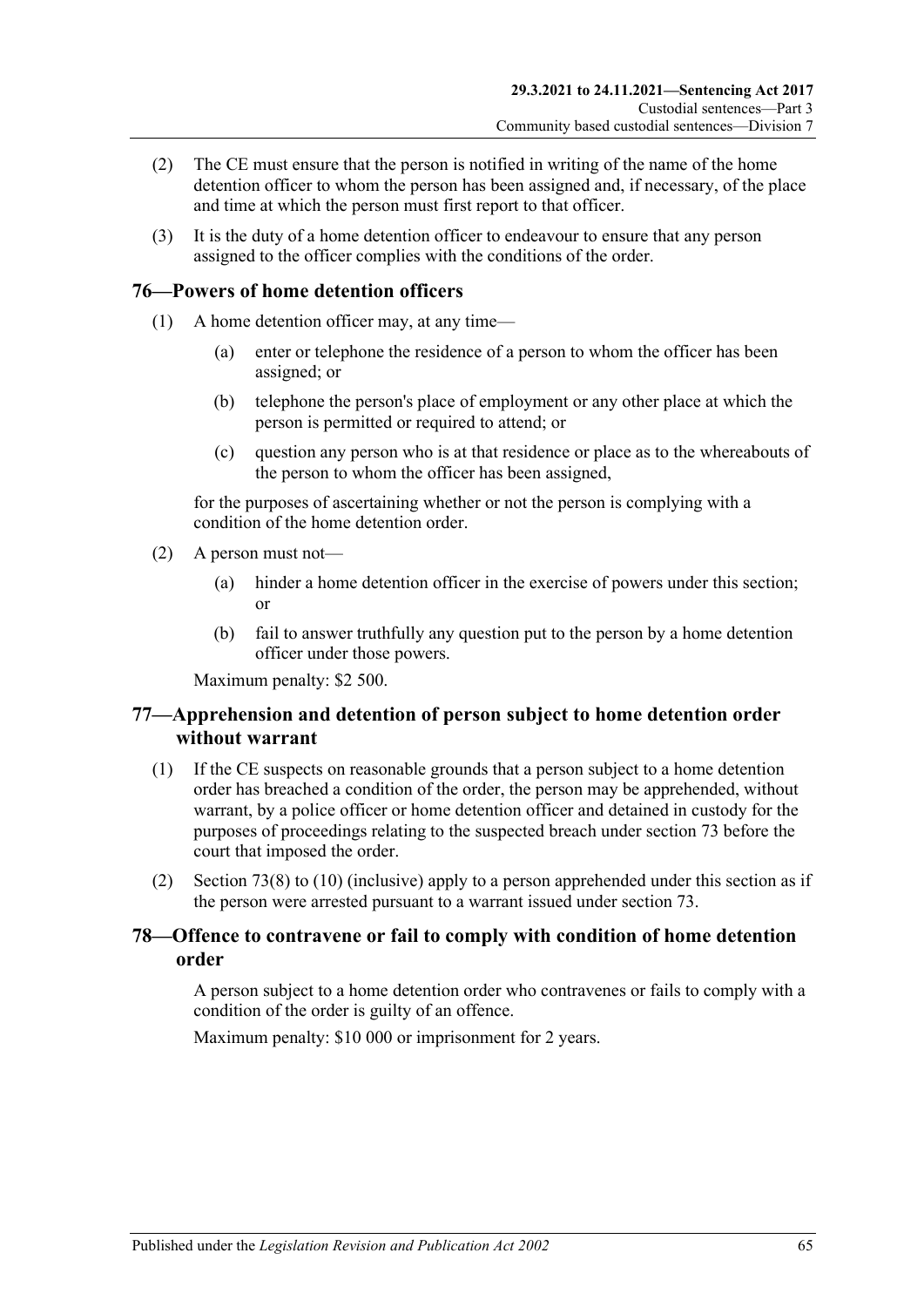# **Subdivision 2—Intensive correction**

### **79—Purpose of intensive correction order**

- (1) The purpose of an intensive correction order is to provide a court with an alternative sentencing option for a defendant where the court—
	- (a) is considering imposing a sentence of imprisonment of 2 years or less; and
	- (b) considers there is a genuine risk that the defendant will re-offend if not provided with a suitable intervention program for rehabilitation purposes.
- (2) The court should not impose an intensive correction order on a defendant unless the court considers that, given the short custodial sentence that the court would otherwise have imposed, rehabilitation of the defendant is more likely to be achieved by allowing the defendant to serve the sentence in the community while subject to strict conditions of intensive correction.
- (3) Despite the preceding subsections, the paramount consideration of the court when determining whether to make an intensive correction order must be to protect the safety of the community (whether as individuals or in general).

#### **80—Intensive correction not available for certain offences**

- (1) The powers vested in a court by this Subdivision—
	- (a) are exercisable despite the fact that an Act prescribes a minimum penalty; but
	- (ab) are not exercisable in relation to an offence involving a terrorist act; or
	- (b) are not exercisable in relation to any offence in respect of which an Act expressly prohibits the reduction, mitigation or substitution of penalties or sentences.
- (2) In this section—

*Act* includes a statutory instrument;

*terrorist act* has the same meaning as Part 5.3 of the *Criminal Code* of the Commonwealth.

### **81—Intensive correction orders**

- (1) Subject to this section, if—
	- (a) a court has imposed a sentence of imprisonment on a defendant of a term that is 2 years or less; and
	- (b) the court considers that the sentence should not be suspended under [Part](#page-78-1) 4 [Division](#page-78-1) 2; and
	- (c) the court determines that there is good reason for the defendant to serve the sentence in the community while subject to intensive correction,

<span id="page-65-0"></span>the court may order that the defendant serve the sentence in the community while subject to intensive correction (an *intensive correction order*).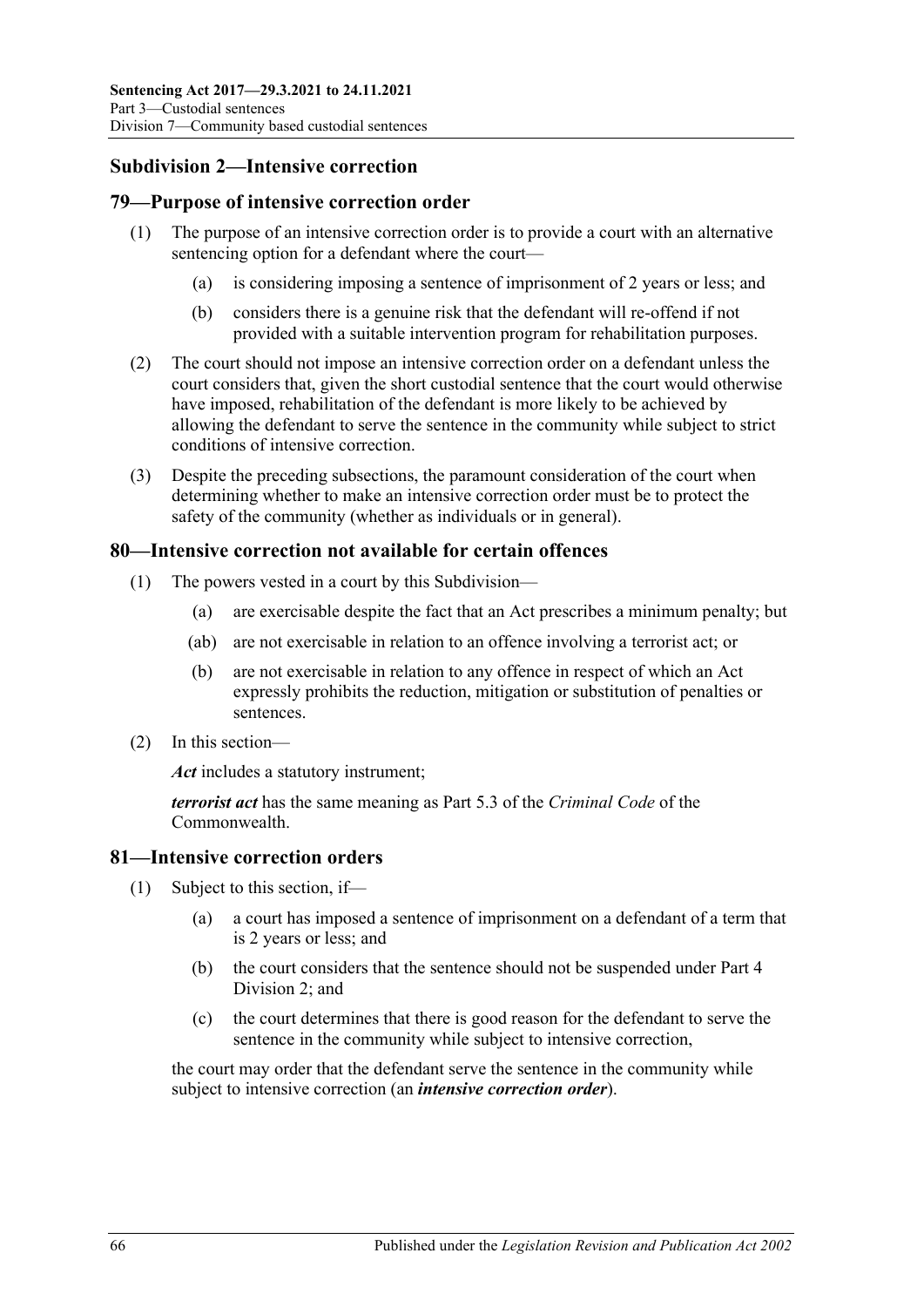- (2) For the purposes of [subsection](#page-65-0)  $(1)(c)$ , the court may determine that, even though a custodial sentence is warranted and there is a moderate to high risk of the defendant re-offending, any rehabilitation achieved during the period that would be spent in prison is likely to be limited compared to the likely rehabilitative effect if the defendant were instead to spend that period in the community while subject to intensive correction.
- (3) The following provisions apply to an intensive correction order:
	- (a) an intensive correction order must not be made if the sentence is to be served cumulatively on another term of imprisonment (other than a term of imprisonment to be served subject to an intensive correction order), or concurrently with another term of imprisonment then being served, or about to be served, by the defendant;
	- (ab) an intensive correction order must not be made if the defendant is being sentenced—
		- (i) as an adult for a serious sexual offence; or
		- (ii) as an adult for a serious and organised crime offence or specified offence against police; or
		- (iii) as an adult for a designated offence and, during the 5 year period immediately preceding the date on which the relevant offence was committed, a court has sentenced the defendant to imprisonment (other than where the sentence is suspended), home detention or an intensive correction order for a designated offence;
	- (b) an intensive correction order should not be made if the court is not satisfied that adequate resources exist for the proper monitoring of the defendant while subject to an intensive correction order by a community corrections officer.
- (4) The court must take the following matters into consideration when determining whether to make an intensive correction order:
	- (a) the impact that the intensive correction order is likely to have on—
		- (i) any victim of the offence for which the defendant is being sentenced; and
		- (ii) any spouse or domestic partner of the defendant; and
		- (iii) any person residing at the residence at which the defendant may, if released, reside;
	- (b) the pre-sentence report (if any) ordered by the court;
	- (c) any other matter the court thinks relevant.
- (5) In this section—

*designated offence* means any of the following offences under the *[Criminal Law](http://www.legislation.sa.gov.au/index.aspx?action=legref&type=act&legtitle=Criminal%20Law%20Consolidation%20Act%201935)  [Consolidation Act](http://www.legislation.sa.gov.au/index.aspx?action=legref&type=act&legtitle=Criminal%20Law%20Consolidation%20Act%201935) 1935*:

- (a) an offence under section 12 (conspiring or soliciting to commit murder);
- (b) an offence under section 13 (manslaughter);
- (c) an offence under section 13A (criminal liability in relation to suicide);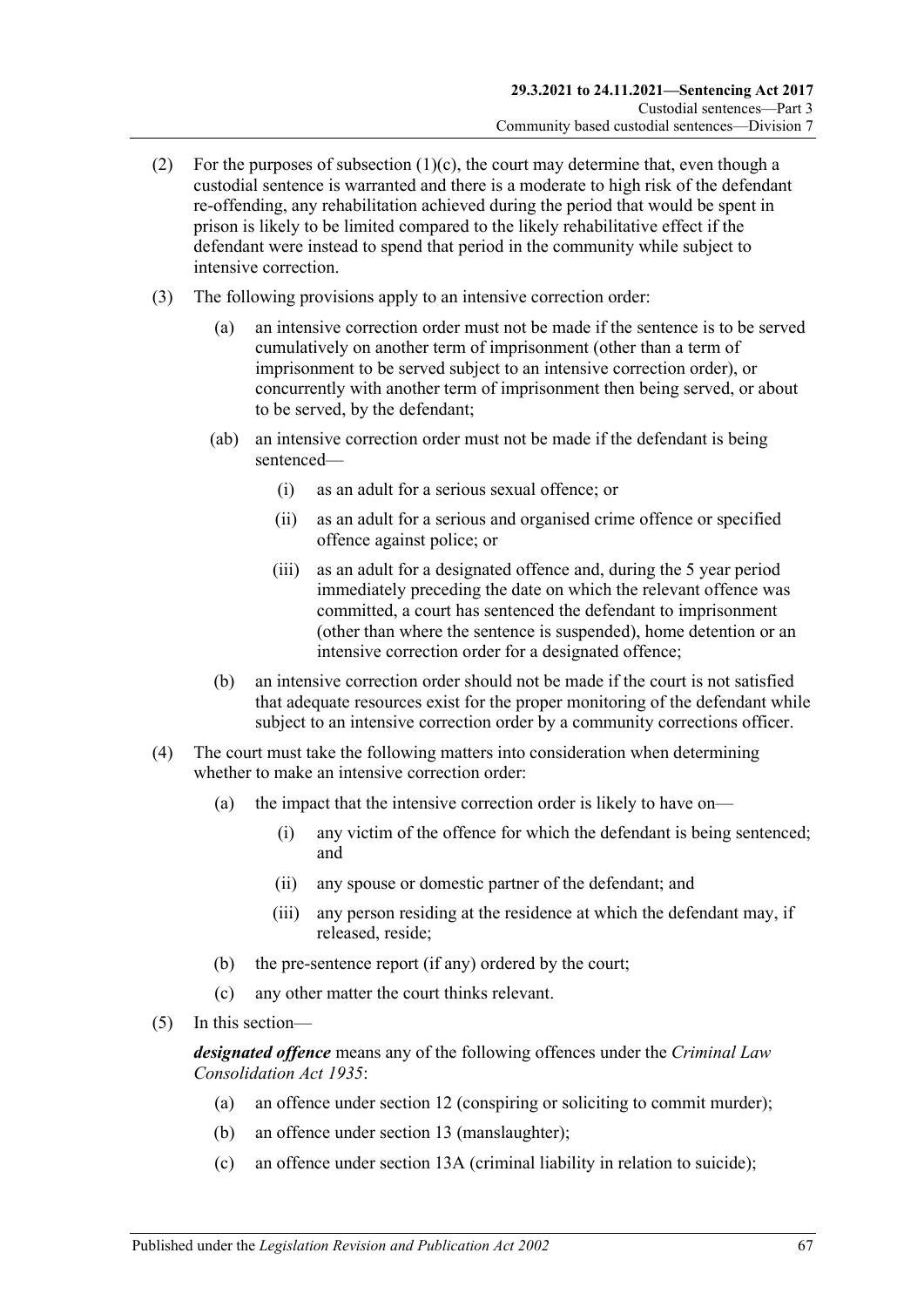- (d) an offence under section 19 (unlawful threats);
- (e) an offence under section 19AA (unlawful stalking);
- (f) an offence under section 19AC (dangerous driving to escape police pursuit);
- (g) an offence under section 19A (causing death or harm by use of vehicle or vessel);
- (h) an offence under section 23 (causing serious harm);
- (i) an offence under section 24 (causing harm);
- (j) an offence under section 29A (shooting at police officers);
- (k) an offence under section 39 (kidnapping);
- (l) an offence under section 137 (robbery);
- (m) an offence under section 170 (serious criminal trespass—places of residence);
- (n) an offence under section 270B (assaults with intent) if the offence against the person to which that section applies is a relevant offence referred to in a preceding paragraph;

#### *serious and organised crime offence* means—

- (a) any of the following offences under the *[Criminal Law Consolidation](http://www.legislation.sa.gov.au/index.aspx?action=legref&type=act&legtitle=Criminal%20Law%20Consolidation%20Act%201935)  Act [1935](http://www.legislation.sa.gov.au/index.aspx?action=legref&type=act&legtitle=Criminal%20Law%20Consolidation%20Act%201935)*:
	- (i) an offence under section 83E (participation in criminal organisation);
	- (ii) an aggravated offence under—
		- (A) section 172 (blackmail); or
		- (B) section 251 (abuse of public office),

where the aggravating circumstances of the offence are the circumstances referred to in section 5AA(1)(ga)(i) or (ii) of that Act;

- (iii) an offence under section 244 (offences relating to witnesses);
- (iv) an offence under section 245 (offences relating to jurors);
- (v) an attempt to commit any of the offences referred to in any of the preceding subparagraphs; or
- (b) any of the following offences under the *[Controlled Substances Act](http://www.legislation.sa.gov.au/index.aspx?action=legref&type=act&legtitle=Controlled%20Substances%20Act%201984) 1984*:
	- (i) an offence under section 32(1) (trafficking (large commercial quantity controlled drug));
	- (ii) an aggravated offence under section 32(2) (trafficking (commercial quantity controlled drug));
	- (iii) an aggravated offence under section 32(2a) (trafficking (controlled drug in prescribed area));
	- (iv) an aggravated offence under section 32(3) (trafficking (controlled drug));
	- (v) an offence under section 33(1) (manufacturing controlled drug for sale (large commercial quantity));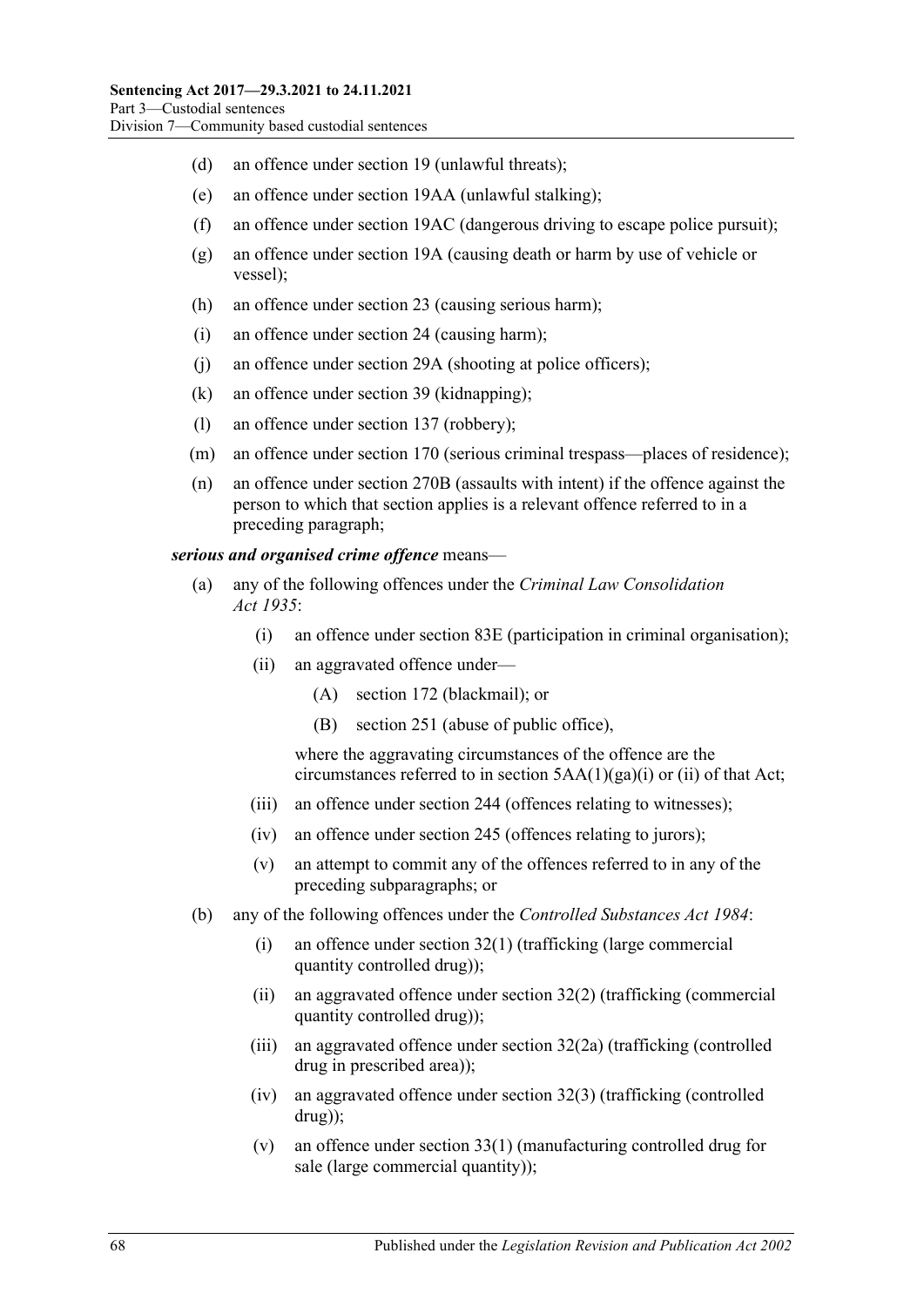- (vi) an aggravated offence under section 33(2) (manufacturing controlled drug for sale (commercial quantity));
- (vii) an aggravated offence under section 33(3) (manufacturing controlled drug for sale);
- (viii) an aggravated offence under section 33A(1) (sale/manufacture etc controlled precursor (large commercial quantity));
- $(ix)$  an aggravated offence under section 33A(2) (sale/manufacture etc controlled precursor (commercial quantity));
- (x) an aggravated offence under section 33A(3) (sale/manufacture etc controlled precursor);
- (xi) an aggravated offence under section 33A(4) (manufacture etc controlled precursor);
- (xii) an aggravated offence under section 33A(5) (manufacture etc controlled precursor);
- (xiii) an offence under section 33F (sale, supply or administration of controlled drug to child);
- (xiv) an offence under section 33G (sale, supply or administration of controlled drug in school zone);
- (xv) an offence under section 33H (procuring child to commit offence (relating to controlled drug, precursor or plant));
- (xvi) an attempt to commit any of the offences referred to in any of the preceding subparagraphs;

#### <span id="page-68-0"></span>*serious sexual offence* means—

- (a) any of the following offences under the *[Criminal Law Consolidation](http://www.legislation.sa.gov.au/index.aspx?action=legref&type=act&legtitle=Criminal%20Law%20Consolidation%20Act%201935)  Act [1935](http://www.legislation.sa.gov.au/index.aspx?action=legref&type=act&legtitle=Criminal%20Law%20Consolidation%20Act%201935)* where the maximum penalty prescribed for the offence is, or includes, imprisonment for at least 5 years:
	- (i) an offence under section 48 (rape);
	- (ii) an offence under section 48A (compelled sexual manipulation);
	- (iii) an offence under section 49 (unlawful sexual intercourse);
	- (iv) an offence under section 50 (persistent sexual abuse of a child);
	- (v) an offence under section 51 (sexual exploitation of person with a cognitive impairment);
	- (vi) an offence under section 56 (indecent assault);
	- (vii) an offence under section 58 (gross indecency);
	- (viii) an offence under section 59 (abduction);
	- (ix) an offence under section 60 (procuring sexual intercourse);
	- (x) an offence under section 63 (production or dissemination of child exploitation material);
	- (xi) an offence under section 63B (procuring child to commit an indecent act etc);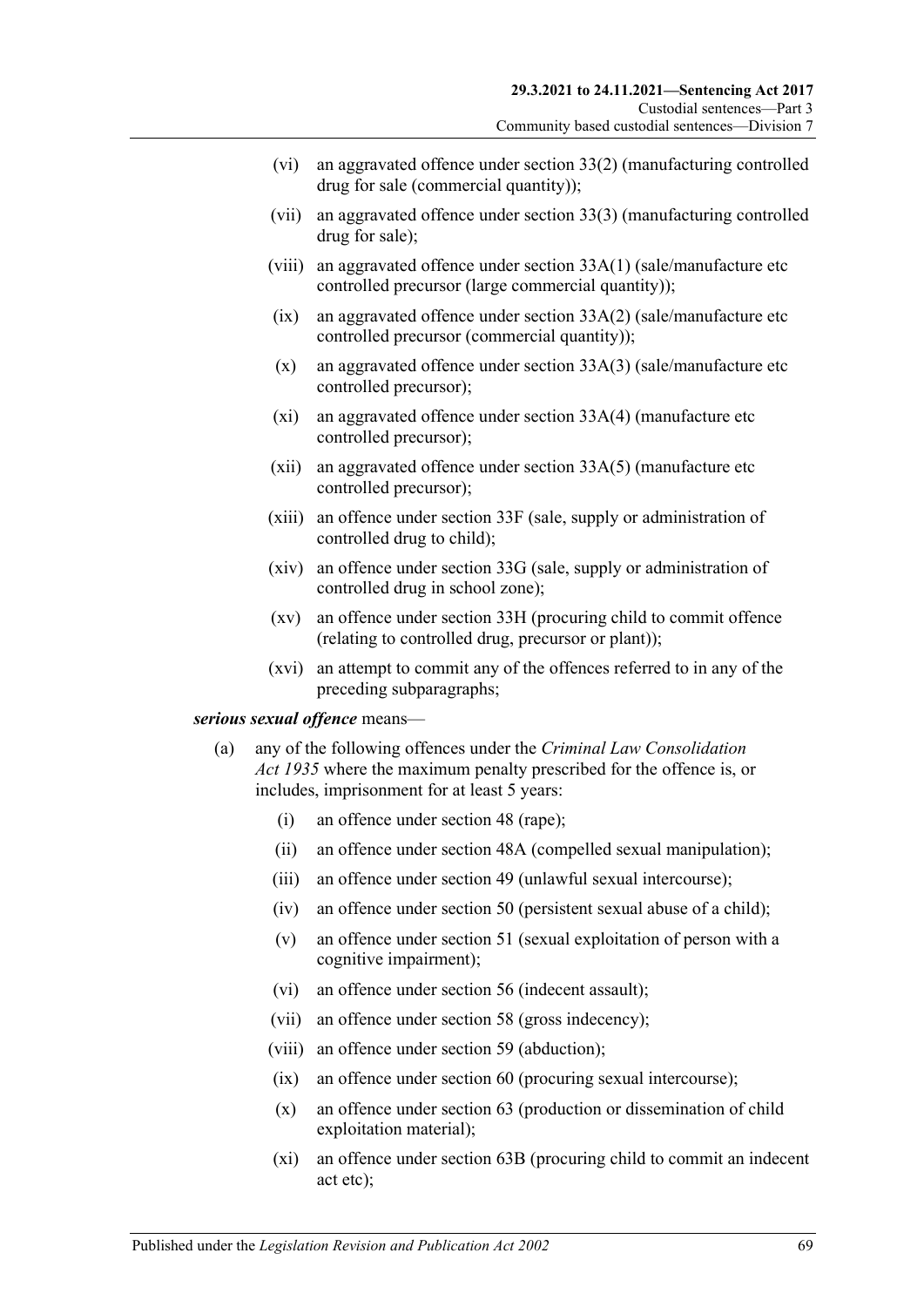- (xii) an offence under section 66 (sexual servitude and related offences);
- (xiii) an offence under section 67 (deceptive recruiting for commercial sexual services);
- (xiv) an offence under section 68 (use of children in commercial sexual services);
- (xv) an offence under section 72 (incest);
- (xvi) an offence against a corresponding previous enactment substantially similar to an offence referred to in any of the preceding subparagraphs;
- (xvii) an attempt to commit or an assault with intent to commit any of the offences referred to in any of the preceding subparagraphs; or
- (b) an offence against the law of another State or a Territory corresponding to an offence referred to in [paragraph](#page-68-0) (a);

#### *specified offence against police* means—

- (a) an aggravated offence under—
	- (i) section 23(1) of the *[Criminal Law Consolidation Act](http://www.legislation.sa.gov.au/index.aspx?action=legref&type=act&legtitle=Criminal%20Law%20Consolidation%20Act%201935) 1935* (intentionally causing serious harm); or
	- (ii) section 23(3) of the *[Criminal Law Consolidation](http://www.legislation.sa.gov.au/index.aspx?action=legref&type=act&legtitle=Criminal%20Law%20Consolidation%20Act%201935) Act 1935* (recklessly causing serious harm),

where the aggravating circumstances of the offence are the circumstances referred to in section  $5AA(1)(c)$  of that Act and the victim is a police officer; or

- (b) an offence of attempted murder or attempted manslaughter under the *[Criminal Law Consolidation Act](http://www.legislation.sa.gov.au/index.aspx?action=legref&type=act&legtitle=Criminal%20Law%20Consolidation%20Act%201935) 1935* where the victim is a police officer and the offender committed the offence—
	- (i) knowing the victim to be acting in the course of the victim's official duty; or
	- (ii) in retribution for something the offender knows or believes to have been done by the victim in the course of the victim's official duty.
- (6) A description of an offence appearing in brackets in this section is for convenience of reference only.

#### **82—Conditions of intensive correction order**

- (1) An intensive correction order is subject to the following conditions:
	- (a) a condition requiring the person to be of good behaviour;
	- (b) a condition requiring the person to be under the supervision of a community corrections officer;
	- (c) a condition requiring the person to obey the lawful directions of the community corrections officer to whom the person is assigned;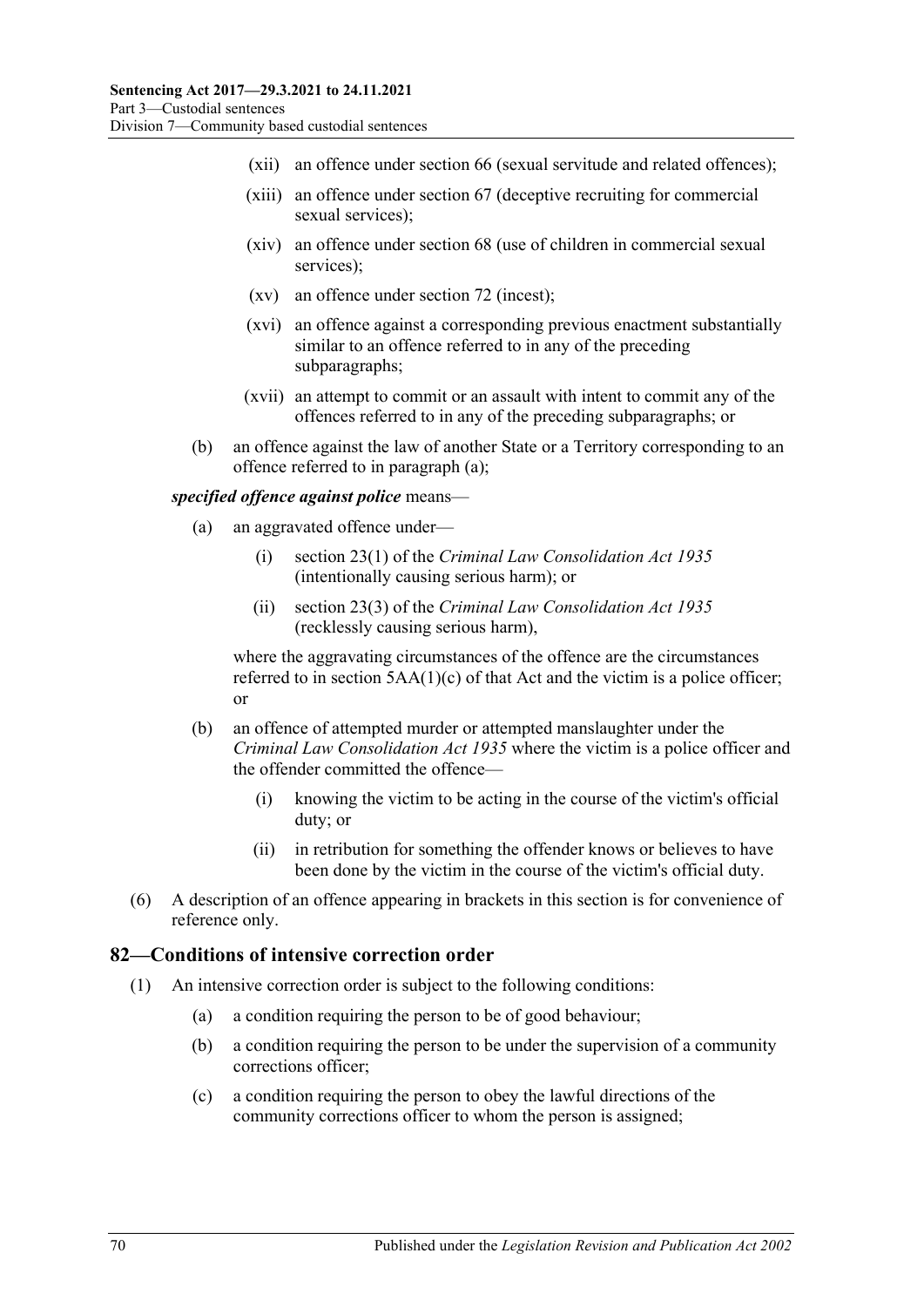- (d) a condition requiring the person to report to a specified place not later than 2 working days after the date of the order unless, within that period, the defendant receives a notice from the CE to the contrary;
- <span id="page-70-2"></span>(e) a condition prohibiting the person from possessing a firearm or ammunition or any part of a firearm;
- <span id="page-70-3"></span>(f) a condition requiring the person to submit to such tests (including testing without notice) for gunshot residue as a community corrections officer may reasonably require;
- (g) a condition that the person undergo assessment or treatment (or both) relating to the person's mental or physical condition;
- (ga) a condition requiring the person to undertake an intervention program as directed by the community corrections officer to whom the person is assigned;
- (h) a condition requiring the person to report to the community corrections officer to whom the person is assigned any change of address or employment, not later than 2 working days after the date of the change;
- (i) a condition that the person must not leave the State for any reason except in accordance with the written permission of the CE;
- (j) if the defendant is unemployed—a condition requiring the person to perform a specified number of hours of community service;
- (k) a condition requiring the person to comply with the following:
	- (i) regulations made for the purposes of this section;
	- (ii) the lawful directions of the CE;
- (l) such other conditions as the court thinks appropriate and specifies in the order.
- <span id="page-70-1"></span><span id="page-70-0"></span>(2) Without limiting the generality of [subsection](#page-70-0) (1)(l), an intensive correction order may (for example) be subject to any of the following conditions:
	- (a) a condition that the person subject to the order reside at specified premises;
	- (b) a condition that the defendant be monitored by use of an electronic device approved under section 4 of the *[Correctional Services Act](http://www.legislation.sa.gov.au/index.aspx?action=legref&type=act&legtitle=Correctional%20Services%20Act%201982) 1982*;
	- (c) a condition requiring the defendant to abstain from drugs of a specified class (including alcohol);
	- (e) a condition requiring the person to submit to such tests (including testing without notice) relating to drug use, as a community corrections officer may reasonably require;
	- (f) a condition that the person contribute financially to any course or treatment program that the person is required to undertake;
	- (g) any other condition that the court thinks fit.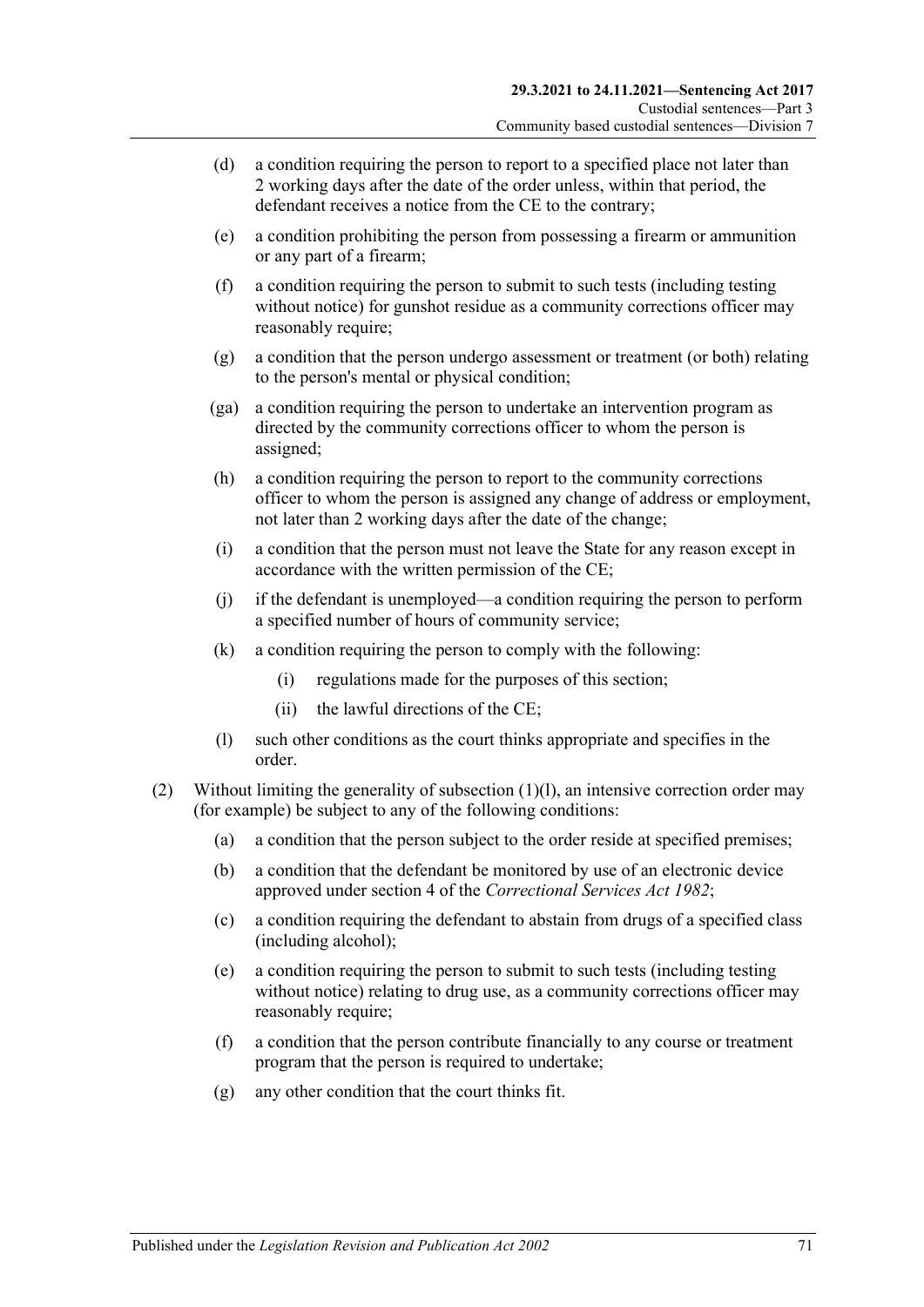- (3) Without limiting the generality of [subsection](#page-70-1)  $(1)(k)(ii)$ , the CE may (for example) direct the person subject to the order to do 1 or more of the following during the period of the order:
	- (a) reside at specified premises;
	- (b) be monitored (for a period not exceeding 28 days) by use of an electronic device approved under section 4 of the *[Correctional Services Act](http://www.legislation.sa.gov.au/index.aspx?action=legref&type=act&legtitle=Correctional%20Services%20Act%201982) 1982*;
	- (c) submit to such tests (including testing without notice) relating to drug use, as a community corrections officer may reasonably require;
	- (d) if the defendant is unemployed—perform a specified number of hours of community service per week (which must be at least 12 hours but not more than 20 hours per week).
- (4) A person subject to an intensive correction order will, unless the intensive correction order is earlier revoked, remain subject to intensive correction in the community until the expiry of the order.
- (5) Subject to [subsection](#page-71-0) (6), the court may vary or revoke a condition imposed under this section.
- <span id="page-71-0"></span>(6) The court may only vary or revoke the conditions imposed by [subsection](#page-70-2)  $(1)(e)$  and  $(f)$ if the court is satisfied, by evidence given on oath, that—
	- (a) there are cogent reasons to do so; and
	- (b) the possession of a firearm, ammunition or part of a firearm by the person does not represent an undue risk to the safety of the public.

## **83—Orders that court may make on breach of condition of intensive correction order etc**

- <span id="page-71-1"></span>(1) Subject to this section, if the court that imposed an intensive correction order on a person is satisfied that a person subject to an intensive correction order has breached a condition of the order, the court must revoke the intensive correction order and order that the balance of the sentence the person was serving in the community be served in custody.
- (2) Despite [subsection](#page-71-1) (1), if the court is satisfied that the failure of the person to comply with the conditions of the intensive correction order was trivial or there are proper grounds on which the failure should be excused, the court—
	- (a) may refrain from revoking the order; and
	- (b) may vary the order (including by extending the term of the order but not so that the order would exceed in aggregate a period of 2 years or imposing a condition of home detention); and
	- (c) may impose a further condition on, or revoke or vary a condition of, the order.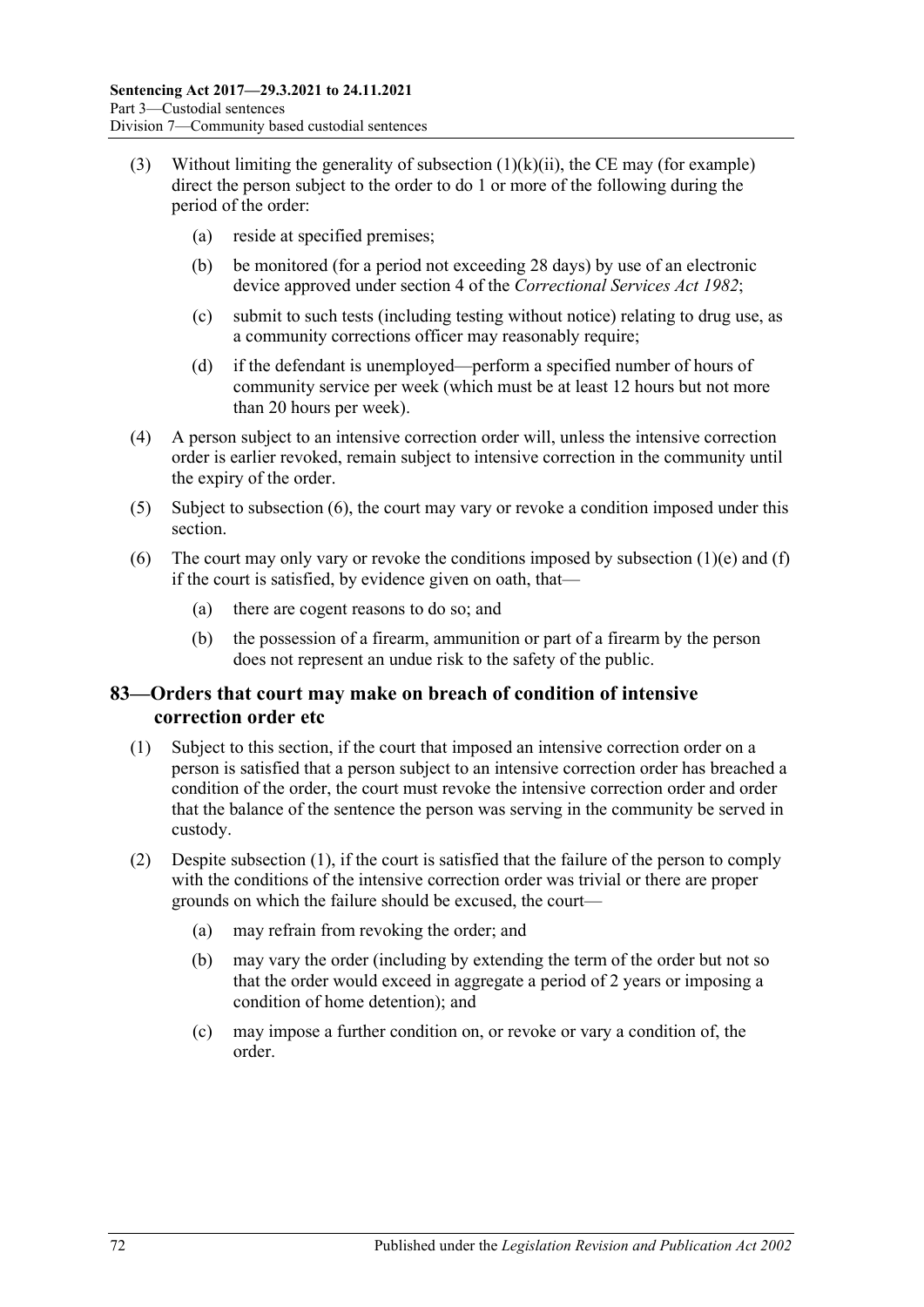- (3) If a court revokes an intensive correction order for a breach of a condition of the order and orders that the balance of the sentence be served in custody under subsection (1)-
	- (a) the balance of the sentence is the balance remaining as at the day on which the breach was committed, but the court may reduce the sentence after taking into account both of the following:
		- (i) any period spent by the person subject to the intensive correction order after the day on which the breach was committed pending determination of the proceedings for the breach;
		- (ii) any period spent by the person in custody pending determination of the proceedings for the breach of condition; and
	- (b) the court may direct that the sentence be cumulative on any other sentence, or sentences, of imprisonment then being served, or to be served, by the person.
- (3a) A reference in subsection (3) to the day on which the breach (of a condition) was committed will, in the case of proceedings relating to more than 1 breach, be taken to be a reference to the day on which the first breach was committed.
- (4) If the court imposes a condition of home detention, the terms of the condition require the defendant to reside in a specified place and to remain at that place for a specified period (which may not exceed the balance of the term of the sentence), not leaving it except for 1 of the following purposes:
	- (a) attendance at remunerated employment at such times and places as are approved from time to time by the community corrections officer to whom the person is assigned;
	- (b) urgent medical or dental treatment for the defendant;
	- (ba) attendance at—
		- (i) a place for the purpose of undergoing assessment or treatment (or both) relating to the defendant's mental or physical condition; or
		- (ii) an intervention program; or
		- (iii) any other course of education, training or instruction, or other activity,

as approved or directed by the community corrections officer to whom the person is assigned;

- (c) averting or minimising a serious risk of death or injury (whether to the defendant or some other person);
- (d) any other purpose approved or directed by the community corrections officer to whom the defendant is assigned.
- (5) The court may, if it thinks it is necessary to do so for the purpose of proceedings under this section—
	- (a) issue a summons to a person subject to an intensive correction order requiring the person to appear before the court at the time and place specified in the summons; or
	- (b) issue a warrant for the person's arrest.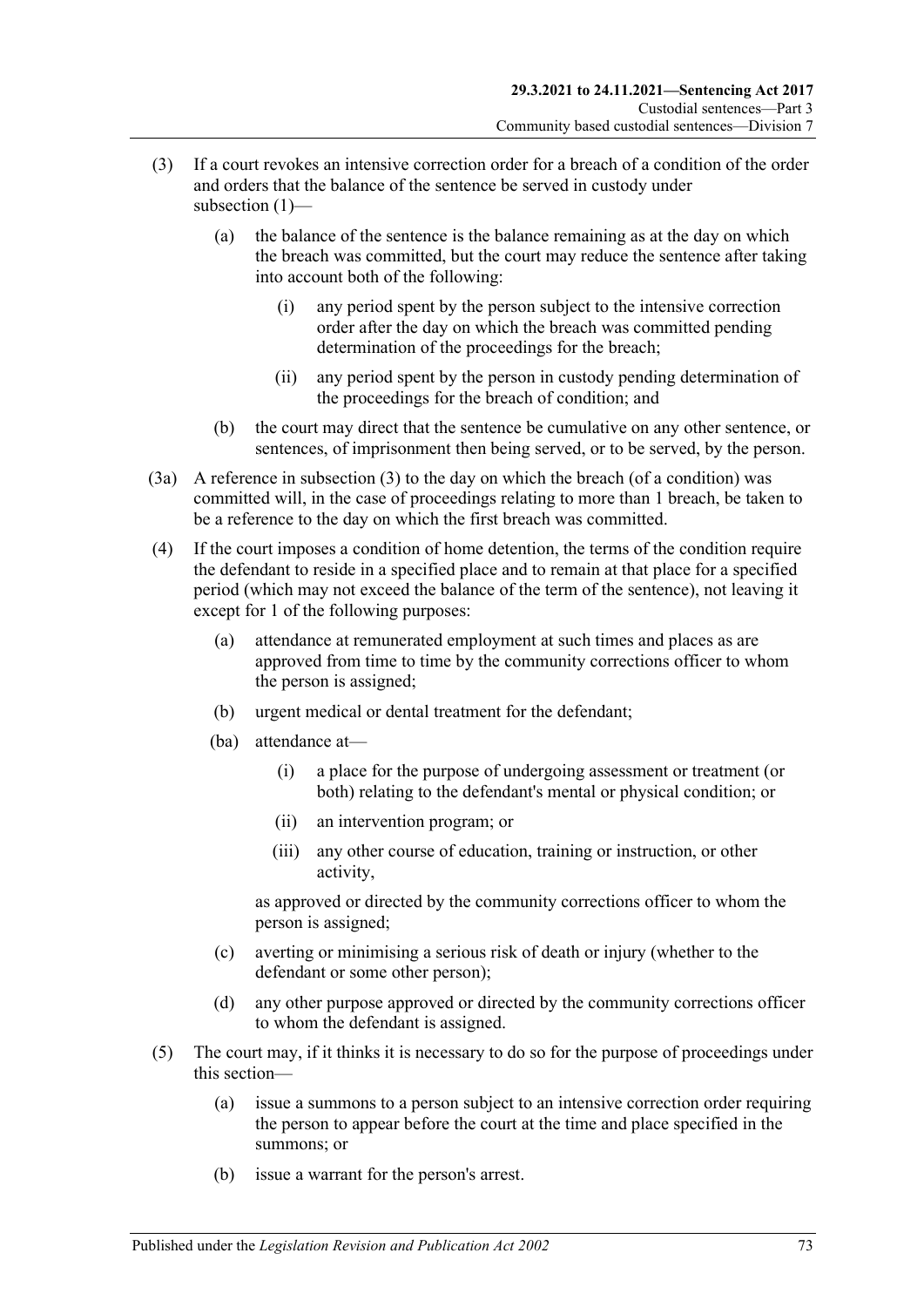- (6) A person who appears before the court as required by a summons issued under this section may be remanded in custody pending determination of the proceedings.
- (7) If a person fails to appear before the court as required by a summons issued under this section, the court may issue a warrant for the person's arrest.
- (8) If a person is arrested pursuant to a warrant issued under this section, the person must be brought before the court or the Magistrates Court not later than the next working day and may be remanded in custody pending determination of the proceedings.
- <span id="page-73-0"></span>(9) A warrant issued under this section authorises the detention of the person in custody pending appearance before the court.
- (10) The obligations of a person subject to an intensive correction order are suspended during any period the person is in custody.
- <span id="page-73-1"></span>(11) If a person subject to an intensive correction order is found guilty of an offence by a court of a superior jurisdiction to that of the court that made the order, being an offence committed during the period of the intensive correction order, any proceedings for breach of condition arising out of the offence are to be taken in the court of superior jurisdiction.
- (12) If a person subject to an intensive correction order is found guilty of an offence by a court of an inferior jurisdiction to that of the court that made the order, being an offence committed during the period of the intensive correction order, the court of inferior jurisdiction must—
	- (a) sentence the person for the offence and remand the person to the court that made the intensive correction order to be dealt with for breach of condition of the order; or
	- (b) remand the person to the court that made the intensive correction order to be sentenced for the offence and dealt with for breach of condition of the order.
- (13) The court dealing with a person for breach of condition of an intensive correction order must hear any evidence adduced tending to establish that the person has failed to comply with a condition of the order and any evidence or representations that the person may wish to adduce or make in reply.
- (14) In this section—

#### *court of an inferior jurisdiction* means—

- (a) if the court that made the intensive correction order is the Supreme Court—the District Court or the Magistrates Court;
- (b) if the court that made the intensive correction order is the District Court—the Magistrates Court;

#### *court of a superior jurisdiction* means—

- (a) if the court that made the intensive correction order is the Magistrates Court—the Supreme Court or the District Court;
- (b) if the court that made the intensive correction order is the District Court—the Supreme Court.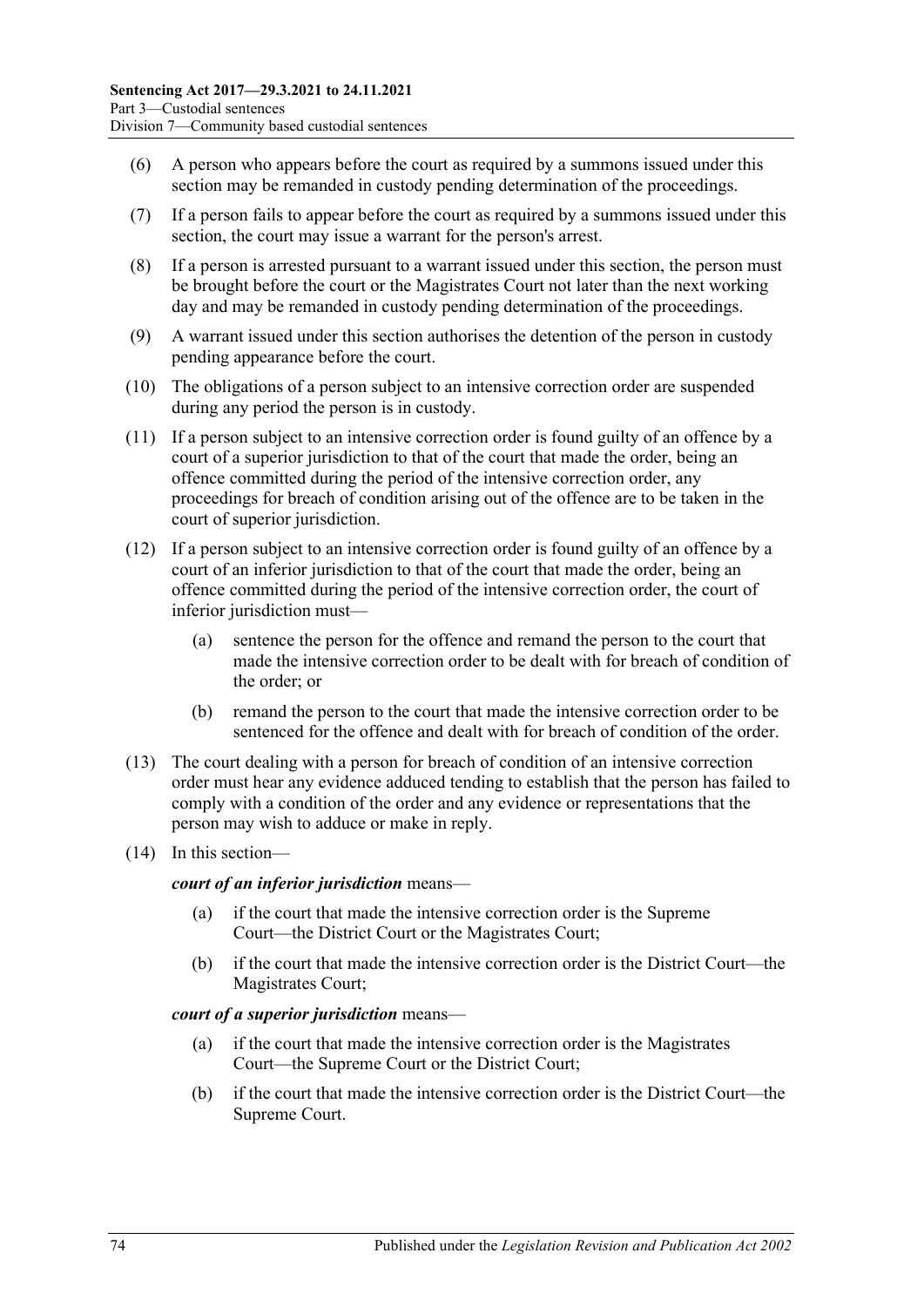#### **84—Court to provide CE with copy of intensive correction order**

If an intensive correction order is made in respect of a person, or the order or conditions of the order are varied or revoked, or a further order is made in respect of the person, the court must notify the CE of the terms of the order, variation, revocation or further order, as the case may require.

#### **85—CE must assign community corrections officer**

- (1) The CE must, on receiving a copy of an intensive correction order (and may after then from time to time) assign the person to whom the order relates to a community corrections officer.
- (2) The CE must ensure that the person is notified in writing of the name of the community corrections officer to whom the person has been assigned and, if necessary, of the place and time at which the person must first report to that officer.
- (3) It is the duty of a community corrections officer to endeavour to ensure that any person assigned to the officer complies with the conditions of the order.

#### **86—Provisions relating to community service**

- (1) The following provisions apply to an intensive correction order that includes a condition requiring the performance of community service:
	- (a) the court must specify the number of hours of community service to be performed by the person to whom the sentence relates, being not less than 15 or more than 300;
	- (b) the court must not specify a number of hours of community service to be performed by a person who is already performing, or is liable to perform, community service, where the aggregate of that number and the number of hours previously specified would exceed 300;
	- (c) the court must specify a period, not exceeding 18 months, within which the community service is to be performed;
	- (d) the person is required to report to a specified place not later than 2 working days after the date of the order unless, within that period, the person receives a notice from the CE to the contrary;
	- (e) the person is required to perform community service for not less than 4 hours each week and on such day, or days, as the community corrections officer to whom the person is assigned may direct;
	- (f) the person may not, except in circumstances approved by the Minister for Correctional Services, be required to perform community service for a continuous period exceeding 7.5 hours;
	- (g) if on any day a period of community service is to exceed 4 continuous hours, the next hour must be a meal break;
	- (h) the person may not be required to perform community service at a time that would interfere with the person's remunerated employment or with a course of training or instruction relating to, or likely to assist the person to obtain, remunerated employment, or that would cause unreasonable disruption of the person's commitments in caring for the person's dependants;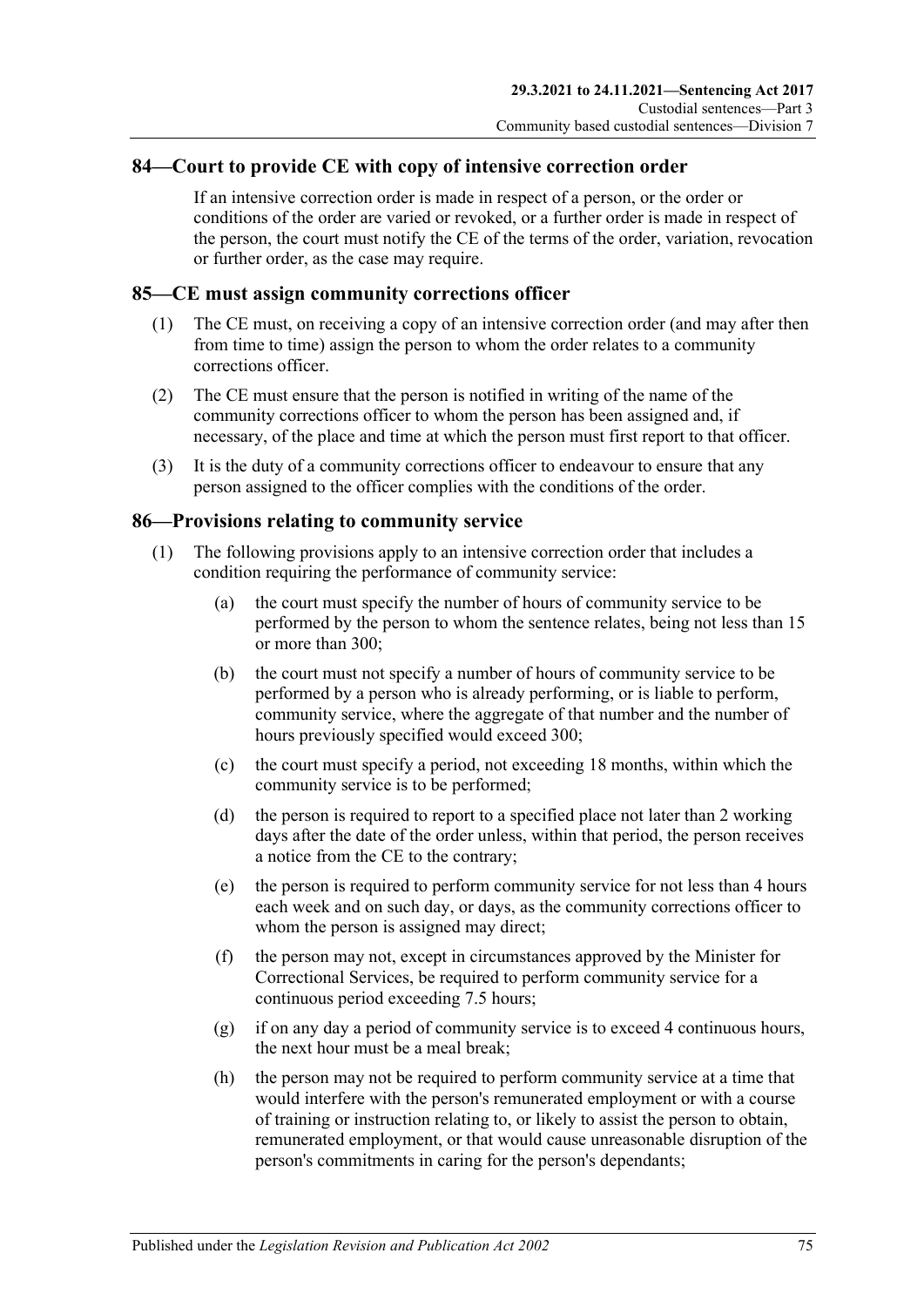- (i) the person may not be required to perform community service at a time that would cause the person to offend against a rule of a religion that the person practises;
- (j) the attendance of the person at any educational or recreational course of instruction approved by the Minister for Correctional Services will be taken to be performance of community service;
- (k) the person will not be remunerated for the performance of community service under the order;
- (l) the person must obey the lawful directions of the community corrections officer to whom the person is assigned.
- (2) This section does not apply in relation to the performance of community service by a youth.

#### <span id="page-75-0"></span>**87—Court to be notified if suitable community service placement not available**

- (1) If the CE, on being notified that a court has included in an intensive correction order a condition requiring the performance of community service, is of the opinion that suitable community service work cannot be found for the defendant, whether because of the defendant's physical or mental disability, the location of the defendant, or for some other reason, the CE must notify the court in writing of that fact.
- (2) On receiving a notification under [subsection](#page-75-0) (1), the court may revoke the condition or discharge the intensive correction order (as the case may be) and may require the defendant to appear before the court for further order.

#### **88—Community corrections officer to give reasonable directions**

- (1) A community corrections officer responsible for supervising a person in the community under this Subdivision—
	- (a) must give reasonable directions to the person requiring the person to report to the officer on a regular basis; and
	- (b) may give reasonable directions to the person—
		- (i) requiring the person to notify the officer of any change in the person's place of residence or employment; or
		- (ii) requiring the person to reside, or not to reside, in any particular place or area or with any particular person; or
		- (iii) requiring the person to take up, or not to take up, any particular employment, to be punctual in reporting to work or not to give up some particular employment; and
	- (c) may give the person other directions of a kind authorised by the Minister for Correctional Services, either generally or in relation to that person.
- (2) If the person is required to perform community service as a condition of an intensive correction order, the community corrections officer may also give reasonable directions to the person—
	- (a) requiring the person to report to a community service centre or other place at certain times; or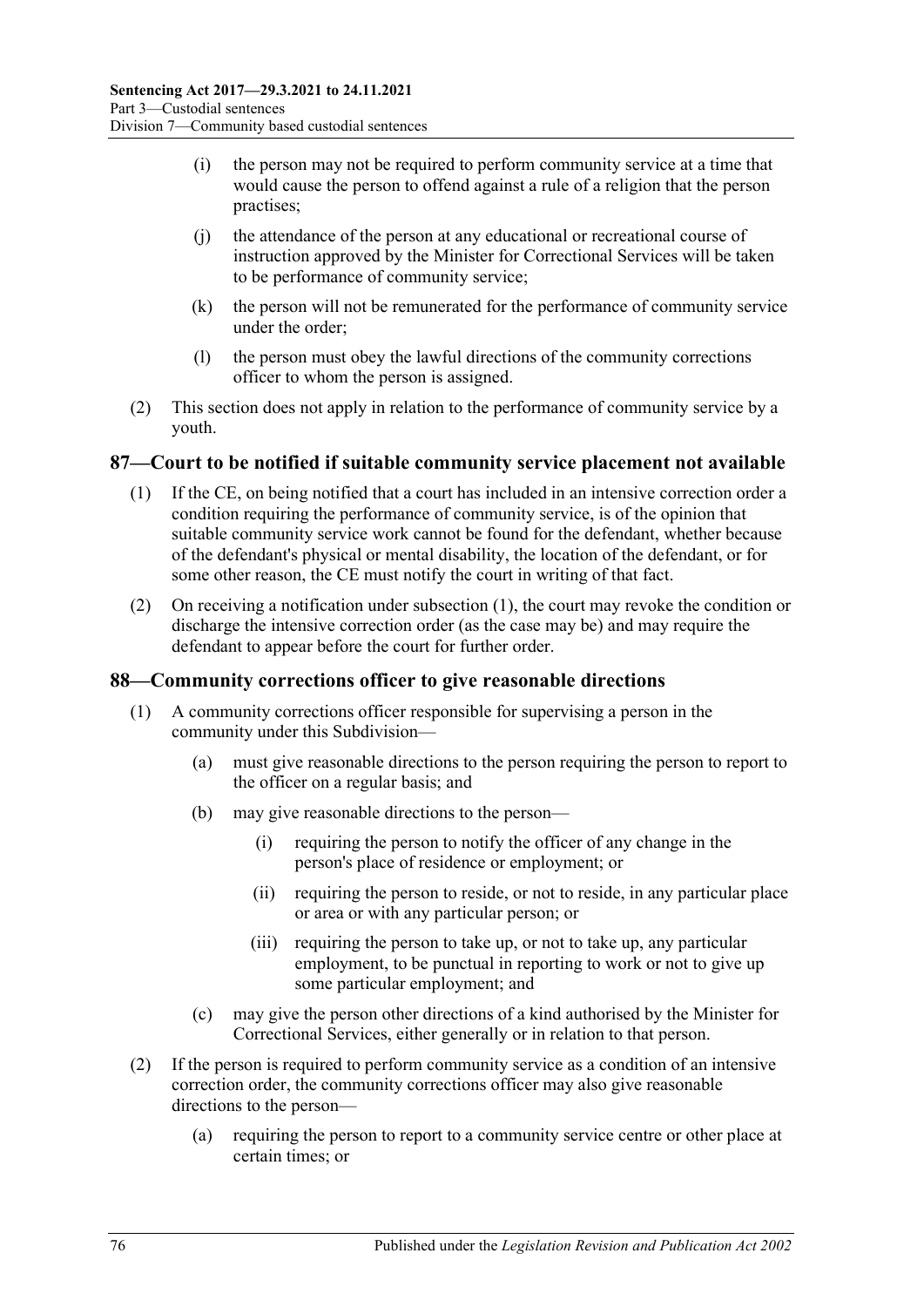- (b) requiring the person to perform certain projects or tasks as community service; or
- (c) requiring the person to undertake or participate in courses of instruction at a community service centre or other place; or
- (d) requiring the person to behave in a particular manner while undertaking community service.

## **89—Power of Minister in relation to default in performance of community service**

- <span id="page-76-0"></span>(1) If the Minister for Correctional Services is satisfied that a person who is required to perform community service as a condition of an intensive correction order has failed to obey a direction given by the community corrections officer to whom the person is assigned, the Minister may, instead of commencing proceedings for breach of order, by notice in writing served personally, increase the number of hours of community service that the person is required to perform.
- (2) If the Minister increases the hours of community service to be performed under a condition of an intensive correction order, the order will be taken to have been amended accordingly.
- (3) The number of hours of community service may not be increased under [subsection](#page-76-0) (1) by more than 24 in aggregate, but such an increase may be made despite the fact that its effect is to increase the total number of hours to be performed beyond the normal limit.
- (4) If the Minister for Correctional Services is satisfied that a person has failed to comply with a condition of an intensive correction order requiring performance of community service, the Minister may, by notice in writing served personally or by post, suspend the operation of the order until proceedings for breach of the intensive correction order have been determined.

#### **90—Apprehension and detention of person subject to intensive correction order without warrant**

- (1) If the CE suspects on reasonable grounds that a person subject to an intensive correction order has breached a condition of the order, the person may be apprehended, without warrant, by a police officer or community corrections officer and detained in custody for the purposes of proceedings relating to the suspected breach under [section](#page-71-0) 83 before the court that imposed the order.
- (2) [Section](#page-73-0) 83(9) to [\(11\)](#page-73-1) (inclusive) apply to a person apprehended under this section as if the person were arrested pursuant to a warrant issued under [section](#page-71-0) 83.

#### **91—Offence to contravene or fail to comply with condition of intensive correction order**

A person subject to an intensive correction order who contravenes or fails to comply with a condition of the order is guilty of an offence.

Maximum penalty: \$2 500 or imprisonment for 6 months.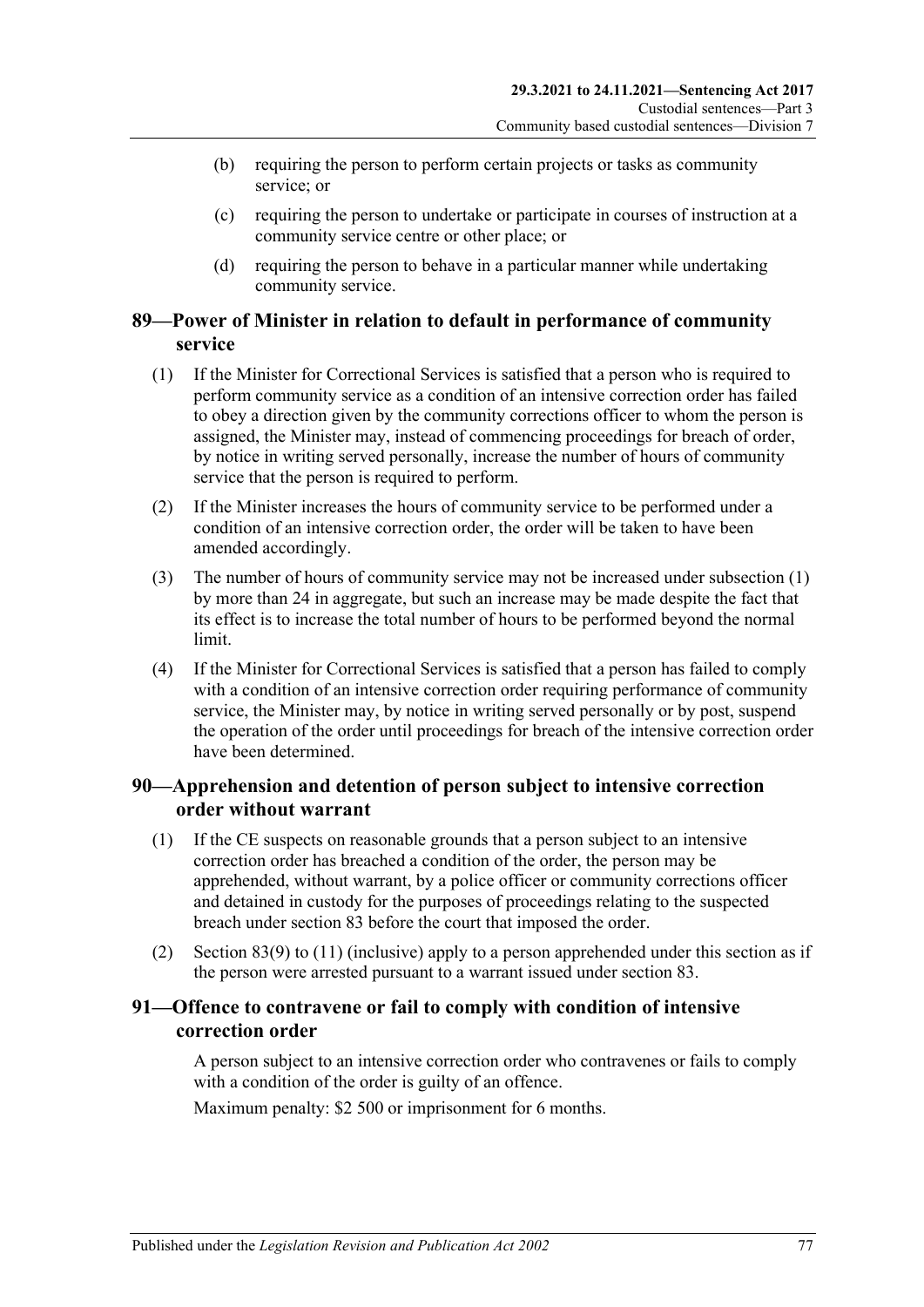## **Subdivision 3—General**

#### **92—Court may direct person to surrender firearm etc**

- (1) This section applies to the following persons:
	- (a) a person subject to a home detention order under [Subdivision](#page-54-0) 1;
	- (b) a person subject to an intensive correction order under [Subdivision](#page-65-0) 2.
- (2) A court may, when imposing a sentence on a person to whom this section applies, direct the person to immediately surrender at a police station specified by the court any firearm, ammunition or part of a firearm owned or possessed by the person.
- (3) No criminal liability attaches to a person to the extent that the person is complying with a direction under this section.
- (4) The Commissioner of Police must deal with any surrendered firearm, ammunition or part of a firearm in accordance with the scheme set out in the regulations.
- (5) No compensation is payable by the Crown or any other person in respect of the exercise of a function or power under this section.
- (6) The regulations may provide for the payment, recovery or waiver of fees in respect of this section.

## **Division 8—Effect of imprisonment for contempt**

## **93—Effect of imprisonment for contempt**

If a person is imprisoned for contempt of court—

- (a) any sentence of imprisonment that the person has not yet begun to serve (and any non-parole period in respect of that sentence) will not commence until the expiry of the period of imprisonment for contempt; and
- (b) any sentence of imprisonment that the person is then serving (and any non-parole period in respect of that sentence) ceases to run for the period of imprisonment for contempt.

# **Part 4—Other community based sentences**

## **Division 1—Purpose, interpretation and application**

#### **94—Purpose of Part**

The purpose of this Part is to provide a court with an option to impose a non-custodial community based sentence on a defendant.

#### **95—Interpretation and application of Part**

- (1) In this Part, a reference to a *bond under this Act* is a reference to a bond under [section](#page-78-0) 96 or [97,](#page-83-0) as the case requires.
- <span id="page-77-0"></span>(2) The powers vested in a court by this Part—
	- (a) are exercisable despite the fact that an Act prescribes a minimum penalty; but
	- (b) are not exercisable in relation to—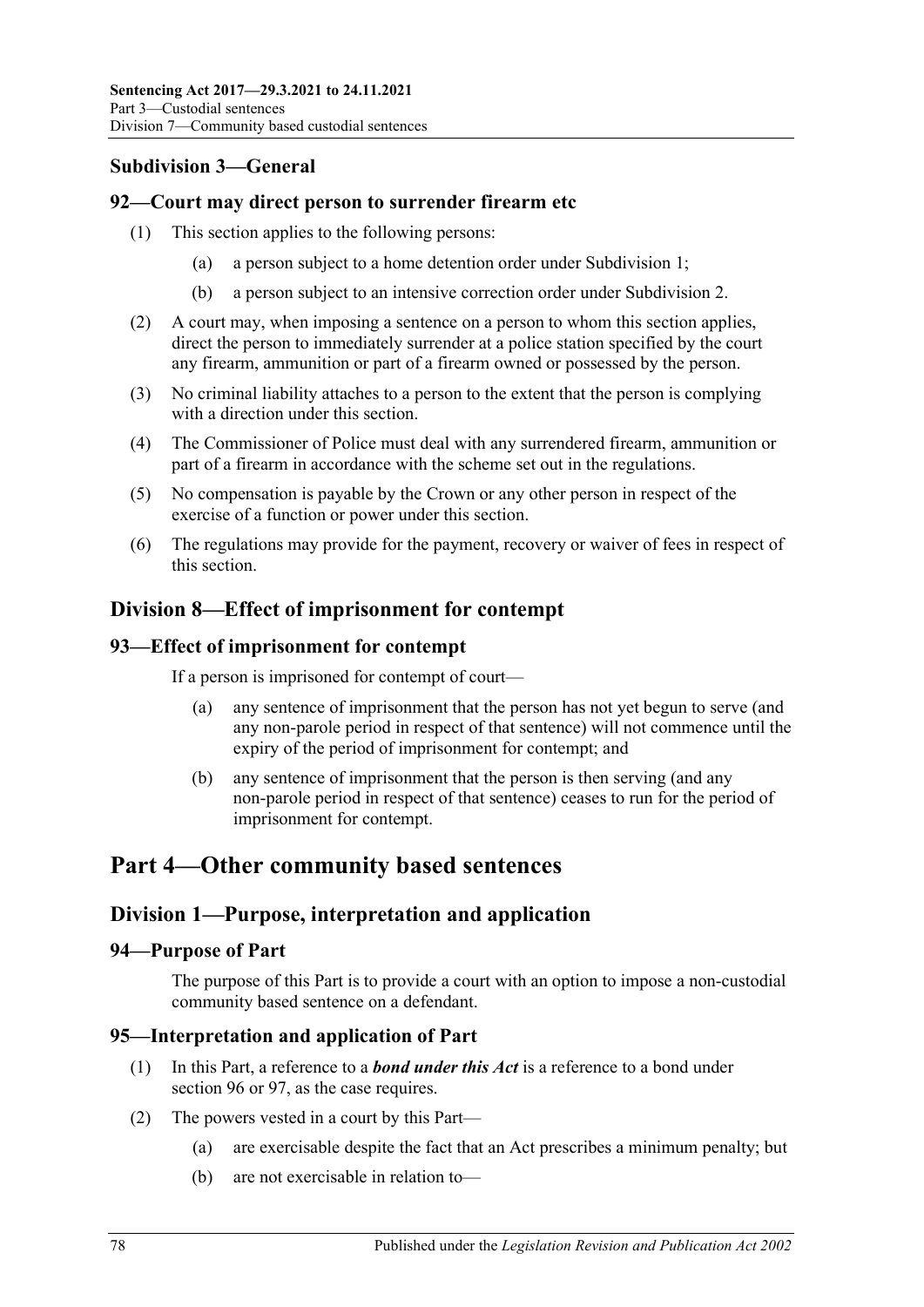- (i) murder or treason; or
- (ia) an offence involving a terrorist act; or
- (ii) any other offence in respect of which an Act expressly prohibits the reduction, mitigation or substitution of penalties or sentences.
- (3) In [subsection](#page-77-0)  $(2)$ —

*Act* includes a statutory instrument;

*terrorist act* has the same meaning as in Part 5.3 of the *Criminal Code* of the Commonwealth.

- (4) For the purposes of this Part, a reference to an *offence of murder* includes—
	- (a) an offence of conspiracy to murder; and
	- (b) an offence of aiding, abetting, counselling or procuring the commission of murder.

#### **Division 2—Bonds, community service and supervision in community**

#### <span id="page-78-3"></span><span id="page-78-0"></span>**96—Suspension of imprisonment on defendant entering into bond**

- (1) Subject to this section, if a court has imposed a sentence of imprisonment on a defendant, the court may, if it thinks that good reason exists for doing so, suspend the sentence on condition that the defendant enter into a bond—
	- (a) to be of good behaviour; and
	- (b) to comply with the conditions of the bond referred to in [subsection](#page-78-1) (2); and
	- (c) to comply with any other conditions of the bond as the court thinks appropriate and specifies in the bond.
- <span id="page-78-6"></span><span id="page-78-1"></span>(2) Subject to this Act, a bond under this section is subject to the following conditions:
	- (a) a condition prohibiting the defendant from possessing a firearm or ammunition or any part of a firearm;
	- (b) a condition requiring the defendant to submit to such tests (including testing without notice) for gunshot residue as may be reasonably required by a person or class of persons or body specified by the court.
- <span id="page-78-5"></span><span id="page-78-4"></span><span id="page-78-2"></span>(3) A sentence of imprisonment may not be suspended under this section if the defendant is being sentenced—
	- (a) to a sentence of imprisonment that is to be served cumulatively on another term of imprisonment, or concurrently with another term of imprisonment then being served, or about to be served, by the defendant; or
	- (b) as an adult to a period of imprisonment of 2 years or more for a prescribed designated offence; or
	- (ba) as an adult for a serious sexual offence; or
	- (c) as an adult for a serious and organised crime offence or specified offence against police; or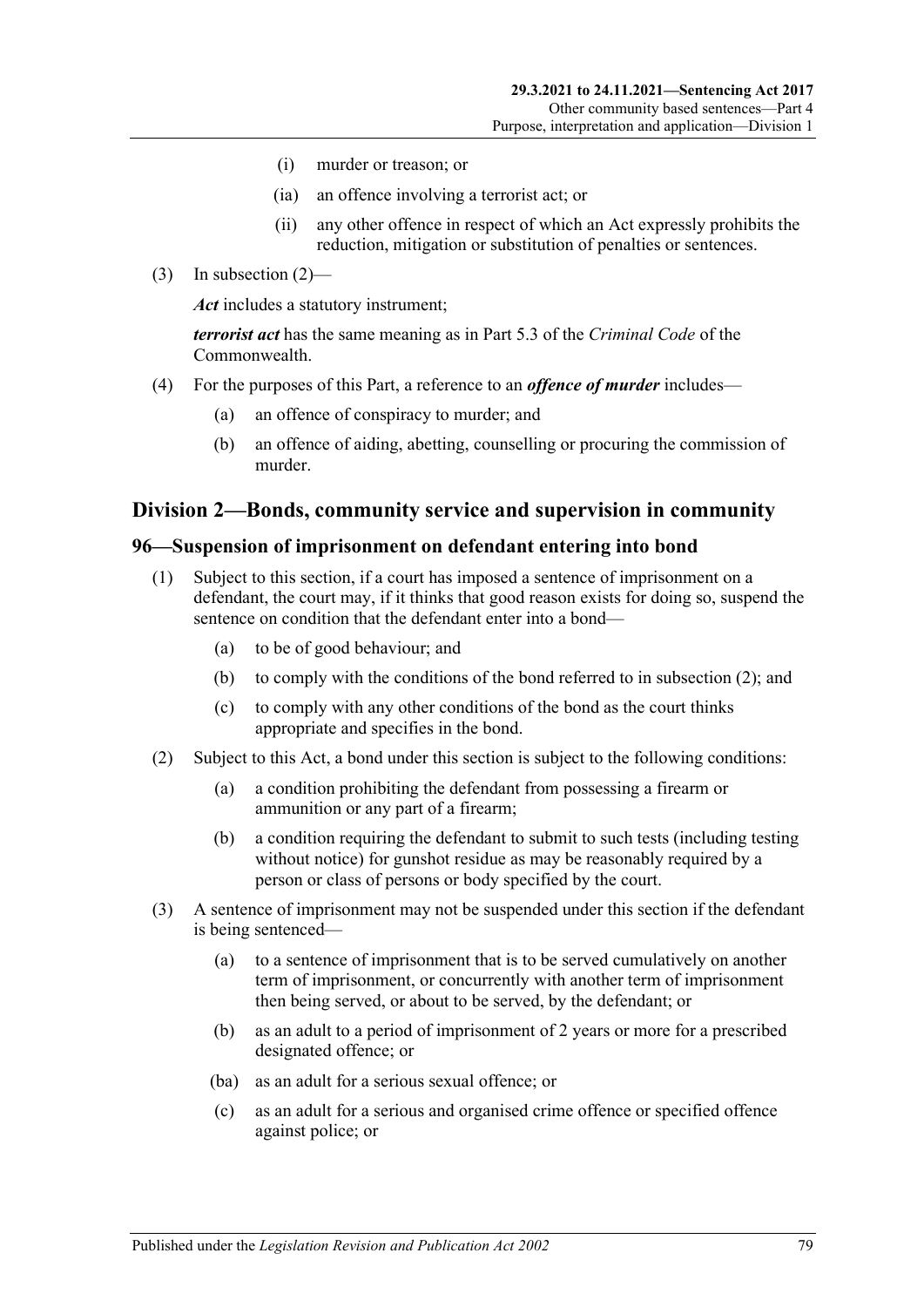- <span id="page-79-0"></span>(d) as an adult for a designated offence and, during the 5 year period immediately preceding the date on which the relevant offence was committed, a court has suspended a sentence of imprisonment or period of detention imposed on the defendant for a designated offence.
- <span id="page-79-1"></span>(4) Despite [subsection](#page-78-2)  $(3)(a)$ , if the period of imprisonment to which a defendant is liable under 1 or more sentences is more than 3 months but less than 12 months, the sentencing court may, by order—
	- (a) direct that the defendant serve a specified period (being not less than 1 month) of the imprisonment in prison; and
	- (b) suspend the remainder of the sentence on condition that the defendant enter into a bond of a kind described in [subsection](#page-78-3) (1) that will have effect on the defendant's release from prison.
- <span id="page-79-2"></span>(5) Despite [subsection](#page-78-4) (3)(b), if a defendant is being sentenced as an adult to a period of imprisonment of 2 years or more for a prescribed designated offence, the sentencing court may, by order—
	- (a) direct that the defendant serve a specified period of the imprisonment in prison (which, if a non-parole period has been fixed in respect of the defendant, must be a period that is one-fifth of the non-parole period fixed); and
	- (b) suspend the remainder of the sentence on condition that the defendant enter into a bond of a kind described in [subsection](#page-78-3) (1) that will have effect on the defendant's release from prison.
- (6) Despite [subsection](#page-78-5)  $(3)(c)$  and  $(d)$ , the court may, if satisfied that exceptional circumstances exist for doing so—
	- (a) suspend a sentence of imprisonment imposed on a defendant for a serious and organised crime offence or specified offence against police, or for a designated offence in the circumstances described in [subsection](#page-79-0) (3)(d), on condition that the defendant enter into a bond of a kind described in [subsection](#page-78-3) (1): or
	- (b) make an order under [subsection](#page-79-1) (4) in respect of a defendant being sentenced for a serious and organised crime offence or specified offence against police, or for a designated offence in the circumstances described in [subsection](#page-79-0) (3)(d), if the period of imprisonment to which the defendant is liable under 1 or more sentences is more than 3 months but less than 12 months.
- (8) If a probationer under a bond entered into under this section complies with the conditions of the bond, the sentence of imprisonment is, on the expiration of the bond, wholly extinguished.
- (9) In this section—

*designated offence* means any of the following offences under the *[Criminal Law](http://www.legislation.sa.gov.au/index.aspx?action=legref&type=act&legtitle=Criminal%20Law%20Consolidation%20Act%201935)  [Consolidation Act](http://www.legislation.sa.gov.au/index.aspx?action=legref&type=act&legtitle=Criminal%20Law%20Consolidation%20Act%201935) 1935*:

- (a) an offence under section 13 or 13A;
- (b) an offence under section 19;
- (c) an offence under section 19AA;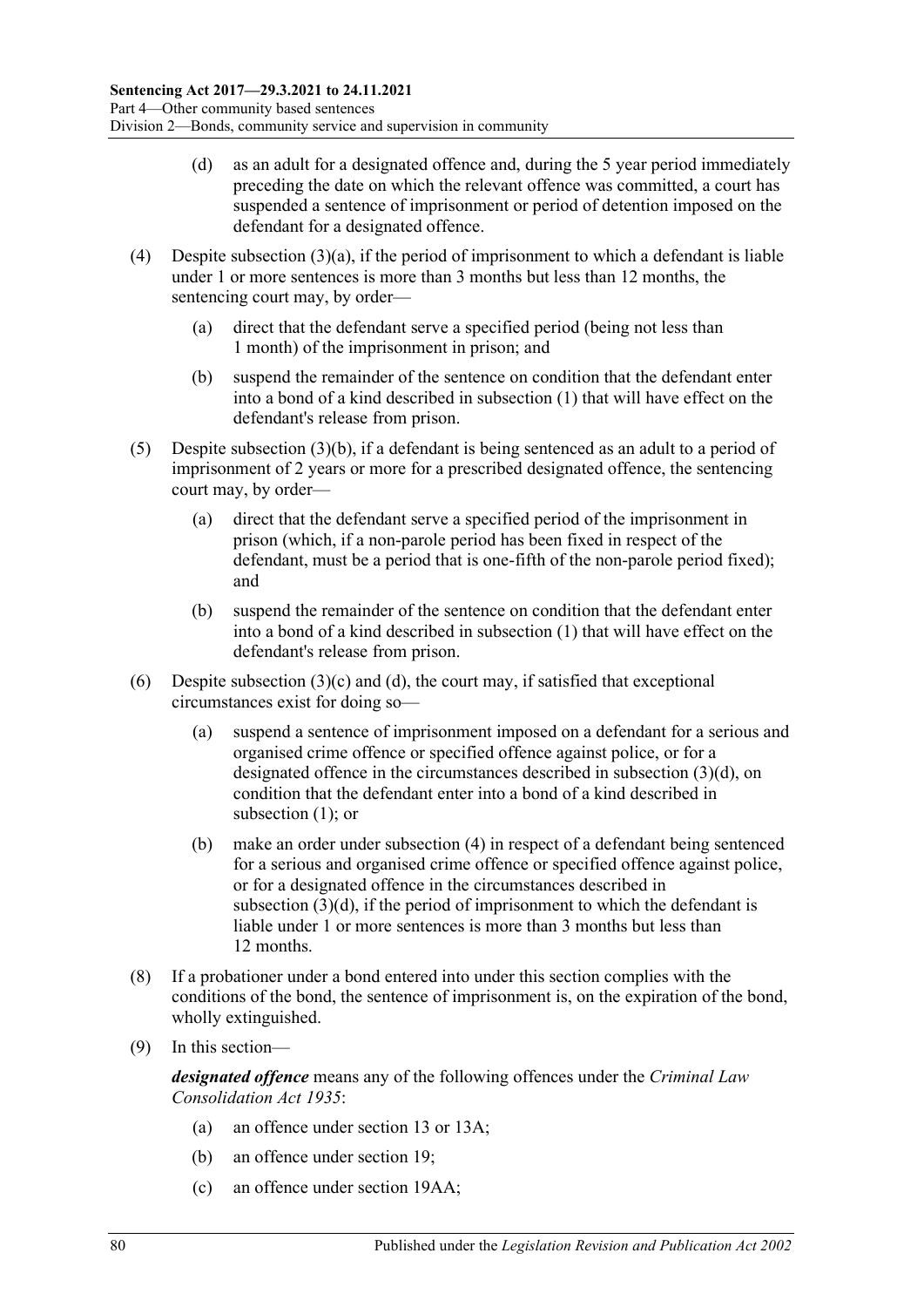- (d) an offence under section 19AC;
- (e) an offence under section 19A;
- (f) an offence under section 23 or 24;
- (g) an offence under section 29A;
- (ga) an offence against section  $20AA(1)$ , (2) or (4);
- (h) an offence under section 39;
- (j) an offence under section 137;
- (k) an offence under section 170;
- (l) an offence under section 270B if the offence against the person to which that section applies is a relevant offence referred to in a preceding paragraph;

*foster parent*, of a child, includes—

- (a) an approved carer of the child; and
- (b) a person in whose care the child is placed under section 77 of the *[Children](http://www.legislation.sa.gov.au/index.aspx?action=legref&type=act&legtitle=Children%20and%20Young%20People%20(Safety)%20Act%202017) [and Young People \(Safety\) Act](http://www.legislation.sa.gov.au/index.aspx?action=legref&type=act&legtitle=Children%20and%20Young%20People%20(Safety)%20Act%202017) 2017*;

*prescribed designated offence* means an offence under section 13 or 23 of the *[Criminal Law Consolidation Act](http://www.legislation.sa.gov.au/index.aspx?action=legref&type=act&legtitle=Criminal%20Law%20Consolidation%20Act%201935) 1935*;

#### *serious and organised crime offence* means—

- (a) any of the following offences under the *[Criminal Law Consolidation](http://www.legislation.sa.gov.au/index.aspx?action=legref&type=act&legtitle=Criminal%20Law%20Consolidation%20Act%201935)  Act [1935](http://www.legislation.sa.gov.au/index.aspx?action=legref&type=act&legtitle=Criminal%20Law%20Consolidation%20Act%201935)*:
	- (i) an offence under section 83E;
	- (ii) an aggravated offence under section 172 or 251, where the aggravating circumstances of the offence are the circumstances referred to in section  $5AA(1)(ga)(i)$  or (ii) of that Act;
	- (iii) an offence under section 244 or 245; or
- (b) any of the following offences under the *[Controlled Substances Act](http://www.legislation.sa.gov.au/index.aspx?action=legref&type=act&legtitle=Controlled%20Substances%20Act%201984) 1984*:
	- (i) an offence under section 32(1);
	- (ii) an aggravated offence under section  $32(2)$ ,  $32(2a)$  or  $32(3)$ ;
	- (iii) an offence under section 33(1);
	- (iv) an aggravated offence under section  $33(2)$  or  $33(3)$ ;
	- (v) an aggravated offence under section  $33A(1)$ ,  $33A(2)$ ,  $33A(3)$ ,  $33A(4)$ or 33A(5);
	- (vi) an offence under section 33F, 33G or 33H;

<span id="page-80-0"></span>*serious sexual offence* means—

 $(a)$ 

- (i) any of the following offences under the *[Criminal Law Consolidation](http://www.legislation.sa.gov.au/index.aspx?action=legref&type=act&legtitle=Criminal%20Law%20Consolidation%20Act%201935)  Act [1935](http://www.legislation.sa.gov.au/index.aspx?action=legref&type=act&legtitle=Criminal%20Law%20Consolidation%20Act%201935)* where the maximum penalty prescribed for the offence is, or includes, imprisonment for at least 5 years:
	- (A) an offence under section 48 (rape);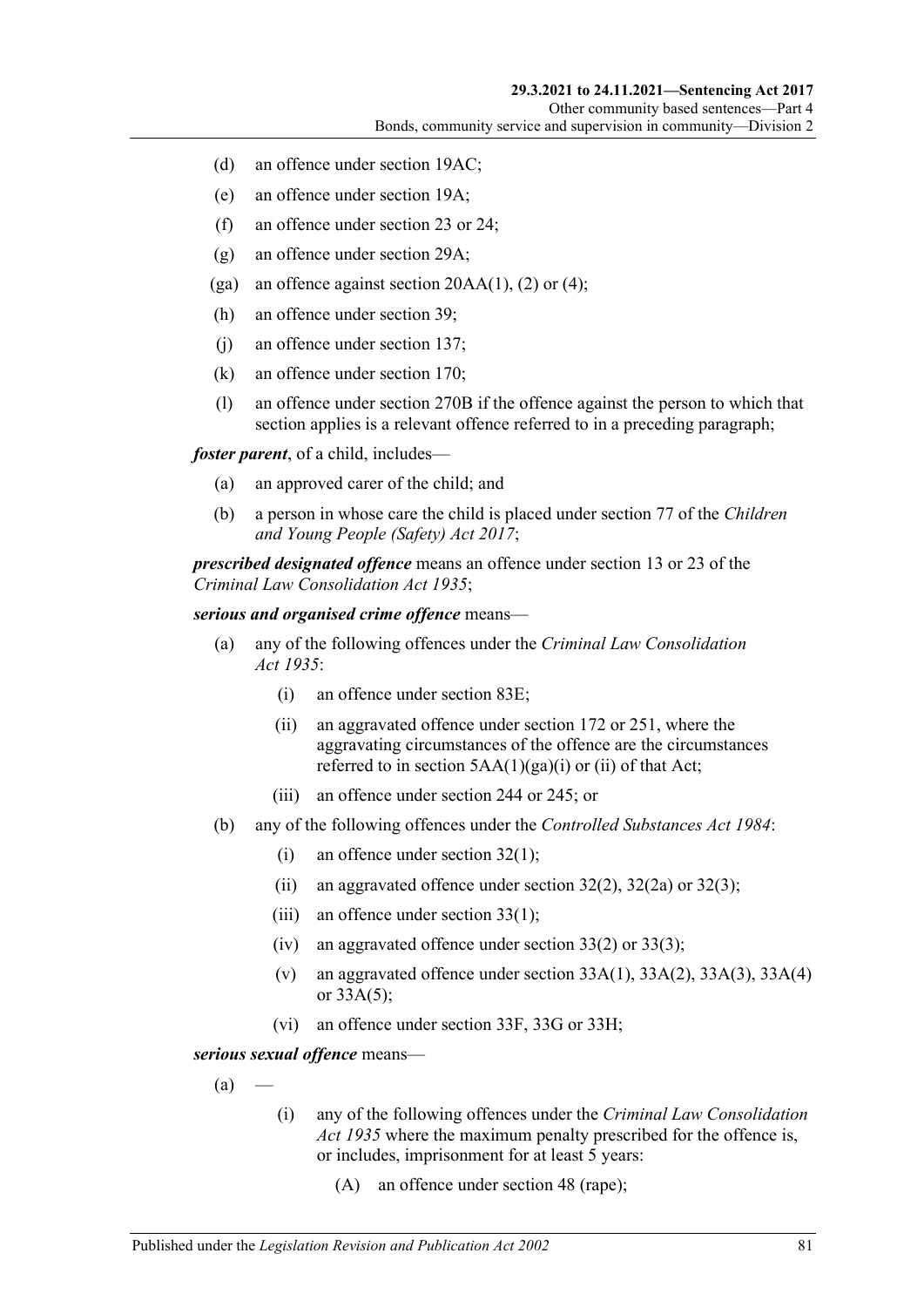- (B) an offence under section 48A (compelled sexual manipulation);
- (C) an offence under section 50 (persistent sexual abuse of a child);
- (D) an offence under section 51 (sexual exploitation of person with a cognitive impairment);
- (E) an offence under section 59 (abduction);
- (F) an offence under section 60 (procuring sexual intercourse);
- (G) an offence under section 66 (sexual servitude and related offences);
- (H) an offence under section 67 (deceptive recruiting for commercial sexual services);
- (I) an offence under section 68 (use of children in commercial sexual services);
- (J) an offence under section 72 (incest);
- (K) an offence against a corresponding previous enactment substantially similar to an offence referred to in any of the preceding subsubparagraphs;
- (L) an attempt to commit or an assault with intent to commit any of the offences referred to in any of the preceding subsubparagraphs; or
- (ii) any of the following offences under the *[Criminal Law Consolidation](http://www.legislation.sa.gov.au/index.aspx?action=legref&type=act&legtitle=Criminal%20Law%20Consolidation%20Act%201935)  Act [1935](http://www.legislation.sa.gov.au/index.aspx?action=legref&type=act&legtitle=Criminal%20Law%20Consolidation%20Act%201935)* where the maximum penalty prescribed for the offence is, or includes, imprisonment for at least 5 years:
	- (A) an offence under section 49 (unlawful sexual intercourse), other than an offence that occurred in prescribed circumstances;
	- (B) an offence under section 56 (indecent assault), other than an offence that occurred in prescribed circumstances;
	- (C) an offence under section 58 (gross indecency), other than an offence that occurred in prescribed circumstances;
	- (D) an offence under section 63 (production or dissemination of child exploitation material), other than an offence that occurred in prescribed circumstances;
	- (E) an offence under section 63B (procuring child to commit an indecent act etc), other than an offence that occurred in prescribed circumstances; or
- (iii) an offence against a corresponding previous enactment substantially similar to an offence referred to in either of the preceding subparagraphs; or
- (iv) an attempt to commit or an assault with intent to commit any of the offences referred to in any of the preceding subparagraphs; or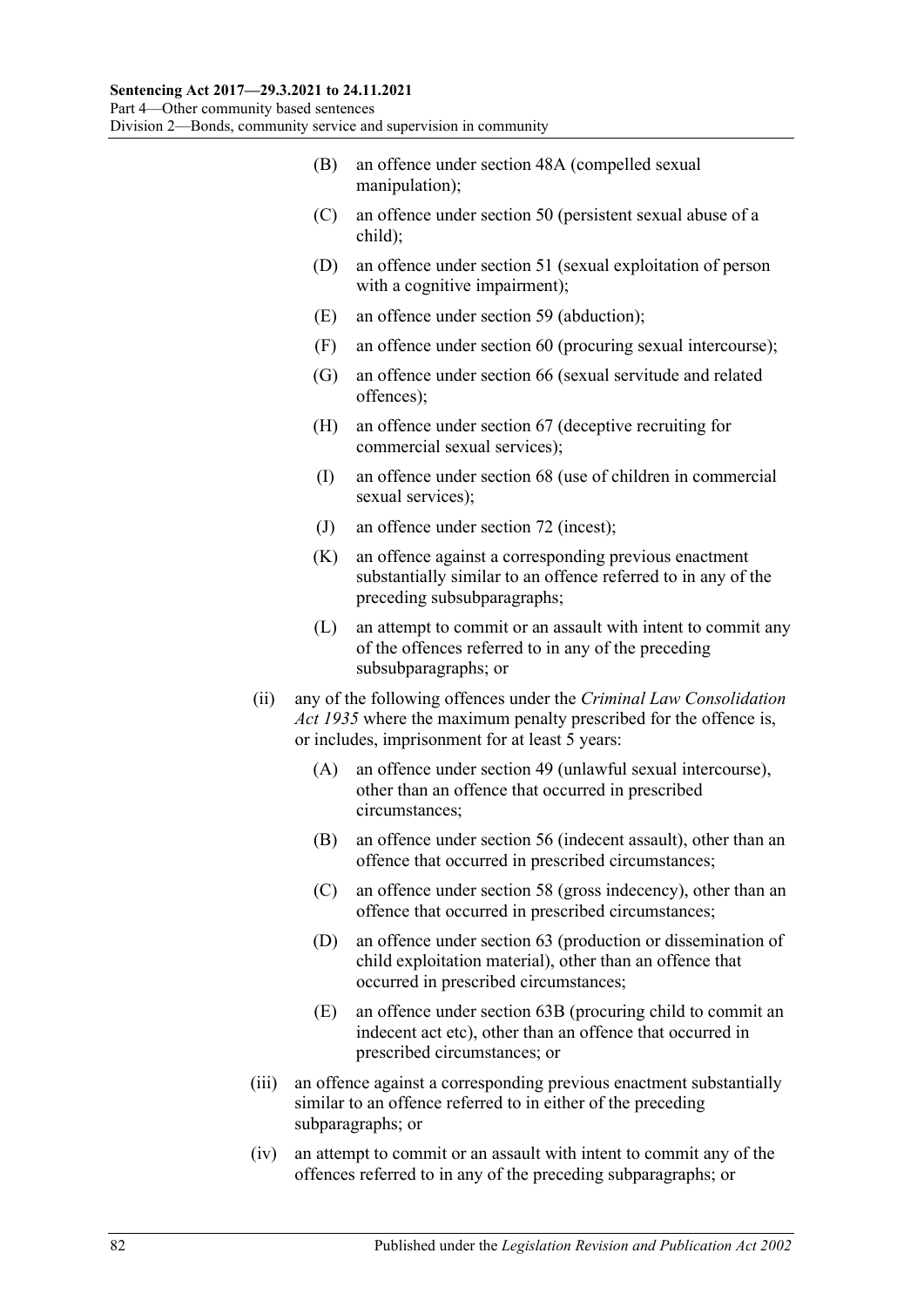(b) an offence against the law of another State or a Territory corresponding to an offence referred to in [paragraph](#page-80-0) (a);

#### *specified offence against police* means—

- (a) an aggravated offence under section 23(1) or 23(3) of the *[Criminal Law](http://www.legislation.sa.gov.au/index.aspx?action=legref&type=act&legtitle=Criminal%20Law%20Consolidation%20Act%201935)  [Consolidation Act](http://www.legislation.sa.gov.au/index.aspx?action=legref&type=act&legtitle=Criminal%20Law%20Consolidation%20Act%201935) 1935* where the aggravating circumstances of the offence are the circumstances referred to in section 5AA(1)(c) of that Act and the victim is a police officer; or
- (b) an offence of attempted murder or attempted manslaughter under the *[Criminal Law Consolidation Act](http://www.legislation.sa.gov.au/index.aspx?action=legref&type=act&legtitle=Criminal%20Law%20Consolidation%20Act%201935) 1935* where the victim is a police officer and the offender committed the offence—
	- (i) knowing the victim to be acting in the course of the victim's official duty; or
	- (ii) in retribution for something the offender knows or believes to have been done by the victim in the course of the victim's official duty.
- <span id="page-82-0"></span>(10) For the purposes of this section, an offence occurred in *prescribed circumstances* if—
	- (a) the defendant was, at the time of the offence, 20 years of age or less; and
	- (b) the circumstances of the offending, including the victim's age and the age difference between the defendant and the victim, are such that it is appropriate that the sentence be suspended; and
	- (c) the defendant was not, at the time of the offence, a person in a position of authority in relation to the victim.
- (11) For the purposes of [subsection](#page-82-0) (10), a person is in *a position of authority* in relation to a victim (the *child*) if—
	- (a) the person is a teacher and the child is a pupil of the teacher or of a school at which the teacher works; or
	- (b) the person is a parent, step-parent, guardian or foster parent of the child or the de facto partner or domestic partner of a parent, step-parent, guardian or foster parent of the child; or
	- (c) the person provides religious, sporting, musical or other instruction to the child; or
	- (d) the person is a religious official or spiritual leader (however described and including lay members and whether paid or unpaid) in a religious or spiritual group attended by the child; or
	- (e) the person is a health professional or social worker providing professional services to the child; or
	- (f) the person is responsible for the care of the child and the child has a cognitive impairment; or
	- (g) the person is employed or providing services in a correctional institution (within the meaning of the *[Correctional Services Act](http://www.legislation.sa.gov.au/index.aspx?action=legref&type=act&legtitle=Correctional%20Services%20Act%201982) 1982*) or a training centre (within the meaning of the *[Young Offenders Act](http://www.legislation.sa.gov.au/index.aspx?action=legref&type=act&legtitle=Young%20Offenders%20Act%201993) 1993*), or is a person engaged in the administration of those Acts, acting in the course of the person's duties in relation to the child; or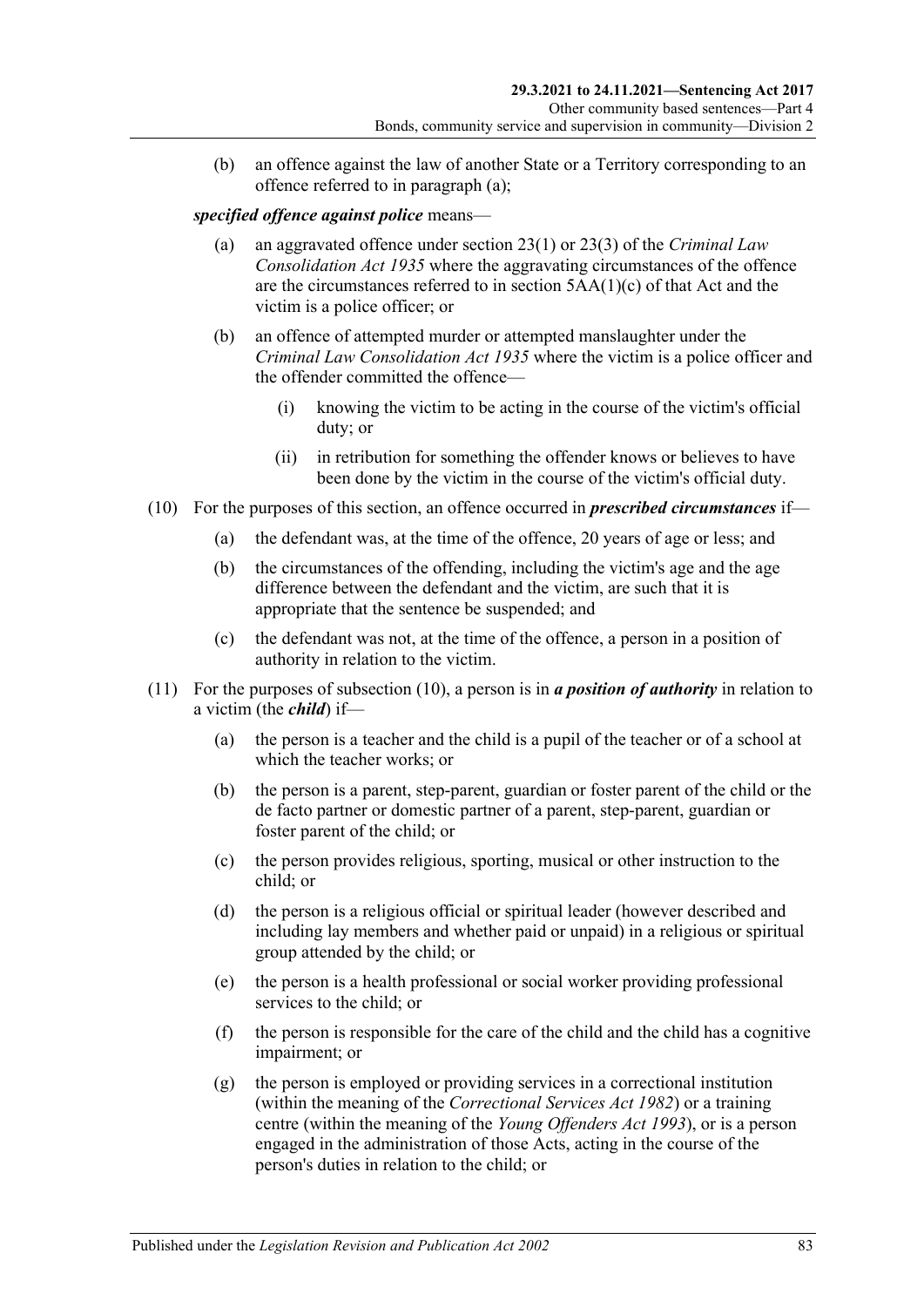- (h) the person is employed or providing services in a licensed children's residential facility (within the meaning of the *[Children and Young People](http://www.legislation.sa.gov.au/index.aspx?action=legref&type=act&legtitle=Children%20and%20Young%20People%20(Safety)%20Act%202017)  [\(Safety\) Act](http://www.legislation.sa.gov.au/index.aspx?action=legref&type=act&legtitle=Children%20and%20Young%20People%20(Safety)%20Act%202017) 2017*), or a residential care facility or other facility established under section 36 of the *[Family and Community Services Act](http://www.legislation.sa.gov.au/index.aspx?action=legref&type=act&legtitle=Family%20and%20Community%20Services%20Act%201972) 1972*, or is a person engaged in the administration of those Acts, acting in the course of the person's duties in relation to the child; or
- (i) the person is an employer of the child or other person who has the authority to determine significant aspects of the child's terms and conditions of employment or to terminate the child's employment (whether the child is being paid in respect of that employment or is working in a voluntary capacity).
- (12) A description of an offence appearing in brackets in this section is for convenience of reference only.

#### <span id="page-83-0"></span>**97—Discharge of other defendants on entering into good behaviour bond**

- <span id="page-83-1"></span>(1) If a court finds a person guilty of an offence, the court may, if it thinks that good reason exists for doing so, discharge the defendant with or without recording a conviction, and without imposing any other penalty, on condition that the defendant enter into a bond—
	- (a) to be of good behaviour; and
	- (b) to comply with the other conditions (if any) included in the bond; and
	- (c) if the terms of the bond so require, to appear before the court for sentence, or conviction and sentence, if the defendant fails during the term of the bond to comply with a condition of the bond.
- (2) However, if the defendant is not to be so required to appear before the court, the court cannot impose any conditions under [subsection](#page-83-1) (1)(b).
- (3) If a defendant is discharged on a bond under this section—
	- (a) no fresh prosecution may be commenced in respect of the offence; and
	- (b) the defendant will only be liable to sentence, or conviction and sentence, if the defendant fails to comply with a condition of the bond and the terms of the bond require the defendant to appear before the court for sentencing in that event.

#### **98—Conditions of bonds under this Act**

- (1) Subject to this Act, a bond under this Act may include such of the following conditions as the court thinks appropriate and directs be included:
	- (a) a condition requiring the defendant to be under the supervision of a community corrections officer for a specified period;
	- (b) a condition requiring the defendant to reside with a specified person or in a specified place or area;
	- (c) a condition requiring the defendant not to reside with a specified person or in a specified place or area;
	- (d) a condition requiring the defendant to perform a specified number of hours of community service;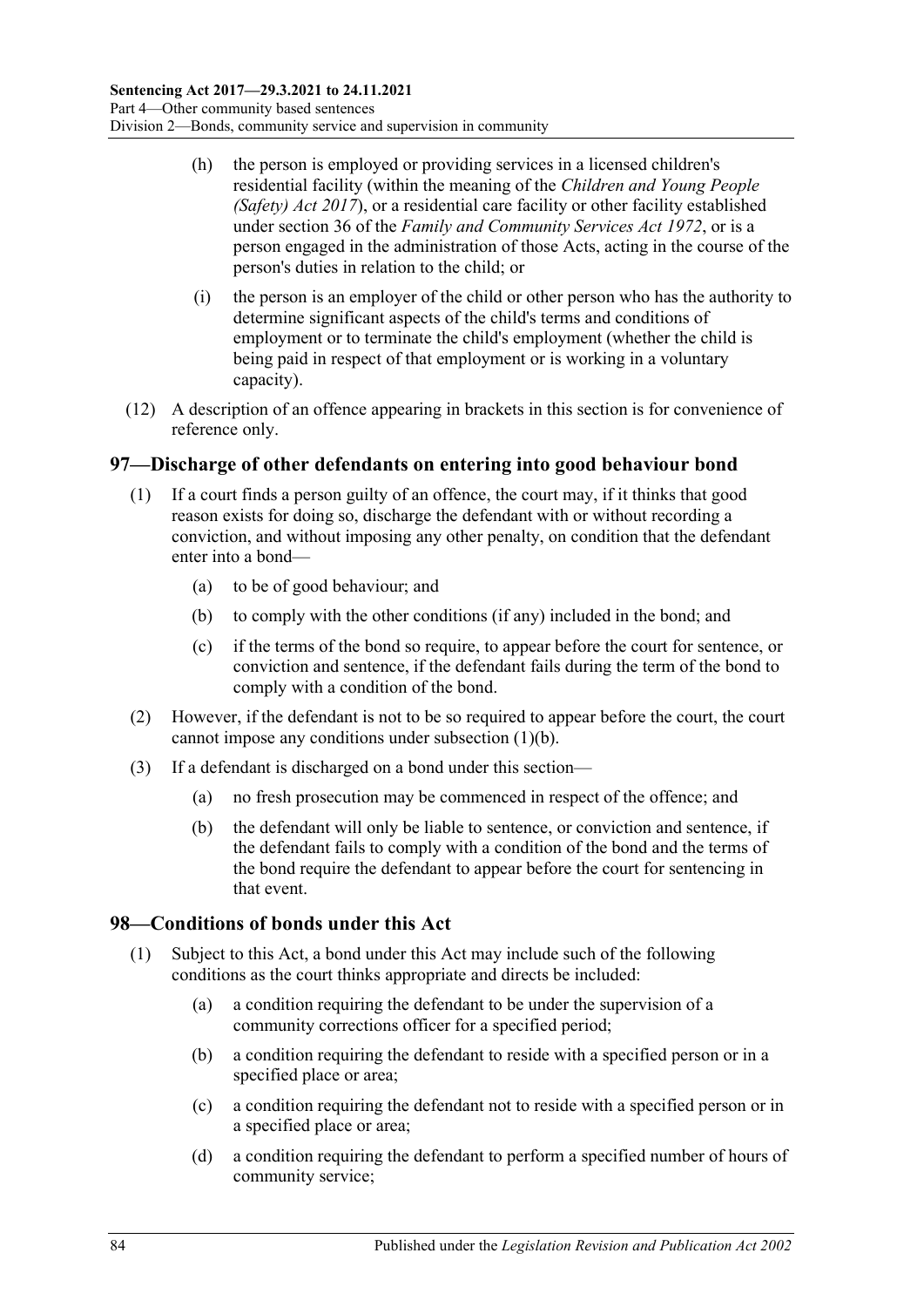- (e) a condition requiring the defendant to undertake an intervention program;
- (f) a condition requiring the defendant to undergo medical or psychiatric treatment in accordance with the terms of the bond;
- (g) a condition requiring the defendant to abstain from drugs of a specified class (including alcohol);
- (h) a condition requiring the person to submit to such tests (including testing without notice) relating to drug use as a community corrections officer may reasonably require;
- (i) a condition requiring the defendant—
	- (i) to restore misappropriated property to any person apparently entitled to possession of it; or
	- (ii) to pay compensation of a specified amount to any person for injury, loss or damage resulting from the offence;
- (j) a condition requiring the defendant to attend and complete, within the term of the bond or such lesser period as the court may specify, a specified education program approved by the Attorney-General for the offence of which the defendant has been found guilty;
- (k) a condition requiring the defendant to comply with—
	- (i) regulations (if any) made for the purposes of this section; or
	- (ii) the lawful directions of the CE;
- (l) any other condition that the court thinks appropriate and specifies in the bond.
- (2) A court must not include a condition (whether under this or any other section) requiring the defendant to reside with a specified person or in a specified place unless the court is satisfied that accommodation is available for the defendant with that person or in that place and that the accommodation is suitable in all the circumstances.
- (3) A court must not include a condition requiring the defendant to undergo specified medical or psychiatric treatment unless it is satisfied that treatment of the nature specified in the bond has been recommended for the defendant by a legally qualified medical practitioner and is available to the defendant.
- (4) The following provisions apply in relation to an education program approved or to be approved for the purposes of this section:
	- (a) the Attorney-General may approve such a program unconditionally or subject to such conditions as the Attorney-General thinks fit and specifies in the instrument of approval;
	- (b) the Attorney-General may, by written notice to the program provider, revoke an approval or vary the conditions of an approval;
	- (c) any fees for undertaking an approved education program are to be borne by the defendant, subject to any relief from payment given by the program provider in accordance with conditions imposed by the Attorney-General under this subsection.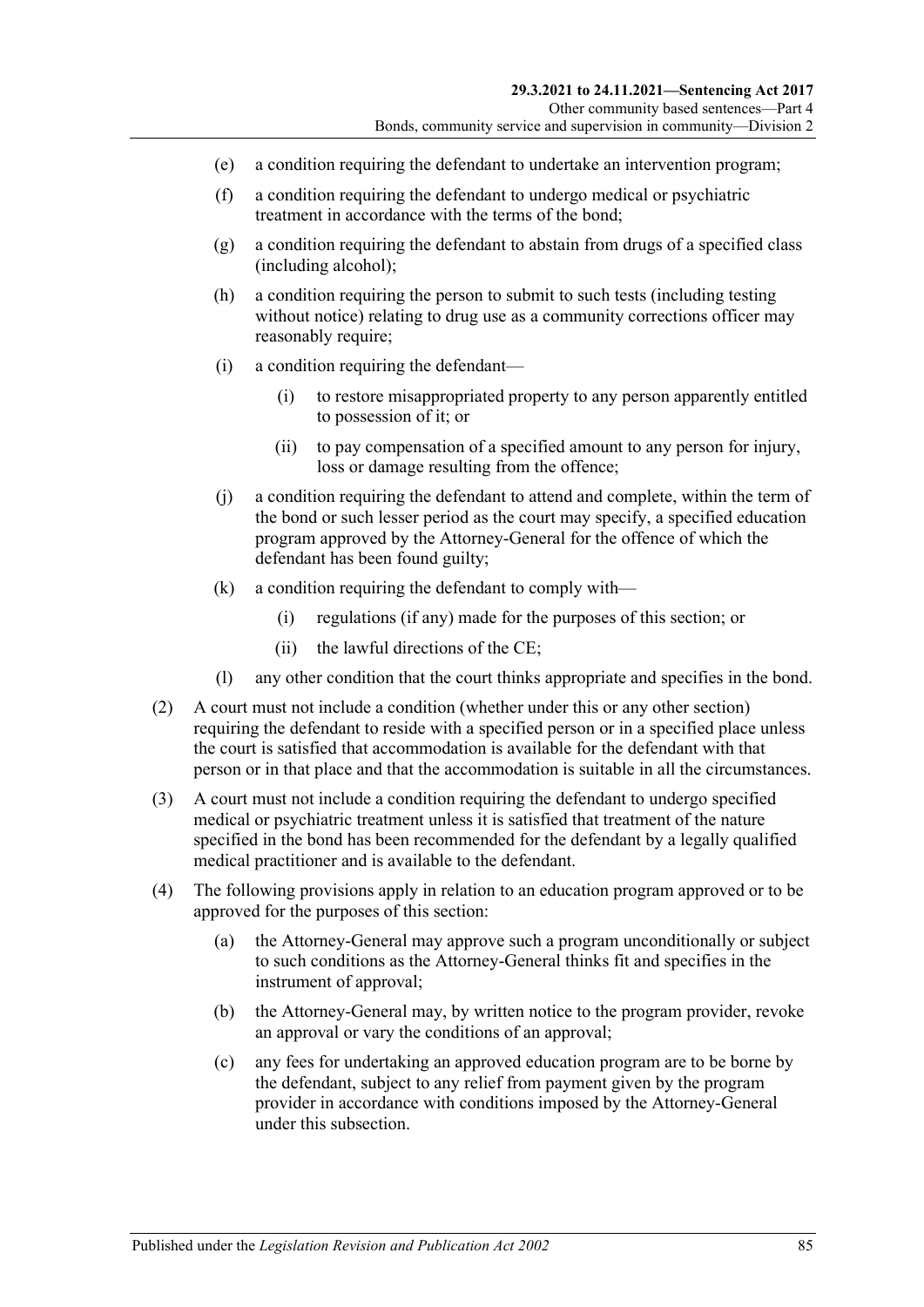- (5) Before the court imposes a condition requiring a defendant to undertake an intervention program, the court must satisfy itself that—
	- (a) the defendant is eligible for the services to be included on the program in accordance with applicable eligibility criteria (if any); and
	- (b) the services are available for the defendant at a suitable time and place.
- (6) The court may make appropriate orders for assessment of a defendant to determine—
	- (a) a form of intervention program that is appropriate for the defendant; and
	- (b) the defendant's eligibility for the services included on the program,

and may release the defendant on bail on condition that the defendant undertake the assessment as ordered.

- (7) A certificate apparently signed by—
	- (a) an intervention program manager as to—
		- (i) whether the services to be included on an intervention program are available for a particular person and, if so, when and where they will be available; or
		- (ii) whether a particular person is eligible for the services to be included on the program; or
	- (b) a community corrections officer as to whether a particular person has complied with conditions regulating the person's participation in an intervention program,

is admissible as evidence of the matter so certified.

#### **99—Term of bond**

Subject to this Act, a bond under this Act is effective for the term that is specified in the bond.

#### **100—Guarantors etc**

- (1) If the court thinks it appropriate—
	- (a) a bond under this Act may oblige the defendant to pay a sum specified in the bond in the event of non-compliance with a condition of the bond; and
	- (b) the court may require the defendant to find 1 or more guarantors of such an obligation.
- $(2)$  A court—
	- (a) may require a defendant to find 1 or more persons to guarantee the defendant's compliance with the conditions of the bond; and
	- (b) if such a requirement is made, must specify the amount that any such guarantor will be liable to pay in the event of the defendant's non-compliance with a condition of the bond.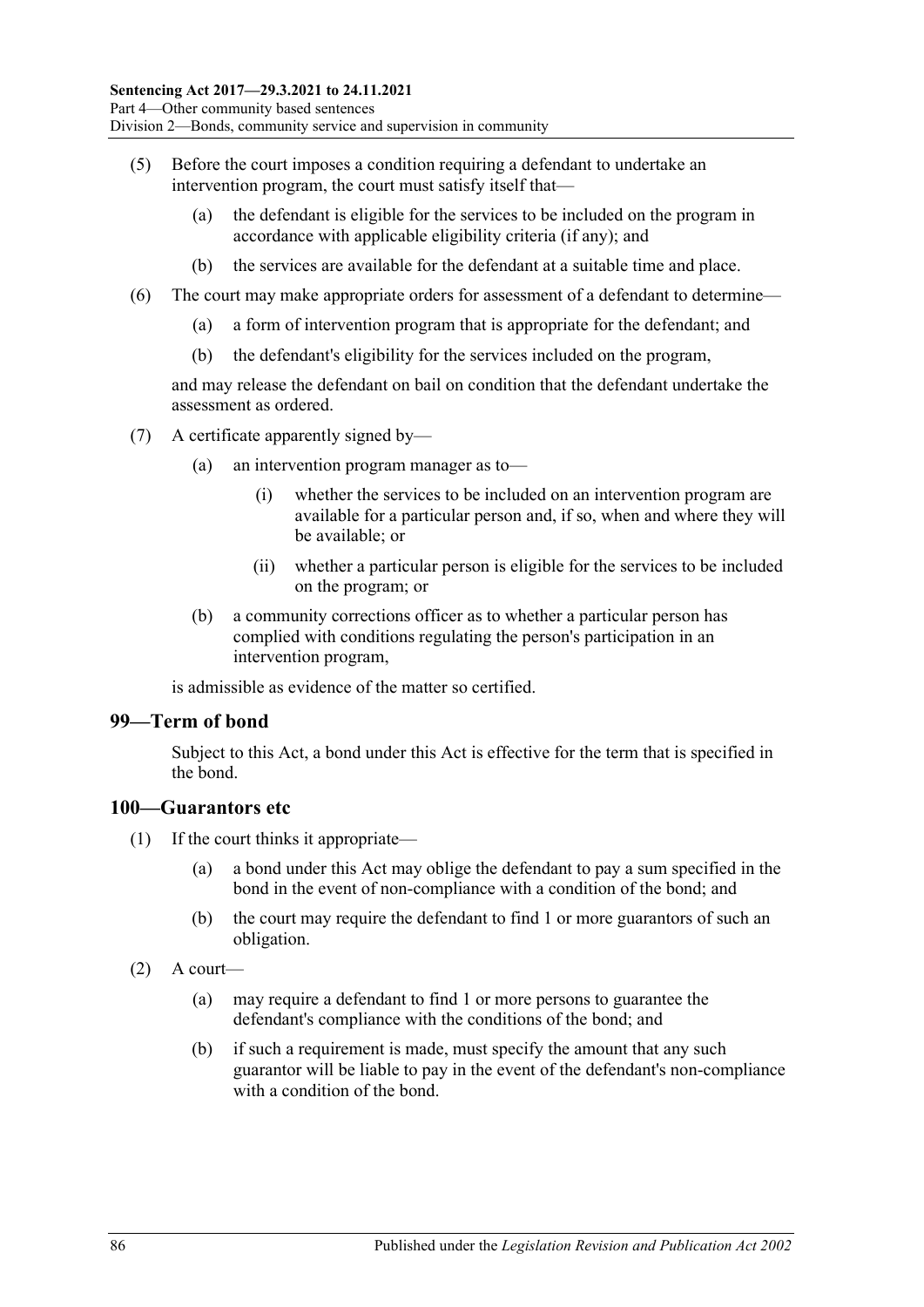#### **101—Court may direct person to surrender firearm etc**

- (1) A probative court may, in relation to a bond that is subject to the condition imposed by section [96\(2\)\(a\),](#page-78-6) direct the probationer to immediately surrender at a police station specified by the court any firearm, ammunition or part of a firearm owned or possessed by the probationer.
- (2) No criminal liability attaches to a person to the extent that the person is complying with a direction under this section.
- (3) The Commissioner of Police must deal with any surrendered firearm, ammunition or part of a firearm in accordance with the scheme set out in the regulations.
- (4) No compensation is payable by the Crown or any other person in respect of the exercise of a function or power under this section.
- (5) The regulations may provide for the payment, recovery or waiver of fees in respect of this section.

#### **102—Court to provide CE with copy of court order**

If a defendant enters into a bond under this Act, the conditions of a bond are varied, the term of a bond is extended, or a bond is discharged, the court must notify the CE of the terms of the bond, variation or extension, or of the discharge, as the case may require.

#### <span id="page-86-0"></span>**103—Variation or discharge of bond**

- (1) A probative court may, on the application of a probationer or the Minister for Correctional Services, vary or revoke a condition of a bond under this Act.
- (2) If, on an application for variation under [subsection](#page-86-0) (1), a probative court extends, beyond the term of the bond, the period within which community service is to be performed by the probationer, the term of the bond is extended accordingly.
- (3) A probative court cannot extend the period within which community service is to be performed by more than 6 months.
- (4) A probative court may only vary or revoke the conditions imposed by [section](#page-78-1) 96(2) on a bond if the court is satisfied, by evidence given on oath, that—
	- (a) there are cogent reasons to do so; and
	- (b) the possession of a firearm, ammunition or part of a firearm by the probationer does not represent an undue risk to the safety of the public.
- (5) Subject to [subsection](#page-87-0) (6), if the Minister for Correctional Services is satisfied, on the application of a probationer—
	- (a) that it is no longer necessary for the probationer to remain under supervision; and
	- (b) that it would not be in the best interests of the probationer to remain under supervision,

the Minister may, by instrument in writing, waive the obligation of the probationer to comply any further with the condition requiring supervision.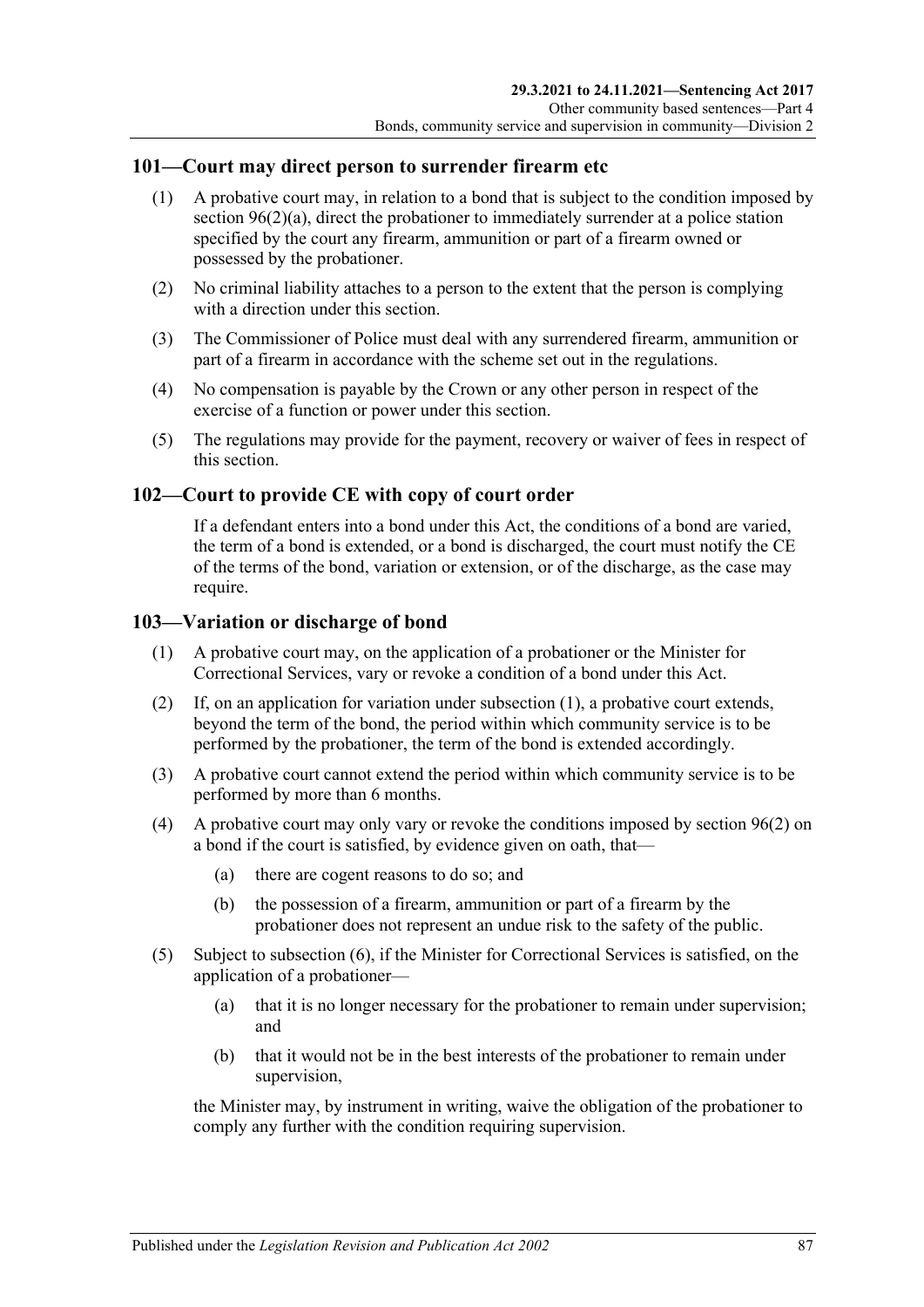- <span id="page-87-0"></span>(6) The Minister for Correctional Services must, before deciding whether to waive the obligation of a probationer to comply any further with a condition requiring supervision, take into account the likely impact on a victim to which this subsection applies if the probationer is no longer required to remain under supervision.
- (7) [Subsection](#page-87-0) (6) applies to a victim in respect of whom a victim impact statement was provided to the sentencing court when the probationer was sentenced.
- (8) If a probative court is satisfied, on the application of a probationer, that it is no longer necessary for the probationer to remain subject to the bond, the court may, by order, discharge the bond.

## **104—Court to be notified if suitable community service placement not available**

- <span id="page-87-1"></span>(1) If the CE, on being notified that a court has made an order for community service or included in a bond a condition requiring the performance of community service, is of the opinion that suitable community service work cannot be found for the defendant, whether because of the defendant's physical or mental disability, the location of the defendant, or for some other reason, the CE must notify the court in writing of that fact.
- (2) On receiving a notification under [subsection](#page-87-1) (1), the court may discharge the community service order or revoke the condition (as the case may be) and may require the defendant to appear before the court for further order.

## <span id="page-87-2"></span>**105—Provisions relating to community service**

- (1) The following provisions apply if a court imposes a sentence of community service, or includes in a bond a condition requiring the performance of community service:
	- (a) the court must specify the number of hours of community service to be performed by the person to whom the sentence relates, being not less than 15 or more than 300;
	- (b) the court must not specify a number of hours of community service to be performed by a person who is already performing, or is liable to perform, community service, where the aggregate of that number and the number of hours previously specified would exceed 300;
	- (c) the court must specify a period, not exceeding 18 months, within which the community service is to be performed;
	- (d) the person is required to report to a specified place not later than 2 working days after the date of the order unless, within that period, the person receives a notice from the CE to the contrary;
	- (e) the person is required to perform community service for not less than 4 hours each week and on such day, or days, as the community corrections officer to whom the person is assigned may direct;
	- (f) the person may not, except in circumstances approved by the Minister for Correctional Services, be required to perform community service for a continuous period exceeding 7.5 hours;
	- (g) if on any day a period of community service is to exceed 4 continuous hours, the next hour must be a meal break;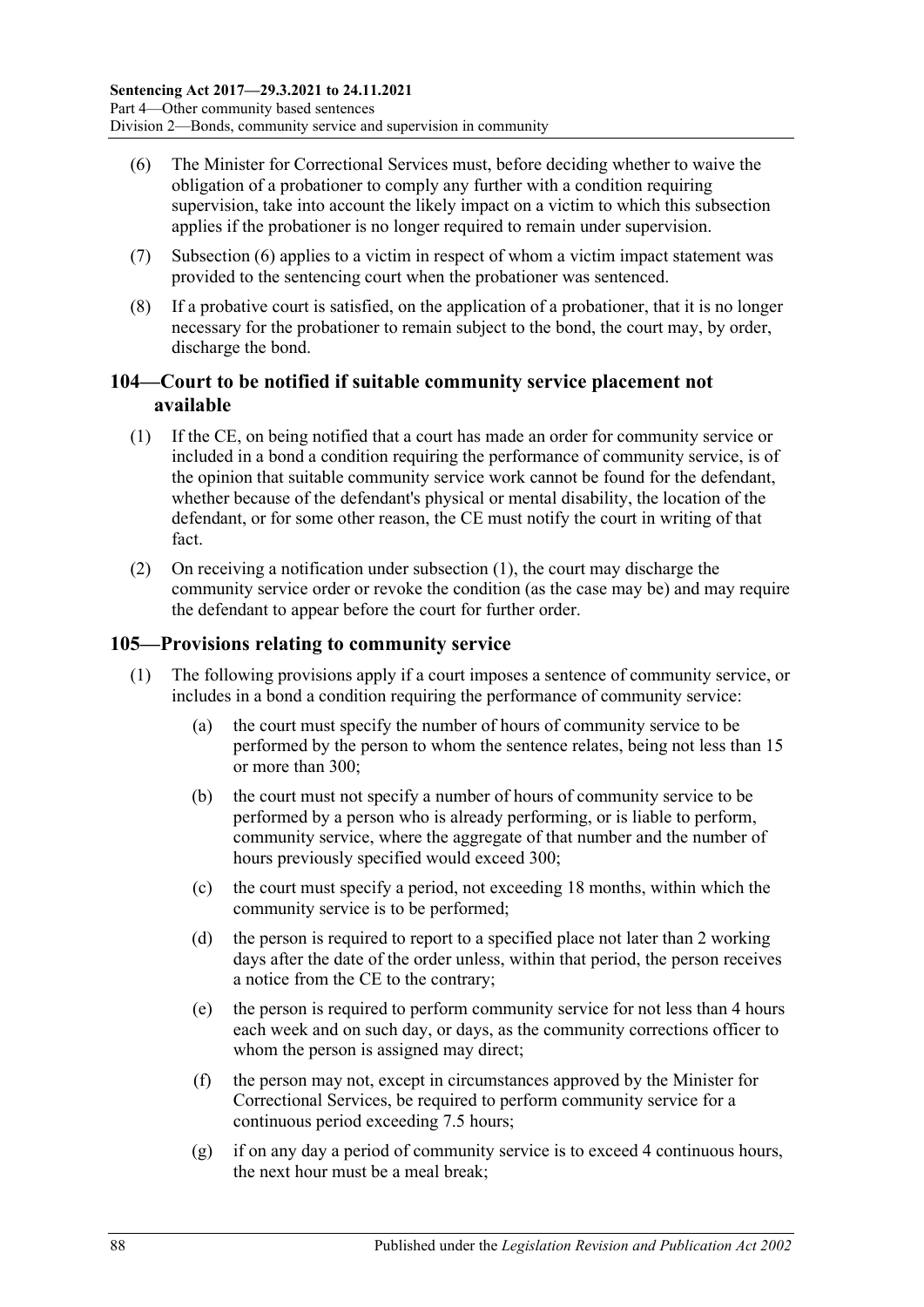- (h) the person may not be required to perform community service at a time that would interfere with the person's remunerated employment or with a course of training or instruction relating to, or likely to assist the person to obtain, remunerated employment, or that would cause unreasonable disruption of the person's commitments in caring for the person's dependants;
- (i) the person may not be required to perform community service at a time that would cause the person to offend against a rule of a religion that the person practises;
- (j) the attendance of the person at any educational or recreational course of instruction approved by the Minister for Correctional Services will be taken to be performance of community service;
- (k) the person will not be remunerated for the performance of community service under the order;
- (l) the person must obey the lawful directions of the community corrections officer to whom the person is assigned.
- (2) This section does not apply in relation to the performance of community service by a youth.

#### **106—Provisions relating to supervision in the community**

- (1) A court may, in addition to sentencing a defendant to community service—
	- (a) order that the defendant be under the supervision of a community corrections officer for the duration of the sentence; and
	- (b) make such other orders as the court thinks necessary for securing compliance with this Part.
- (2) The following provisions apply if a court makes an order, or includes a condition in a bond, requiring the person to whom the order or bond relates to be under the supervision of a community corrections officer:
	- (a) the court must, in the case of a probationer, specify the period during which the probationer is to be under supervision;
	- (b) the person is required to report to a specified place not later than 2 working days after the date of the order or bond unless, within that period, the defendant receives a notice from the CE to the contrary;
	- (c) the person must obey the lawful directions of the community corrections officer to whom the person is assigned;
	- (d) the person must not, during the period of supervision, leave the State for any reason except in accordance with the written permission of the CE.

#### **107—CE must assign community corrections officer**

- (1) The CE must, on receiving a copy of an order or a bond requiring supervision or the performance of community service (and may, after then, from time to time) assign the person to whom the bond or order relates to a community corrections officer.
- (2) The CE must ensure that the person is notified in writing of the name of the community corrections officer to whom the person has been assigned and, if necessary, of the place and time at which the person must first report to that officer.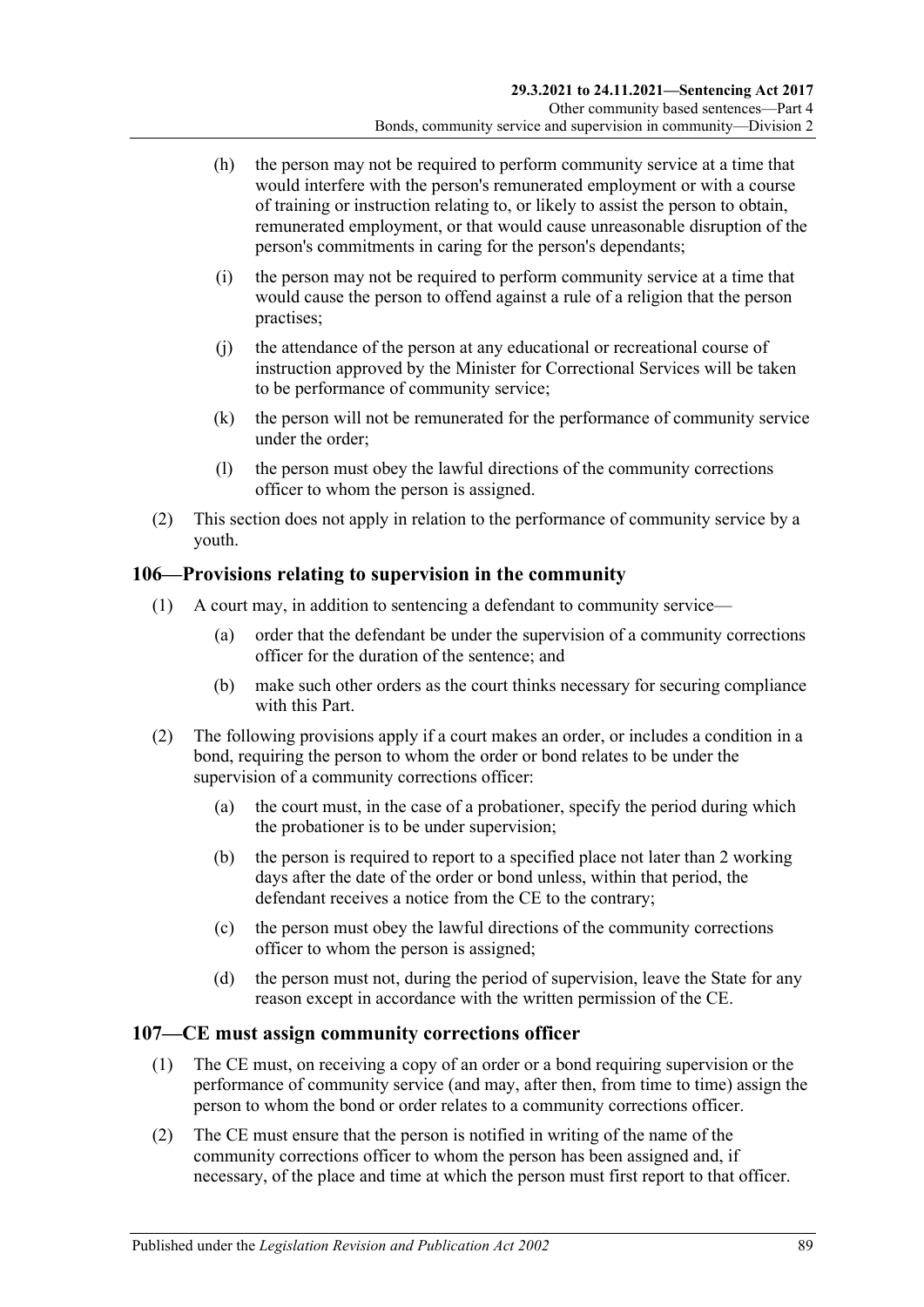(3) It is the duty of a community corrections officer to endeavour to ensure that any person assigned to the officer complies with the conditions of the bond or order.

#### **108—Community corrections officer to give reasonable directions**

- (1) A community corrections officer responsible for supervising a person in the community—
	- (a) must give reasonable directions to the person requiring the person to report to the officer on a regular basis; and
	- (b) may give reasonable directions to the person—
		- (i) requiring the person to notify the officer of any change in the person's place of residence or employment; or
		- (ii) requiring the person to reside, or not to reside, in any particular place or area or with any particular person; or
		- (iii) requiring the person to take up, or not to take up, any particular employment, to be punctual in reporting to work or not to give up some particular employment; and
	- (c) may give the person other directions of a kind authorised by the Minister for Correctional Services, either generally or in relation to that person.
- (2) If the person is required to perform community service, the community corrections officer may also give reasonable directions to the person—
	- (a) requiring the person to report to a community service centre or other place at certain times; or
	- (b) requiring the person to perform certain projects or tasks as community service; or
	- (c) requiring the person to undertake or participate in courses of instruction at a community service centre or other place; or
	- (d) requiring the person to behave in a particular manner while undertaking community service.

#### <span id="page-89-0"></span>**110—Variation of community service order**

- (1) If, on the application of a person required to perform community service under a bond or an order of a court, the Minister for Correctional Services is satisfied that—
	- (a) the person will not complete the community service in the time provided for in the order or the bond; and
	- (b) sufficient reason exists for the person not being able to complete the community service in the required time,

the Minister may, by instrument in writing, extend the period within which the person must complete the performance of the community service.

(2) The court that ordered a person to perform community service, or a court of coordinate jurisdiction, may, on application by the person or the Minister for Correctional Services, vary the terms of the order for community service, or vary or revoke an ancillary order.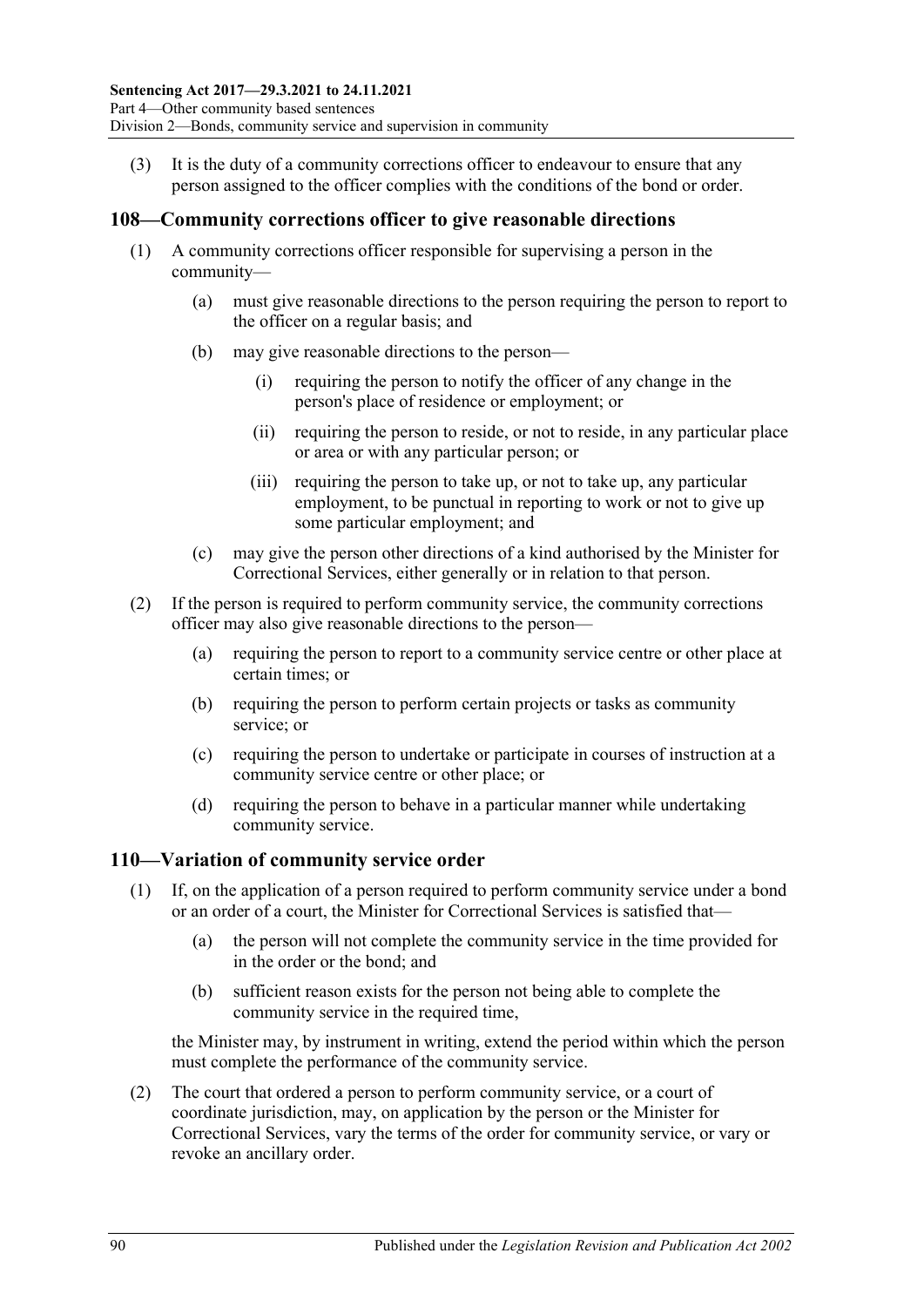- (3) The period within which community service must be performed cannot be extended under this section, whether by the Minister or the court, by a period exceeding 6 months, or periods that, in aggregate, exceed 6 months.
- (4) If the Minister extends the period within which a person must complete the performance of community service under an order or a bond, the order or bond will be taken to have been amended accordingly.
- (5) The Minister must notify the probative or sentencing court of any exercise of powers under [subsection](#page-89-0) (1).

#### <span id="page-90-0"></span>**111—Power of Minister to cancel unperformed hours of community service**

- (1) If, on the application of a person required to perform community service under a bond or an order of a court, the Minister for Correctional Services is satisfied that—
	- (a) although some hours of community service remain unperformed, the person has substantially complied with the requirement; and
	- (b) there is no apparent intention on the person's part to deliberately evade the person's obligations under the bond or order; and
	- (c) sufficient reason exists for not insisting on performance of some or all of those hours,

the Minister may, by instrument in writing, waive compliance with the requirement to perform those hours, or a specified number of them.

- (2) The Minister cannot exercise powers under [subsection](#page-90-0) (1) to waive performance of more than 10 hours under the 1 bond or order.
- (3) The Minister must notify the probative or sentencing court of any exercise of powers under [subsection](#page-90-0) (1).

## **112—Power of Minister in relation to default in performance of community service**

- <span id="page-90-1"></span>(1) If the Minister for Correctional Services is satisfied that a person who is required to perform community service has failed to obey a direction given by the community corrections officer to whom the person is assigned, the Minister, instead of commencing proceedings for breach of order or bond, may, by notice in writing served personally, increase the number of hours of community service that the person is required to perform.
- (2) If the Minister increases the hours of community service to be performed under an order or a bond, the order or bond will be taken to have been amended accordingly.
- (3) The number of hours of community service may not be increased under [subsection](#page-90-1) (1) by more than 24 in aggregate, but such an increase may be made despite the fact that its effect is to increase the total number of hours to be performed beyond the normal limit.
- (4) If the Minister for Correctional Services is satisfied that a person has failed to comply with an order or a bond requiring performance of community service, the Minister may, by notice in writing served personally or by post, suspend the operation of the order or the relevant condition of the bond until proceedings for breach of the community service order or bond have been determined.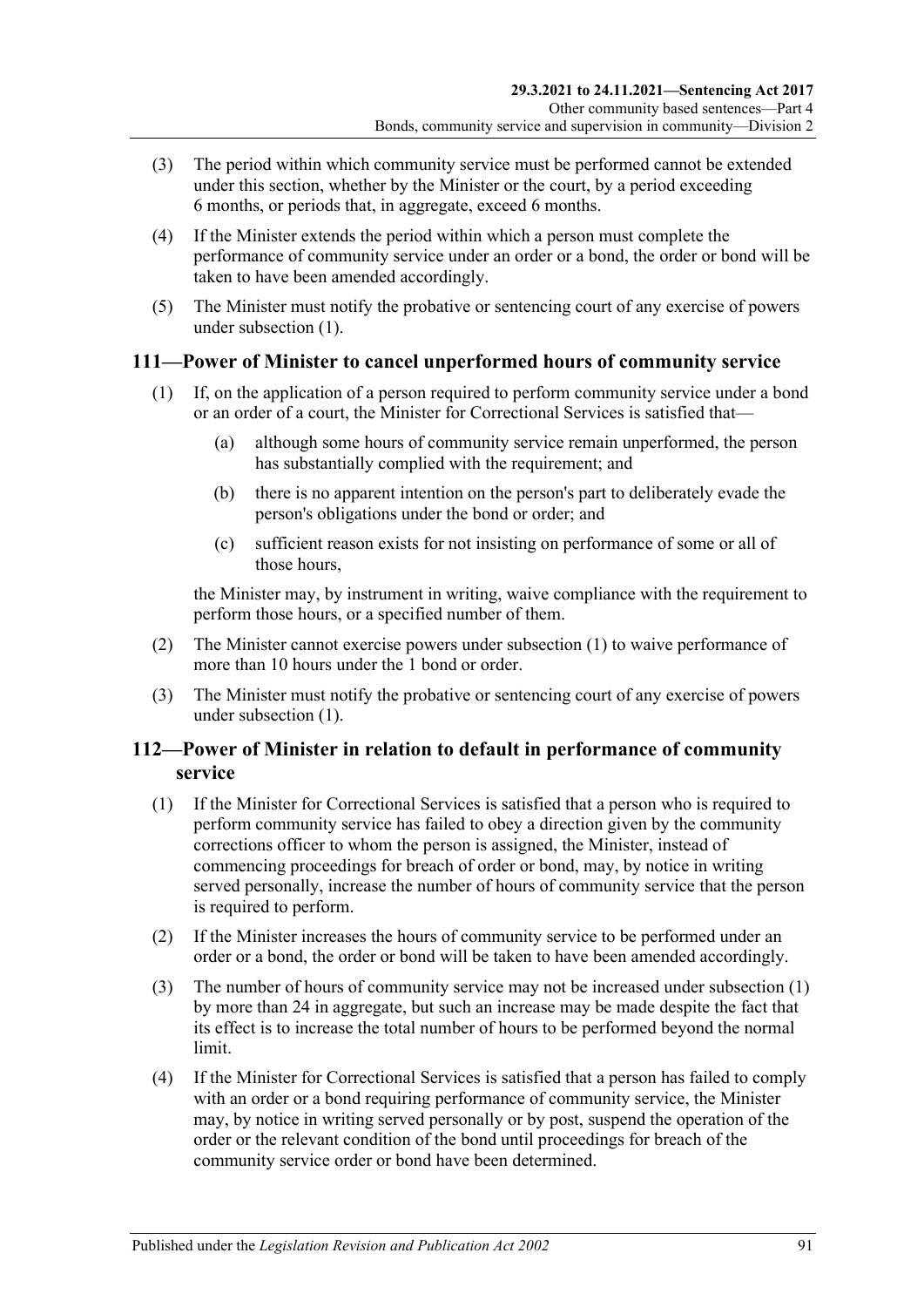## **Division 3—Enforcement of bonds, community service orders and other orders of a non-pecuniary nature**

## **Subdivision 1—Bonds**

#### **113—Non-compliance with bond**

- (1) If it appears to a probative court, by evidence given on oath, that a probationer may have failed to comply with a condition of the probationer's bond, the court—
	- $(a)$  may—
		- (i) issue a summons to the probationer requiring the probationer to appear before the court at the time and place specified in the summons; or
		- (ii) issue a warrant for the probationer's arrest; and
	- (b) may issue a summons to a guarantor.
- (2) If a person fails to appear before the court as required by a summons issued under this section, the court may issue a warrant for the person's arrest.
- (3) If a person is arrested pursuant to a warrant issued under this section, the person must be brought before the probative court or the Magistrates Court not later than the next working day and may be remanded in custody or released on bail pending determination of the proceedings.
- (4) If a probationer is found guilty of an offence by a court of a superior jurisdiction to that of the probative court, being an offence committed during the term of the bond, any proceedings for breach of condition arising out of the offence are to be taken in the court of superior jurisdiction.
- (5) If a probationer is found guilty of an offence by a court of an inferior jurisdiction to that of the probative court, being an offence committed during the term of the bond, the court of an inferior jurisdiction must—
	- (a) sentence the probationer for the offence and remand the probationer to the probative court to be dealt with for breach of the conditions of the bond; or
	- (b) remand the probationer to the probative court to be sentenced for the offence and dealt with for breach of the conditions of the bond.
- (6) The court dealing with a probationer for breach of condition must hear any evidence adduced tending to establish that the probationer has failed to comply with a condition of the bond and any evidence or representations that the probationer may wish to adduce or make in reply.
- (7) In this section—

*court of an inferior jurisdiction* means—

- (a) if the probative court is the Supreme Court—the District Court or the Magistrates Court;
- (b) if the probative court is the District Court—the Magistrates Court;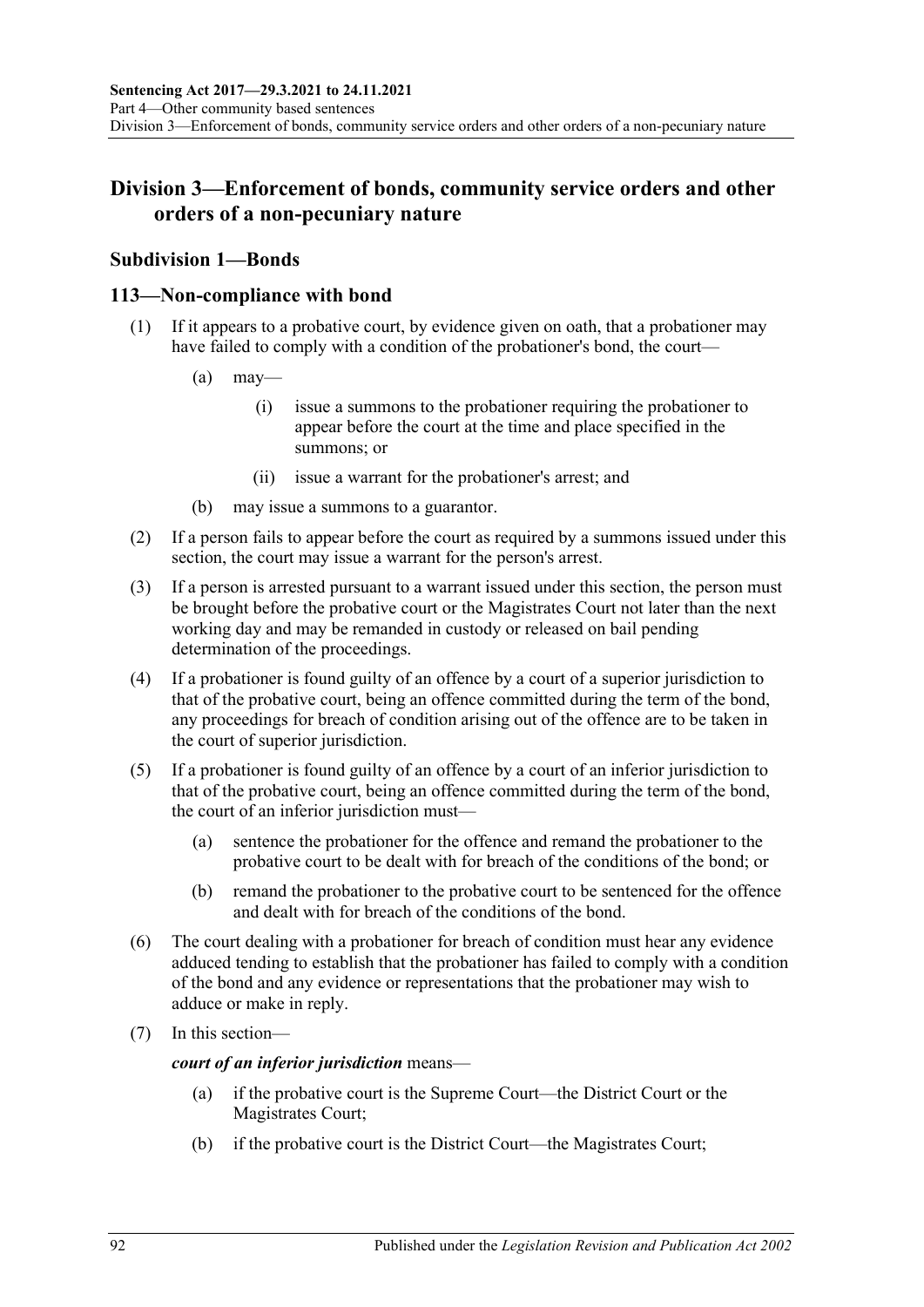#### *court of a superior jurisdiction* means—

- (a) if the probative court is the Magistrates Court—the Supreme Court or the District Court;
- (b) if the probative court is the District Court—the Supreme Court.

#### **114—Orders that court may make on breach of bond**

- <span id="page-92-1"></span>(1) If the court is satisfied that the probationer has failed to comply with a condition of the bond, the court—
	- (a) may, if the bond requires the probationer to pay a sum in the event of non-compliance with a condition of the bond, order the probationer to pay the whole or a part of that sum; or
	- (b) may order a guarantor to pay the whole or a part of the amount due under the guarantee; or
	- (c) may, if the probationer has not been sentenced for the original offence and the terms of the bond require the defendant to appear before the court for sentencing in the event of failure to comply with a condition of the bond—
		- (i) sentence the probationer for the offence, or convict and sentence the probationer for the offence, as the case may require; or
		- (ii) if the court is satisfied that the failure of the probationer to comply with the conditions of the bond was trivial or that there are proper grounds on which the failure should be excused, refrain from taking any action in respect of the failure; or
	- (d) if the probationer has been sentenced to imprisonment for the original offence and that sentence has been suspended—must, subject to [subsection](#page-92-0) (3), revoke the suspension and order that the sentence be carried into effect.
- (2) The court may not order a person to pay an amount pursuant to [subsection](#page-92-1)  $(1)(a)$ unless the court is satisfied that—
	- (a) the person has, or will within a reasonable time have, the means to pay the amount; and
	- (b) payment of the amount would not unduly prejudice the welfare of dependants of the person.
- <span id="page-92-0"></span>(3) If a probationer is subject to a suspended sentence of imprisonment and the court is satisfied that the failure of the probationer to comply with the conditions of the bond was trivial or that there are proper grounds on which the failure should be excused, the court may refrain from revoking the suspension and—
	- (a) in the case of a bond requiring performance of community service—may—
		- (i) extend the term of the bond by such period (not exceeding 12 months) as the court thinks fit; or
		- (ii) extend the period within which any uncompleted hours of community service must be performed by not more than 6 months; or
		- (iii) if the period within which the community service must be performed has expired, impose a period of not more than 6 months within which any uncompleted hours of community service must be performed; or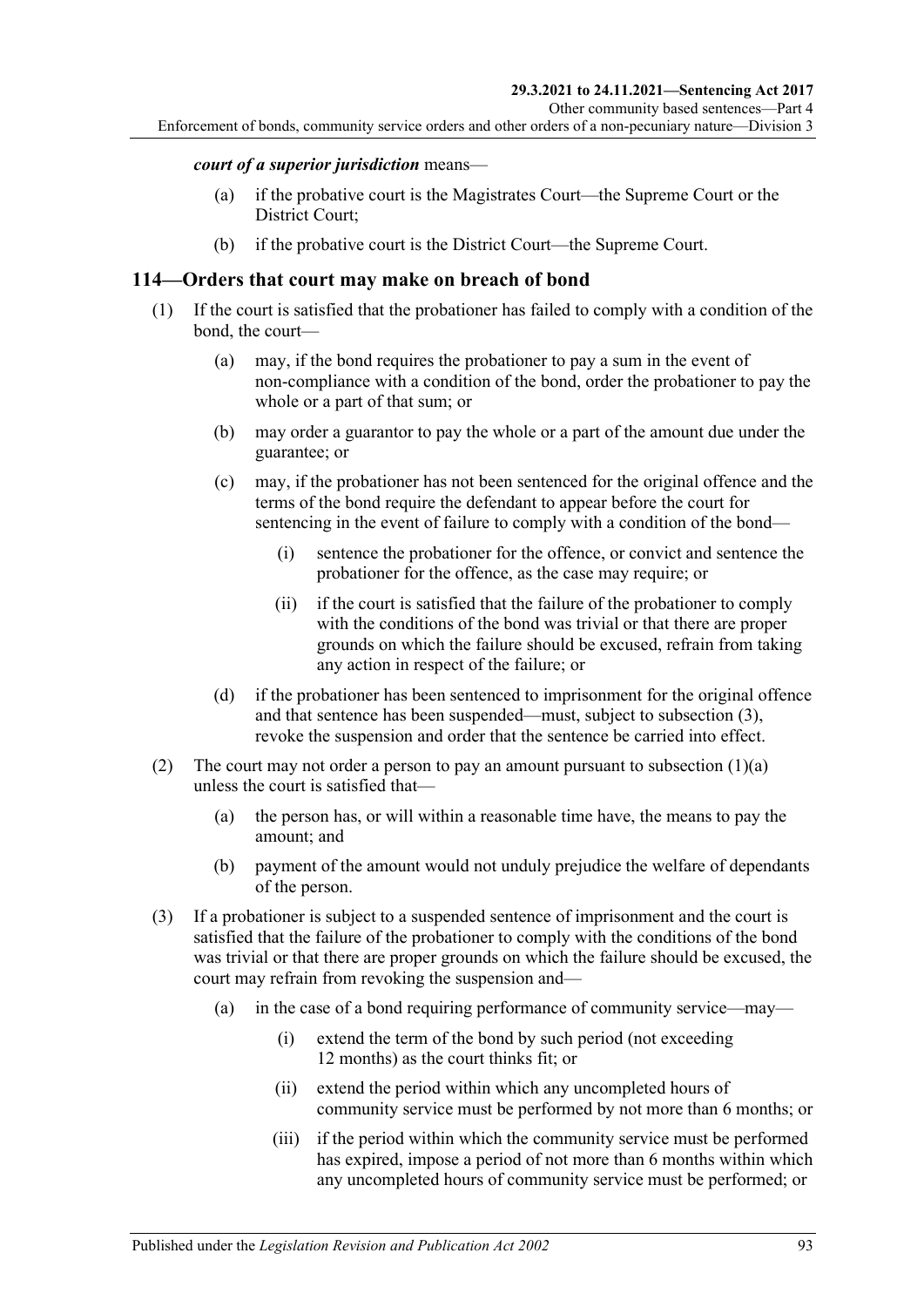- (iv) cancel the whole or a number of any unperformed hours of community service; or
- (v) revoke or vary any other condition of the bond; and
- <span id="page-93-0"></span>(b) in the case of any other bond—may—
	- (i) extend the term of the bond by such period (not exceeding 12 months) as the court thinks fit; or
	- (ii) impose a condition on the bond requiring the probationer to perform a specified number of hours of community service; or
	- (iii) revoke or vary any other condition of the bond; and
- (c) if the bond has expired in any case—may require the probationer to enter into a further bond, the term of which must not exceed 12 months.
- (4) [Section](#page-87-2) 105 applies in relation to a bond in respect of which a condition requiring the performance of community service is imposed under [subsection](#page-93-0) (3)(b)(ii).
- (5) If a court revokes the suspension of a sentence of imprisonment, the court may make any of the following orders:
	- (a) if it considers that there are special circumstances justifying it in so doing—an order reducing the term of the suspended sentence;
	- (b) an order directing that time spent by the probationer in custody pending determination of the proceedings for breach of condition be counted as part of the term of the suspended sentence;
	- (c) in the case of a probationer whose sentence of imprisonment was partially suspended under [section](#page-79-2) 96(5) and even if the term of the sentence now to be served in custody is less than 12 months—an order fixing or extending a non-parole period taking into account the time spent in custody by the probationer before being released on the bond;
	- (e) an order directing that
		- (i) in the case of a sentence partially suspended under [section](#page-79-1)  $96(4)$ or [\(5\)—](#page-79-2)any part of the sentence that the probationer has not served in custody; or
		- (ii) in any other case—the suspended sentence,

be cumulative on another sentence, or sentences, of imprisonment then being served, or to be served, by the probationer.

(6) If a court other than the probative court sentences a probationer for the original offence, the court cannot impose a sentence that the probative court could not have imposed.

#### **Subdivision 2—Community service orders and other orders of a non-pecuniary nature**

#### <span id="page-93-1"></span>**115—Community service orders may be enforced by imprisonment**

(1) Subject to this section, an order requiring community service is enforceable by imprisonment in default of compliance.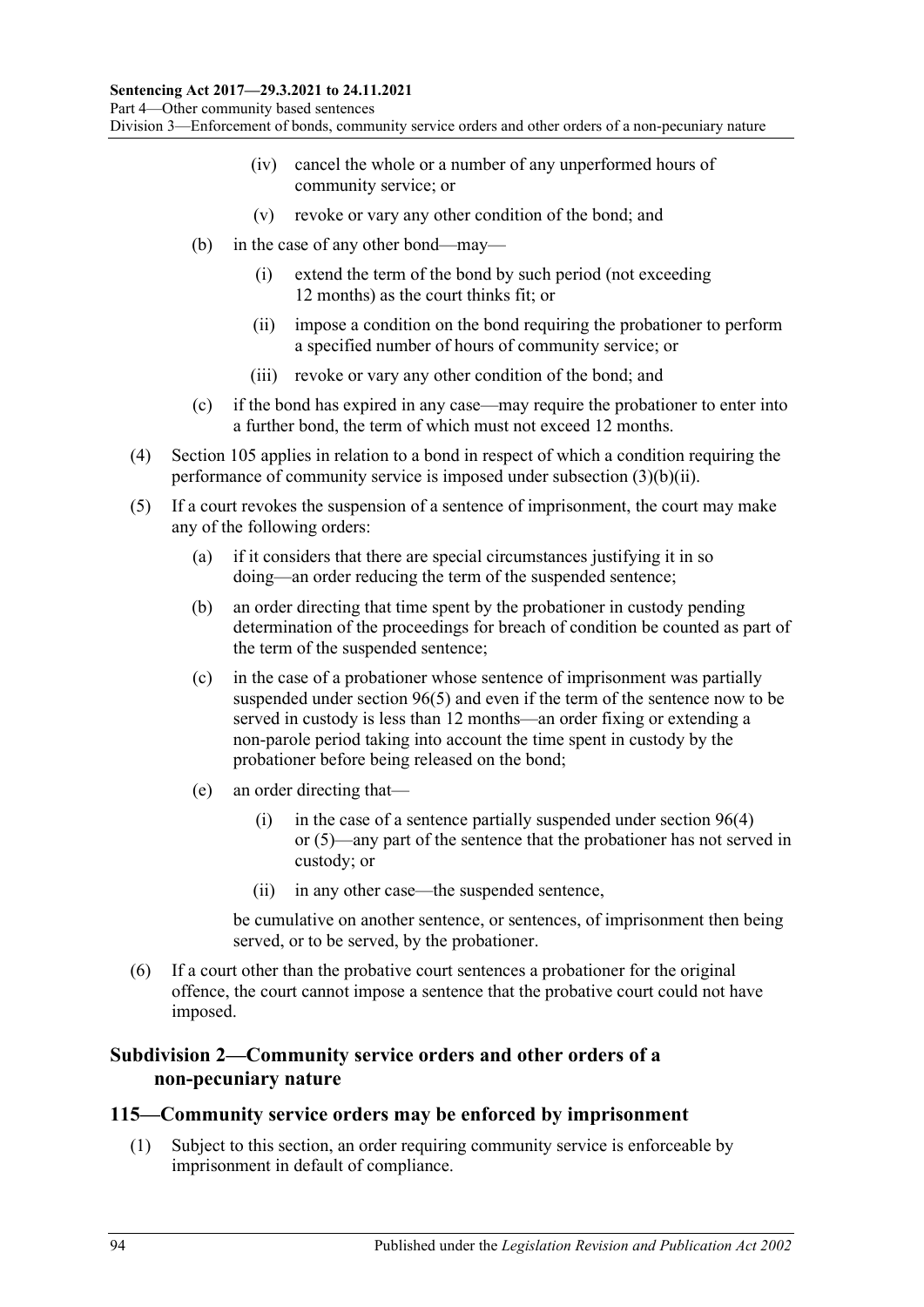- <span id="page-94-1"></span>(2) The term of imprisonment to be served in default of compliance will be—
	- (a) a term calculated on the basis of 1 day for each 7.5 hours of community service remaining to be performed under the order; or
	- (b) 6 months,

whichever is the lesser.

- <span id="page-94-0"></span>(3) If it appears to the court, by evidence given on oath, that a person has failed to comply with an order requiring performance of community service, the court may—
	- (a) issue a notice requiring the person to appear before the court at the time and place specified in the notice to show cause why a warrant of commitment should not be issued against the person for the default; or
	- (b) issue a warrant for the person's arrest.
- (4) If a person fails to appear before the court as required by a notice issued under [subsection](#page-94-0) (3), the court may issue a warrant for the person's arrest.
- <span id="page-94-3"></span><span id="page-94-2"></span>(5) If the court is satisfied that the person has failed to comply with the order requiring performance of community service—
	- (a) the court may issue a warrant of commitment for the appropriate term of imprisonment fixed in accordance with [subsection](#page-94-1) (2); but
	- (b) if the person is a youth, the court may, instead of taking action under [paragraph](#page-94-2) (a), make an order for home detention for a period fixed on the same basis.
- (6) The court may, on issuing a warrant under [subsection](#page-94-3) (5), direct that the imprisonment to which the person becomes liable by virtue of the warrant be cumulative on any other term of imprisonment being served, or to be served, by the person.
- (7) Despite [subsection](#page-94-3) (5), if the court is satisfied that the failure of a person to comply with an order requiring performance of community service was trivial or that there are proper grounds on which the failure should be excused, the court—
	- (a) may refrain from issuing a warrant of commitment; and
	- $(b)$  may—
		- (i) extend the term of the order by such period, not exceeding 6 months, as the court thinks necessary for the purpose of enabling the person to perform the remaining hours of community service (if any);
		- (ii) if the order has expired, impose a further order, for a term not exceeding 6 months, requiring the person to perform the number of hours of community service unperformed under the previous order;
		- (iii) cancel the whole or a number of the unperformed hours of community service under the order.
- <span id="page-94-4"></span>(8) However, if the court is satisfied that the person who has failed to comply with the order requiring performance of community service has the means to pay a fine without the person or the person's dependants suffering hardship, the court may—
	- (a) revoke the community service order; and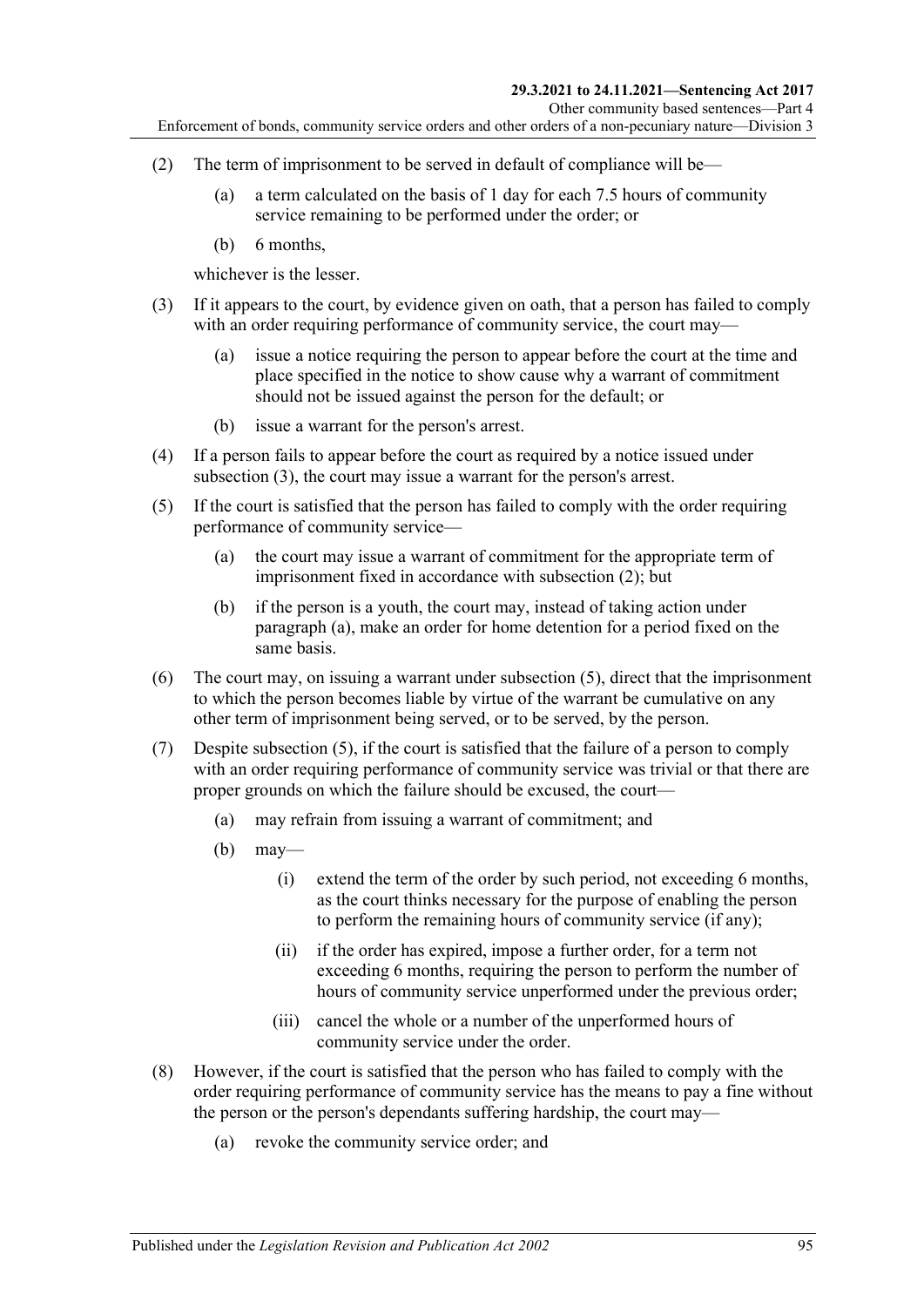- (b) impose a fine not exceeding the maximum fine that may be imposed for the offence in respect of which the community service order was made (or, if the order was made in respect of more than 1 offence—the total of the maximum fines that may be imposed for the offences).
- (9) In imposing a fine under [subsection](#page-94-4) (8), the court must take into account the number of hours of community service (if any) that the person performed under the revoked order.

#### <span id="page-95-2"></span><span id="page-95-0"></span>**116—Other non-pecuniary orders may be enforced by imprisonment**

- (1) If it appears to the court, by evidence given on oath, that a person has failed to comply with an order requiring the person to do some act (other than the performance of community service or the payment of a pecuniary sum), the court may—
	- (a) issue a notice requiring the person to appear before the court at the time and place specified in the notice to show cause why the person should not be dealt with for the default; or
	- (b) issue a warrant for the person's arrest.
- (2) If a person fails to appear before the court as required by a notice issued under [subsection](#page-95-0) (1), the court may issue a warrant for the person's arrest.
- <span id="page-95-1"></span>(3) If the court is satisfied that the person has failed to comply with the order, the court may sentence the person to such term of imprisonment (not exceeding 6 months) as the court thinks fit and issue a warrant of commitment accordingly.
- (4) The court may, on issuing a warrant under [subsection](#page-95-1) (3), direct that the imprisonment to which the person becomes liable by virtue of the warrant be cumulative on any other term of imprisonment being served, or to be served, by the person.

## <span id="page-95-3"></span>**117—Registrar may exercise jurisdiction under this Division**

- (1) Subject to rules of court or the regulations, the powers of a court under [sections](#page-93-1) 115 and [116](#page-95-2) are exercisable by—
	- (a) if the person in relation to whom the powers are to be exercised is a youth—the Registrar of the Youth Court;
	- (b) in any other case—a Registrar of the Magistrates Court.
- (2) Subject to rules of court or the regulations, a person who is aggrieved by a decision or order of a Registrar made under [subsection](#page-95-3) (1) may apply in accordance with rules of court to the court for a review of the decision or order.
- (3) The court may, on completion of the review—
	- (a) confirm the decision or order;
	- (b) quash the decision or order and substitute any decision or order that could have been made in the first instance;
	- (c) make any ancillary order (including an order as to costs) the court thinks fit.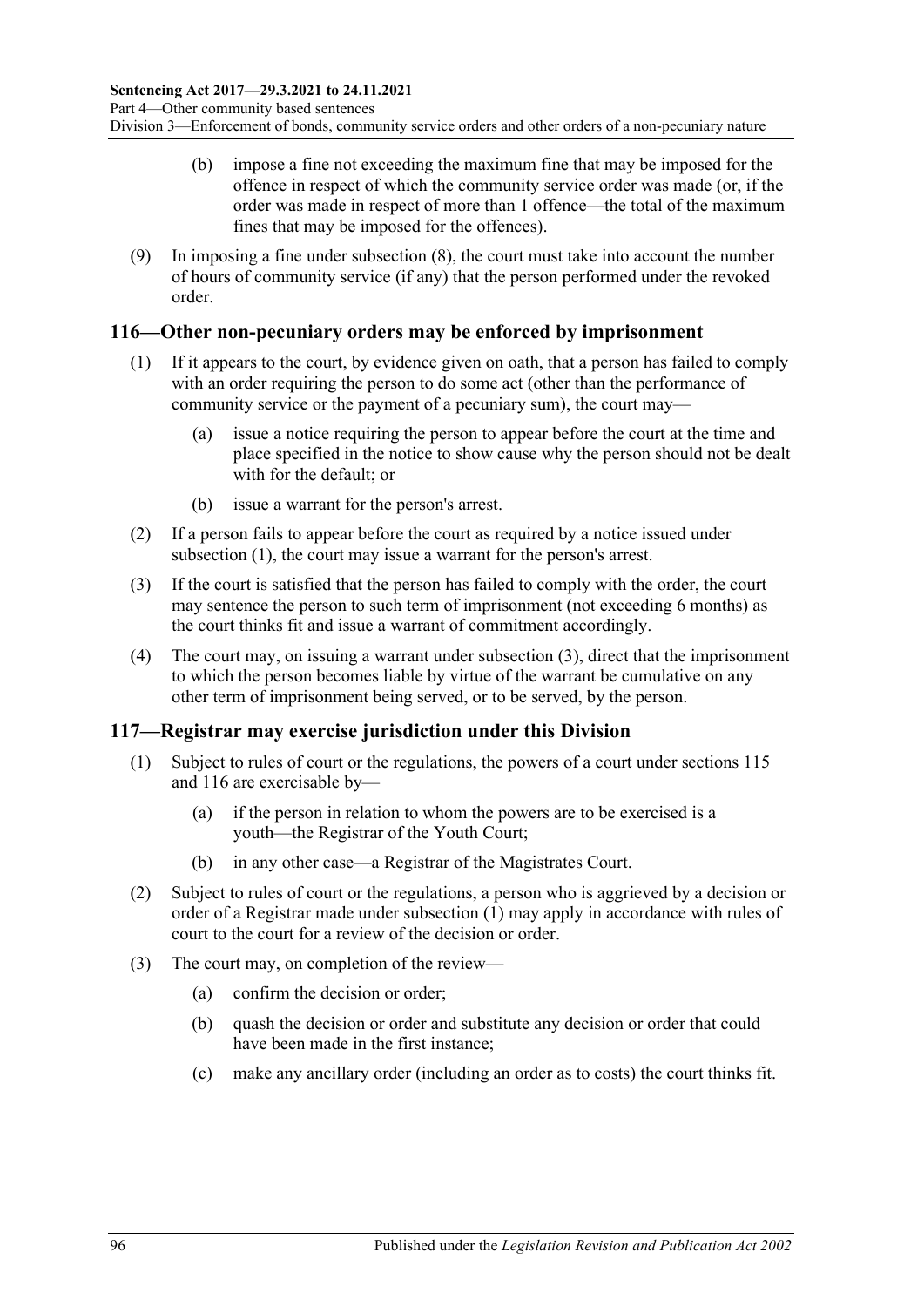## **118—Detention in prison**

If the court issues an order for detention of a youth or sentences a youth to detention under this Division—

- (a) where the youth is already in custody in a prison, the youth will serve the detention in a prison; or
- (b) where the youth has previously served a sentence of imprisonment or detention in a prison, the court may direct that the youth serve the detention in a prison,

and the *[Correctional Services Act](http://www.legislation.sa.gov.au/index.aspx?action=legref&type=act&legtitle=Correctional%20Services%20Act%201982) 1982* applies to and in relation to a youth serving detention in a prison under this section.

# **Part 5—Financial penalties**

## **119—Maximum fine if no other maximum provided**

If a fine is imposed in respect of an offence for which an Act or statutory instrument does not prescribe a fine, the fine may not exceed—

- (a) if the Supreme Court imposes the fine—\$75 000; and
- (b) if the District Court imposes the fine—\$35 000; and
- (c) if the Magistrates Court imposes the fine—\$10 000.

#### **120—Order for payment of pecuniary sum not to be made in certain circumstances**

- (1) The court must not make an order requiring a defendant to pay a pecuniary sum (other than a VIC levy) if the court is satisfied that the means of the defendant, so far as they are known to the court, are such that—
	- (a) the defendant would be unable to comply with the order; or
	- (b) compliance with the order would unduly prejudice the welfare of dependants of the defendant,

(and in such a case the court may, if it thinks fit, order the payment of a lesser amount).

- (2) Subject to [subsection](#page-96-0) (3), the court is not obliged to inform itself as to the defendant's means, but it should consider any evidence on the subject that the defendant or the prosecutor has placed before it.
- <span id="page-96-0"></span>(3) In considering whether the defendant would be able to comply with the order, the court should have regard to any information available to the court as to other pecuniary sums that have been paid, or are payable, by the defendant.

## **121—Preference must be given to compensation for victims**

If a court considers—

- (a) that it is appropriate—
	- (i) to make an order for compensation (under this Act or any other Act); and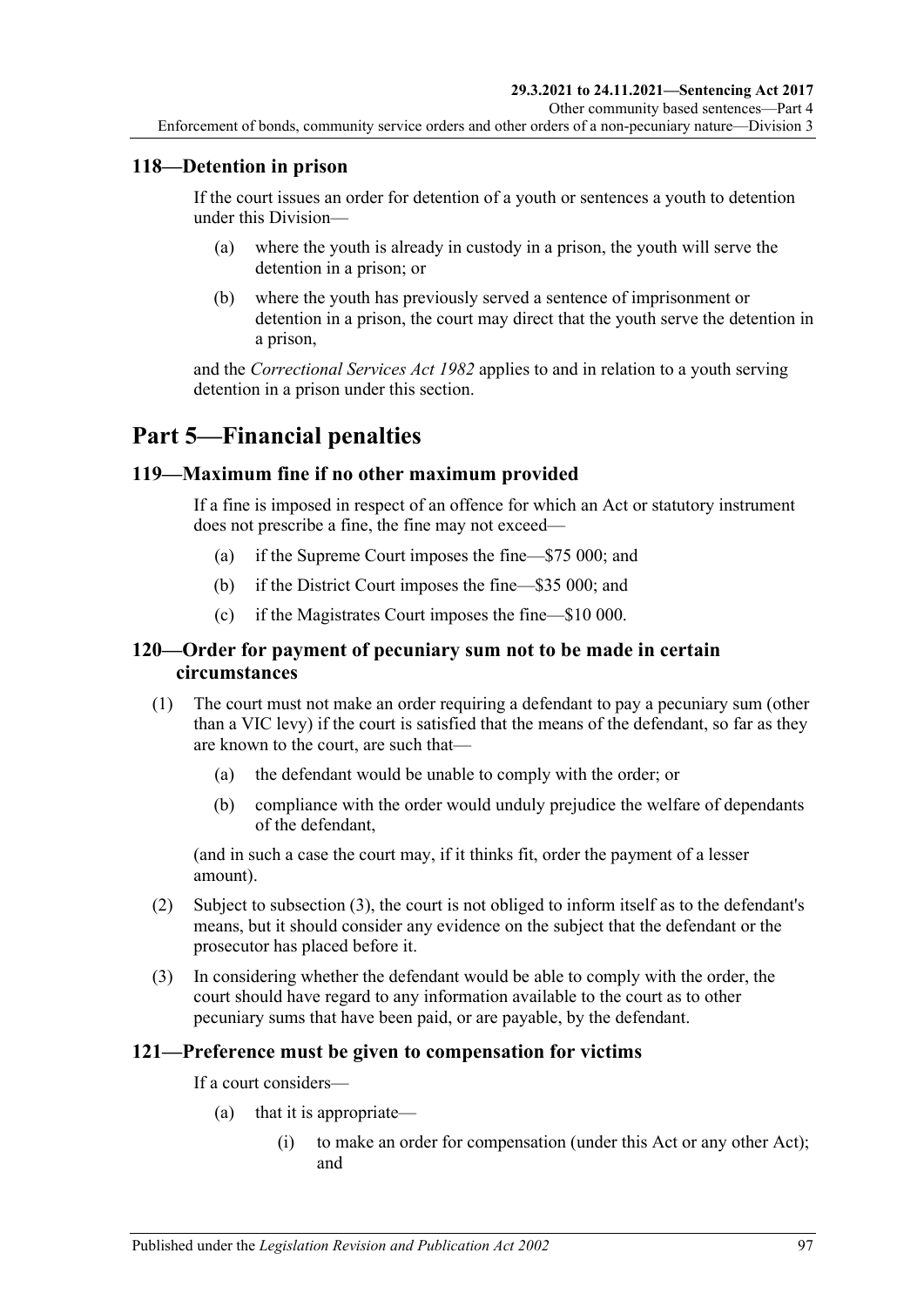- (ii) to impose a fine or make any other order for the payment of a pecuniary sum; but
- (b) that the defendant has insufficient means to pay both the compensation and the fine or other pecuniary sum,

the court must give preference to compensation.

#### <span id="page-97-0"></span>**122—Court not to fix time for payment of pecuniary sums**

- (1) If a court makes an order requiring a defendant to pay a pecuniary sum, the court is not empowered to make any order relating to the time or manner in which the sum is to be paid.
- (2) [Subsection](#page-97-0) (1) does not derogate from an order of a court or an officer of a court that was in force immediately before this section came into operation.

# **Part 6—Restitution and compensation**

## **Division 1—Restitution and compensation generally**

#### <span id="page-97-2"></span><span id="page-97-1"></span>**123—Restitution of property**

- (1) If the offence of which the defendant has been found guilty, or any other offence that is to be taken into account by the court in determining sentence, involves the misappropriation of property, the court may order the defendant, or any other person in possession of the property, to restore the property to a person who appears to be entitled to possession of the property.
- (2) An order under [subsection](#page-97-1) (1) does not prejudice a person's title to the property.

#### **124—Compensation**

- (1) Subject to this section, a court may make an order requiring a defendant to pay compensation for injury, loss or damage resulting from the offence of which the defendant has been found guilty or for any offence taken into account by the court in determining sentence for that offence.
- (2) An order for compensation may be made under this section—
	- (a) either on application by the prosecutor or on the court's own initiative; and
	- (b) instead of, or in addition to, dealing with the defendant in any other way.
- $(3)$  If—
	- (a) a court finds a defendant guilty of an offence, or takes an offence into account in determining sentence; and
	- (b) the circumstances of the offence are such as to suggest that a right to compensation has arisen, or may have arisen, under this section,

the court must, if it does not make an order for compensation, give its reasons for not doing so.

(4) Compensation under this section will be of such amount as the court considers appropriate having regard to any evidence before the court and to any representations made by or on behalf of the prosecutor or the defendant.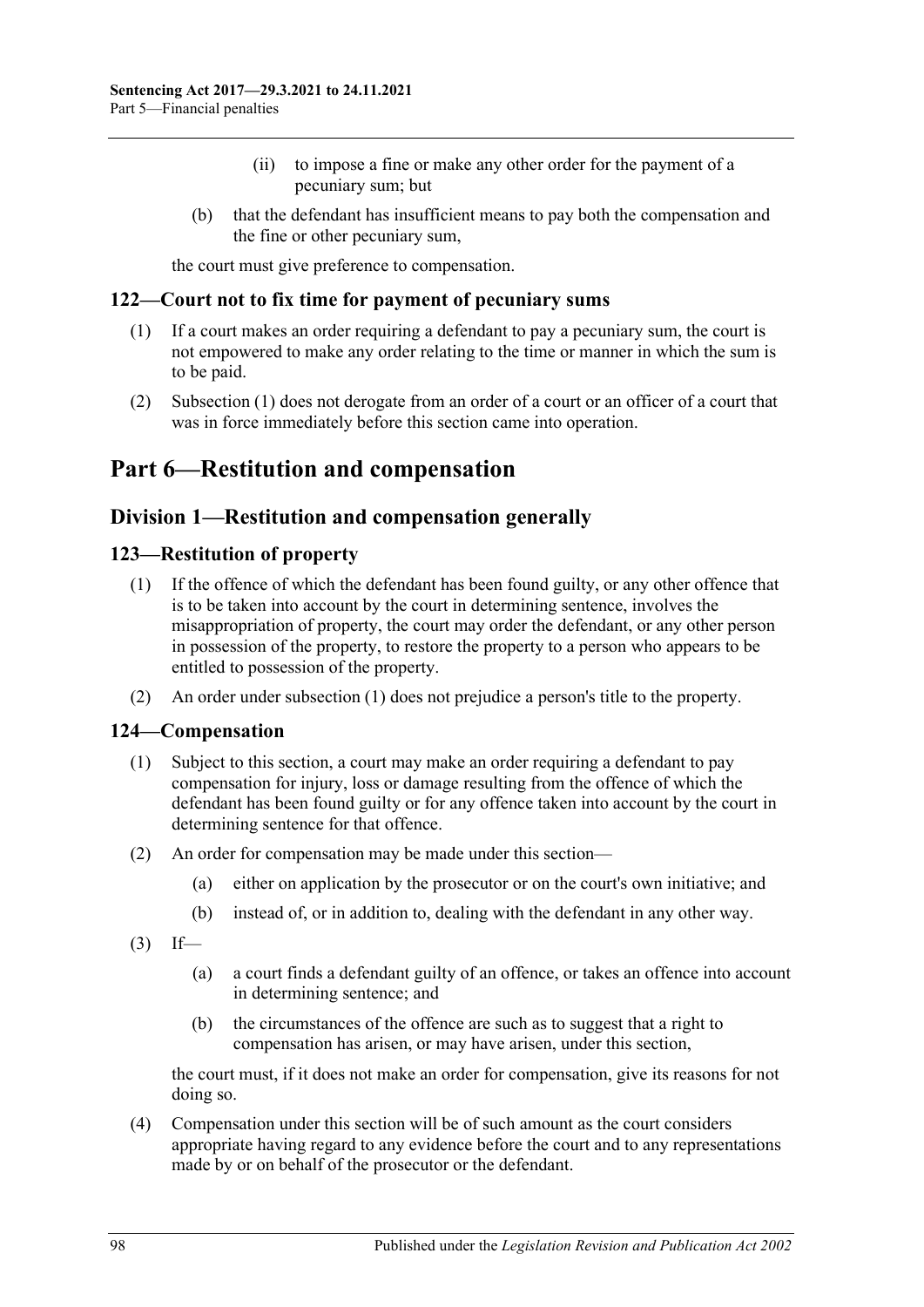- (5) If property of which a person was dispossessed as a result of the offence is recovered, any damage to the property while it was out of the person's possession is to be treated for the purposes of this section as having resulted from the offence.
- (6) The power of a court to award compensation under this section is subject to the following qualifications:
	- (a) no compensation may be awarded for injury, loss or damage caused by, or arising out of the use of, a motor vehicle except damage to property;
	- (b) no compensation may be awarded against an employer in favour of an employee or former employee if—
		- (i) the offence arises from breach of a statutory duty related to employment; and
		- (ii) the injury, loss or damage is compensable under the *[Return to Work](http://www.legislation.sa.gov.au/index.aspx?action=legref&type=act&legtitle=Return%20to%20Work%20Act%202014)  Act [2014](http://www.legislation.sa.gov.au/index.aspx?action=legref&type=act&legtitle=Return%20to%20Work%20Act%202014)*.
- (7) Compensation may be ordered under this section in relation to an offence despite the fact that compensation may be ordered under some other statutory provision that relates more specifically to the offence or proceedings in respect of the offence.
- (8) The amount paid to a person pursuant to an order under this section for compensation for injury, loss or damage must be taken into consideration by a court or any other body in awarding compensation for that injury, loss or damage under any other Act or law.

## **125—Certificate for victims of identity theft**

- (1) A court that finds a person guilty of an offence involving—
	- (a) the assumption of another person's identity; or
	- (b) the use of another person's personal identification information,

may, on application by a victim of the offence, issue a certificate unde[r subsection](#page-98-0) (2).

- <span id="page-98-0"></span>(2) The certificate is to give details of—
	- (a) the offence; and
	- (b) the name of the victim; and
	- (c) any other matters considered by the court to be relevant.
- (3) In this section—

*personal identification information* has the same meaning as in Part 5A of the *[Criminal Law Consolidation Act](http://www.legislation.sa.gov.au/index.aspx?action=legref&type=act&legtitle=Criminal%20Law%20Consolidation%20Act%201935) 1935*;

*victim* means a person whose identity has been assumed, or personal identification information has been used, without the person's consent, in connection with the commission of the offence.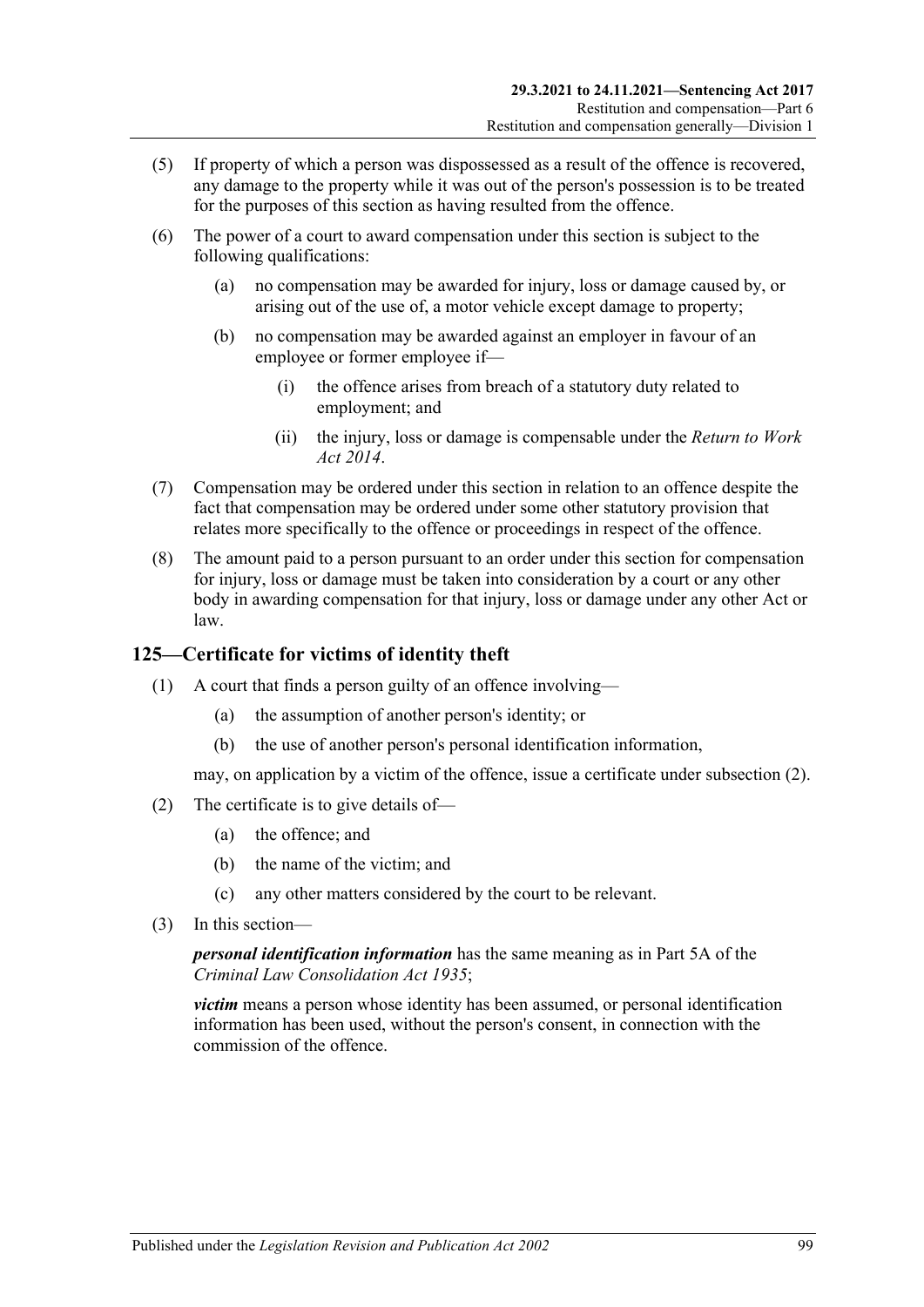# **Division 2—Enforcement of restitution orders**

## **126—Non-compliance with order for restitution of property**

- $(1)$  If—
	- (a) an order is made under [section](#page-97-2) 123 requiring property to be restored to a person; and
	- (b) the order is not complied with,

the person may request an authorised officer to take action under this section for enforcement of the order.

- <span id="page-99-0"></span>(2) On receiving a request under this section in relation to an order requiring the restitution of property, an authorised officer may—
	- (a) enter any land (using such force as may be necessary) on which the officer reasonably suspects the property is situated and seize and remove the property; or
	- (b) cause the property to be valued (in such manner as the officer thinks fit) and make an order requiring the defendant to pay to the person an amount equal to the value of the property.
- <span id="page-99-1"></span>(3) In exercising powers under [subsection](#page-99-0)  $(2)(a)$ , an authorised officer may be assisted by such other persons (including a member of the police force) as the officer considers necessary in the circumstances.
- (4) An authorised officer who makes an order unde[r subsection](#page-99-1) (2)(b) must cause a copy of the order to be served on the defendant personally or by post.
- (5) An order under [subsection](#page-99-1)  $(2)(b)$ 
	- (a) may be made in the absence of, and without prior notice to, the defendant; and
	- (b) may be varied or cancelled by an authorised officer in such circumstances as the officer considers just; and
	- (c) is enforceable as a pecuniary sum.
- (6) The prescribed fees for issuing, serving and executing an order under [subsection](#page-99-1) (2)(b) are payable in addition to the amount specified in the order as the value of the relevant property and form part of the amount payable under the order.
- (7) In this section—

*authorised officer* means the sheriff or a person authorised in writing by the sheriff for the purposes of this section;

*defendant*, in relation to property, means the defendant in the proceedings in which the order requiring restitution of the property was made.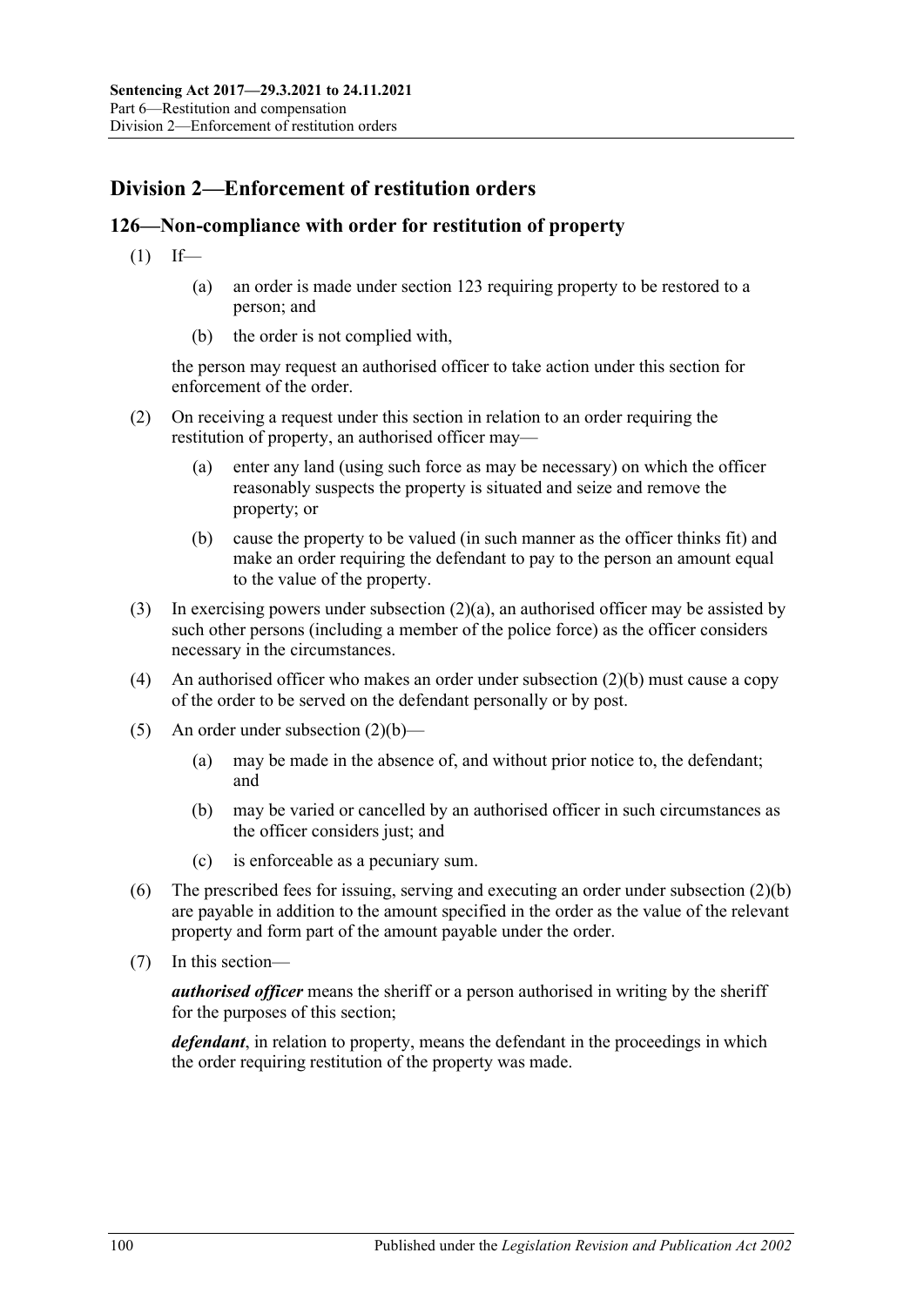# **Part 7—Miscellaneous**

#### **127—Power of delegation—intervention program manager**

- (1) An intervention program manager may, by instrument in writing, delegate a power or function under this Act—
	- (a) to a particular person; or
	- (b) to the person for the time being occupying a particular position.
- (2) A power or function so delegated under this section may, if the instrument of delegation so provides, be further delegated.
- (3) A delegation—
	- (a) may be absolute or conditional; and
	- (b) does not derogate from the power of the delegator to act in a matter; and
	- (c) is revocable at will.

#### <span id="page-100-0"></span>**128—Regulations**

- (1) The Governor may make such regulations as are contemplated by, or as are necessary or expedient for the purposes of, this Act.
- (2) Without limiting the generality of [subsection](#page-100-0) (1), the regulations may—
	- (a) prescribe forms for the purposes of this Act;
	- (b) prescribe, or provide for the calculation of, costs, fees or charges for the purposes of this Act;
	- (c) exempt any person or class of persons from the obligation to pay any costs, fees or charges so prescribed;
	- (d) prescribe penalties, not exceeding \$5 000, for breach of, or non-compliance with, a regulation.
- (3) The regulations may—
	- (a) be of general or limited application; and
	- (b) make different provision according to the persons, things or circumstances to which they are expressed to apply; and
	- (c) provide that a specified provision of this Act does not apply, or applies with prescribed variations, to any person, circumstance or situation (or person, circumstance or situation of a prescribed class) specified by the regulations, subject to any condition to which the regulations are expressed to be subject; and
	- (d) provide that any matter or thing is to be determined, dispensed with, regulated or prohibited according to the discretion of the Minister, an authorised officer or another prescribed person.
- (4) The regulations may make provisions of a savings or transitional nature consequent on the commencement of any provisions of this Act (including provisions of a transitional nature modifying any provisions of this Act).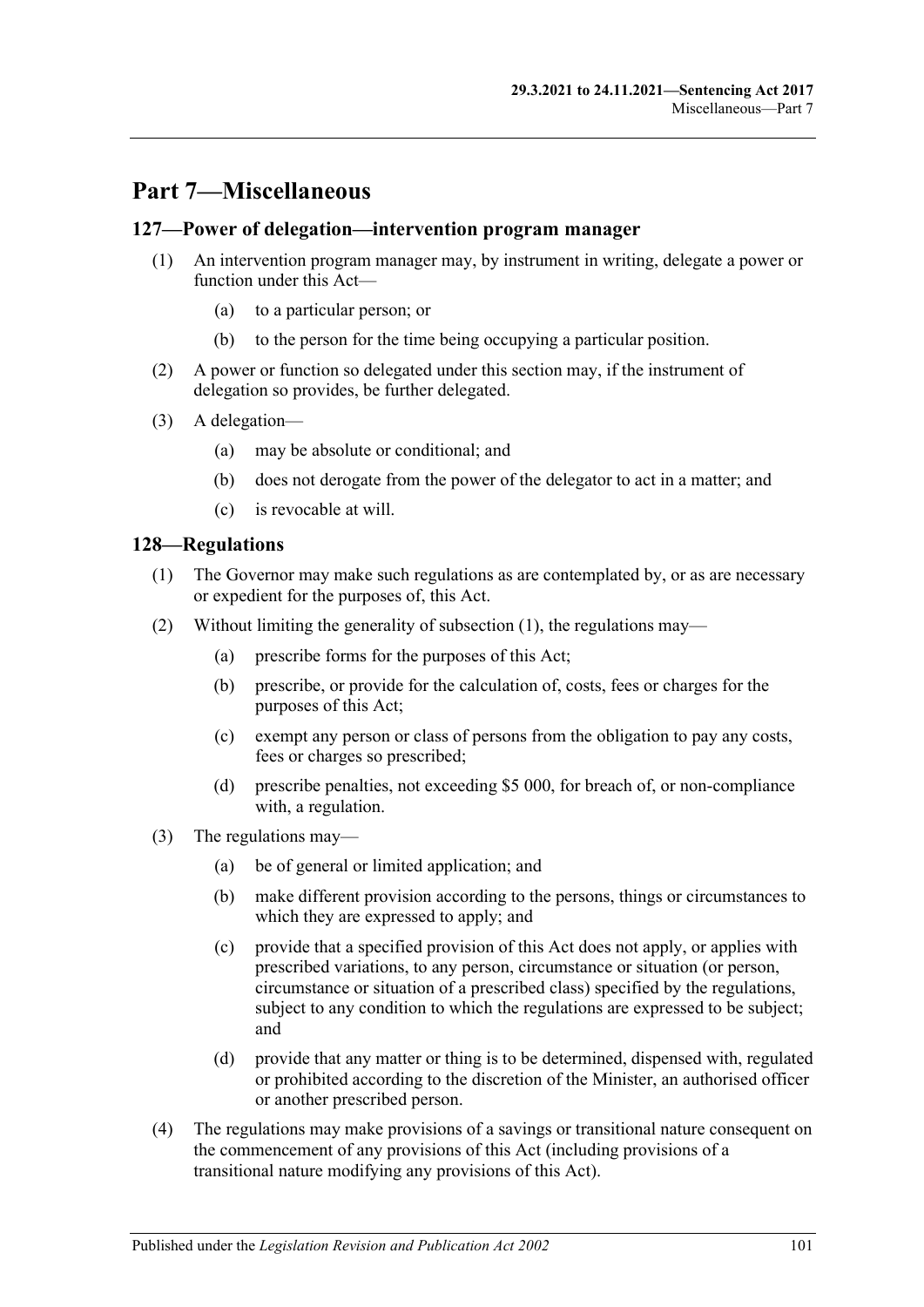# **Schedule 1—Repeal and transitional provisions Part 1—Repeal of** *Criminal Law (Sentencing) Act 1988*

## <span id="page-101-0"></span>**1—Repeal of Act**

The *[Criminal Law \(Sentencing\) Act](http://www.legislation.sa.gov.au/index.aspx?action=legref&type=act&legtitle=Criminal%20Law%20(Sentencing)%20Act%201988) 1988* is repealed.

# **Part 2—Transitional provisions**

## **2—Transitional provisions**

- (1) Subject to this clause, this Act applies to the sentencing of a defendant after the commencement of this Act, regardless of whether the offence for which the defendant is being sentenced was committed before or after that commencement.
- (2) However—
	- (a) the old sentence reduction provisions of the repealed Act will continue to apply in relation to the sentencing of a defendant for an offence where the proceedings for that offence are commenced before the commencement of the amendments to the repealed Act to be effected by the *[Summary Procedure](http://www.legislation.sa.gov.au/index.aspx?action=legref&type=act&legtitle=Summary%20Procedure%20(Indictable%20Offences)%20Amendment%20Act%202017)  [\(Indictable Offences\) Amendment Act](http://www.legislation.sa.gov.au/index.aspx?action=legref&type=act&legtitle=Summary%20Procedure%20(Indictable%20Offences)%20Amendment%20Act%202017) 2017*; while
	- (b) the new sentence reduction provisions of this Act will apply in relation to the sentencing of a defendant for an offence where the proceedings for that offence are commenced after the commencement of the amendments to the repealed Act to be effected by the *[Summary Procedure \(Indictable Offences\)](http://www.legislation.sa.gov.au/index.aspx?action=legref&type=act&legtitle=Summary%20Procedure%20(Indictable%20Offences)%20Amendment%20Act%202017)  [Amendment Act](http://www.legislation.sa.gov.au/index.aspx?action=legref&type=act&legtitle=Summary%20Procedure%20(Indictable%20Offences)%20Amendment%20Act%202017) 2017*, regardless of when the offence was committed
- (3) In this clause—

*new sentence reduction provisions* means Part 2 Division [2 Subdivision](#page-24-0) 4 of this Act;

*old sentence reduction provisions* means sections 10A, 10B and 10C and Part 2 Division 6 of the repealed Act;

*repealed Act* means the *[Criminal Law \(Sentencing\) Act](http://www.legislation.sa.gov.au/index.aspx?action=legref&type=act&legtitle=Criminal%20Law%20(Sentencing)%20Act%201988) 1988* repealed by [clause](#page-101-0) 1.

# **Part 3—Transitional provisions relating to** *Sentencing (Release on Licence) Amendment Act 2018*

## **3—Transitional provisions**

- (1) [Section 58](#page-48-0) of this Act as in force immediately after the commencement of Part 2 of the *[Sentencing \(Release on Licence\) Amendment Act](http://www.legislation.sa.gov.au/index.aspx?action=legref&type=act&legtitle=Sentencing%20(Release%20on%20Licence)%20Amendment%20Act%202018) 2018* applies to the following applications:
	- (a) an application under that section for the discharge of an order for detention (whether the order for detention was made under [section](#page-45-0) 57 of this Act or section 23 of the repealed Act) where the application is made after that commencement;
	- (b) an application under that section for the discharge of an order for detention (whether the order for detention was made under [section](#page-45-0) 57 of this Act or section 23 of the repealed Act) where the application was made but not finalised before that commencement;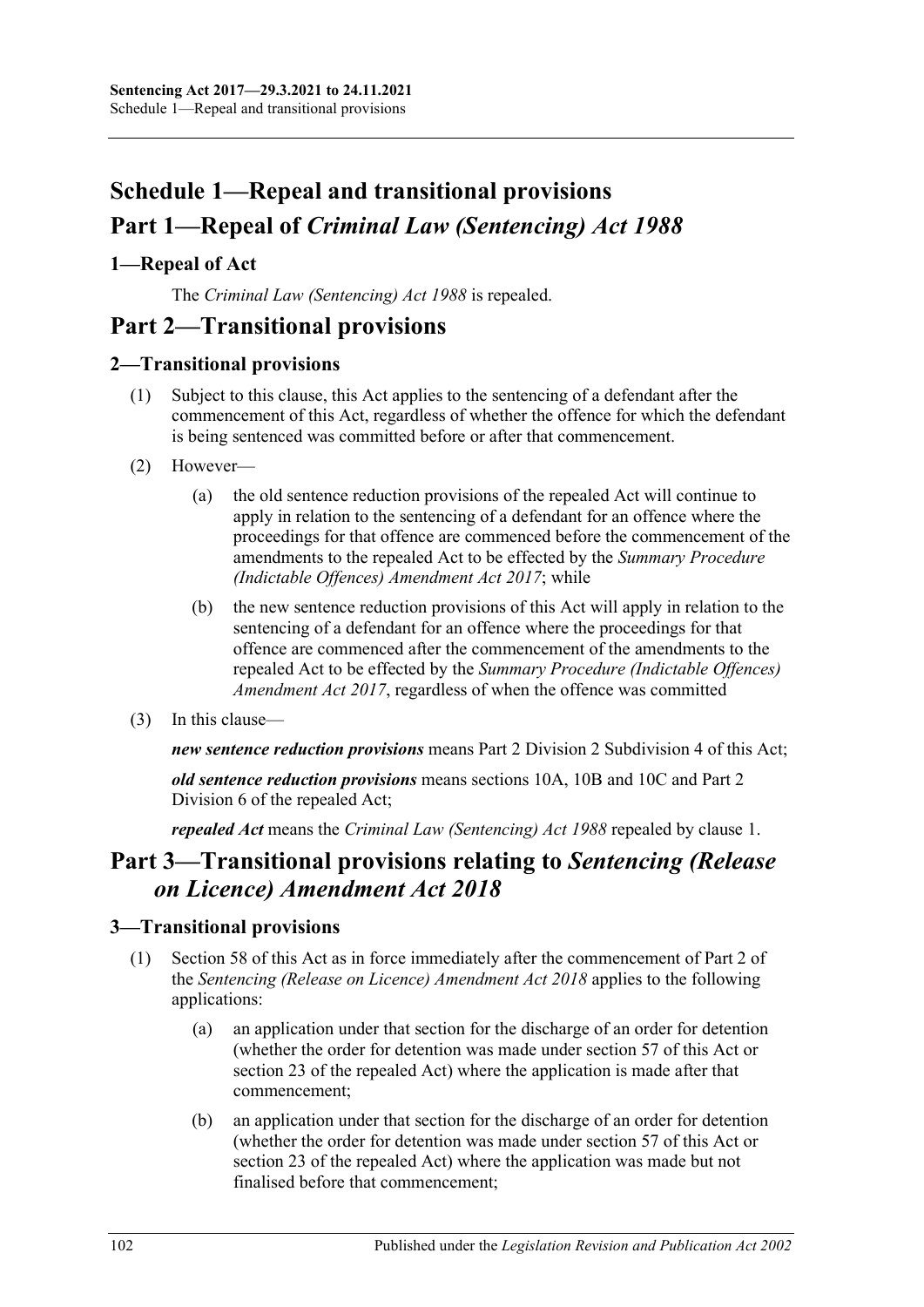- (c) an application under section 23A of the repealed Act for the discharge of an order for detention under section 23 of the repealed Act where the application was made but not finalised before that commencement.
- (2) [Section 59](#page-49-0) of this Act as in force immediately after the commencement of Part 2 of the *[Sentencing \(Release on Licence\) Amendment Act](http://www.legislation.sa.gov.au/index.aspx?action=legref&type=act&legtitle=Sentencing%20(Release%20on%20Licence)%20Amendment%20Act%202018) 2018* applies to the following applications:
	- (a) an application under that section for the release on licence from an order for detention (whether the order for detention was made under [section](#page-45-0) 57 of this Act or section 23 of the repealed Act) where the application is made after that commencement;
	- (b) an application under that section for the release on licence from an order for detention (whether the order for detention was made under [section](#page-45-0) 57 of this Act or section 23 of the repealed Act) where the application was made but not finalised before that commencement;
	- (c) an application under section 24 of the repealed Act for the release on licence from an order for detention under section 23 of the repealed Act where the application was made but not finalised before that commencement.
- (3) In this clause—

*repealed Act* means the *[Criminal Law \(Sentencing\) Act](http://www.legislation.sa.gov.au/index.aspx?action=legref&type=act&legtitle=Criminal%20Law%20(Sentencing)%20Act%201988) 1988*.

# **Schedule 2—Re-consideration of authorisations to release on licence under section 24 of repealed Act or [section](#page-49-0) 59 of this Act**

## **1—Re-consideration of authorisations to release on licence under section 24 of repealed Act or [section](#page-49-0) 59 of this Act**

- (1) This clause applies to a person subject to an order for detention under section 23 of the repealed Act or [section](#page-45-0) 57 of this Act who, before the commencement of this clause, has been authorised by the Supreme Court under section 24 of the repealed Act or [section](#page-49-0) 59 of this Act (as the case may be) to be released on licence.
- (2) After the commencement of this clause, the Supreme Court may, on application by the DPP—
	- (a) cancel the release on licence of a person to whom this clause applies; or
	- (b) confirm the release on licence of a person to whom this clause applies.
- <span id="page-102-0"></span>(3) For the purposes of proceedings under this clause, the DPP may apply to a magistrate for a warrant for the apprehension and detention of the person pending determination of the proceedings.
- (4) A magistrate must, on application under [subclause](#page-102-0) (3), issue a warrant for the apprehension and detention of a person unless it is apparent, on the face of the application, that no reasonable grounds exist for the issue of the warrant.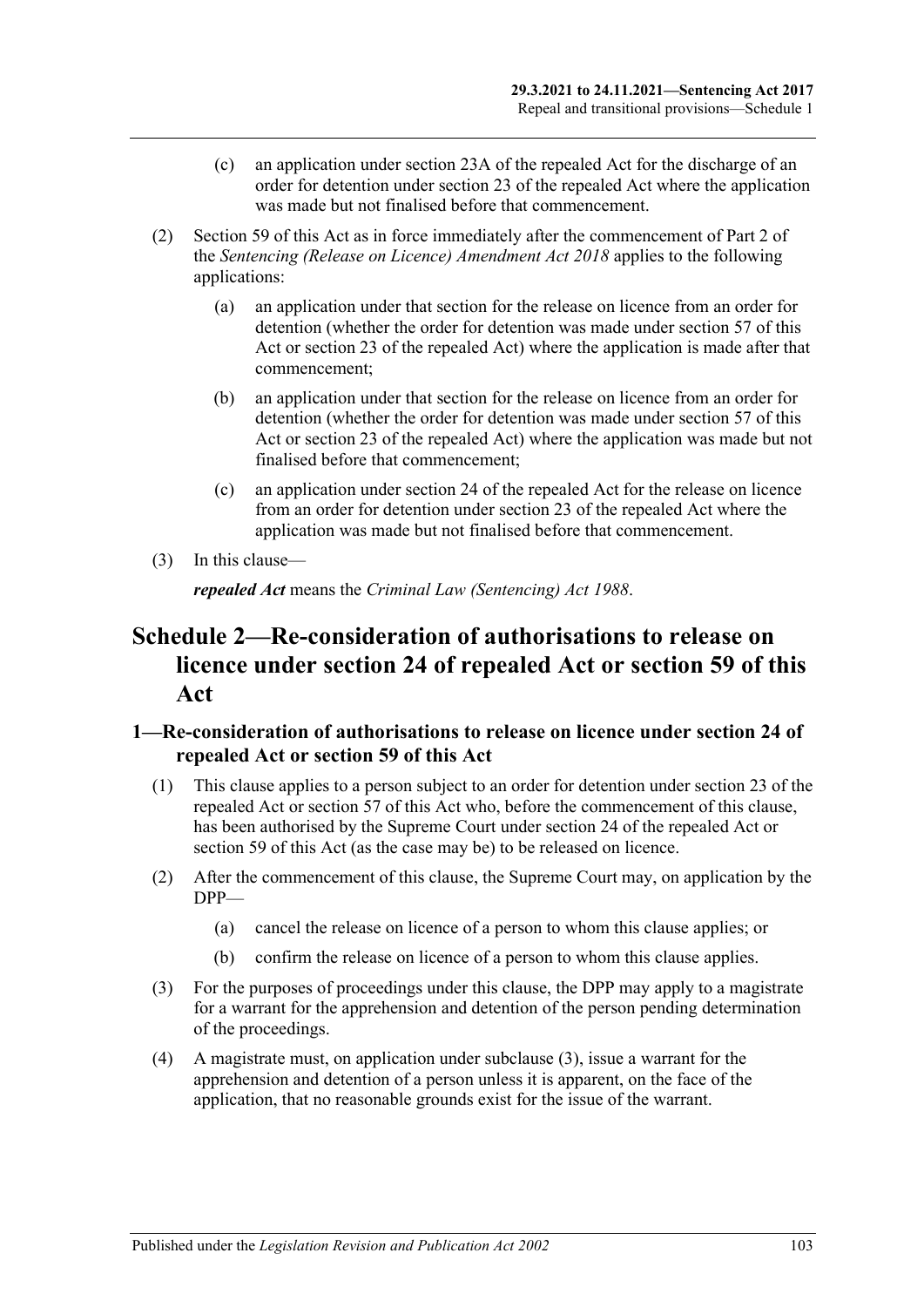#### **Sentencing Act 2017—29.3.2021 to 24.11.2021**

Schedule 2—Re-consideration of authorisations to release on licence under section 24 of repealed Act or section 59 of this Act

- (5) The release on licence of a person to whom this clause applies must not be confirmed unless the person satisfies the Supreme Court that—
	- (a) the person is both capable of controlling and willing to control the person's sexual instincts; or
	- (b) the person no longer presents an appreciable risk to the safety of the community (whether as individuals or in general) due to the person's advanced age or permanent infirmity.
- <span id="page-103-0"></span>(6) The Supreme Court must, before determining an application under this clause, direct that at least 2 legally qualified medical practitioners (to be nominated by a prescribed authority for the purpose) inquire into the mental condition of the person and report to the Court on whether the person is incapable of controlling, or unwilling to control, the person's sexual instincts.
- (7) The paramount consideration of the Supreme Court when determining an application under this clause must be to protect the safety of the community (whether as individuals or in general).
- <span id="page-103-1"></span>(8) The Supreme Court must also take the following matters into consideration when determining an application under this clause:
	- (a) the reports of the medical practitioners (as directed and nominated under [subclause](#page-103-0) (6)) provided to the Court;
	- (b) any relevant evidence or representations that the person may desire to put to the Court;
	- (c) a report provided to the Court by the appropriate board in accordance with the direction of the Court for the purposes of assisting the Court to determine the application, including—
		- (i) any opinion of the appropriate board on the effect that the release on licence of the person has had, or would have, on the safety of the community; and
		- $(ii)$
- (A) if the person has been released on licence—a report as to the current circumstances of the person; or
- (B) if the person has not yet been released on licence—a report as to the probable circumstances of the person if the person is so released; and
- (iii) the recommendation of the appropriate board about whether the person is suitable for release on licence;
- (d) evidence tendered to the Court of the estimated costs directly related to the release of the person on licence;
- (e) any other report required by the Court under [section](#page-52-0) 61 of this Act;
- (f) any other matter that the Court thinks relevant.
- (9) The Supreme Court, when determining an application under this clause, must not have regard to the length of time that the person has spent in custody or may spend in custody if the person's release on licence is cancelled or not confirmed.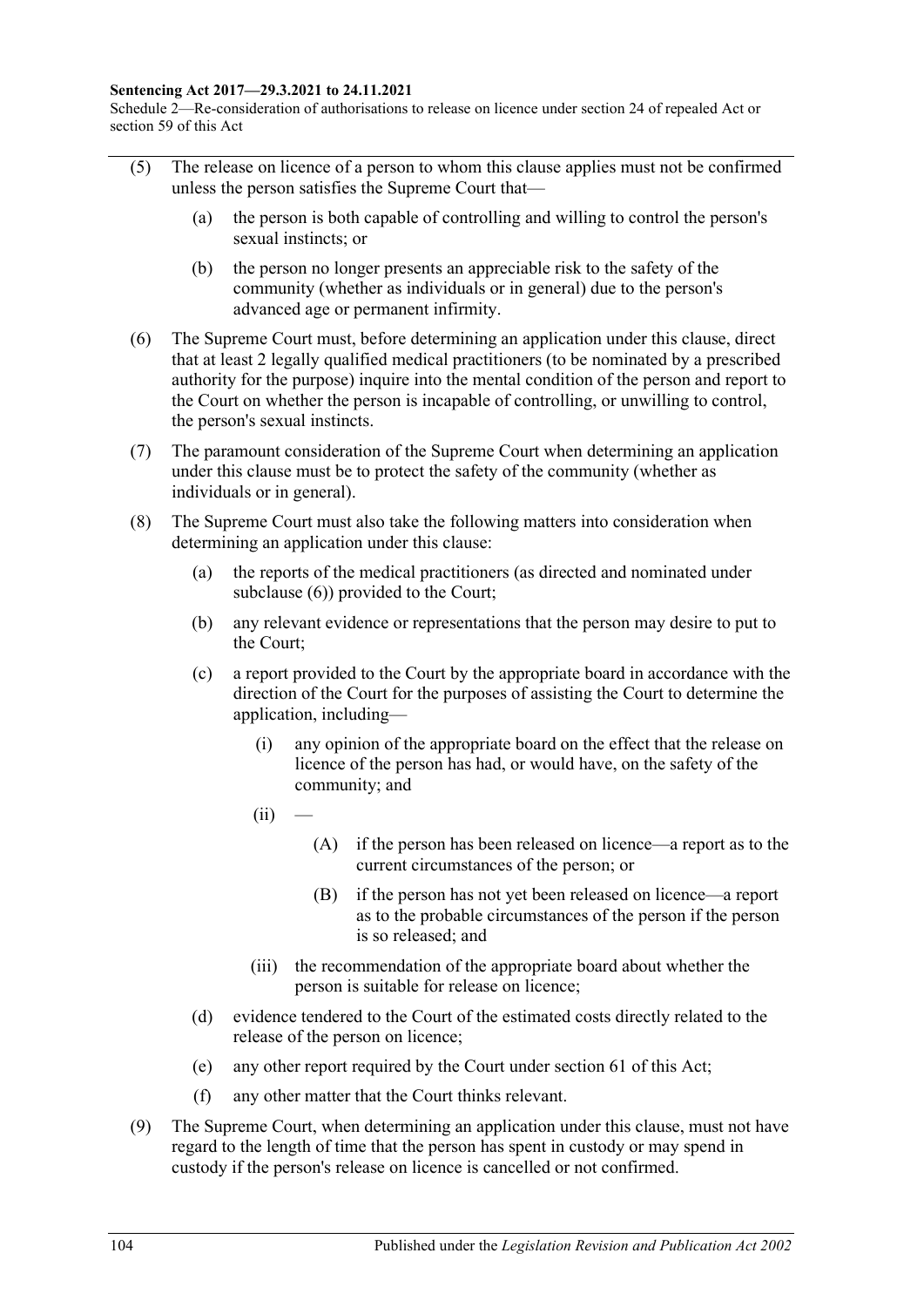#### **29.3.2021 to 24.11.2021—Sentencing Act 2017**

Re-consideration of authorisations to release on licence under section 24 of repealed Act or section 59 of this Act—Schedule 2

- (10) A copy of any report provided to the Supreme Court under [subclause](#page-103-1) (8) must be given to each party to the proceedings or to counsel for those parties.
- (11) For the purposes of this clause—

*appropriate board*, in relation to proceedings under this clause, means—

- (a) if the person the subject of the proceedings is being detained in a training centre, or has been released on licence from a training centre—the Training Centre Review Board;
- (b) in any other case—the Parole Board;

*repealed Act* means the *[Criminal Law \(Sentencing\) Act](http://www.legislation.sa.gov.au/index.aspx?action=legref&type=act&legtitle=Criminal%20Law%20(Sentencing)%20Act%201988) 1988*.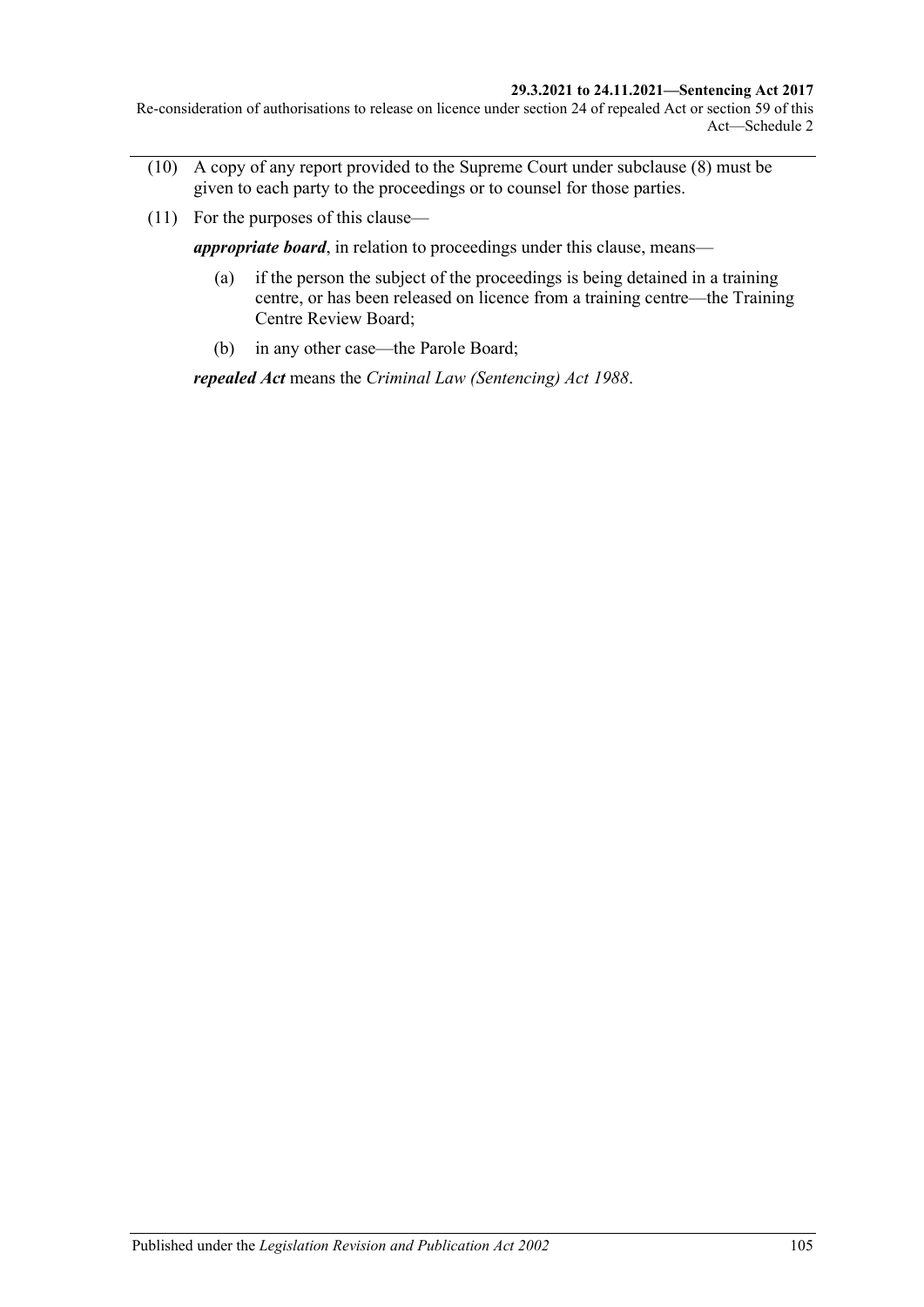# **Legislative history**

## **Notes**

- Amendments of this version that are uncommenced are not incorporated into the text.
- Please note—References in the legislation to other legislation or instruments or to titles of bodies or offices are not automatically updated as part of the program for the revision and publication of legislation and therefore may be obsolete.
- Earlier versions of this Act (historical versions) are listed at the end of the legislative history.
- For further information relating to the Act and subordinate legislation made under the Act see the Index of South Australian Statutes or www.legislation.sa.gov.au.

# **Principal Act and amendments**

New entries appear in bold.

| Year | No | Title                                                                                                     | Assent     | Commencement                                                                          |
|------|----|-----------------------------------------------------------------------------------------------------------|------------|---------------------------------------------------------------------------------------|
| 2017 | 26 | Sentencing Act 2017                                                                                       | 18.7.2017  | 30.4.2018 (Gazette 6.2.2018 p610)                                                     |
| 2017 | 67 | <b>Statutes Amendment (Youths</b><br>Sentenced as Adults) Act 2017                                        | 12.12.2017 | Pt 4 (s 6) & Sch 1 (cl 1) -30.4.2018<br>immediately after s 6 of $26/2017$ : s $2(2)$ |
| 2018 | 2  | Sentencing (Release on Licence)<br>Amendment Act 2018                                                     | 25.6.2018  | 25.6.2018                                                                             |
| 2018 | 32 | Statutes Amendment (Drug Offences)<br>Act 2018                                                            | 22.11.2018 | Pt 3 (ss 26 & 27)-1.4.2019 (Gazette<br>$7.2.2019$ $p415$ )                            |
| 2018 | 36 | Sentencing (Miscellaneous)<br>Amendment Act 2018                                                          | 6.12.2018  | 28.2.2019 (Gazette 28.2.2019 p703)                                                    |
| 2019 | 11 | Sentencing (Suspended and<br>Community Based Custodial<br>Sentences) Amendment Act 2019                   | 23.5.2019  | Pt 2 (ss 4 to 17) & Sch 1<br>(cl 3)-23.5.2019 (Gazette 23.5.2019<br>p135I)            |
| 2019 | 17 | Criminal Law Consolidation<br>(Assaults on Prescribed Emergency<br>Workers) Amendment Act 2019            | 1.8.2019   | Sch 1 (cll 2 & 3)-3.10.2019 (Gazette<br>3.10.2019 p3398)                              |
| 2019 | 21 | <b>Statutes Amendment</b><br>(Attorney-General's Portfolio)<br>(No 2) Act 2019                            | 19.9.2019  | Pt 11 (s 18)-19.9.2019: s 2(1)                                                        |
| 2019 | 45 | Supreme Court (Court of Appeal)<br>Amendment Act 2019                                                     | 19.12.2019 | Sch 1 (cl 78)-1.1.2021 (Gazette<br>10.12.2020 p5638)                                  |
| 2020 | 33 | <b>Sentencing (Serious Repeat</b><br>Offenders) Amendment Act 2020                                        | 1.10.2020  | 14.11.2020 (Gazette 12.11.2020 p5040)                                                 |
| 2020 | 35 | <b>Statutes Amendment (Sentencing)</b><br>Act 2020                                                        | 22.10.2020 | Pt 3 (ss 7 to 10)-2.11.2020 (Gazette<br>29.10.2020 p4927)                             |
| 2020 | 43 | <b>Statutes Amendment (Abolition of</b><br><b>Defence of Provocation and Related</b><br>Matters) Act 2020 | 10.12.2020 | Pt 5 (s 12) & Sch 1 (cl 3) -29.3.2021<br>(Gazette 27.1.2021 p163)                     |
| 2021 | 37 | <b>Statutes Amendment (Intervention</b><br>Orders and Penalties) Act 2021                                 | 30.9.2021  | Pt $3$ (s $5$ )—uncommenced                                                           |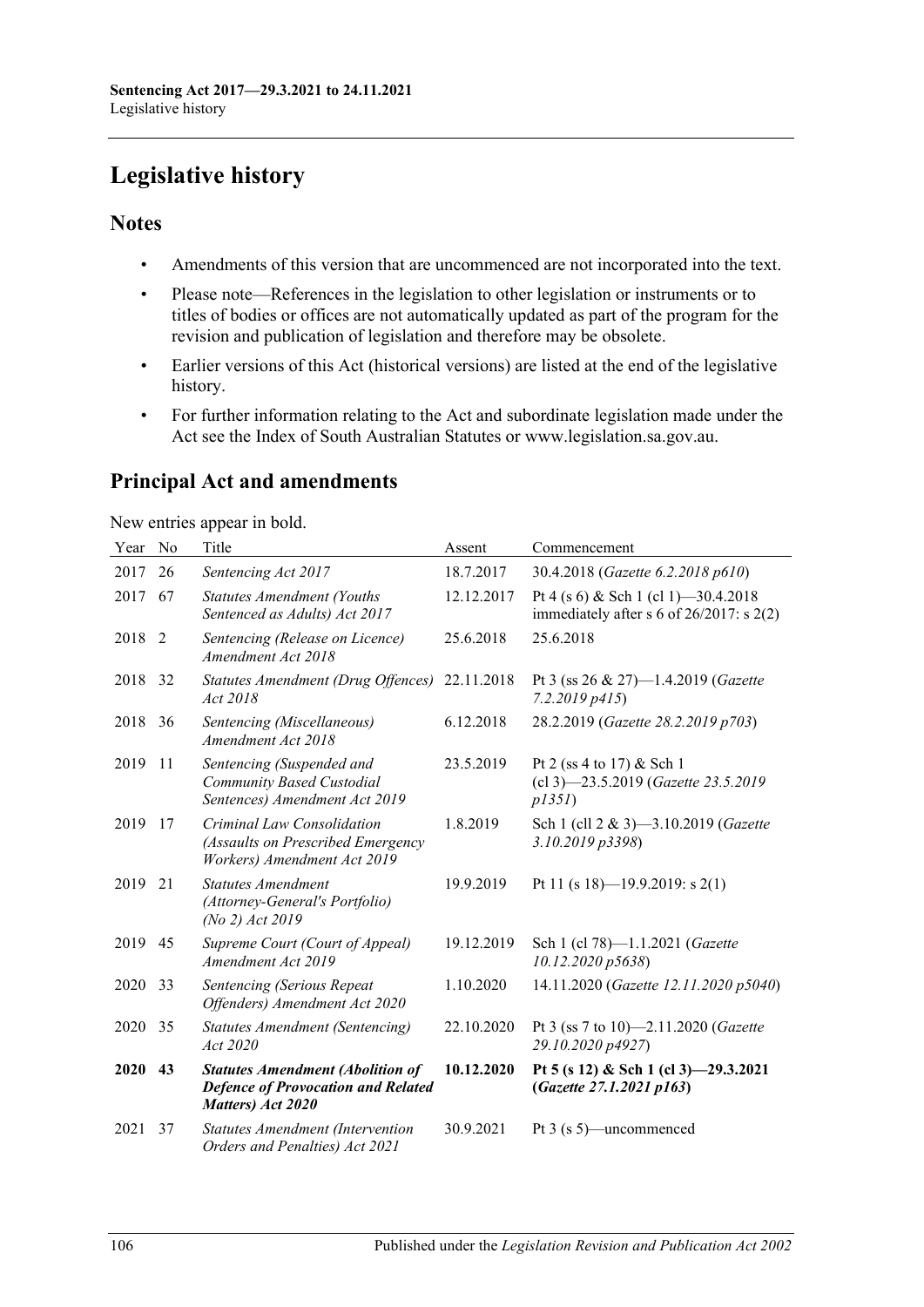# **Provisions amended**

New entries appear in bold.

| Provision                       | How varied                                                            | Commencement |  |
|---------------------------------|-----------------------------------------------------------------------|--------------|--|
| Pt 1                            |                                                                       |              |  |
| s <sub>2</sub>                  | omitted under Legislation Revision and<br><b>Publication Act 2002</b> | 25.6.2018    |  |
| s <sub>4</sub>                  |                                                                       |              |  |
| s(4(1))                         | amended by 17/2019 Sch 1 cl 2                                         | 3.10.2019    |  |
| s <sub>5</sub>                  |                                                                       |              |  |
| s 5(1)                          |                                                                       |              |  |
| intervention<br>program manager | substituted by 36/2018 s 4                                            | 28.2.2019    |  |
| Pt 2                            |                                                                       |              |  |
| Pt 2 Div 2                      |                                                                       |              |  |
| Pt 2 Div 2 Subdiv 3             | deleted by $11/2019$ s 4                                              | 23.5.2019    |  |
| Pt 2 Div 2 Subdiv 4             |                                                                       |              |  |
| s38                             | deleted by $35/2020 s$ 7                                              | 2.11.2020    |  |
| s 39                            |                                                                       |              |  |
| $s \frac{39(3a)}{2}$            | inserted by $35/2020$ s $8(1)$                                        | 2.11.2020    |  |
| $s \, 39(4)$                    | amended by 35/2020 s 8(2)                                             | 2.11.2020    |  |
| s <sub>40</sub>                 |                                                                       |              |  |
| $s\ 40(3)$                      | amended by $36/2018$ s $5(1)$ , (2)                                   | 28.2.2019    |  |
|                                 | substituted by $35/2020$ s $9(1)$                                     | 2.11.2020    |  |
| $s\ 40(4a)$                     | inserted by $35/2020$ s $9(2)$                                        | 2.11.2020    |  |
| $s\,40(5)$                      | amended by 35/2020 s 9(3)                                             | 2.11.2020    |  |
| $s\,40(8)$                      |                                                                       |              |  |
| serious harm                    | inserted by $35/2020$ s $9(4)$                                        | 2.11.2020    |  |
| serious indictable<br>offence   | inserted by $35/2020$ s $9(4)$                                        | 2.11.2020    |  |
| serious offence of<br>violence  | inserted by $35/2020$ s $9(4)$                                        | 2.11.2020    |  |
| serious sexual<br>offence       | inserted by $35/2020$ s $9(4)$                                        | 2.11.2020    |  |
| $Pt\,3$                         |                                                                       |              |  |
| Pt 3 Div 2                      |                                                                       |              |  |
| s <sub>46</sub>                 |                                                                       |              |  |
| $s\,46(1)$                      | amended by 67/2017 s 6                                                | 30.4.2018    |  |
| s <sub>48</sub>                 |                                                                       |              |  |
| $s\,48(1)$                      | deleted by $43/2020 s 12(1)$                                          | 29.3.2021    |  |
| $s\,48(2)$                      | amended by 43/2020 s 12(2)                                            | 29.3.2021    |  |
| $s\,48(3)$                      | amended by 43/2020 s 12(3), (4)                                       | 29.3.2021    |  |
| $s\,48(3a)$                     | inserted by 43/2020 s 12(5)                                           | 29.3.2021    |  |
| $s\,48(5)$                      | inserted by 43/2020 s 12(6)                                           | 29.3.2021    |  |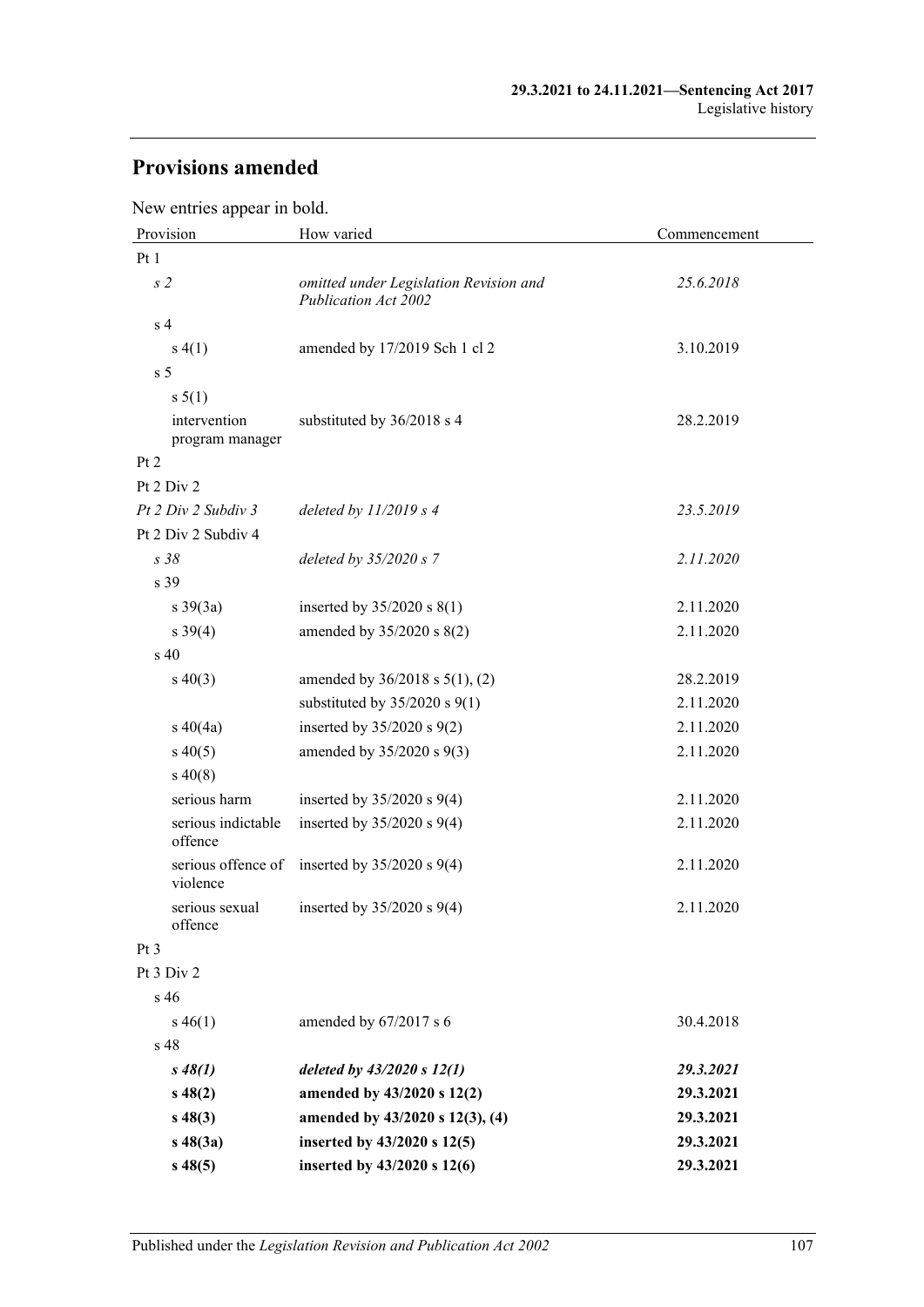#### **Sentencing Act 2017—29.3.2021 to 24.11.2021** Legislative history

Pt 3 Div 4

| s 52 before<br>substitution by<br>33/2020 |                                                  |            |
|-------------------------------------------|--------------------------------------------------|------------|
| s 52(l)                                   |                                                  |            |
| serious offence                           | amended by $11/2019 s 5$                         | 23.5.2019  |
| s <sub>52</sub>                           | substituted by 33/2020 s 4                       | 14.11.2020 |
| s <sub>53</sub>                           | substituted by 33/2020 s 4                       | 14.11.2020 |
| s 55                                      |                                                  |            |
| s 55(1)                                   | substituted by 33/2020 s 5                       | 14.11.2020 |
| Pt 3 Div 5                                |                                                  |            |
| s 58                                      |                                                  |            |
| s 58(1a)                                  | inserted by $2/2018$ s $3(1)$                    | 25.6.2018  |
| s 58(4a)                                  | inserted by $2/2018$ s $3(2)$                    | 25.6.2018  |
| s 58(6)                                   | inserted by $2/2018$ s $3(3)$                    | 25.6.2018  |
| s 59                                      |                                                  |            |
| s 59(1a)                                  | inserted by $2/2018$ s $4(1)$                    | 25.6.2018  |
| s 59(4a)                                  | inserted by $2/2018$ s $4(2)$                    | 25.6.2018  |
| s 59(10)                                  | amended by $2/2018$ s $4(3)$                     | 25.6.2018  |
| s 59(19)                                  | deleted by $2/2018 s 4(4)$                       | 25.6.2018  |
| s 61                                      |                                                  |            |
| $s \, 61(1)$                              | amended by 2/2018 s 5                            | 25.6.2018  |
| s <sub>62</sub>                           | amended by 2/2018 s 6                            | 25.6.2018  |
| s <sub>63</sub>                           | amended by 2/2018 s 7                            | 25.6.2018  |
| s64                                       | amended by 2/2018 s 8                            | 25.6.2018  |
| s 65                                      |                                                  |            |
| s 65(1)                                   | (c) deleted by $2/2018$ s $9(1)$                 | 25.6.2018  |
|                                           | amended by 45/2019 Sch 1 cl 78                   | 1.1.2021   |
| $s\,65(3)$                                | amended by 45/2019 Sch 1 cl 78                   | 1.1.2021   |
| s 65(4)                                   | amended by 45/2019 Sch 1 cl 78                   | 1.1.2021   |
| s 65(5)                                   | (a)(iii) deleted by $2/2018$ s $9(2)$            | 25.6.2018  |
| Pt 3 Div 7                                |                                                  |            |
| Pt 3 Div 7 Subdiv 1                       |                                                  |            |
| s 70                                      |                                                  |            |
| $s \, 70(2)$                              |                                                  |            |
| terrorist act                             | amended by $11/2019$ s 6                         | 23.5.2019  |
| s 71                                      |                                                  |            |
| $s \, 71(2)$                              | amended by 11/2019 s $7(1)$ —(3)                 | 23.5.2019  |
| $s \, 71(4)$                              | substituted by $11/2019$ s 7(4)                  | 23.5.2019  |
| $s \, 71(5)$                              |                                                  |            |
|                                           | designated offence amended by $11/2019$ s $7(5)$ | 23.5.2019  |
| foster parent                             | inserted by $11/2019$ s 7(6)                     | 23.5.2019  |
| prescribed serious<br>sexual offence      | inserted by $11/2019$ s $7(7)$                   | 23.5.2019  |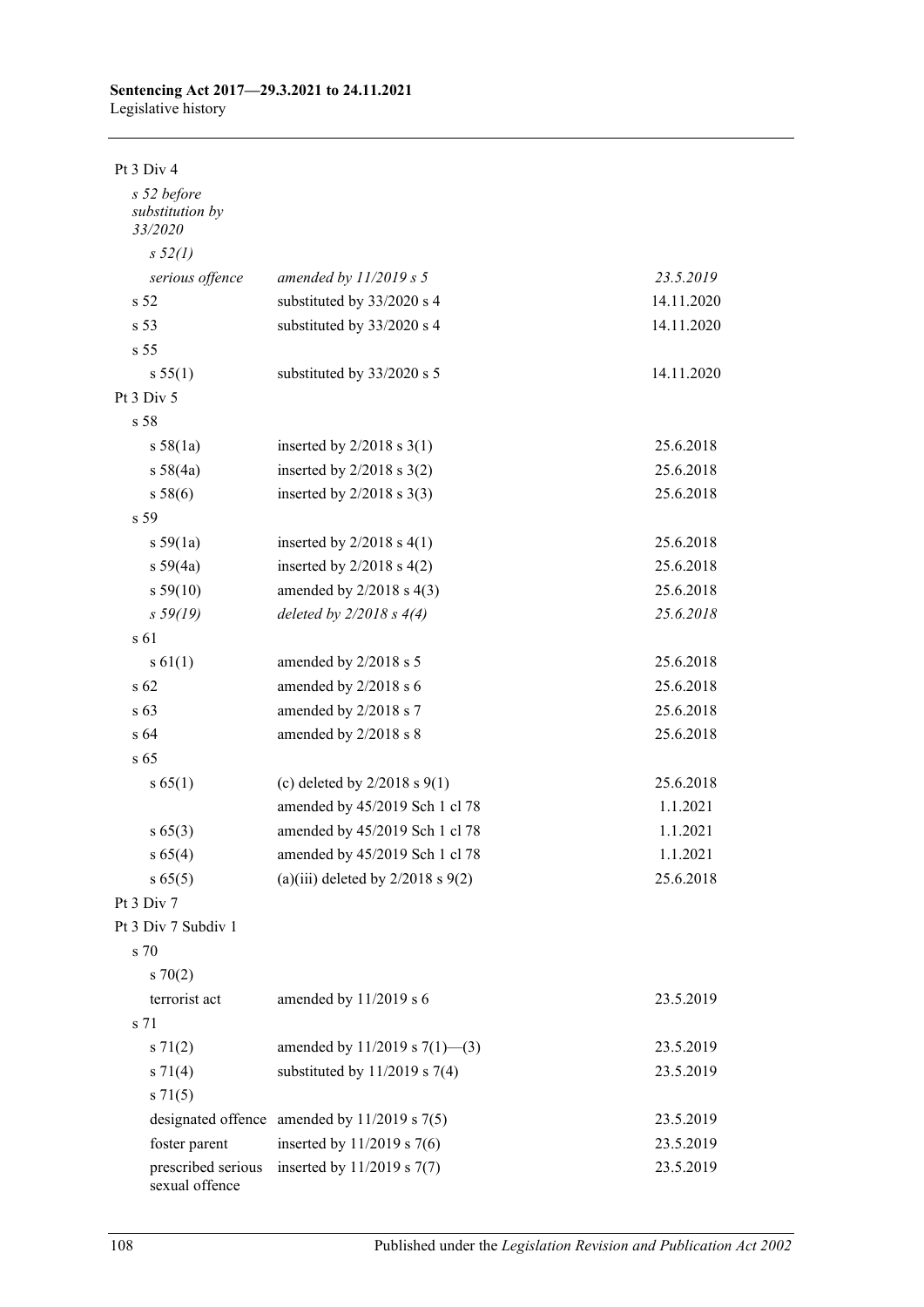#### **29.3.2021 to 24.11.2021—Sentencing Act 2017** Legislative history

| serious and                | amended by $36/2018$ s $6(1)$ , (2)               | 28.2.2019 |
|----------------------------|---------------------------------------------------|-----------|
| organised crime<br>offence |                                                   |           |
|                            |                                                   |           |
|                            | amended by 32/2018 s 26                           | 1.4.2019  |
| s $71(6)$ (8)              | inserted by $11/2019$ s 7(8)                      | 23.5.2019 |
| s 73                       |                                                   |           |
| $s \, 73(4)$               | amended by 11/2019 s 8(1)                         | 23.5.2019 |
|                            | (b) deleted by 11/2019 s 8(2)                     | 23.5.2019 |
| s $73(4a)$ and $(4b)$      | inserted by $11/2019$ s $8(3)$                    | 23.5.2019 |
| Pt 3 Div 7 Subdiv 2        |                                                   |           |
| s 79                       |                                                   |           |
| $s \, 79(1)$               | amended by 36/2018 s 7                            | 28.2.2019 |
| s 80                       |                                                   |           |
| $s\,80(1)$                 | amended by 11/2019 s 9(1)                         | 23.5.2019 |
| s 80(2)                    |                                                   |           |
| terrorist act              | inserted by $11/2019$ s $9(2)$                    | 23.5.2019 |
| s 81                       |                                                   |           |
| s 81(3)                    | amended by 11/2019 s 10(1), (2)                   | 23.5.2019 |
| s $81(5)$ and (6)          | inserted by 11/2019 s 10(3)                       | 23.5.2019 |
| s 82                       |                                                   |           |
|                            |                                                   |           |
| s 82(1)                    | amended by 11/2019 s 11(1)                        | 23.5.2019 |
| $s \, 82(2)$               | (d) deleted by $11/2019 s 11(2)$                  | 23.5.2019 |
| s 83                       |                                                   |           |
| s 83(3)                    | substituted by $11/2019$ s $12(1)$                | 23.5.2019 |
| s 83(3a)                   | inserted by 11/2019 s 12(1)                       | 23.5.2019 |
| s 83(4)                    | amended by $11/2019$ s $12(2)$ —(4)               | 23.5.2019 |
| Pt 4                       |                                                   |           |
| s <sub>95</sub>            |                                                   |           |
| $s\,95(2)$                 | amended by 11/2019 s 13(1)                        | 23.5.2019 |
| s 95(3)                    |                                                   |           |
| terrorist act              | inserted by 11/2019 s 13(2)                       | 23.5.2019 |
| $s\,95(4)$                 | inserted by 11/2019 s 13(3)                       | 23.5.2019 |
| s 96                       |                                                   |           |
| $s\,96(3)$                 | amended by 11/2019 s 14(1)                        | 23.5.2019 |
| $s\,96(7)$                 | deleted by $11/2019 s 14(2)$                      | 23.5.2019 |
| $s\,96(9)$                 |                                                   |           |
|                            | designated offence amended by $11/2019$ s $14(3)$ | 23.5.2019 |
|                            | (i) deleted by $11/2019$ s $14(4)$                | 23.5.2019 |
|                            | amended by 17/2019 Sch 1 cl 3                     | 3.10.2019 |
| foster parent              | inserted by 11/2019 s 14(5)                       | 23.5.2019 |
| serious and                | amended by 32/2018 s 27                           | 1.4.2019  |
| organised crime<br>offence |                                                   |           |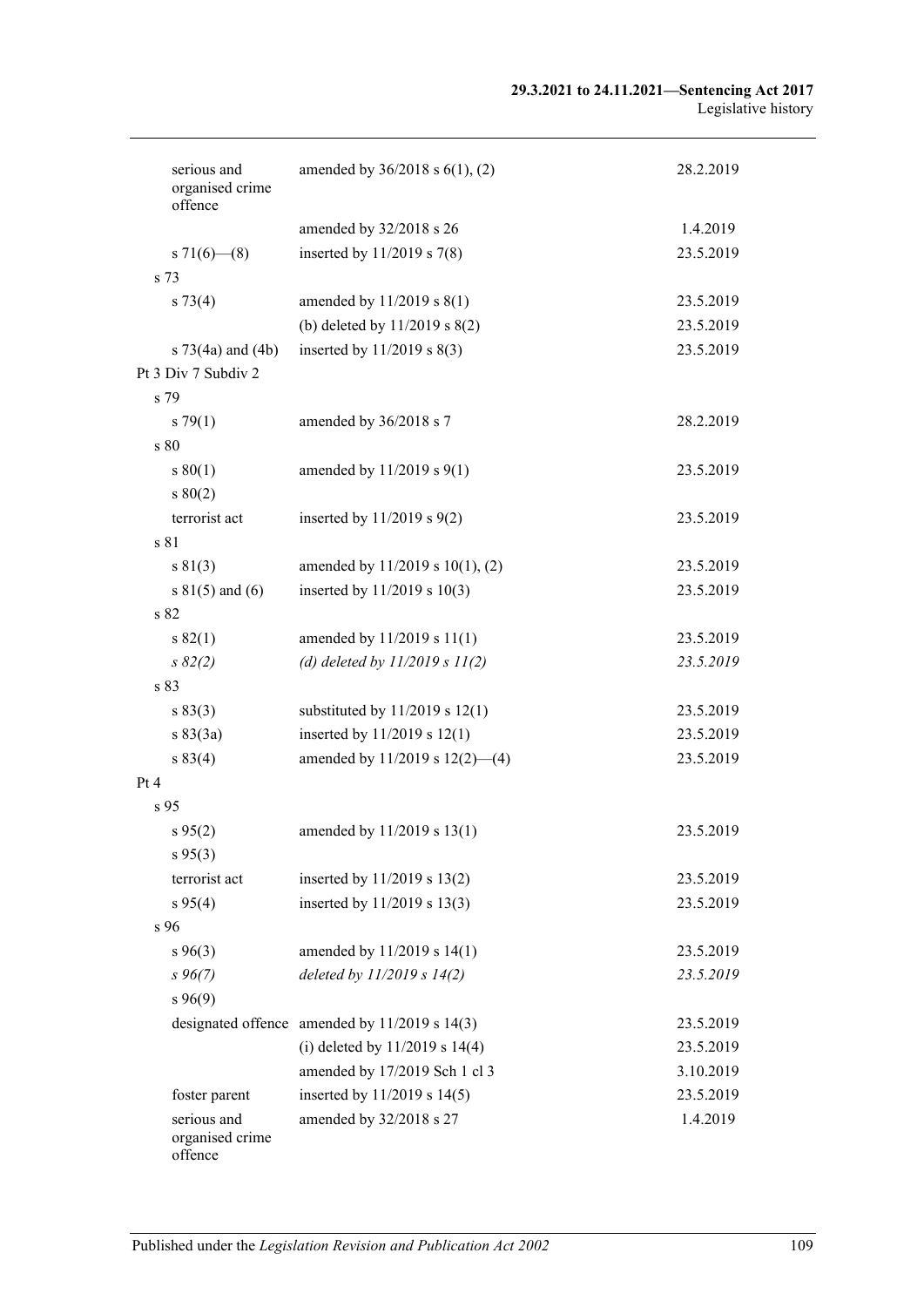### **Sentencing Act 2017—29.3.2021 to 24.11.2021** Legislative history

| serious sexual<br>offence | inserted by $11/2019$ s $14(6)$ | 23.5.2019 |
|---------------------------|---------------------------------|-----------|
| s 96(10)–(12)             | inserted by $11/2019$ s $14(7)$ | 23.5.2019 |
| s 98                      |                                 |           |
| $s\,98(7)$                | amended by 36/2018 s 8          | 28.2.2019 |
| s 103                     |                                 |           |
| s 103(2)                  | amended by 36/2018 s 9          | 28.2.2019 |
| s 106                     |                                 |           |
| s 106(2)                  | amended by 11/2019 s 15         | 23.5.2019 |
| s 109                     | deleted by $11/2019 s 16$       | 23.5.2019 |
| s 114                     |                                 |           |
| s 114(5)                  | (d) deleted by $11/2019 s 17$   | 23.5.2019 |
| Pt $6$                    |                                 |           |
| s 124                     |                                 |           |
| s 124(6)                  | (c) deleted by $21/2019$ s 18   | 19.9.2019 |
| Sch 1                     |                                 |           |
| Pt <sub>3</sub>           | inserted by $2/2018$ s 10       | 25.6.2018 |
| Sch 2                     | inserted by 2/2018 s 11         | 25.6.2018 |
|                           |                                 |           |

# **Transitional etc provisions associated with Act or amendments**

# *Statutes Amendment (Youths Sentenced as Adults) Act 2017, Sch 1*

# **1—Transitional provision**

An amendment effected by this Act applies to a youth who is being sentenced as an adult after the commencement of the amendment, whether the offence in respect of which the youth is being sentenced occurred before or after that commencement.

# *Sentencing (Suspended and Community Based Custodial Sentences) Amendment Act 2019, Sch 1 Pt 2*

# **3—Savings and transitional provisions**

- (1) An amendment effected by a provision of this Act applies to the sentencing of a defendant after the commencement of the provision, regardless of whether—
	- (a) the offence for which the defendant is being sentenced was committed before or after that commencement; or
	- (b) the defendant is being sentenced at first instance or on an appeal against sentence.
- (2) An amendment effected by a provision of this Act relating to proceedings for a breach of a condition of a home detention order or intensive correction order applies to such proceedings—
	- (a) commenced but not determined before the commencement of the provision; or
	- (b) commenced after the commencement of the provision,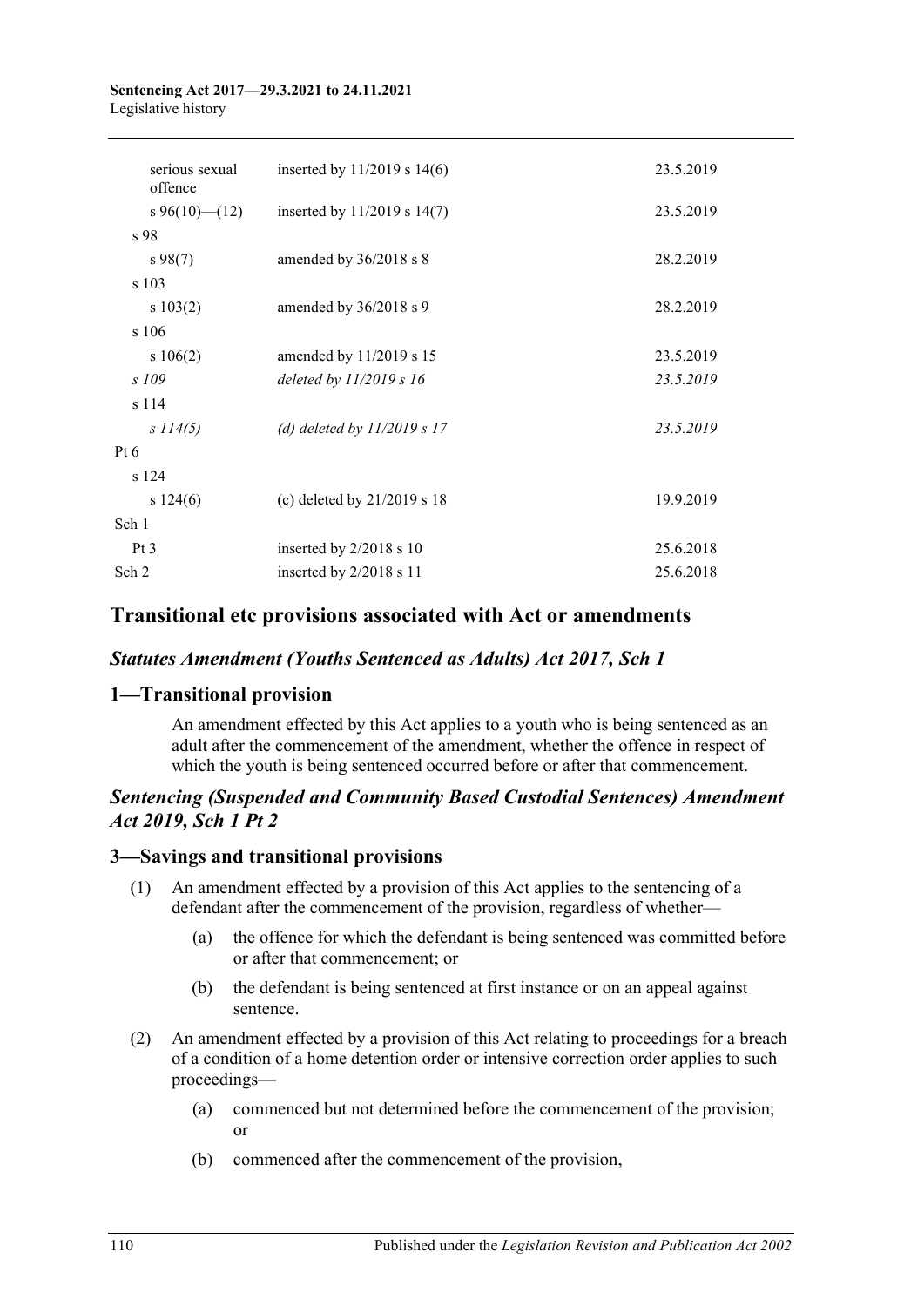regardless of whether the breach to which the proceedings relate was committed before or after that commencement.

(3) An amendment effected by a provision of this Act does not apply to or in relation to a home detention condition included in a bond under section 96(7) of the *[Sentencing](http://www.legislation.sa.gov.au/index.aspx?action=legref&type=act&legtitle=Sentencing%20Act%202017)  Act [2017](http://www.legislation.sa.gov.au/index.aspx?action=legref&type=act&legtitle=Sentencing%20Act%202017)* (as in force immediately before the commencement of section 14(2) of this Act).

# *Statutes Amendment (Sentencing) Act 2020, Pt 3*

### **10—Transitional provision**

- (1) The *[Sentencing Act](http://www.legislation.sa.gov.au/index.aspx?action=legref&type=act&legtitle=Sentencing%20Act%202017) 2017* as amended by this Part applies in relation to the sentencing of a person for an offence to which the person pleads guilty on or after the commencement of this Part (regardless of whether the offence was committed before or after that commencement).
- (2) To avoid doubt, nothing in this Part affects any sentence imposed before the commencement of this Part.

### *Sentencing (Serious Repeat Offenders) Amendment Act 2020, Sch 1—Transitional provisions etc*

# **1—Application of amendments**

- (1) The *[Sentencing Act](http://www.legislation.sa.gov.au/index.aspx?action=legref&type=act&legtitle=Sentencing%20Act%202017) 2017* as amended by this Act applies in relation to a sentence imposed after the commencement of this Act regardless of whether—
	- (a) the offence for which the defendant is being sentenced was committed before or after that commencement; or
	- (b) the defendant is being sentenced at first instance or on an appeal.
- (2) To avoid doubt, nothing in this Act affects any sentence imposed before the commencement of this Act.

# *Statutes Amendment (Abolition of Defence of Provocation and Related Matters) Act 2020, Sch 1—Transitional provisions*

### **3—Transitional provision—amendments to** *Sentencing Act 2017*

Section 48 of the *[Sentencing Act](http://www.legislation.sa.gov.au/index.aspx?action=legref&type=act&legtitle=Sentencing%20Act%202017) 2017* (as amended by this Act) applies in relation to a non-parole period in respect of an offence where—

- (a) proceedings for the offence were commenced but not determined before the commencement of this clause; and
- (b) proceedings for an offence commenced after the commencement of this clause (whether the offence was committed before or after that commencement).

# **Historical versions**

30.4.2018 25.6.2018 28.2.2019 1.4.2019